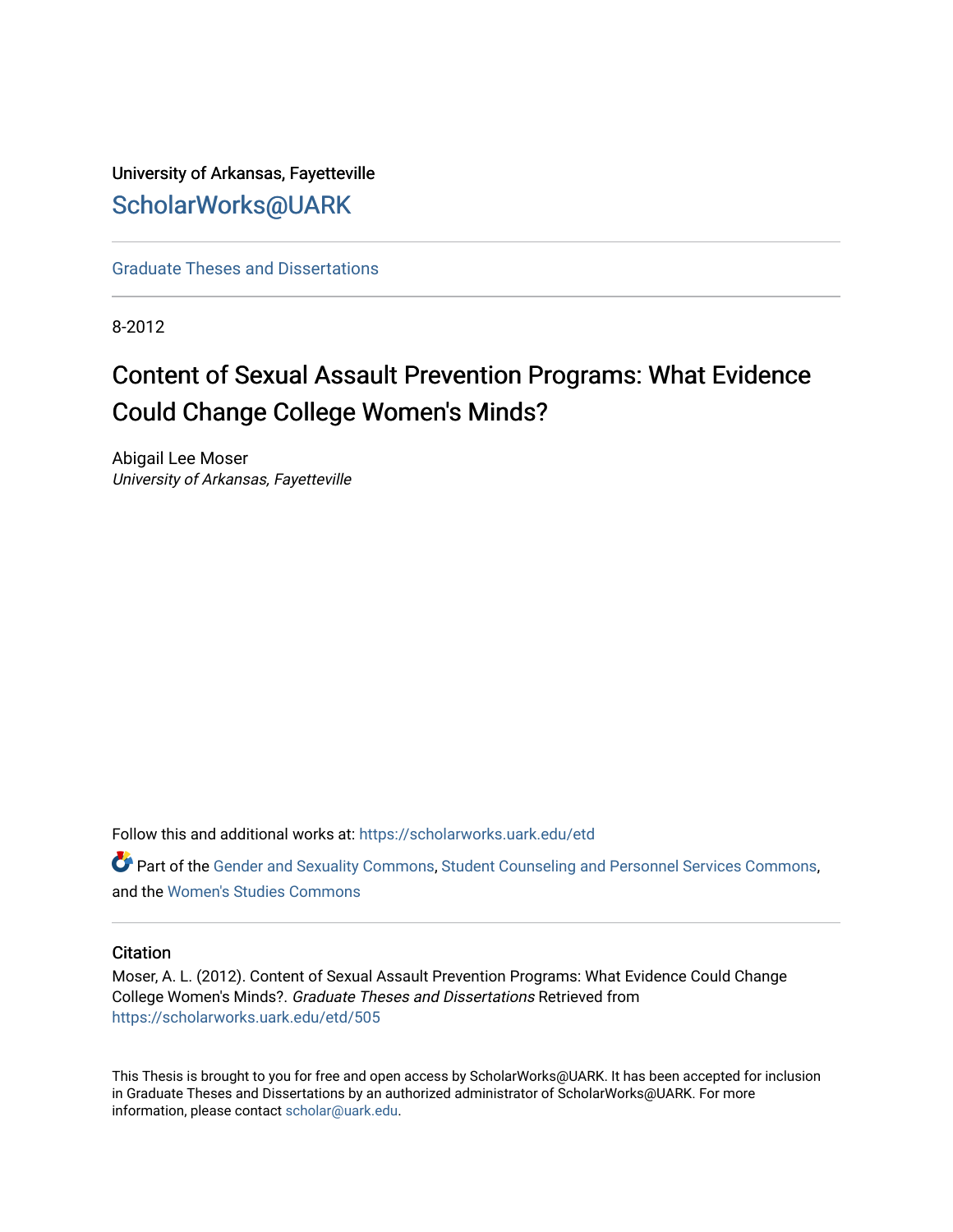CONTENT OF SEXUAL ASSAULT PREVENTION PROGRAMS: WHAT EVIDENCE COULD CHANGE COLLEGE WOMEN'S MINDS?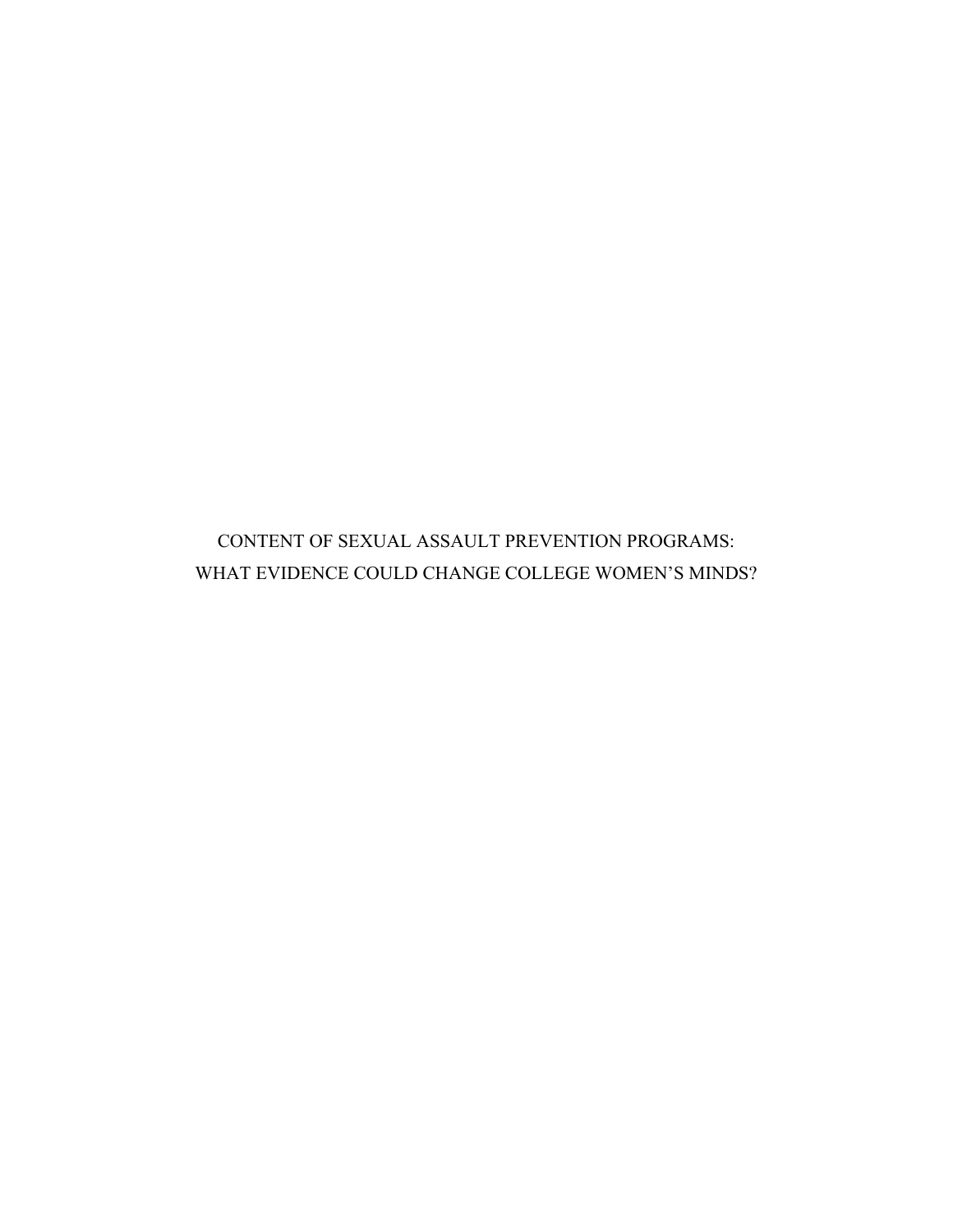## CONTENT OF SEXUAL ASSAULT PREVENTION PROGRAMS: WHAT EVIDENCE COULD CHANGE COLLEGE WOMEN'S MINDS?

A thesis submitted in partial fulfillment of the requirements for the degree of Master of Arts in Communication

By

Abigail L. Moser University of Arkansas Bachelor of Arts in Communication, 2006 University of Arkansas Bachelor of Arts in Anthropology, 2006

> August 2012 University of Arkansas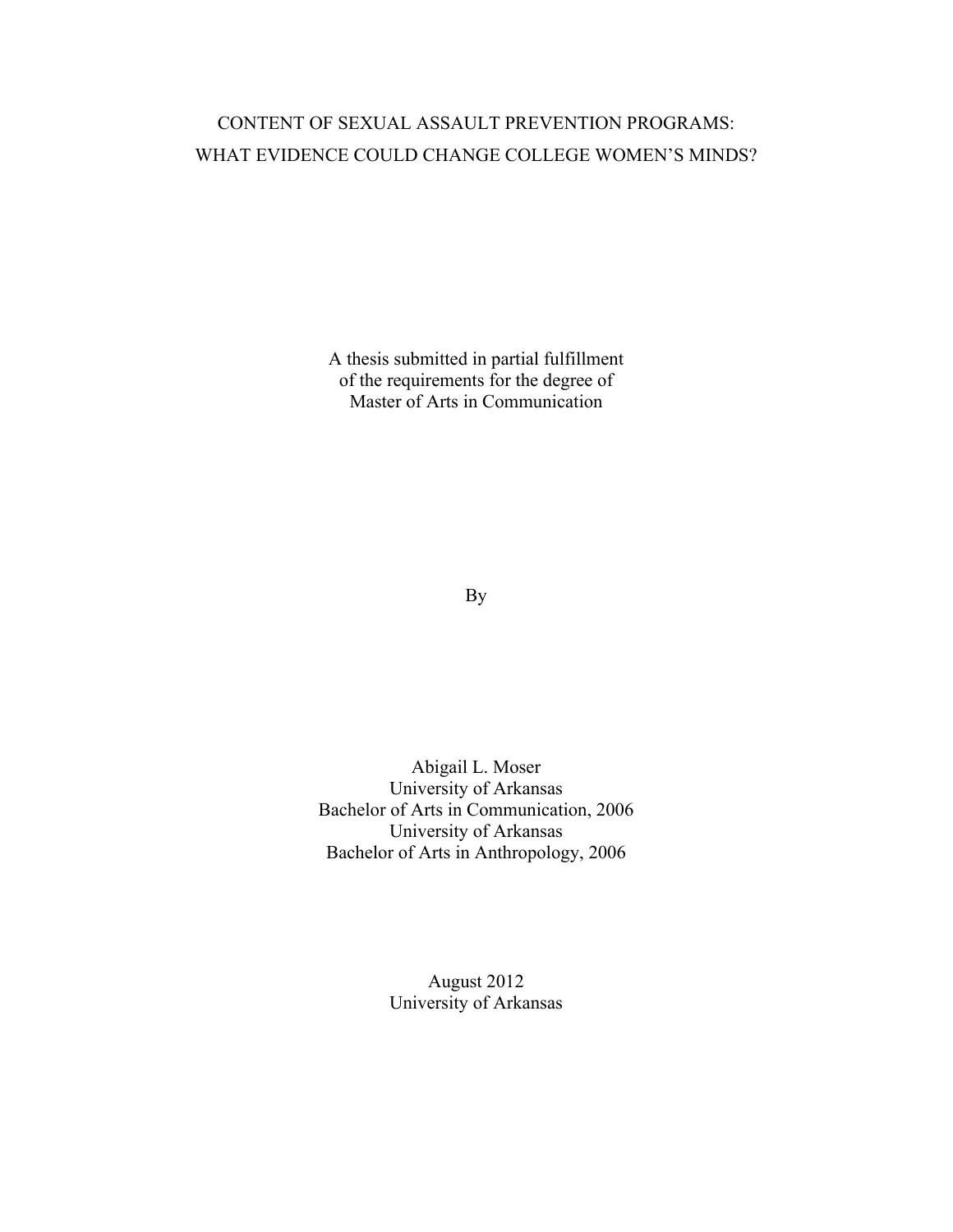#### **Abstract**

Sexual assault is a serious health issue for college women. Unfortunately, the results of previous research revealed that intervention programs designed for women have been largely ineffective at changing women's attitudes, knowledge, and victimization concerning sexual assault. The purpose of the present investigation was to identify forms of persuasive evidence that women report as having changed their attitudes, knowledge, and behavior concerning sexual assault. Focus groups were used to identify common themes college women use to explain their understandings of these topics. These focus groups discussed how close family members impacted their behaviors concerning sexual assault, how they gained their knowledge of sexual assault through first-hand narratives, and how their attitudes reflected a strong belief in traditional gender roles. Each of the reviewed theories proved useful in interpreting the results of the study. This study concluded that parents should be given more education about sexual assault and that women should have more opportunity to participate in sexual assault prevention programs. Implications of these findings for the creation of future interventions are discussed.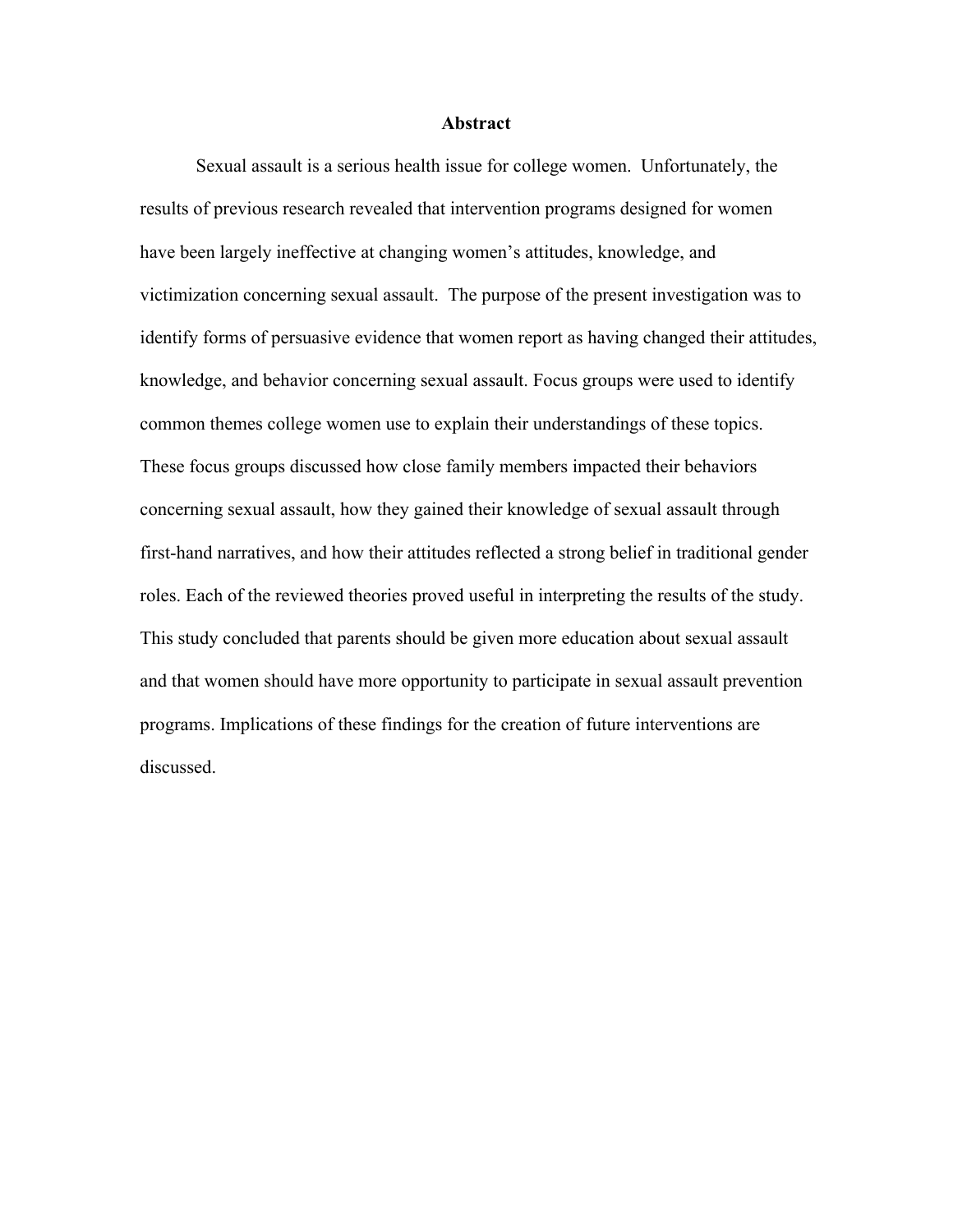This thesis is approved for recommendation to the Graduate Council

Thesis Director:

Lynne M. Webb, Ph.D.

 $\mathcal{L}_\text{max}$  , and the set of the set of the set of the set of the set of the set of the set of the set of the set of

 $\mathcal{L}_\text{max}$  , and the set of the set of the set of the set of the set of the set of the set of the set of the set of the set of the set of the set of the set of the set of the set of the set of the set of the set of the

 $\mathcal{L}_\text{max}$  and the contract of the contract of the contract of the contract of the contract of the contract of the contract of the contract of the contract of the contract of the contract of the contract of the contrac

Thesis Committee:

Patricia Amason, Ph.D.

Robert M. Brady, Ph.D.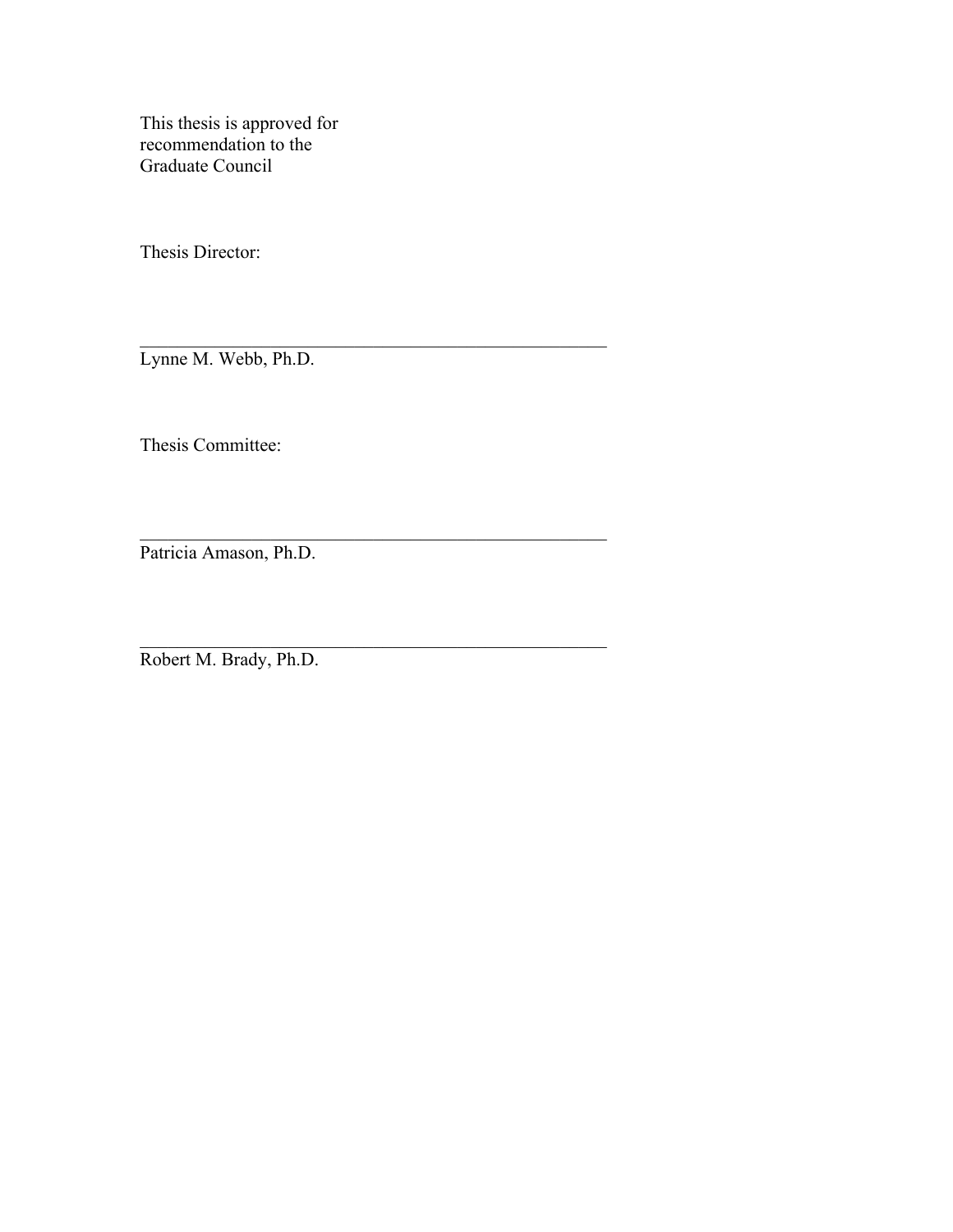### **Thesis Duplication Release**

I hereby authorize the University of Arkansas Libraries to duplicate this thesis when needed for research and/or scholarship.

**Agreed \_\_\_\_\_\_\_\_\_\_\_\_\_\_\_\_\_\_\_\_\_\_\_\_\_\_\_\_\_\_\_\_\_\_\_\_\_ (Abigail Lee Moser)**

**Refused Exercise 2** 

**(Abigail Lee Moser)**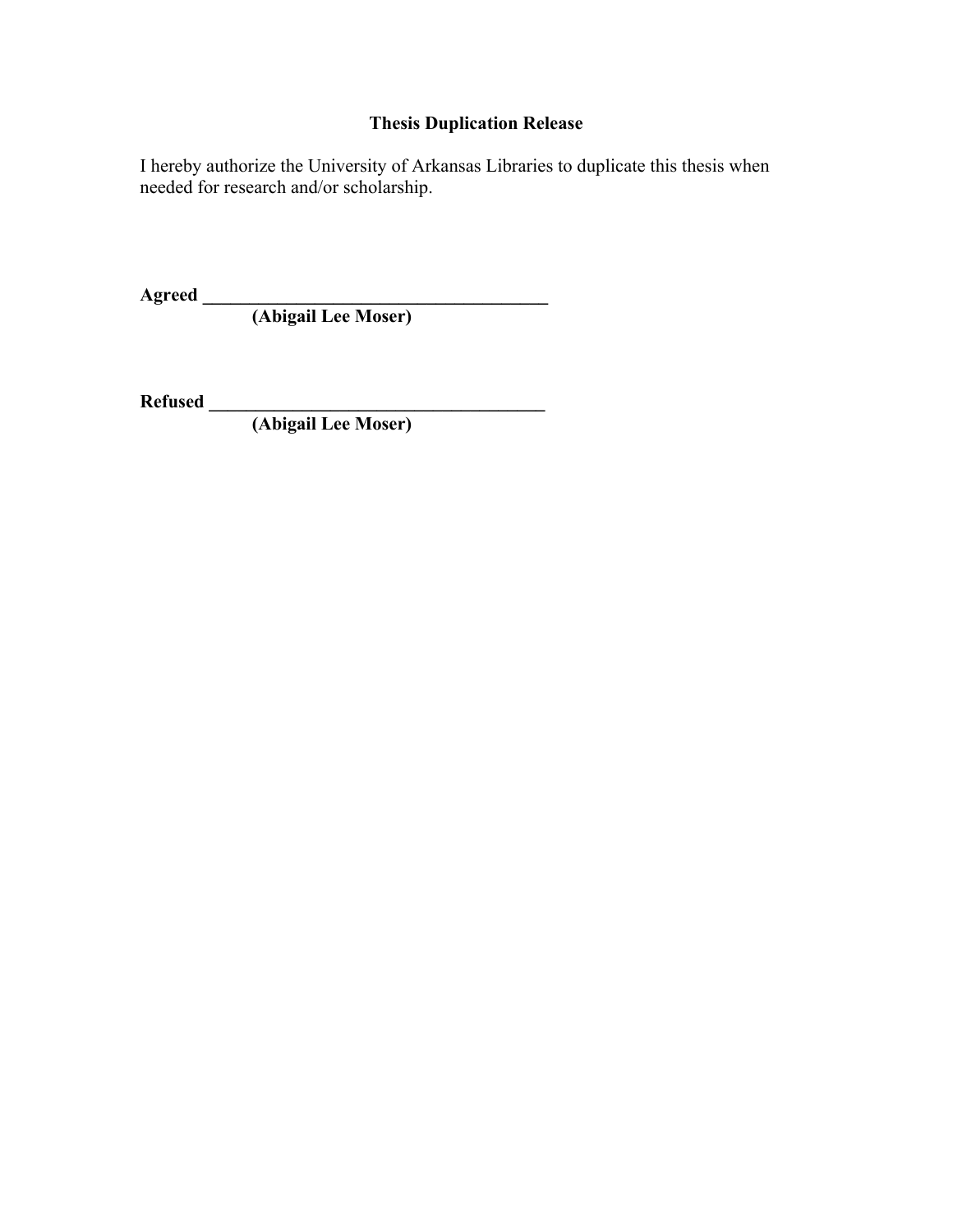### **Acknowledgments**

Special thanks to Dr. Webb for reminding me that I shine in the life of the mind and that to be too long absent from its warm glow is not good for my constitution.

Thank you to my entire committee for giving me the chance to explore a topic that I care so deeply about. I am eternally grateful for the opportunity.

And as always - thanks Beecher. Anytime I have doubts or fears about what I can accomplish he says, "You made me… And I'm awesome. You can do anything." Thanks dude.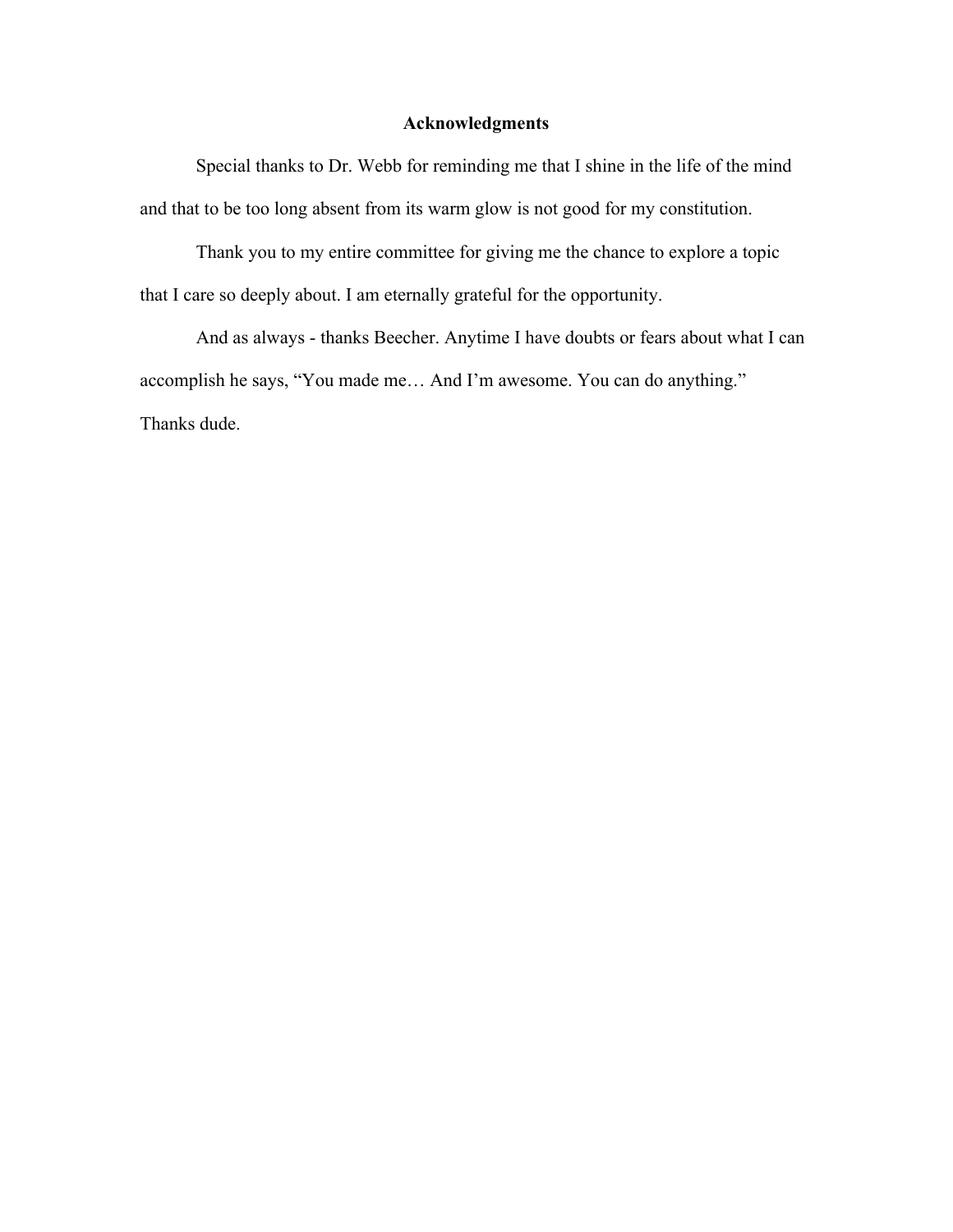# **Table of Contents**

|                                     | Chapter 1: Introduction                                | $\mathbf{1}$   |
|-------------------------------------|--------------------------------------------------------|----------------|
|                                     | Purpose of the Study                                   | $\overline{2}$ |
|                                     | Significance of the Study                              | 2              |
|                                     | Methods                                                | $\overline{2}$ |
|                                     | Results and Implications                               | $\overline{2}$ |
| Chapter 2: Review of the Literature |                                                        |                |
|                                     | Rape Statistics                                        | 4              |
|                                     | <b>Theoretical Basis</b>                               | 5              |
|                                     | Social Learning Theory                                 | 6              |
|                                     | Elaboration Likelihood Model                           | 6              |
|                                     | Theory of Reasoned Action                              | 7              |
|                                     | Health Belief Model                                    | 8              |
|                                     | Rape Education on Campus                               | 8              |
|                                     | Programs for Men                                       | 10             |
|                                     | Programs for Women                                     | 12             |
| <b>Curriculum Components</b>        |                                                        | 14             |
|                                     | Definition                                             | 14             |
|                                     | Rape Myths                                             | 15             |
|                                     | Acquaintance and Date Rape Information                 | 15             |
|                                     | Statistics                                             | 15             |
|                                     | Rape Information                                       | 16             |
|                                     | Preventative Skills/Reducing Risk/Protective Behaviors | 16             |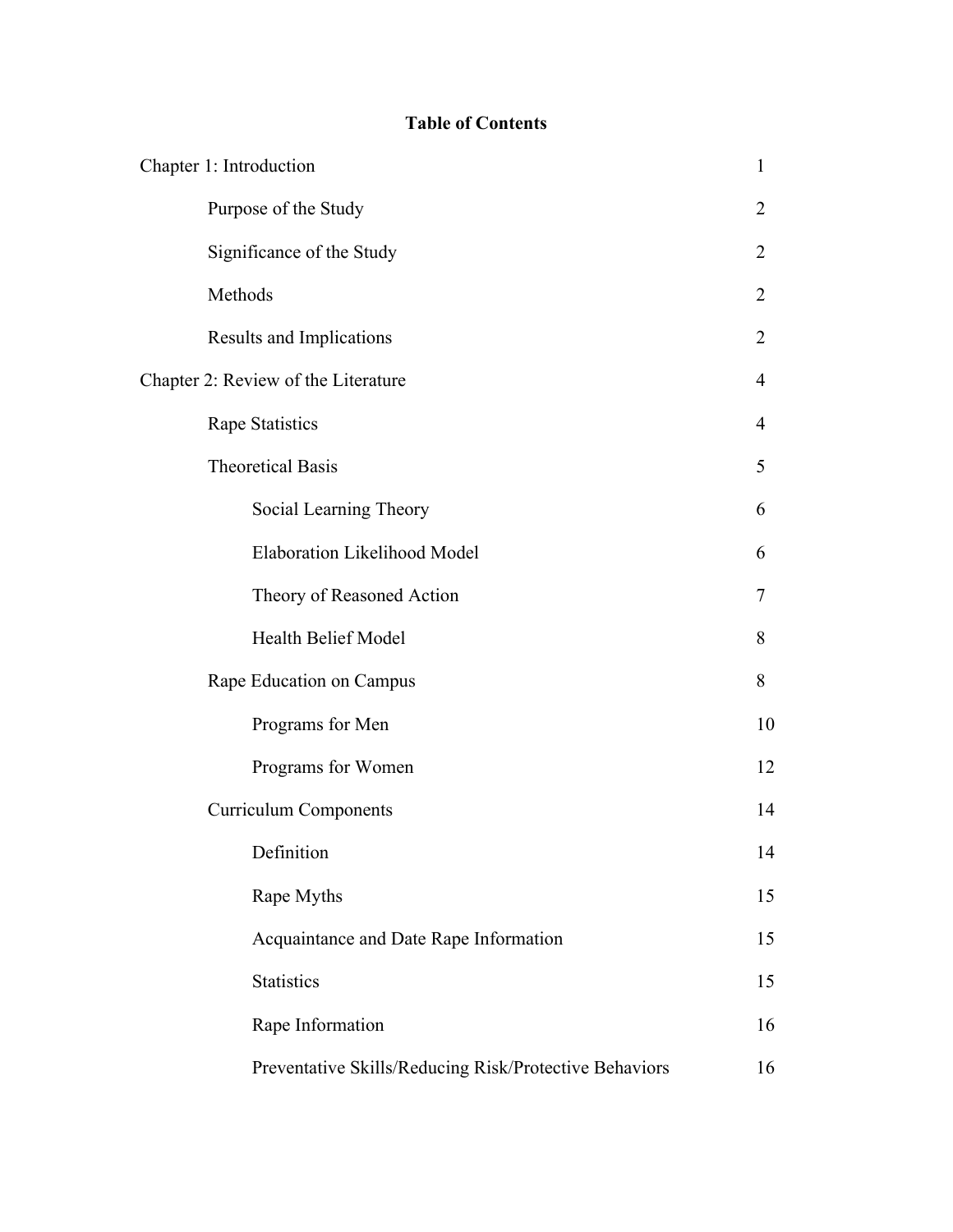| Role of Alcohol                   | 17     |  |
|-----------------------------------|--------|--|
| <b>Communication Skills</b>       | 17     |  |
| Gender Role Socialization         | 17     |  |
| Societal Attitudes Toward Rape    | 17     |  |
| <b>Characteristics of Rapists</b> | 18     |  |
| Survivors' Experiences            | 18     |  |
| <b>Assisting Survivors</b>        | 18     |  |
| <b>Additional Information</b>     | 18     |  |
| <b>Research Questions</b>         | 19     |  |
| Chapter 3: Methods and Procedures |        |  |
| Recruitment                       | 23     |  |
| Sample                            | 24     |  |
| Measures                          | 25     |  |
| Instrumentation                   | 25     |  |
| Data Collection                   | 26     |  |
| Analysis                          | 27     |  |
| Chapter 4: Results                |        |  |
| Findings for RQ1                  | 29     |  |
| RQ1a                              | 30     |  |
| RQ1b                              | 30     |  |
| RQ1c                              | $30\,$ |  |
| Findings for RQ2                  | 35     |  |
| RQ <sub>2</sub> a                 | 35     |  |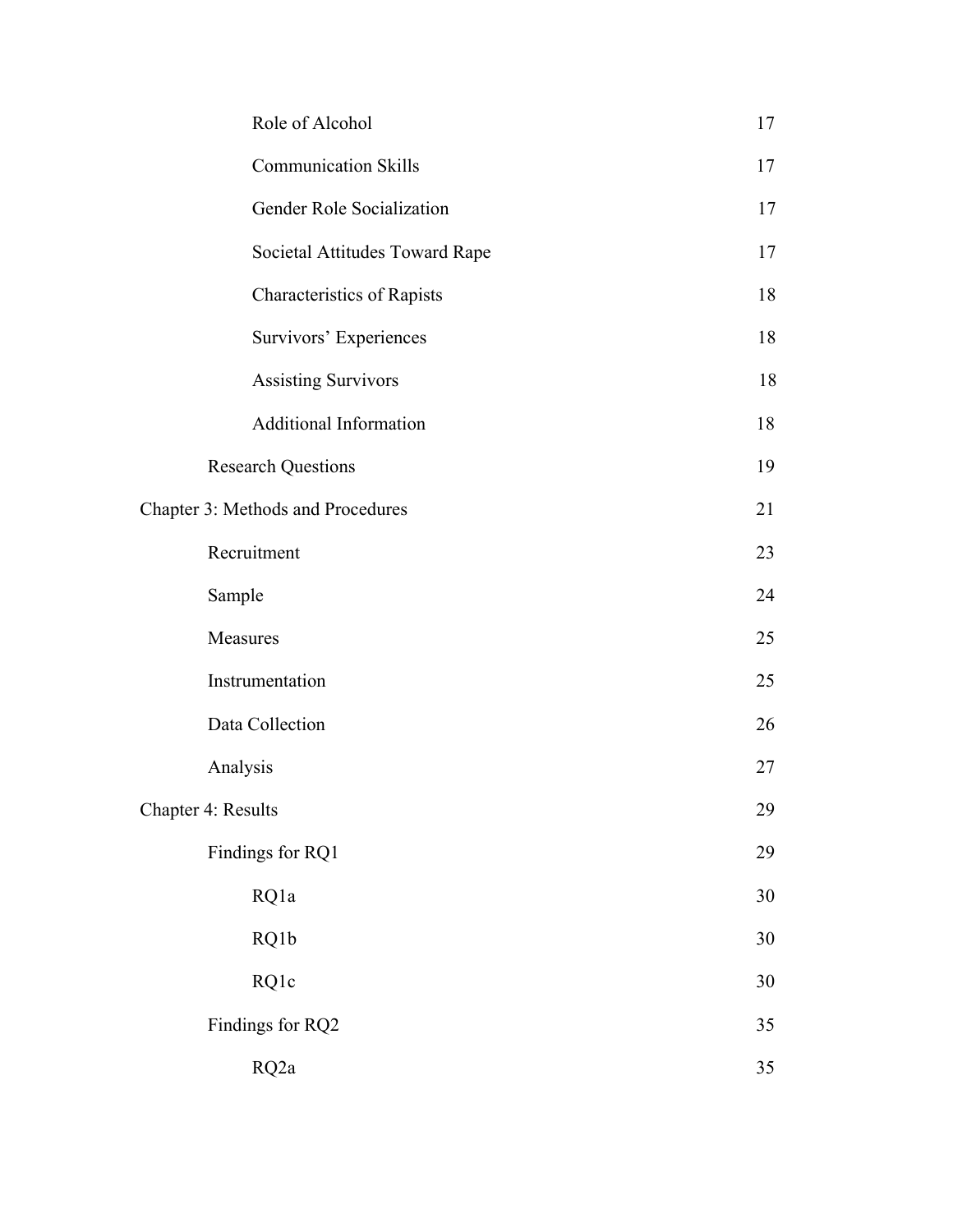|                       | RQ2b               |                                     |    | 35 |
|-----------------------|--------------------|-------------------------------------|----|----|
|                       | RQ <sub>2c</sub>   |                                     |    | 36 |
|                       | Findings for RQ3   |                                     |    | 41 |
|                       | RQ3a               |                                     |    | 42 |
|                       | RQ3b               |                                     |    | 42 |
|                       | RQ3c               |                                     |    | 43 |
|                       | Findings for RQ4   |                                     |    | 49 |
|                       |                    | Social Learning Theory              |    | 49 |
|                       |                    | Elaboration Likelihood Model        |    | 50 |
|                       |                    | Theory of Reasoned Action           |    | 51 |
|                       |                    | Health Belief Model                 |    | 51 |
|                       |                    | <b>Curriculum Components</b>        |    | 52 |
| Chapter 5: Discussion |                    |                                     | 54 |    |
|                       | Summary of Results |                                     |    | 54 |
|                       |                    | Interpretation of Findings          |    | 57 |
|                       | RQ1                |                                     |    | 57 |
|                       | RQ2                |                                     |    | 58 |
|                       | RQ3                |                                     |    | 60 |
|                       | RQ4                |                                     |    | 61 |
|                       |                    | Social Learning Theory              |    | 62 |
|                       |                    | <b>Elaboration Likelihood Model</b> |    | 62 |
|                       |                    | Theory of Reasoned Action           |    | 62 |
|                       |                    | Health Belief Model                 |    | 63 |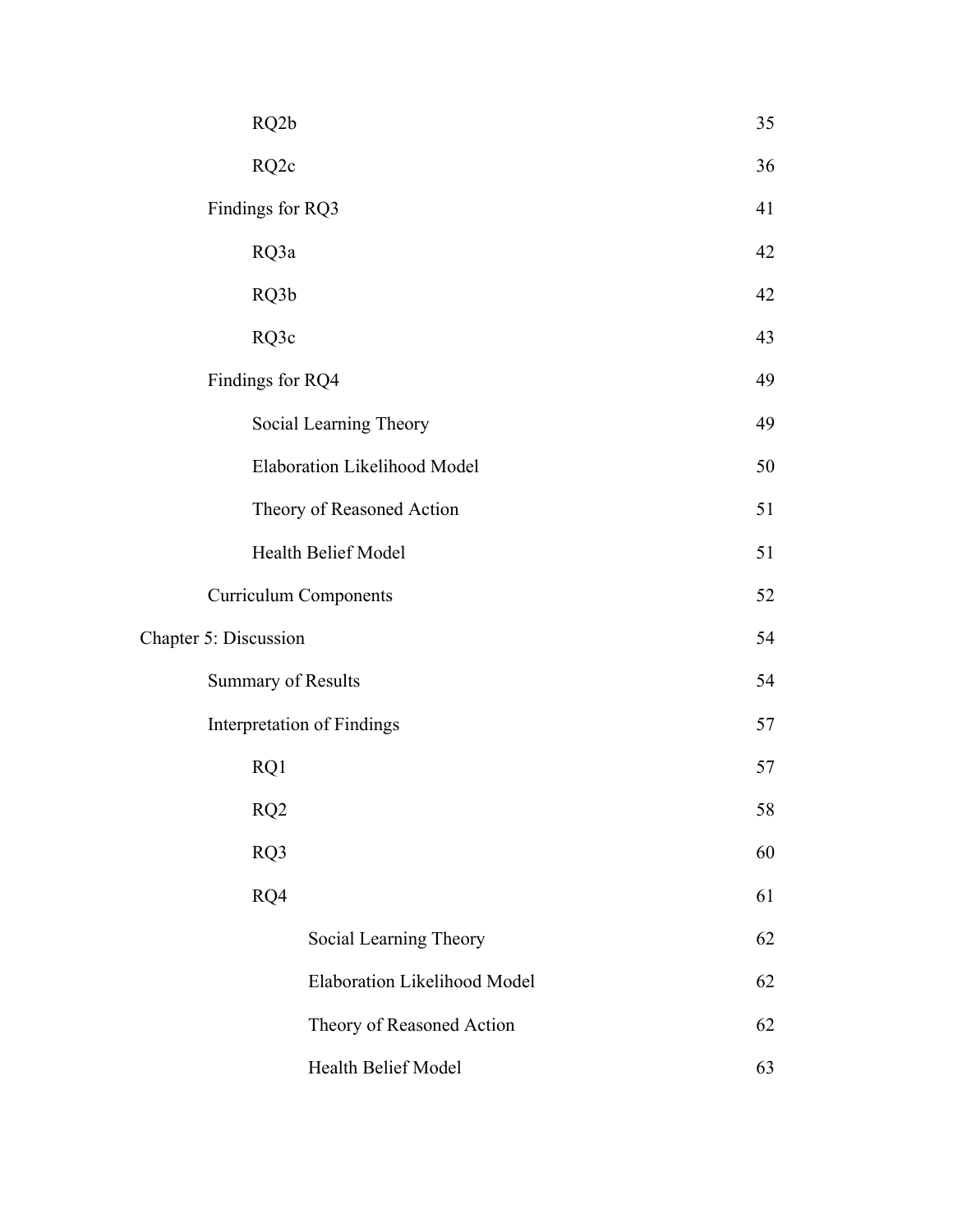| Recommendations to Program Designers            | 63 |  |
|-------------------------------------------------|----|--|
| Limitations and Suggestions for Future Research | 65 |  |
| Conclusions                                     | 66 |  |
| References                                      |    |  |
| Appendix A                                      |    |  |
| Demographics Questionnaire                      | 75 |  |
| <b>Interviewer Confidentiality Agreement</b>    | 77 |  |
| Participant Confidentiality Sheet               | 78 |  |
| Extra Credit Form                               | 80 |  |
| Appendix B                                      |    |  |
| Focus Group Protocol and Questions              | 82 |  |
| Appendix C                                      |    |  |
| <b>Institutional Review Board Approval</b>      | 88 |  |
| <b>Protocol Revisions</b>                       | 89 |  |
| <b>Modification Approval</b>                    | 96 |  |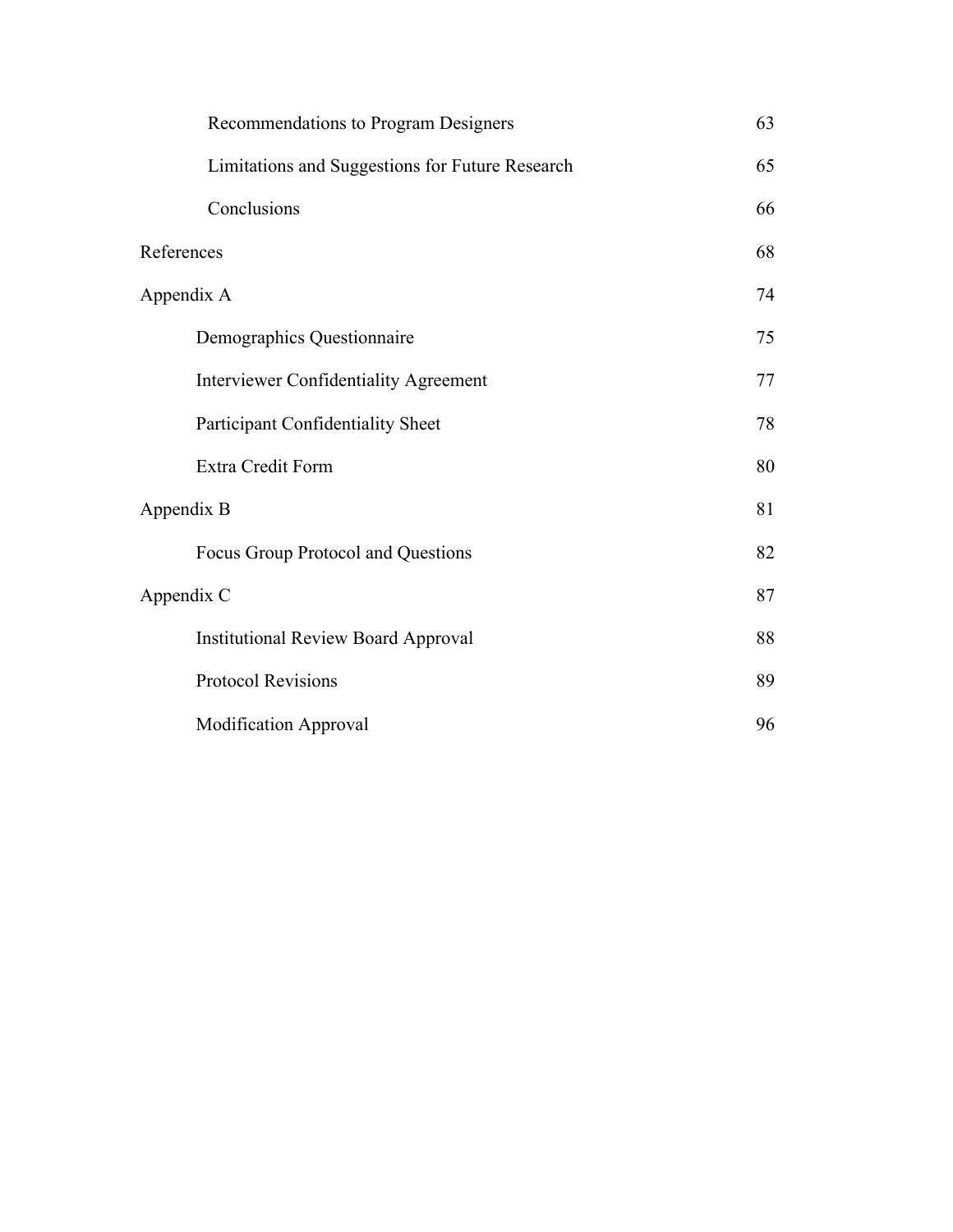#### **Chapter 1: Introduction**

The National College Women Sexual Victimization Study estimates that 1 in 4 to 1 in 5 women experience attempted or completed rape during college (Fisher, Cullen, & Turner, 2000). The United States government has passed mandates that require universities receiving federal money to maintain programs aimed at lowering the levels of these incidents and universities to work with the materials made available to them to help the student population combat this violence (Security on Campus, 2002, p. 4). These sexual assault prevention programs are working toward creating interventions helping to lower the number of victimizations college women experience.

Programs exist that lower college men's likelihood of becoming the perpetrators of sexual assault. Although the male-oriented programs are not as widely implemented as sexual assault victim advocates would prefer, they show promise for changing men's behavior on a large scale (Foubert, 2000). These programs have been created and recreated with the input of male participants and have become increasingly effective with male involvement (Foubert & Marriott, 1996). This same level of involvement has not been achieved with college women.

College women's lack of participation in program creation may be attributed to multiple causes including the following: (a) An attempt to change women's behavior to stop sexual assault could contribute to victim blaming. (b) Women's involvement in sexual assaults themselves is difficult to analyze and discuss. However, if the success of men's programs following the inclusion of college men's input is any indication, researchers could develop more effective training programs by asking college women to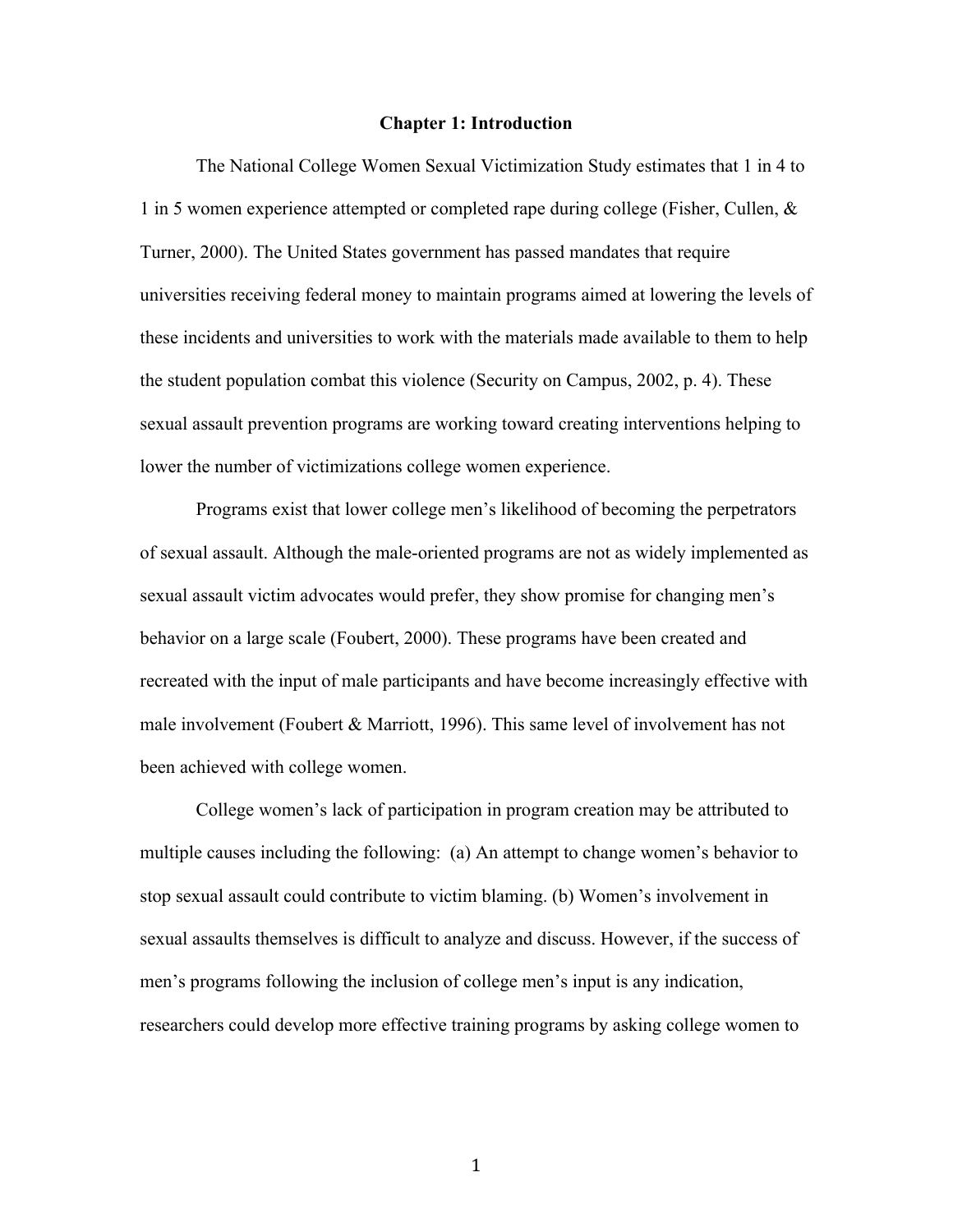be their own advocates and play a more integral role in creating the programs that are being designed to keep them safe.

#### **Purpose of the Study**

The purpose of this study was to discover which forms of evidence female college students report that, in the past, have altered their attitudes, knowledge, and behaviors concerning sexual assault. A review of the literature on sexual assault statistics, sexual assault education programs on college campuses, and previously employed curriculum components of those programs is presented. These subjects are discussed as a warrant for the study. The methods for conducting this study are also discussed.

#### **Significance of the Study**

This study adds to the existing research on sexual assault prevention programs by discovering which forms of evidence have changed women's minds, and based on those findings, offering recommendations for new program creation using these forms of evidence as part of the suggested curriculum.

#### **Methods**

This study has limitations. Students participated in focus groups for this study. In focus groups, participants engage in self-report, making the results of this study only as accurate as the responses given. This study also is limited intentionally to female respondents. Nonetheless, the focus group participants contributed to interesting and insightful conversations.

#### **Results and Implications**

These focus groups discussed how close family members impacted their behaviors concerning sexual assault, how they gained their knowledge of sexual assault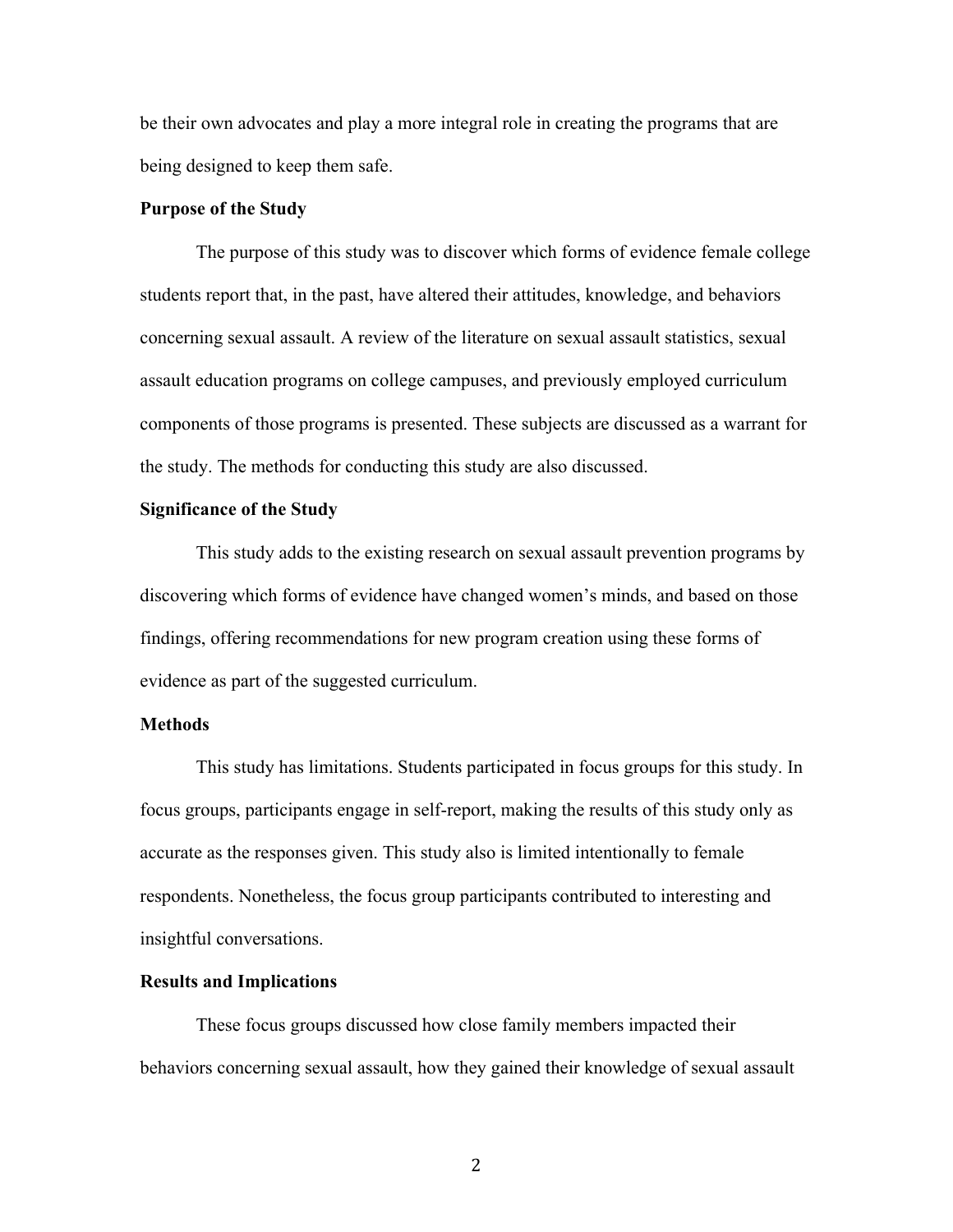through first-hand narratives, and how their attitudes reflected a strong belief in traditional gender roles. This study concluded that parents should be given more education about sexual assault so they can have more effective and informed conversations with their daughters. The findings also imply that, from a younger age, women would like to receive more general sexual education as well have the opportunity to participate in sexual assault prevention programs.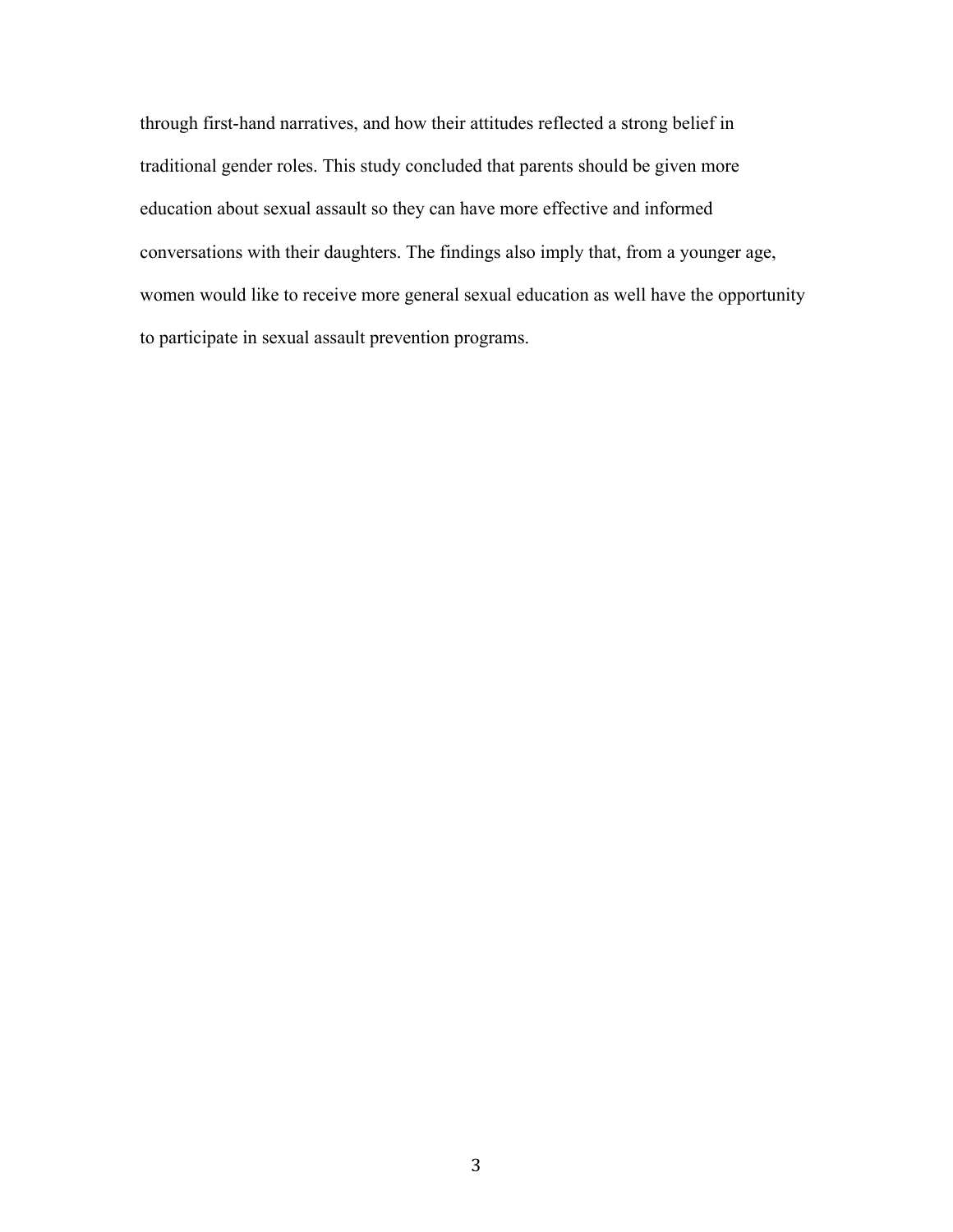#### **Chapter 2: Review of the Literature**

#### **Rape Statistics**

The 1996 National Violence Against Women Survey (NVAWS) found that 1 in 6 women and 1 in 33 men were victims of an attempted or completed rape in their lifetime (Tjaden & Thoennes, 2006). The 2006 Bureau of Justice Statistics Criminal Victimization survey (NCVS), "the largest and most well-known victimization survey of its kind" (Plany & Strom, 2007, p. 179), estimated that U.S. residents over the age of 12 experienced six million violent crimes in 2006. Of these six million violent crimes, over 272,000 were categorized as rape or sexual assault. In the 2006 NCVS, the highest rates of violence occurred in the age ranges of 16-19 (52.3/100) and 20-24 (43.7/100). These age ranges encompass the traditional college population. These data indicate that collegeaged people are at high risk for victimization and within that group, women are most likely to be victims of sexual assault.

Rape has been characterized as the most consistently underreported, underprosecuted crime in the United States and therefore can be difficult to quantify accurately, even by the government agencies or collegiate groups who attempt to collect data. It is estimated that only about one-third of rape victims report the crime to police (Allen, 2007). The reason for the underreporting of sexual assaults may be due to the projected social recrimination and negative social stigma attached to such victimizations.

Reporting sexual assault can cause severe backlash for the victim. This backlash has been described as revictimization (the term revictimization also refers to the women who are sexually assaulted more than once.) Ninety-eight percent of rape victims never see their attacker caught, tried, and imprisoned; over half of all rape prosecutions are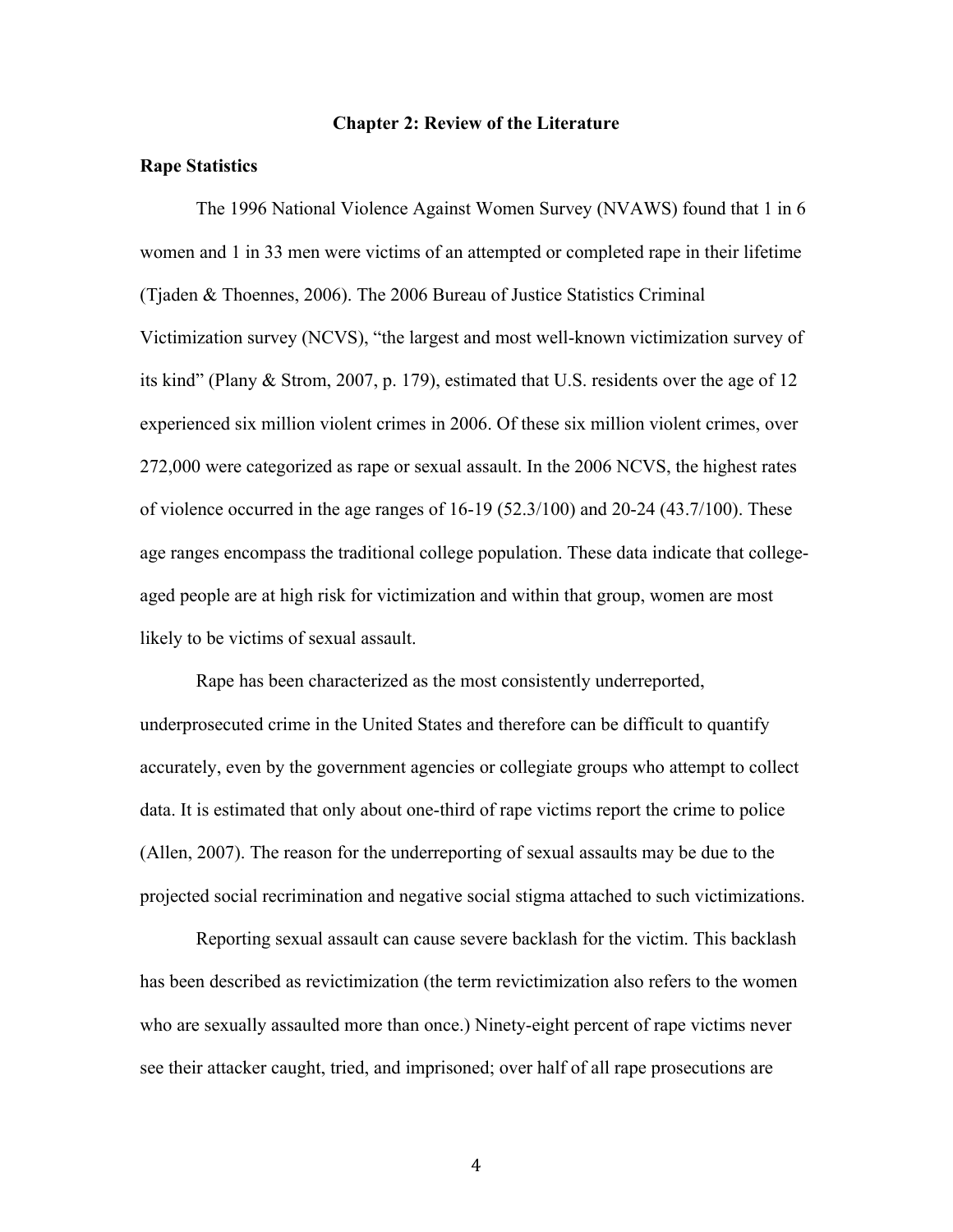either dismissed before trial or result in an acquittal; almost one-quarter of convicted rapists never go to prison; and, another quarter receive sentences in local jails where the average sentence is 11 months (Biden, 1993; Tjaden & Thoennes, 2006). Because victims see few positive consequences to reporting rape and project major negative effects, the likelihood of reporting the crime is very small.

The underreporting of sexual violence makes an accurate evaluation of trends elusive. More than twenty years ago, studies found that one in four college-aged women had been sexually assaulted (Koss, Gidycz, & Wisiewski, 1987). A decade later studies found even higher percentages of sexual assault. For example, 45% of the collegiate women in a 1993 study had experienced some form of sexual assault since leaving high school (Dekeseredy & Kelly). Ullman, Karabatsos, and Koss' 1999 study reported that more than 50% of their sample of 3000 college women had been assaulted. A 2000 study found that 20 to 25 percent of women in college reported experiencing an attempted or completed rape (Fisher, et al., 2000) as compared to 10 percent of women in the general population (Basile, Chen, Lynberg, & Saltzman, 2007). These statistics indicate that women in college are vulnerable to sexual assault and could benefit from intervention programs that reduce their likelihood of victimization.

#### **Theoretical Basis**

Participants must view interventions as salient to their lives for the intervention to be effective. The following four theories have been used previously to guide program development and to change participants' attitudes, knowledge and behavior regarding sexual assault. While this study did not test these theories, the theories provided guidance for understanding previous research on sexual assault prevention, and provided an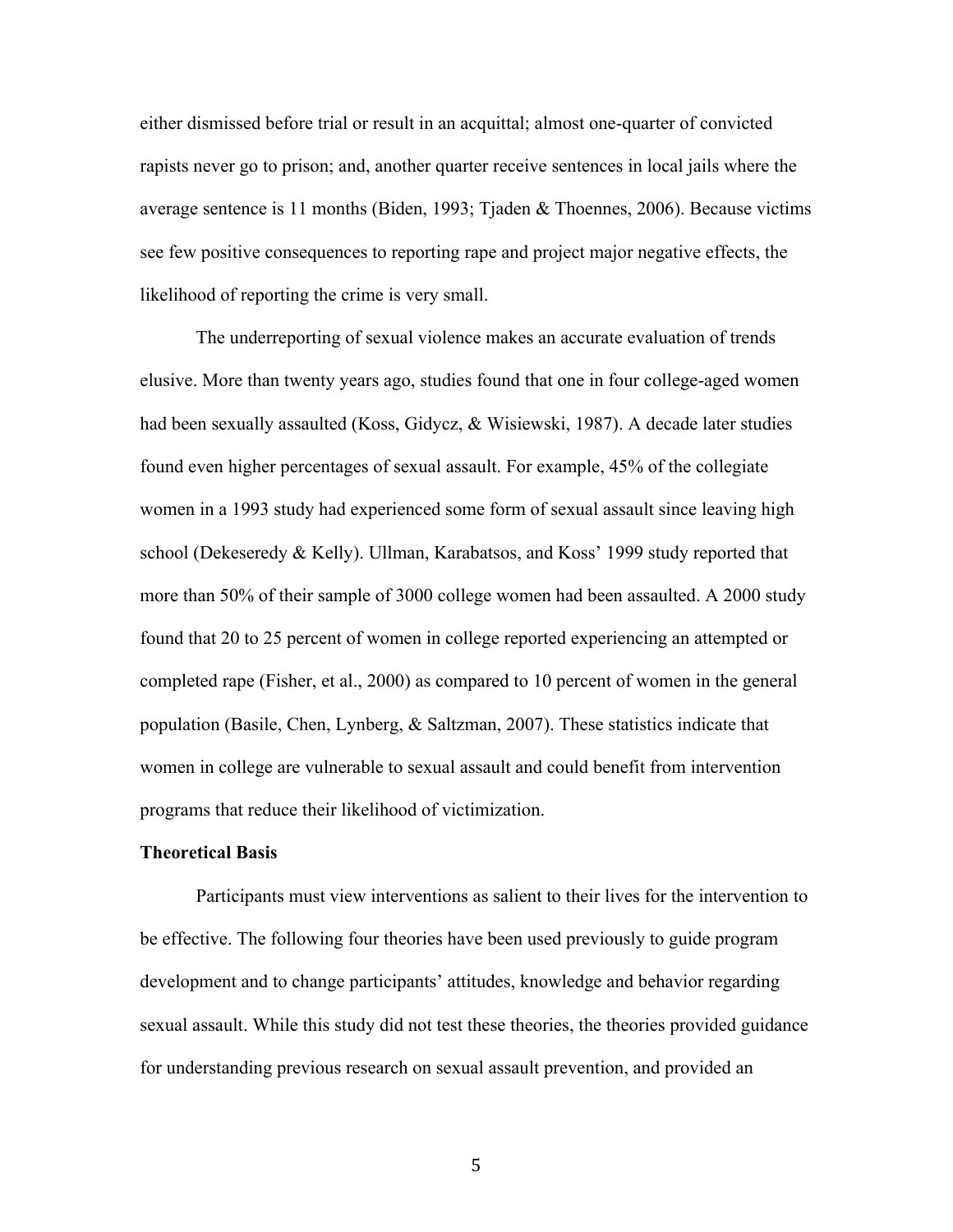additional warrant for the study. The four theories are here presented and briefly explained because they represent the theories that commonly appear in previous research on sexual assault prevention programs. Finally, the four theories reviewed below proved useful in interpreting the findings of the study.

**Bandura's social learning theory***.* Bandura's social learning theory may explain women's tendency to reject violence as a behavior they will counteract. Social learning theory asserts that people learn through the observation of other people's behaviors and the outcomes of those behaviors. This learning, then, occurs through the possible positive or negative outcomes associated with observed action (Bandura, 1977). While college students do not repeatedly observe sexual assault, they occasionally observe the aftermath of given victimizations. The negative effects associated with sexual assault (i.e., fear of injury from resistance, revictimization in the legal system) may cause women to view sexual assault in particularly distorted ways. According to Ellis (1989), the social learning theory of rape is supportive of the idea that social and cultural learning are fundamentally responsible for rape, due to a prevalence of cultural attitudes that encourage men to sexually exploit women and for women to accept that exploitation.

**Petty and Cacioppo's Elaboration Likelihood Model.** Petty and Cacioppo's Elaboration Likelihood Model (1986) posits that communicators process arguments through two levels of cognition: the central or peripheral routes. These routes are not mutually exclusive and can be used separately or together. The central processing route is associated with careful evaluation of messages; the peripheral route relies on less thoughtful reliance on situational cues. Both of these processes have been used to previously evaluate the effectiveness of sexual assault prevention programs on college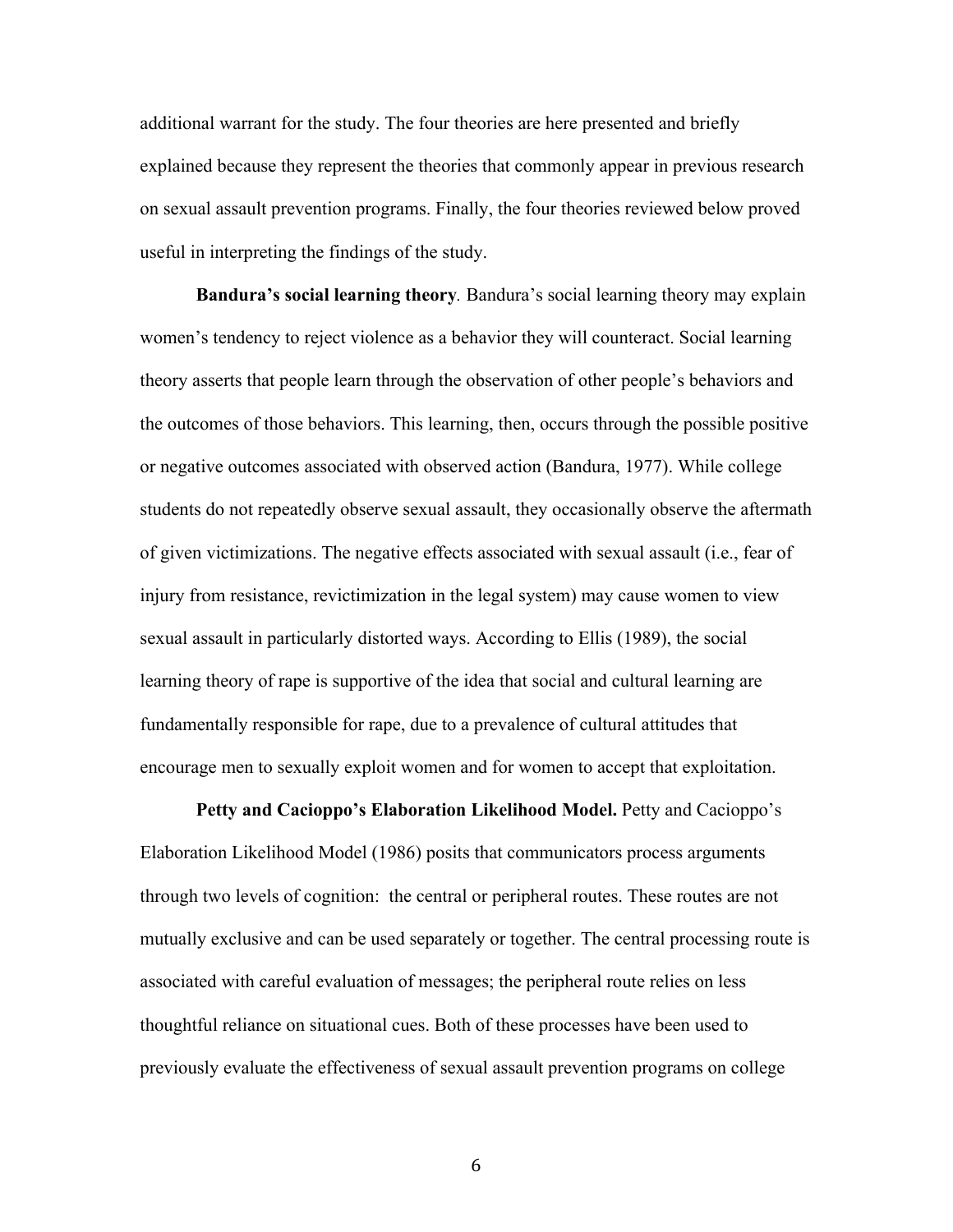campuses (Gilbert, Heesacker, & Gannon, 1991; Heppner, Good, Hillenbrandgunn, Hawkins, Nichols, Debord, & Brock, 1995) and should therefore also be examined when asking basic questions about program creation. Previous studies have concluded that men and women process arguments using different routes and that intervention programs should be designed with the incorporation of gender specific arguments.

**The Theory of Reasoned Action.** The Theory of Reasoned Action (Fishbein & Ajzen, 1975, 1980) explains how an individuals' attitude toward a behavior and felt subjective norms together create intentions to act. Behaviors can be explained as intentions to act that are functions of individual and normative influences (Bagozzi  $\&$  Lee, 2002). These attitudes are created by the perceived outcomes of an action and can be influenced by the behavioral attributes associated with that action. Subjective norms are determined by perceptions of how important peers' beliefs are to an individual and their willingness to comply with those beliefs (Montano, Kasprzyk, & Taplin, 1997). Simply put, "one's willingness to act is determined by his or her personal evaluation of the action and by the social pressure to act, as attributed to significant others" (Bagozzi & Lee, 2002, p. 226). The Theory of Reasoned Action has been applied to intervention programs designed to lower the risk-taking behavioral intentions of college students associated with victimization (Gray, Lesser, Quinn, & Bounds, 1990). Ajzen's (1991) extension of this theory*,* The Theory of Planned Behavior, added the evaluation of participants' perceived behavioral control. This study asked participants what forms of evidence actually altered their beliefs and behaviors concerning sexual assault. Therefore, the element of planning behavior was assessed within participants' responses. It follows that the theoretical frameworks used to change behavioral intentions in intervention programs also could be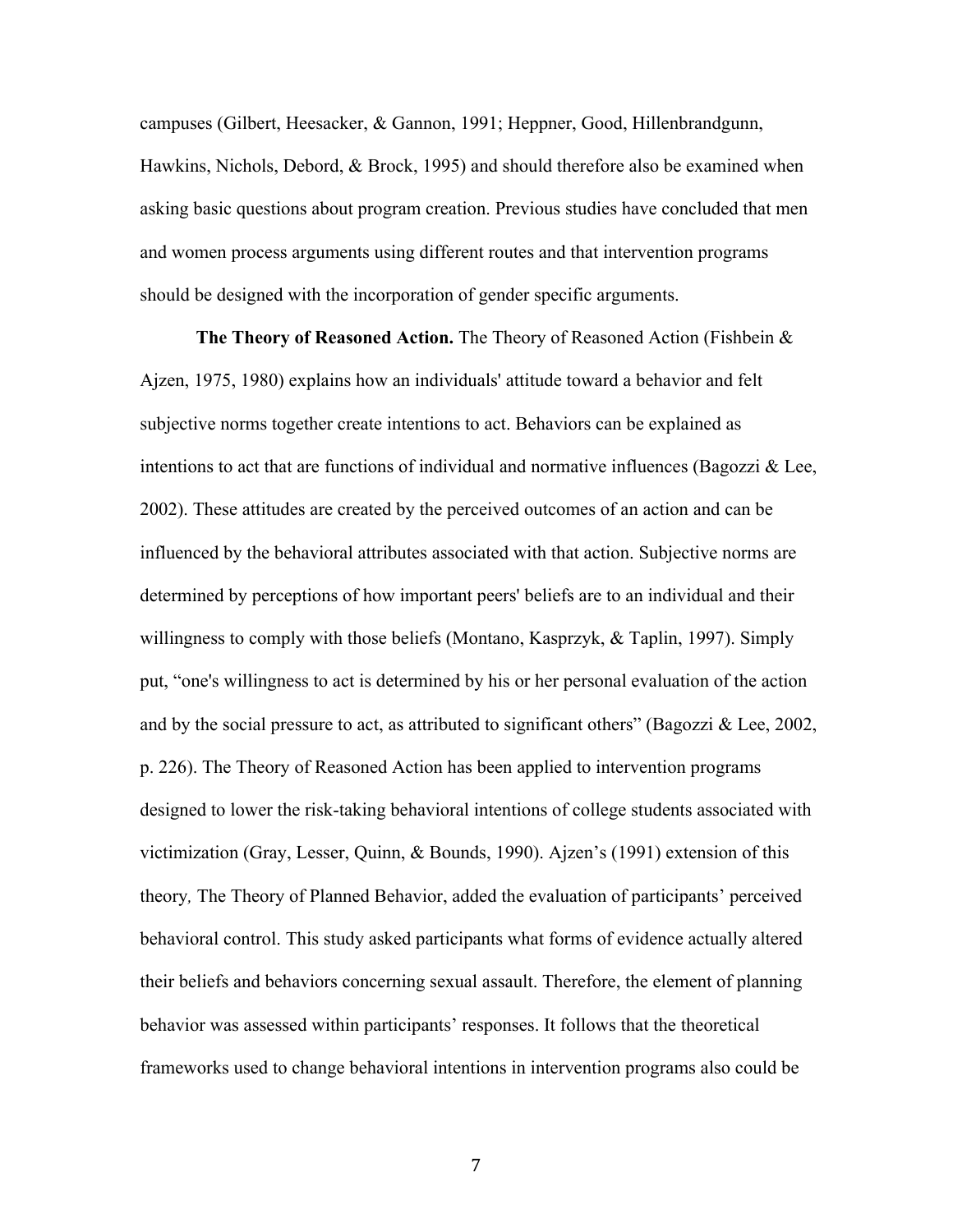used to analyze changes in behaviors that have occurred in the past. It is possible to evaluate sexual assault education programs using The Theory of Planned Behavior, and its antecedent, The Theory of Reasoned Action, because interventions focus on changing individuals' attitudes and their perceptions of the subjective norms within their peer groups. These theories have been associated with the creation of effective programing but researchers have called for more in depth and longitudinal analyses. This study contributed to the investigation of these theories by determining how and why participants' behaviors were changed.

**The Health Belief Model.** The Health Belief Model (Hochman, 1958) may be particularly salient to an examination of the persuasive tools used to alter beliefs about sexual assault for women. According to this model, "the likelihood of taking action is a function of the interaction between perceived vulnerability, the perceived seriousness of the threat, and the individuals' beliefs that they can be successful in overcoming the threat" (Gidycz, Layman, Rich, Crothers, Gylys, Matorin, & Jacobs, 2001). Programs designed for women have focused on creating scripts for women to follow when they are in threatening situations, teaching women that they are strong and capable, as well as teaching them physical maneuvers to defend themselves. These steps follow the Health Belief Model. This model was beneficial when examining women's own reports concerning their experiences with sexual assault and their participation in prevention programming.

#### **Rape Education on Campus**

Federal and state laws mandate that colleges must offer some form of sexual assault prevention training on their campuses and campus administrators are under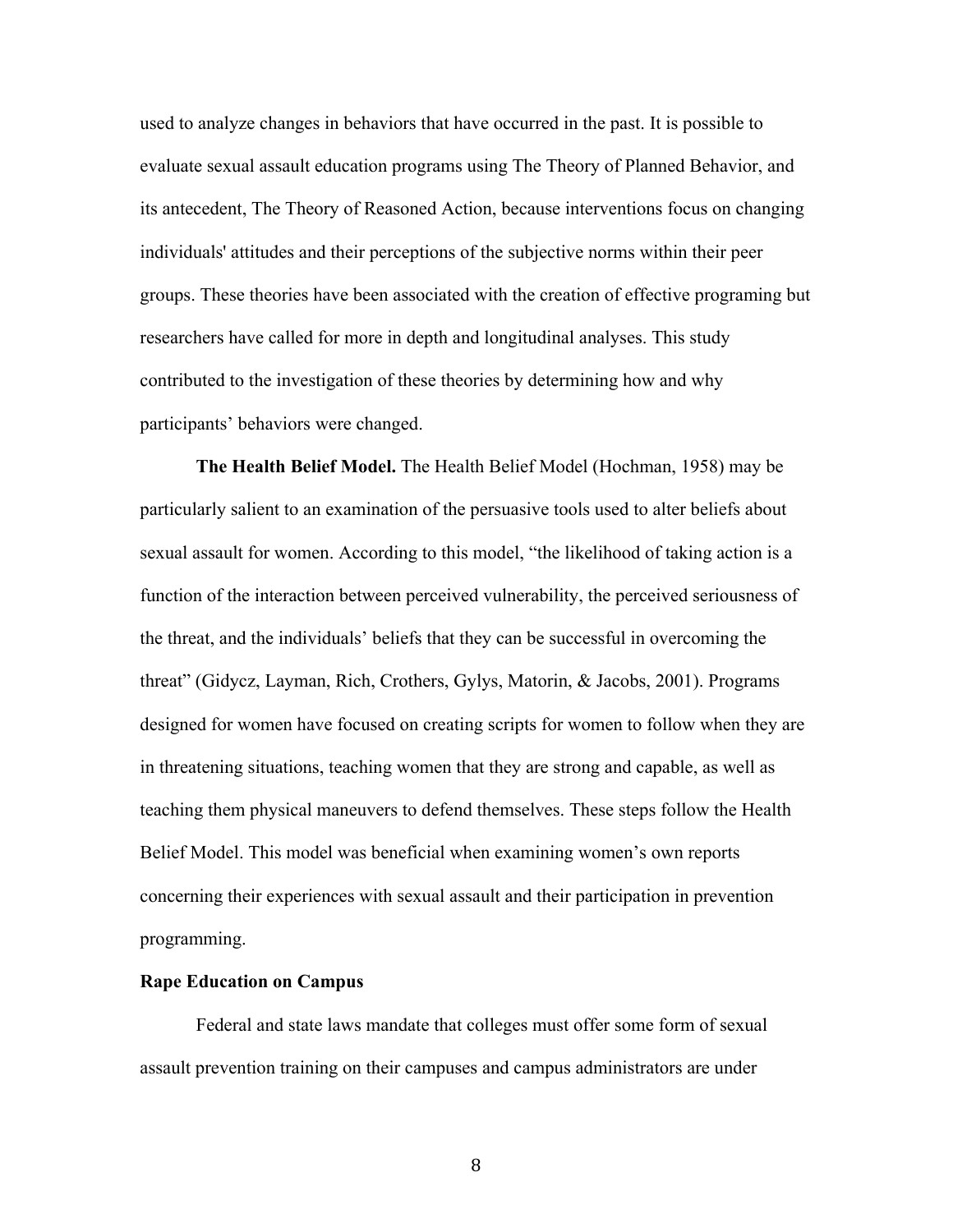pressure to develop policies and programs (Yeater & Donohue, 1999). The University of Arkansas' Pat Walker Health Center attempts to follow the recommendations of these mandates through S.T.A.R. (Office of Support, Training, Advocacy, and Resources on Sexual Assault and Relationship Violence) and the R.E.S.P.E.C.T. program (Rape Education Services by Peers Encouraging Conscious Thought). Although the S.T.A.R. office offers a variety of educational programs for students and faculty as well as eightweek courses, none are required. This health center also has a peer education program, R.E.S.P.E.C.T., which sponsors community wide programs and provides presenters for classes, organizations, residence halls, and Greek organizations (Pat Walker Health Center, 2008). R.E.S.P.E.C.T. and S.T.A.R. are not designed to, nor do they, research their intervention efforts' efficacy. These groups work with the resources made available from state and government programs and would benefit from any additional information a study such as this may provide.

Rape education courses have focused on teaching women how to keep themselves safe through the use of risk-reduction strategies and self-defense classes, while colleges have tried to improve the safety of their campuses. Some researchers encourage universities to focus their programs on men because they are the main perpetrators of sexual assault (Berkowitz, 1994; Hong, 2000). Colleges have tried many different intervention techniques including videos, workshops and skits (Glazer, 1994; Rothman  $\&$ Silverman, 2007) or more in-depth techniques, involving peer education, (Foubert  $\&$ Marriott, 1997), the Men Against Violence student organization (Choate, 2003) and the bystander intervention approach (Banyard, Plante, & Moynihan, 2004). Significant reductions in men's rape myth acceptance directly following the interventions are found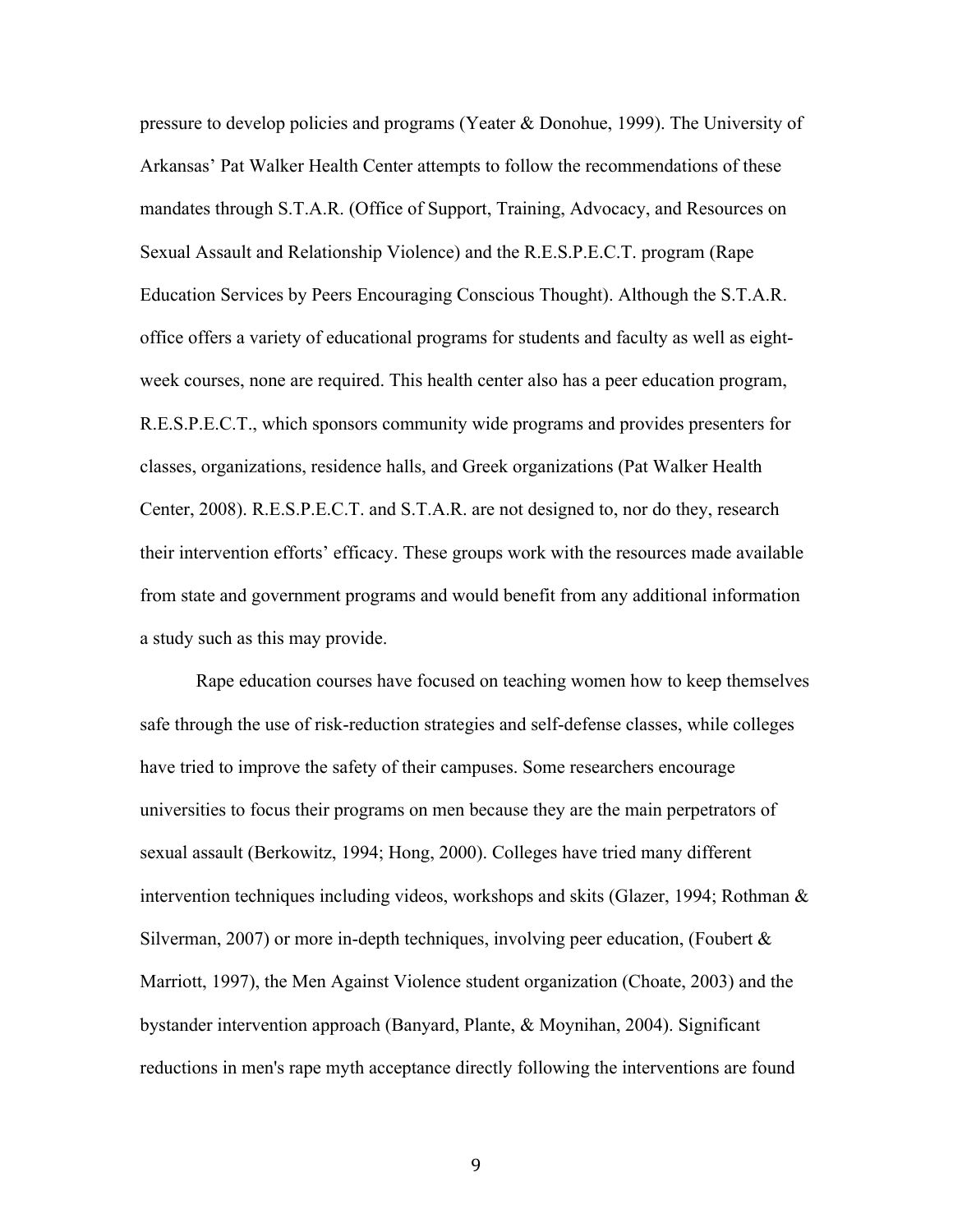in research, but a rebound in these numbers is common after two months (Heppner, et al., 1995). It is posited that this rebound could be due to the lack of emphasis on the personal relevance of sexual assault; programs have been redesigned to incorporate the relevance of sexual assault to men.

**Programs for men.** Although changing definitions to include men as possible victims is an important step toward showing men the personal relevance of sexual assault, the influence of their peers seem to be even more important in creating a lasting change in attitudes. When compared with other intervention techniques, all-male peer education programs had a greater likelihood of creating long-term effects (Earle, 1996).

In a highly successful peer education intervention program, Foubert and Marriott (1996) used trained undergraduate men to speak to their peers concerning sexual assault. Using previous research that showed men were more likely to respond positively to peer education and all male interventions (as opposed to coeducational interventions), Foubert and Marriott trained peer educators to address all male populations. These trained facilitators defined rape, graphically described the sexual assault of a man, and related that experience to women's experiences. This intervention offers suggestions for ways men can become more supportive of women who are survivors of sexual assault while urging men to confront the sexism they see every day. The researchers implemented this program with an emphasis on how participants could better help sexual assault survivors in the hope that men would enter the program with an open mind rather than feeling attacked. The researchers expected that an approach which included showing men behaviors they could enact to confront everyday sexist attitudes would facilitate men to see the program as more relevant to them, thereby increasing the likelihood that the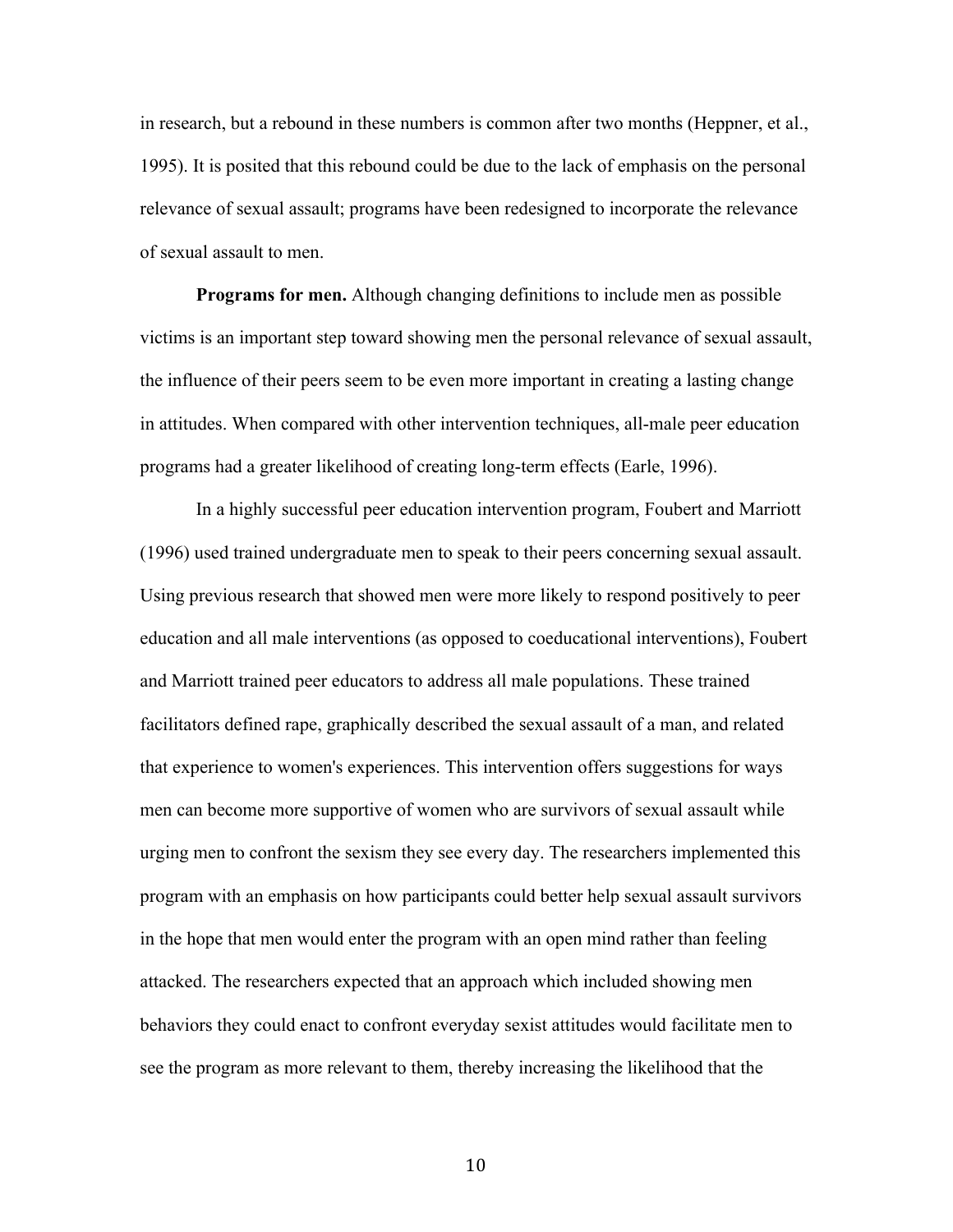training would lead to a longer lasting attitude change (Foubert & Marriott, 1997; Heppner, et al., 1995). This study involved men in their own education by encouraging them to have conversations about sexual assault and think about how they could address the sexist attitudes they were exposed to on a regular basis.

Foubert and Marriott conducted their study with fraternity men and documented changed beliefs. Their post test reported a significant reduction in rape myth beliefs as did the follow-up post test two months later, although there was a slight rebound. This single program changed men's attitudes and caused 79 percent of respondents to report they would be less likely to be sexually coercive. The results of this study demonstrate that the involvement of men in the implementation of a sexual prevention program can have a positive long-term effect.

This technique became more formalized with the Men Against Violence student organization on many campuses across the U.S. This group incorporates awareness, education, community action, and victim support (Hong, 2000) with the intention of showing men that violence is not a necessary component of manhood. They challenge men to "redefine male and female relationships in an equitable manner, to resolve conflicts effectively, to develop meaningful friendships with other men, and to appropriately manage anger and fear" (Choate, 2003, p. 168). This study documented this training program's promise for attitude changes concerning sexual assault while teaching men to become more responsible for the prevention of date and acquaintance rape. Bystanders with more awareness and knowledge about the negative effects of sexual violence on victims will be more likely to intervene when confronted with a situation in which they could intervene (Banyard, et al., 2004).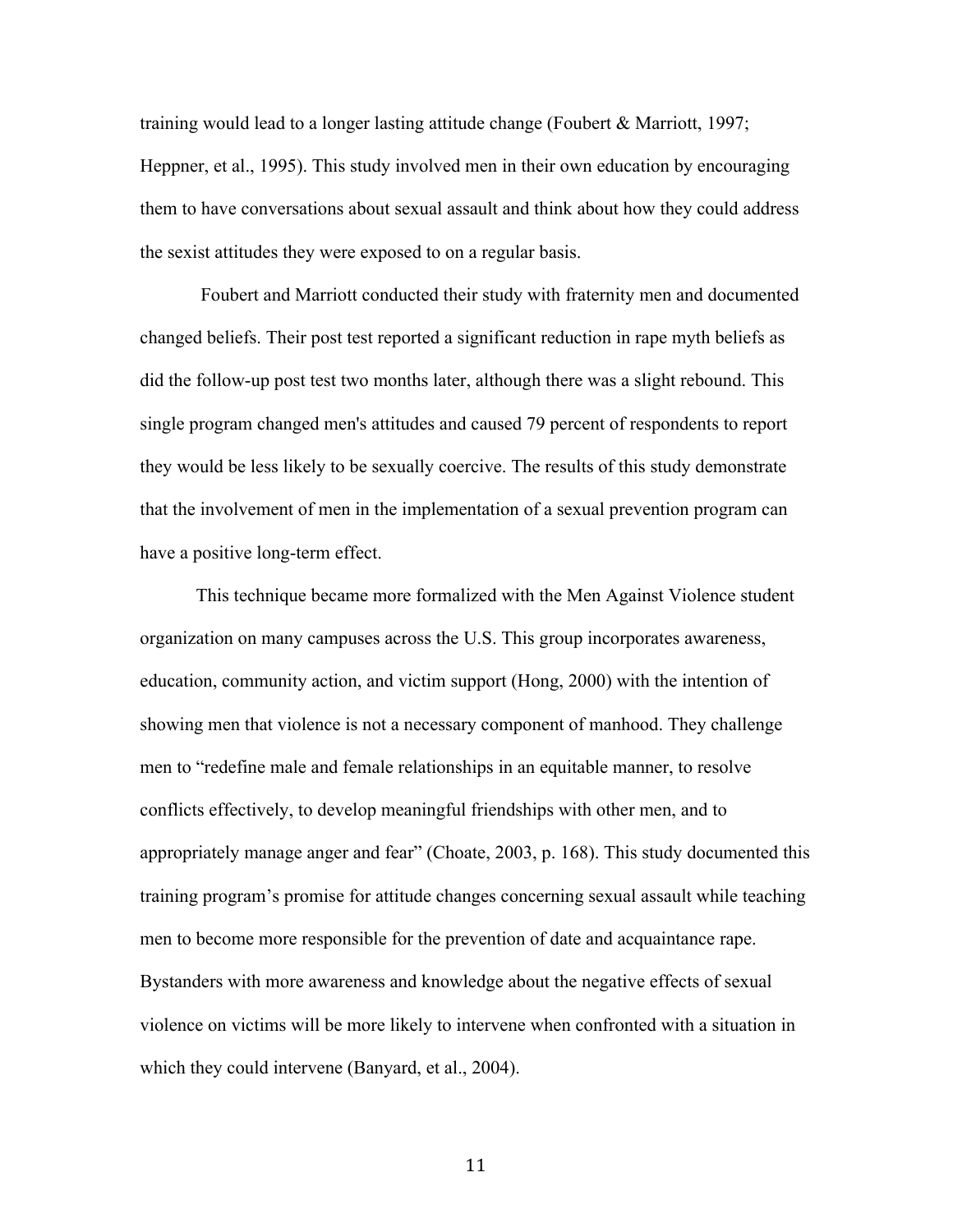**Programs for women.** The above-described programs increase men's knowledge about sexual assault, change their attitudes toward women, and lower their likelihood of perpetration. Studies designed for women have had less positive outcomes. Gidycz and colleagues developed sexual assault prevention and risk reduction interventions for women with mixed results. In one of their initial programs (Hanson & Gidycz, 1993), they found the program to be effective for women with no history of previous sexual assault but ineffective for women with a history of sexual assault. When they attempted to modify the program to better serve participants who had been previously assaulted, the program became ineffective for both groups of women (Breitenbecher & Gidycz, 1998).

Evaluations of multiple programs found that the majority of participants thought the information was not applicable to them (Breitenbecher  $\&$  Gidycz, 1998). The problem of perceived applicability that may have lain in the discrepancies between actual persuasive effects and perceived/expected persuasive effects. Breitenbecher and Gidycz attempted to create programs for women based on their expected outcomes, yet the participants did not experience a connection to the material. When the researchers altered the program to better address the women who had been previously assaulted, the positive effects of the overall program decreased. Breitenbecher and Gidycz did not ask participants what types of persuasive evidence had actually changed their perceptions in the past but rather focused on how they expected to change participants' beliefs and behaviors in the future. O'Keefe (2002) reported that although focus groups and researchers may believe that certain persuasive appeals work to change participants' responses to stimuli, an examination of actual persuasive effects within that group would be more useful for persuasive programming development. To this end, this study asked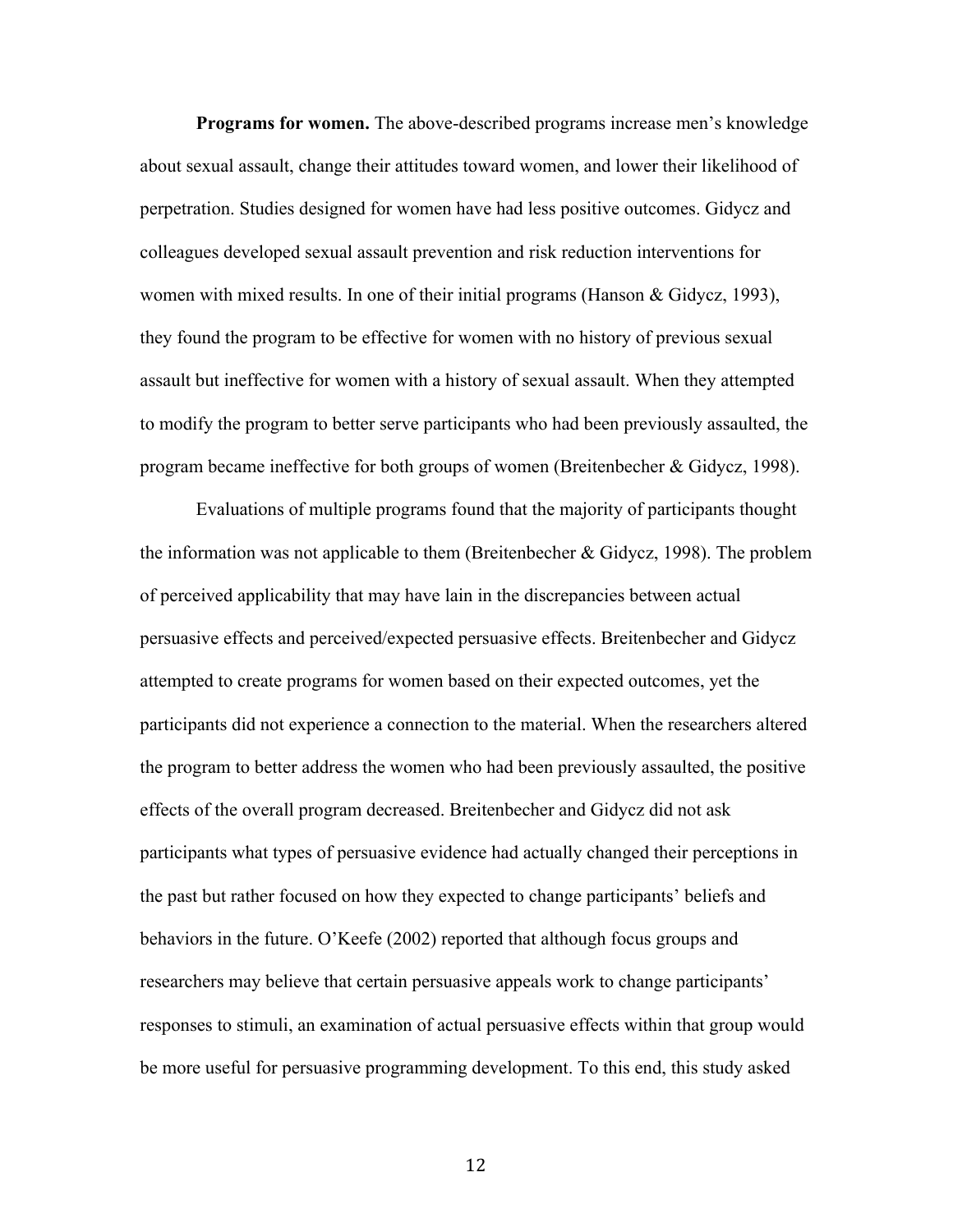participants about actual persuasive events in the past that have altered their attitudes, knowledge, and behavior.

Gidycz et al. found limited positive results (lowered levels of future victimization) with later studies but never obtained results comparable to the changes reported in programs designed for men (2001). Rozee and Koss (2001) offer several suggestions for female-centric intervention programs. These suggestions are based on previous research concerning resistance training and Nurius, Norris, and Dimeff's (1996), hereafter known as NND, model for defining women's ability to resist sexual coercion. Resistance training for women is problematized by gender norms creating associations among femininity, vulnerability, weakness, (Guthrie, 1995) and lack of strong positive role models in the news media for women to emulate (McCaughey, 1998). To address these gender norms, Rozee and Koss believed that the first step in rape education programs should be combating the emotional and cognitive reasons women may have for not resisting sexual assault. NND's (1996) model demonstrates that women go through two phases of appraisal in a possible rape scenario: Is the situation positive, negative, or neutral? What are the available resources, options, and outcomes? Rozee and Koss reconceptualize this model as AAA (assess, acknowledge, and act) which, when taught in a resistance course, gives women a script and realistic plan for using force to resist without spending time fearing those situations. NND's initial study was conducted with focus groups of sorority women asking about their interactions with fraternity men; their conclusions provided the basis for program creation. Although these studies, conducted by feminist researchers, focus on the empowerment of women, they lack involvement from the general population of college students. This study attempted to fill a basic gap in the creation of intervention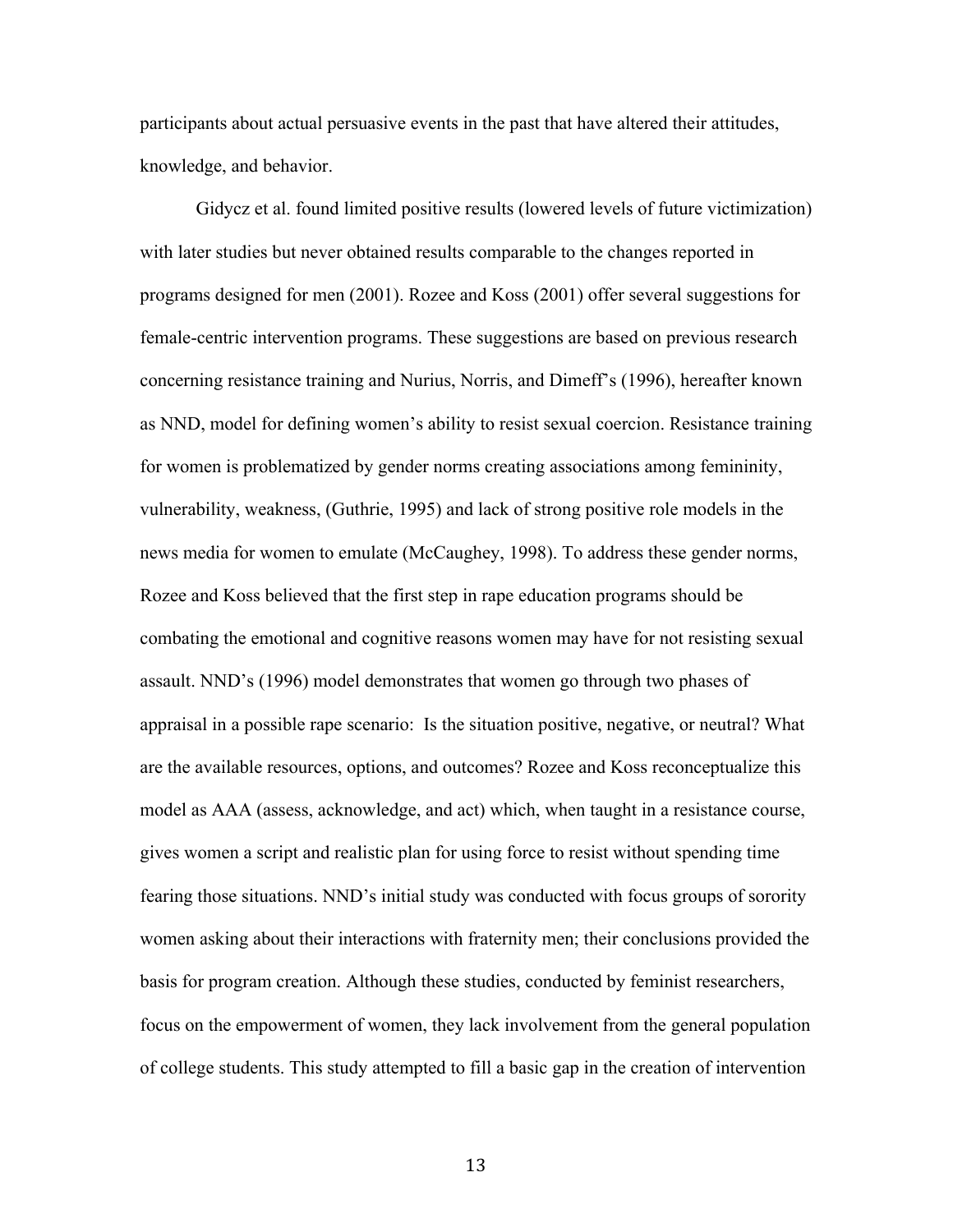programs by asking female participants to share their opinions and beliefs about a serious issue affecting them.

Because most intervention programs are not based on research and assessments of their efficacy are not published (Breitenbecher, 2000), it is difficult to determine how many programs are implemented, their theoretical grounding, methodological approach, or efficacy. This study intended to find what types of evidence participants believe are applicable to them and have been effective in changing the amount of victimization they have experienced as well as changed their knowledge and attitudes about rape. This basic research can provide the basis for developing effective intervention programs.

#### **Curriculum Components**

Various sexual assault intervention programs share curriculum components as they try to achieve many of the same goals. These goals include increasing knowledge of rape and sexual assault, changing rape-supportive attitudes, lowering levels of future victimization for women, and decreasing likelihood of future perpetration for men. Through an examination of multiple articles concerning these interventions and their effectiveness, a list of curricular components emerge and can be examined for commonalities. They are listed below:

**Definition***.* More than half of the articles describing interventions (17 of 31) contained some definition of rape. Definitions were most commonly didactically presented as part of the basic information given to participants at the beginning of an intervention. These definitions were often the legal definition used by the state in which the intervention takes place and generally include terms like "force" and "consent". When the definition of rape was more central to the intervention, as with Breitenbecher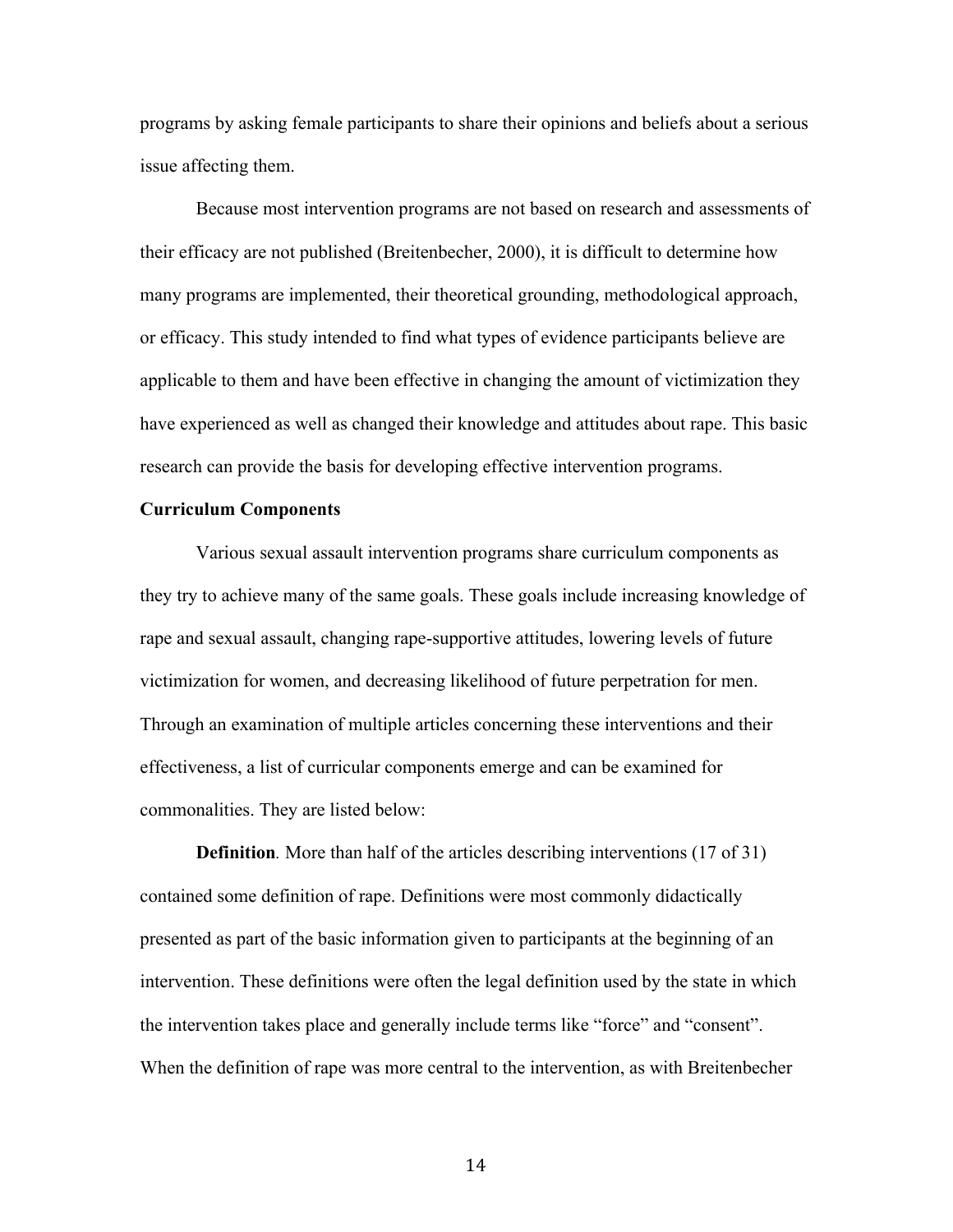and Scarce (1999) as well as Fonow, Richardson, and Wemmerus (1992), it is reconceptualized. Their 6-point redefinition of rape include the following ideas: rape is an act of violence; rape humiliates women; rape is an act of power; rape is a public issue; rape affects all women; and, rape affects all men. These definitions often serve to confront rape myths, although these studies more often deal directly with the myths.

**Rape Myths.** Rape myths were the second most common component (25 of 31) of the articles examined. Although commonly mentioned as part of programs, the research reports provide little detail on which particular myths were discussed. The "Rape Myths and Facts Worksheet" was used by several studies with omissions or additions as researchers altered it to better fit their intervention. This worksheet asks participants whether statements are facts or myths. It is often used as a pretest and also to begin discussion about rape myths. These discussions allow presenters to help distinguish between myths and facts about rape and rapists. Participants are given information about reporting and conviction rates that counter the myths.

**Acquaintance and date rape information.** Acquaintance and date rape information is also a frequently used instructional component (22 of 31). This information only is reported vaguely as "case examples" or "dramatizations." These interventions may include a play or role-playing, typically using acquaintance rape as the frame for the other issues covered in their intervention. Thus, while there may not be specific information discussed concerning date rape, it becomes part of the intervention.

**Statistics.** Acquaintance rape information is used to illustrate that rape is a prevalent problem in dating situations but these studies (23 of 31) use statistics to show its pervasiveness. These statistics are presented didactically and vary by intervention,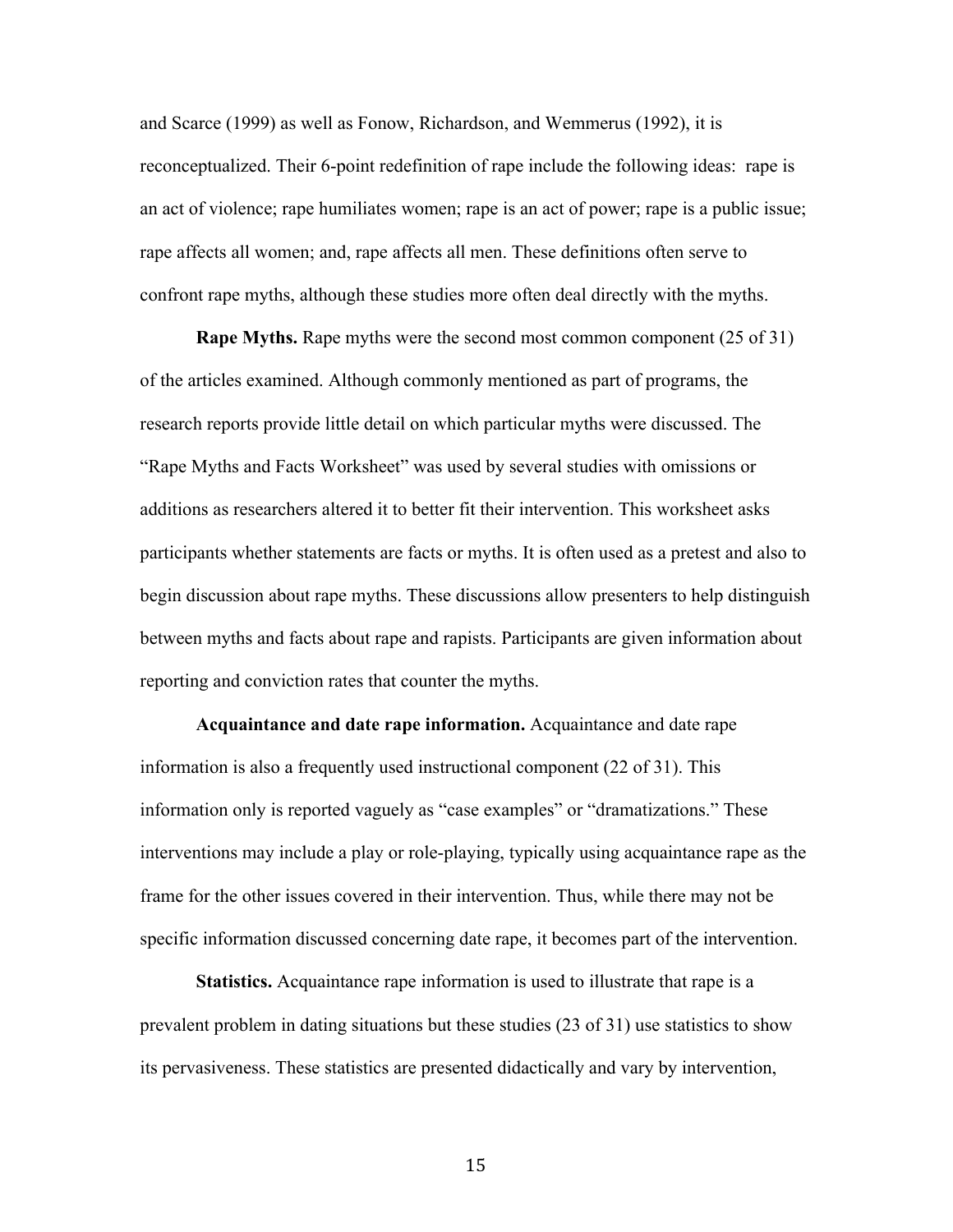according to where the intervention falls in the timeline of rape research and reporting. Presenters often include local statistics, from the community or college campus, to increase awareness of personal risk. Global statistics also are presented to make participants aware of the scope of the problem. Some statistics are presented to only single-sex groups because information concerning the low levels of rapes reported to police and low conviction rates might teach men that rapists rarely pay for their crime and reinforce beliefs that rape is normal because of its prevalence.

**Rape information.** Information about rape (14 of 31) was most often presented as part of the introduction to the intervention but also in role-playing and discussions. This information can include basic descriptions of rape and its consequences as well as the numbers of rapes that led to STD transmission, incidence of pregnancy, and long lasting psychological trauma (i.e., post-traumatic stress disorder). This information was used to increase empathy for survivors and to encourage women to use preventative measures.

**Preventative skills/reducing risk/ protective behaviors.** The most commonly used curriculum component (26 of 31) is presentation of information concerning preventative skills, reducing risk, and protective behaviors. This information is presented through videos, role-playing, descriptions of techniques and handouts – most commonly the "Preventative Strategies Information Sheet." These presentations illustrate to women how to avoid situations that could lead to a rape and how to increase assertiveness in those situations. Additionally, there are skill building programs for men teaching them to assume that "no" really means "no" and the importance of never using force or pressure.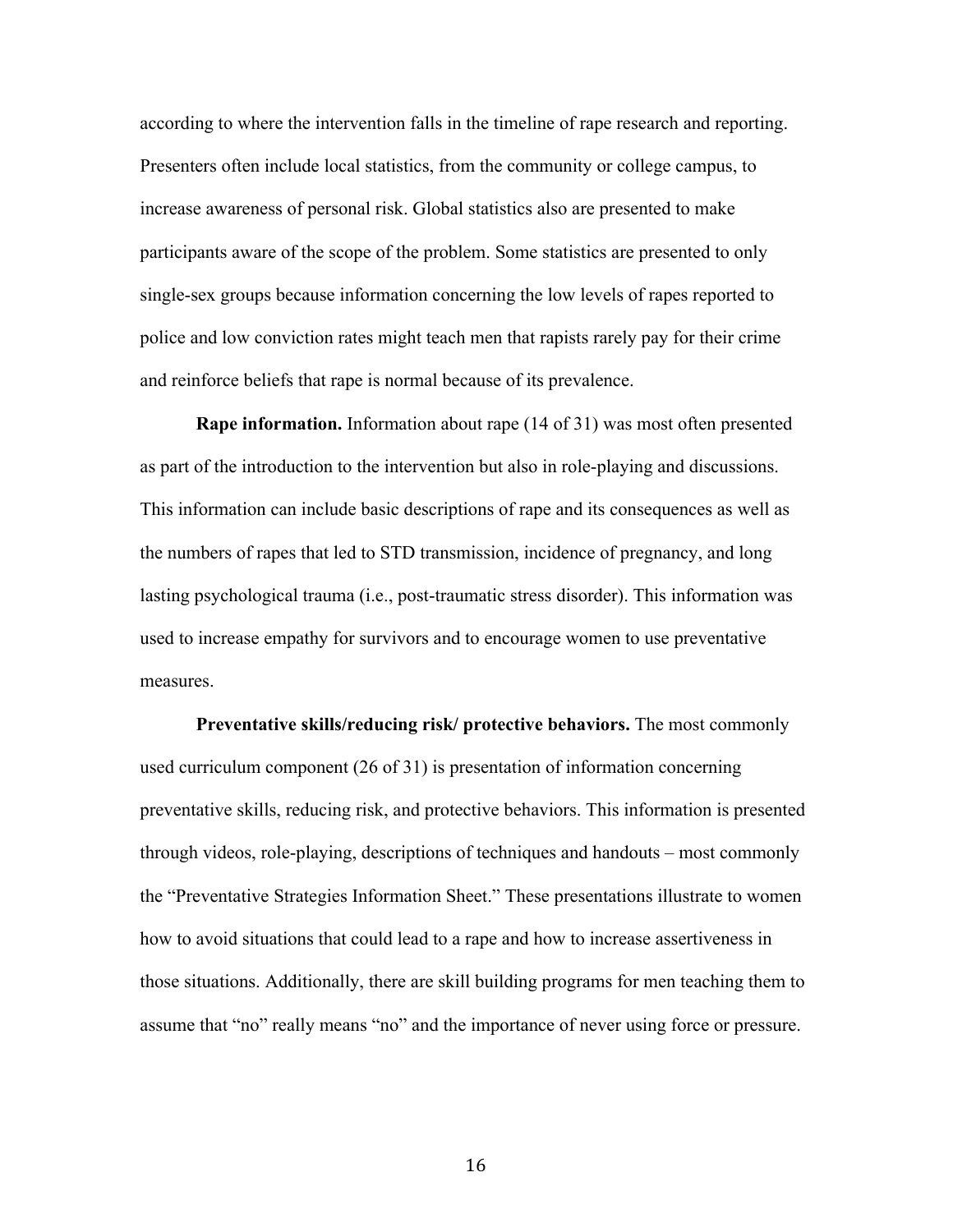**Role of alcohol.** This force and pressure can come in the form of alcohol. Some interventions (8 of 31) stressed the importance of staying sober on dates. Several of the plays introduced alcohol as an important character in date rape scenarios and in discussions concerning what the actors might have done differently to make the date end with a more positive outcome.

**Communication skills.** Role-playing and theatrical performances work to build the participants' communication skills. These interventions (17 of 31) use modeling to present examples to participants demonstrating that, without direct verbal communication, no consent has clearly been given. The modeling is used to show that interpretations of physical movement or expression differs from person to person and cannot be used as the sole judge of whether consent is given. Groups then discuss how they could communicate their sexual desires more clearly to a potential partner.

**Gender role socialization.** The communication described above may directly oppose the traditional gender role socialization (18 of 31) that participants have received since infancy. Information concerning this socialization is presented didactically and actively discussed. Participants are shown that in traditional gender role scenarios, men are expected to be aggressive sexually, while women are expected to be passive and that rape becomes a logical extension of that gendered socialization. Participants are taught to confront this socialization in their peer groups by showing disapproval of jokes about rape, sexism, and the abuse of women.

**Societal attitudes toward rape.** These gender roles contribute to societal attitudes toward rape (14 of 31). These attitudes are illustrated in interventions through multimedia presentations of music and slides that represent women as sexual objects to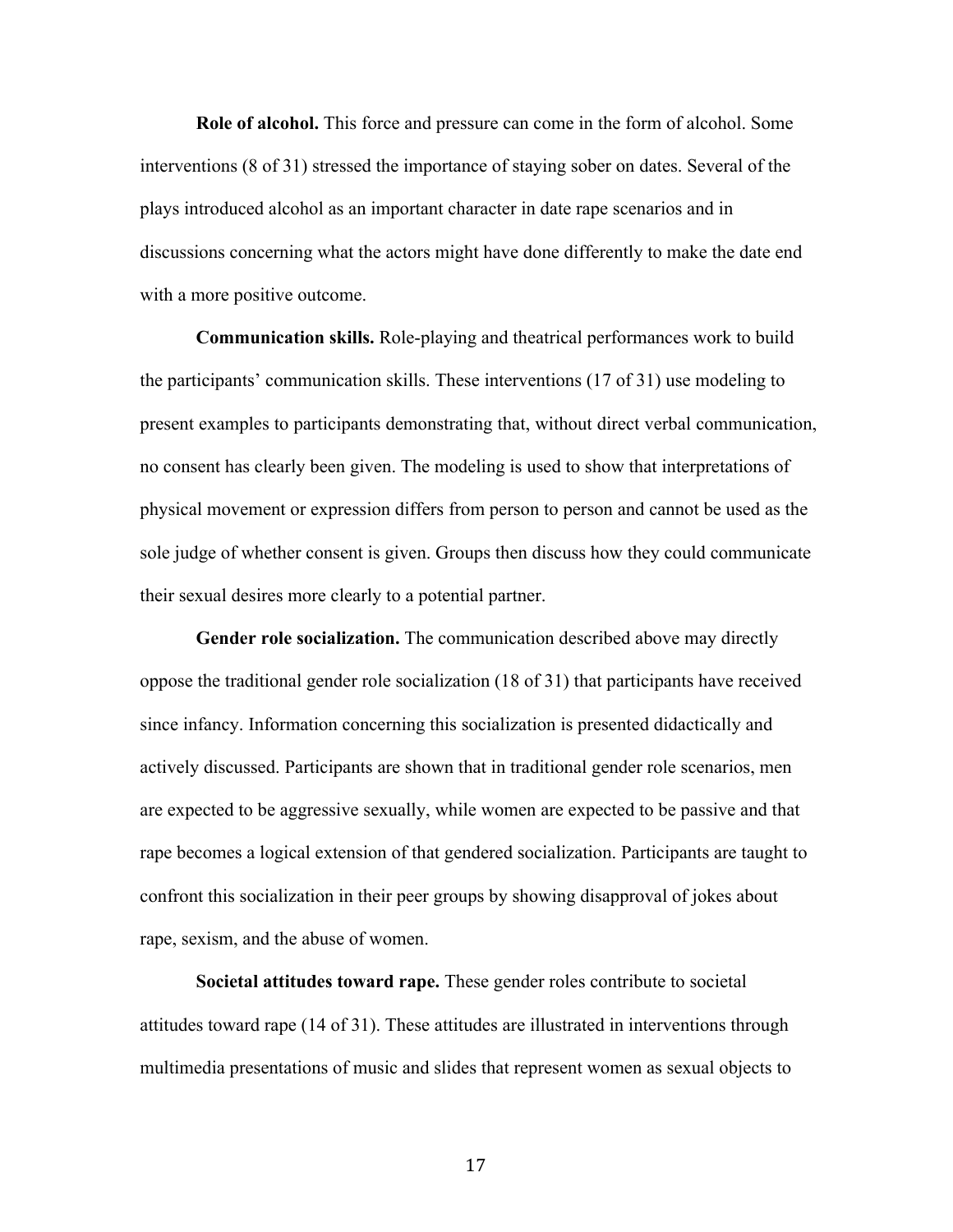be pursued and won as well as other images that lead toward rape supportive attitudes. An acceptance of these societal attitudes may influence men to condone rape and possibly become a rapist themselves.

**Characteristics of rapists.** Participants in rape interventions are taught common characteristics rapists possess (10 of 31). Although this information primarily is presented for the benefit of women to help them identify dangerous situations, it also was provided to men in the hopes that enabling them to identify warning signs in themselves or in peers may help prevent rapes from occurring. The two recurring characteristics of offenders were ignoring what a woman says and becoming hostile when a woman does not do as he wished.

**Survivors' experiences.** Interventions try to increase participants' empathy by presenting them with survivors' experiences and discussing the trauma of rape (14 of 31). Interventions use reenactments and live role-play scenes to demonstrate the stress and pain following a sexual assault. *Campus Rape*, a commonly shown video, presents survivors discussing the impact rape had on their lives.

**Assisting survivors.** These interventions include information on how participants could assist survivors of sexual assault (12 of 31). They are taught basic skills on how to help women recover, including supporting her decision to report the perpetrator and being available for future support.

**Additional information.** Training sessions often concluded with a conversation about the topics discussed across the intervention and additional information about local agencies that could provide support (14 of 31). Interventions conducted at universities gave information about campus resources for rape prevention and treatment as well as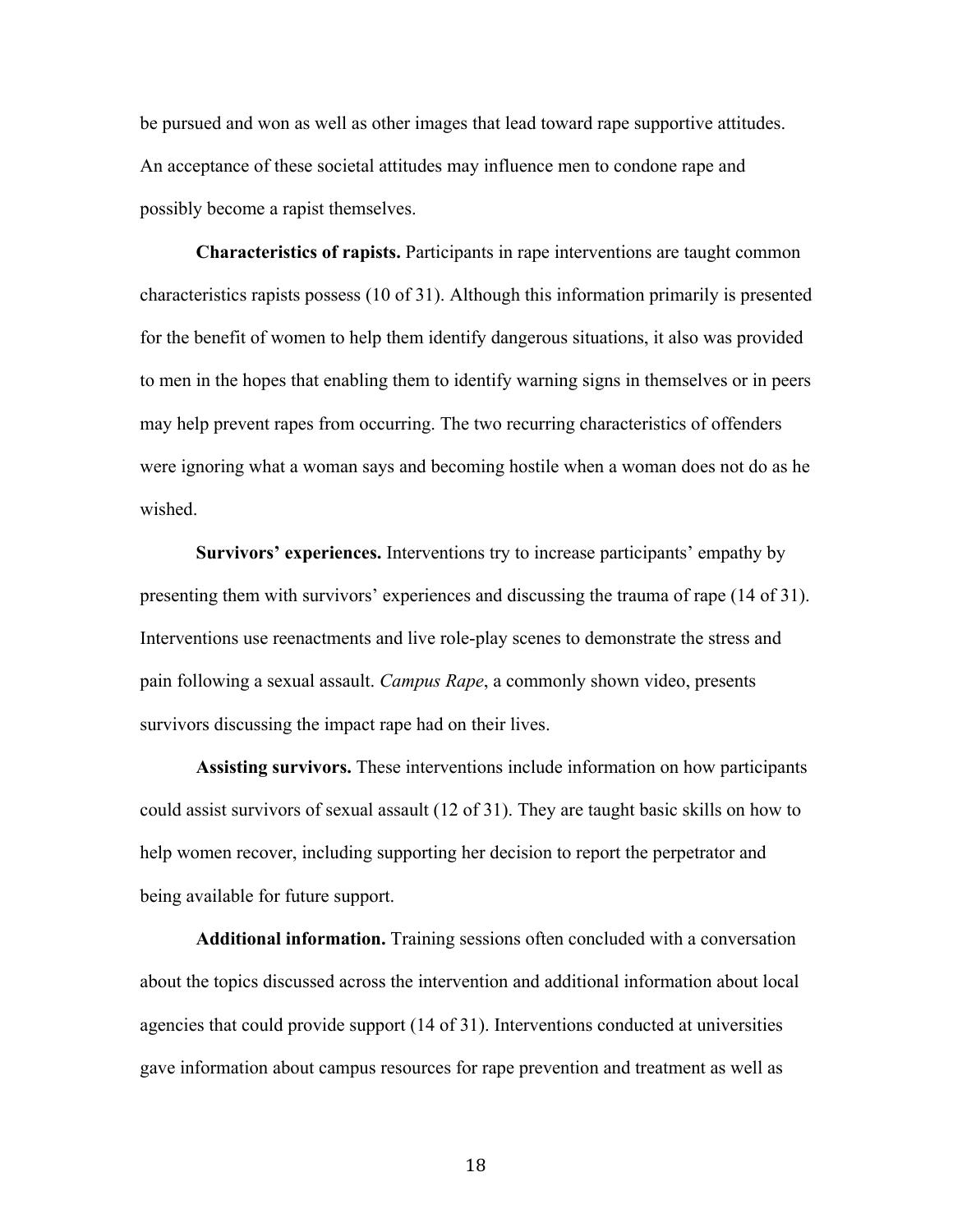where local assistance could be found. Presenters frequently stay after the interventions concluded to address additional questions or provide extra support.

Although these curriculum components are used across various interventions, those designed for women have focused on preventative skills, risk reduction, and protective behaviors used to lower victimization levels (referred to in this research report as 'behaviors')*.* Research has failed to provide evidence of this curriculum's effectiveness in reducing women's victimization (Breitenbecher & Gidycz, 1998; Breitenbecher & Scarce, 1999). Programs might be improved by using components and interventions based on women's own reports of which types of evidence have changed their beliefs and behaviors in the past.

#### **Research Questions**

Previous research and interventions have failed to ask college women what evidence or arguments (i.e., educational components) have changed their attitudes, knowledge, and behaviors concerning the threat of rape. Therefore, the purpose of this study was to identify forms of persuasive evidence that college women report as effective in changing their attitudes, knowledge, and behaviors concerning rape. To that end, the following research questions were proposed:

RQ1: What do participants report as altering their behaviors concerning rape? RQ1a: What do participants report as their past behaviors concerning sexual assault before change?

RQ1b: What do participants report as changing their behaviors concerning sexual assault?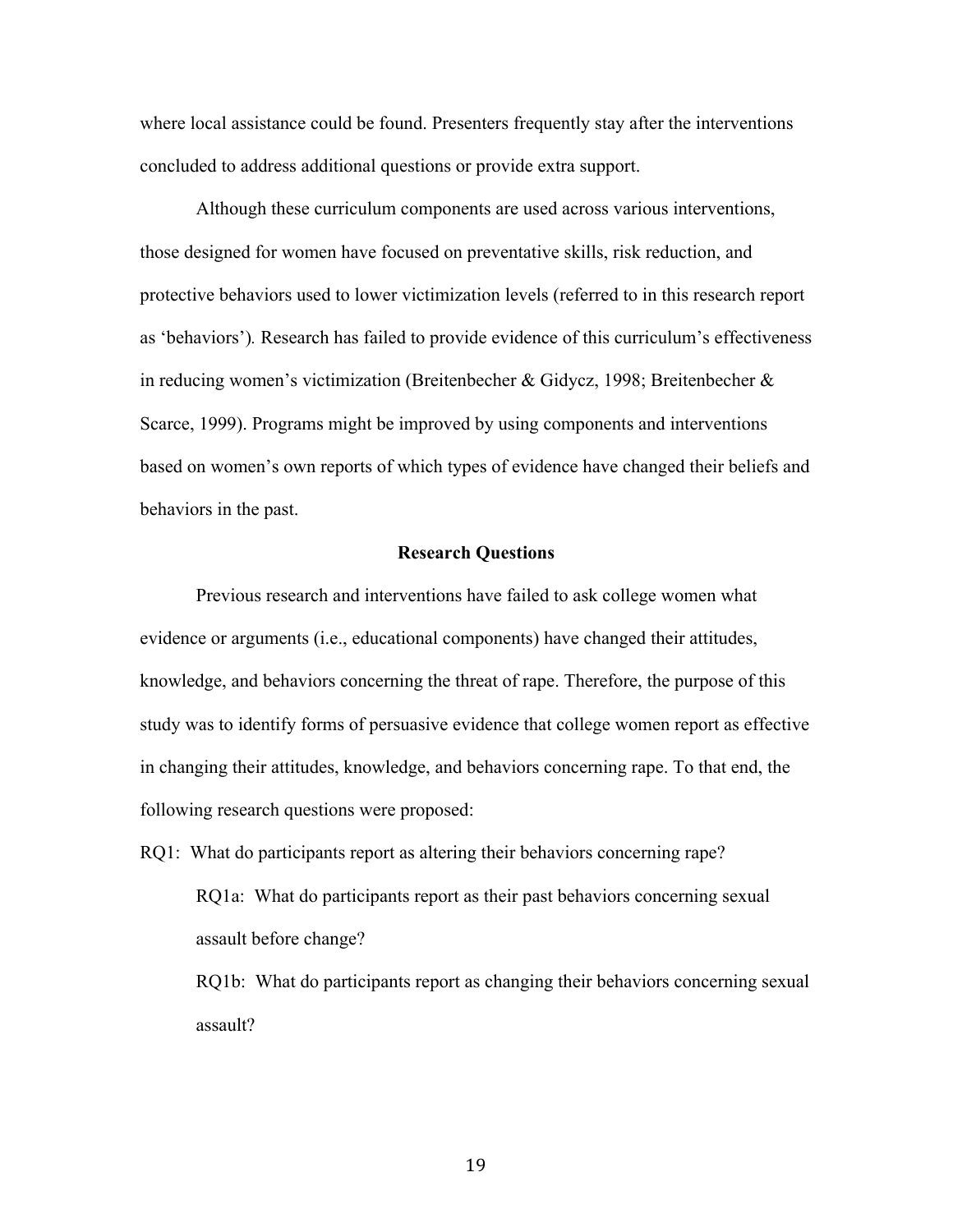RQ1c: What do participants report as their current behaviors concerning sexual assault?

RQ2: What do participants report as altering their knowledge about rape?

RQ2a: What do participants report as their past knowledge concerning sexual assault before change?

RQ2b: What do participants report as changing their knowledge concerning sexual assault?

RQ2c: What do participants report as their current knowledge concerning sexual assault?

RQ3: What do participants report as altering their attitudes toward rape?

RQ3a: What do participants report as their past attitudes concerning sexual assault before change?

RQ3b: What do participants report as changing their attitudes concerning sexual assault?

RQ3c: What do participants report as their current attitudes concerning sexual assault?

RQ4: Which proposed theoretical framework best explains women's reports of attitude, knowledge, and behavior change?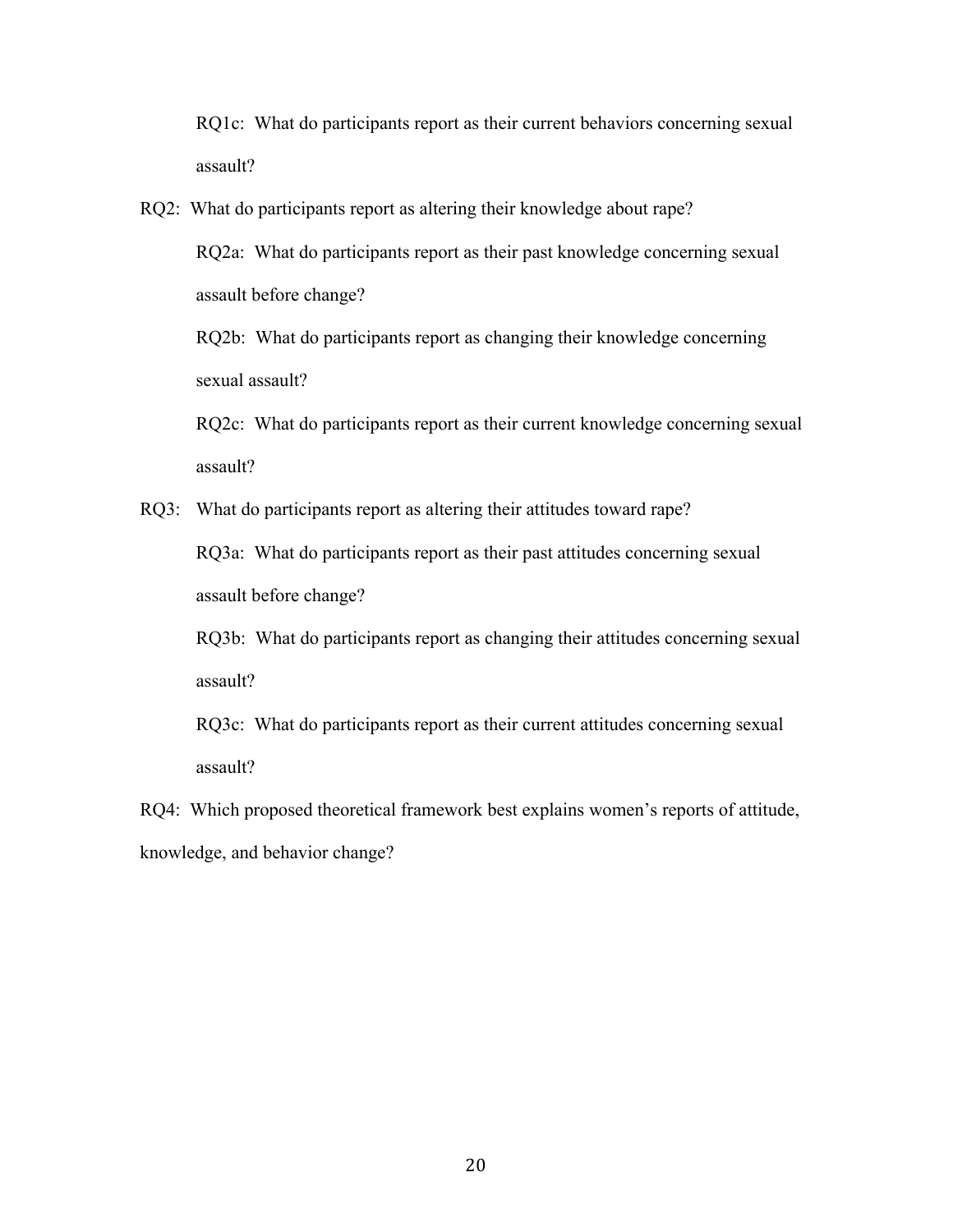#### **Chapter 3: Methods and Procedures**

This study collected data in focus groups. Focus groups have been used extensively to assess health education messages (e.g., Lederman & Stewart, 2003; Simons-Morton, Donahew, & Crump, 1997) and are especially useful when discovering information that provides the basis for future programming (Morgan, 1996; Salmon  $\&$ Murray-Johnson, 2000). As with any scientific method based on self-reporting, some common problems occur that can be addressed: People may not want to be honest about a sensitive subject like sexual assault or may experience an inability to be honest even when desiring to do so (Lederman & Stewart, 2003). To foster an atmosphere of open and honest communication, all of the participants in this study's focus groups were female and a female researcher facilitated the groups, following Fabiano and Lederman's (2002) suggestion of employing same-sex discussants and facilitator. Single-sex groups are more likely to share common experiences in relation to the topic and, therefore, participants may feel more comfortable opening up to others like themselves (Lederman & Stewart, 2003). Further, questions were phrased to facilitate discussion in a group setting.

Using focus groups as a research technique has multiple advantages. The communication and discussion integral to the effectiveness of focus group research can reveal to the researcher not only what people think but also "how they think and why they think that way" (Kitzinger, 1995, p. 311). Lederman noted that focus groups offer group synergy, which may produce more data and more accurate data than one-on-one interviews (1990). Kitzinger (1995) points out:

Participants can also provide mutual support in expressing feelings that are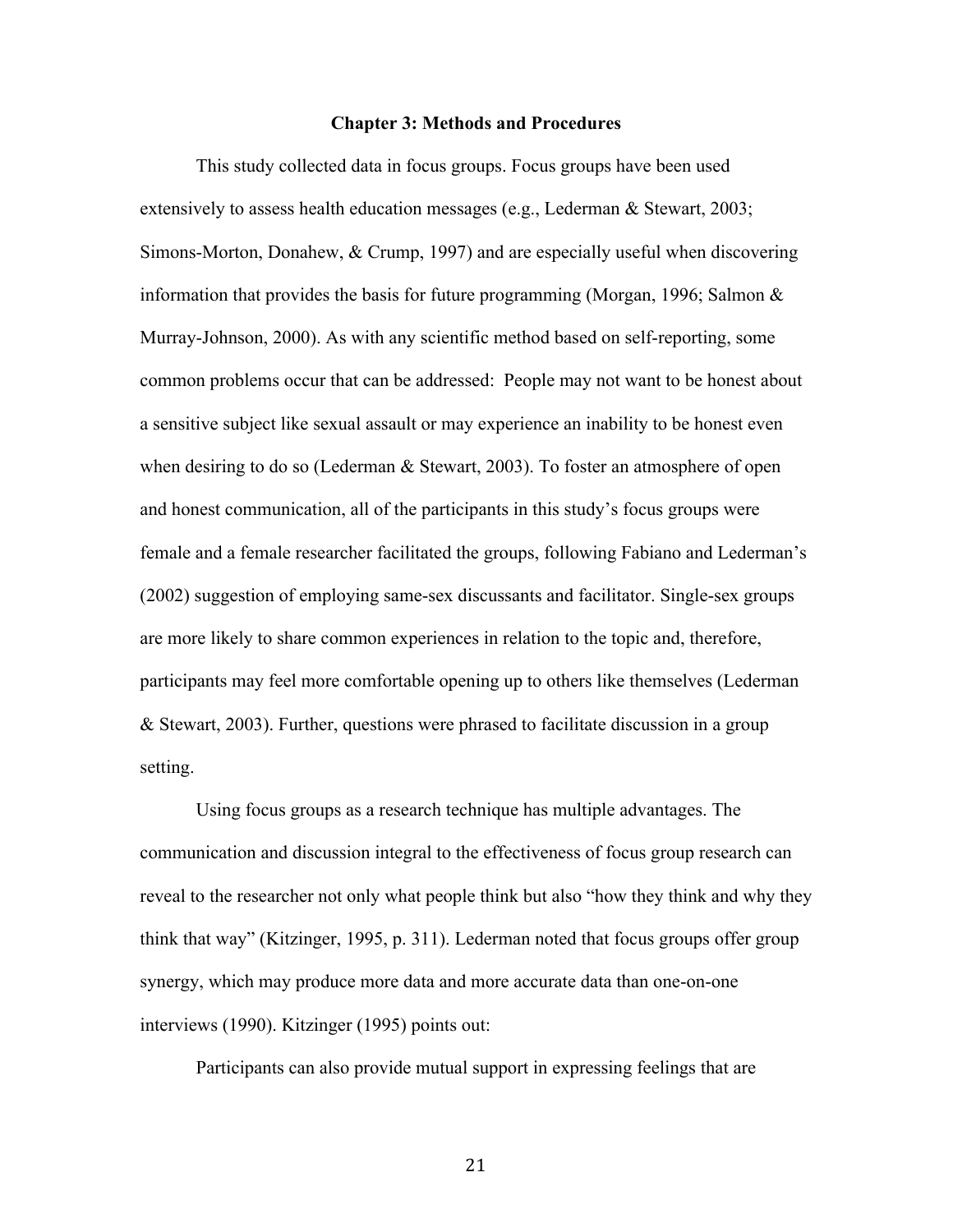common to their group but which they consider to deviate from mainstream culture (or the assumed culture of the researcher). This is particularly important when researching stigmatized or taboo experiences (for example, bereavement or sexual violence). (p. 300)

Because of the level of interaction created through the use of focus groups, participants may expound more clearly on their views (Kitzinger, 1995) and identify forms of evidence that have not been clearly identified previously.

The aim of the focus groups in this study was to identify forms of persuasive evidence which have changed participants' behaviors, knowledge, and attitudes. Previous studies have used focus groups to gain a better understanding of the *knowledge, attitudes, and practices* of contraception in the Third World (Folch-Lyon, de la Macorra, & Schearer, 1981), to design educational campaigns with the end goal of modifying college students' *knowledge, beliefs, attitudes, or behavior* (Salmon & Murray-Johnson, 2000), and to gain a deeper understanding of how sorority women relate to the issue of sexual assault (Norris, Nurius, & Dimeff, 1996). The subject matter of the present research is congruent with the type of data collected in the previous focus groups named above.

The present study employed a semi-structured interview protocol. The protocol began with a fixed set of open-ended questions that were used in each group but the discussions sometimes called for follow-up questions that negated the need for other questions that appeared later in the protocol. Allowing for follow-up questions created a lack of standardization that may make the exact replication of the study itself somewhat challenging for future researchers. However, the advantages of following a semistructured format far outweigh this drawback; they include the freedom to discuss topics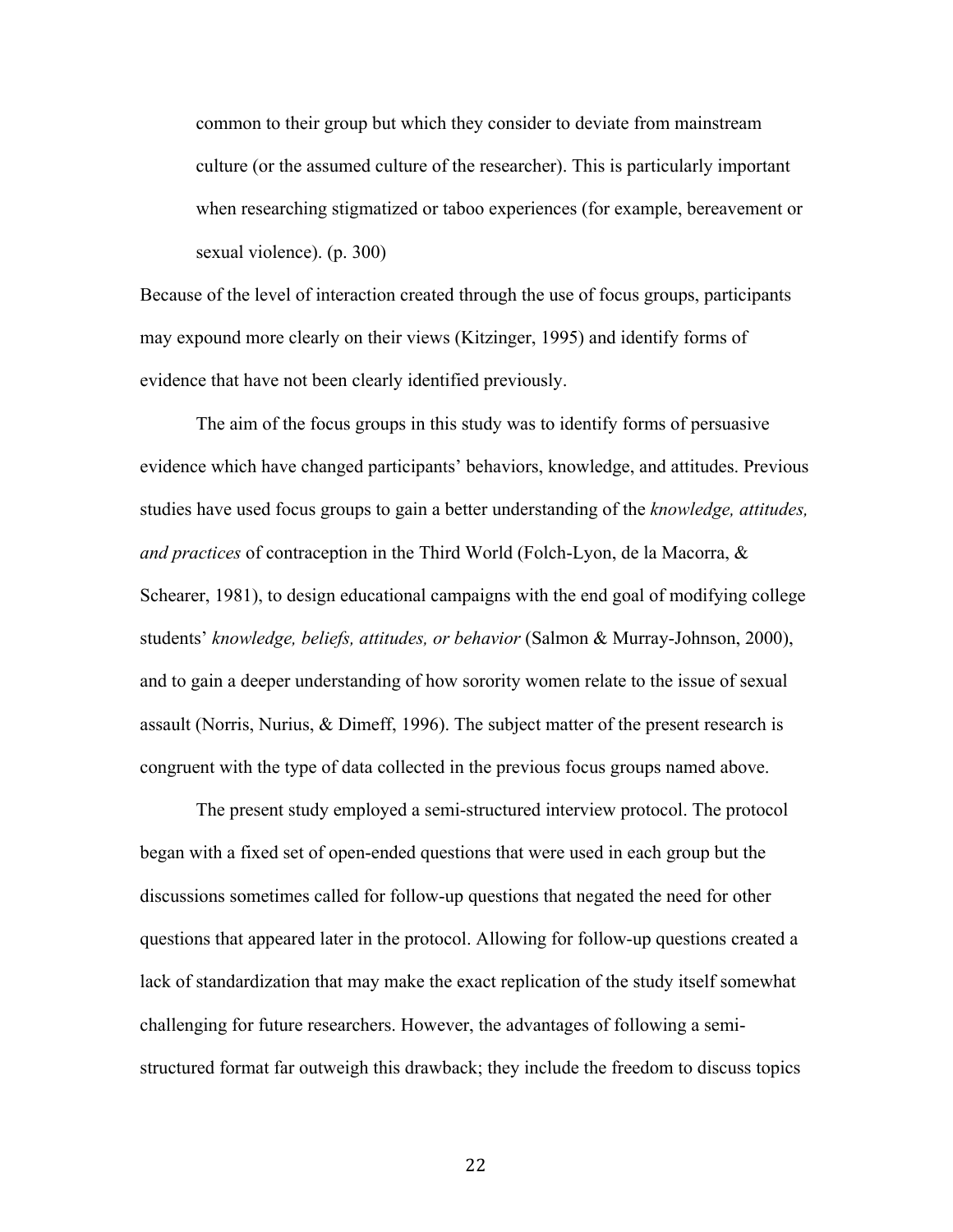that emerged in the groups, as well as increased the likelihood of further elaboration and the possible emergence of previously undiscovered ideas. This free flowing discussion was especially useful in identifying persuasive evidence when compared with a stricter, more interview-like style of data collection.

Because of this variability in the study's design, the level of structure the facilitator imposed on the group varied. This study was searching for answers to predetermined questions but occasionally data emerged on unanticipated topics. Additionally, in many groups the facilitator asked probative questions to encourage elaboration (i.e., How did that statistic change your attitude? Have you always thought this way? Can you recall what changed your opinion?), while other participants fully constructed their arguments without need of the facilitator's intervention. Although there was room within the study's design for this variability, these issues were explored with pilot groups to determine which questions encouraged the greatest level of discussion and what level of structure the facilitator should set.

The original protocol was modified following seven pretest focus groups to employ the questions that facilitated the maximum discussion (See Appendix C for a list of the specific changes made to the original protocol).

#### **Recruitment**

For two consecutive semesters participants were recruited from communication courses at a large, public university in the southeastern United States. Participants were recruited from communication courses following the logic that students trained to be successful communicators would be more articulate and capable of in-depth discussion. Communication professors were approached to determine who would be willing to allow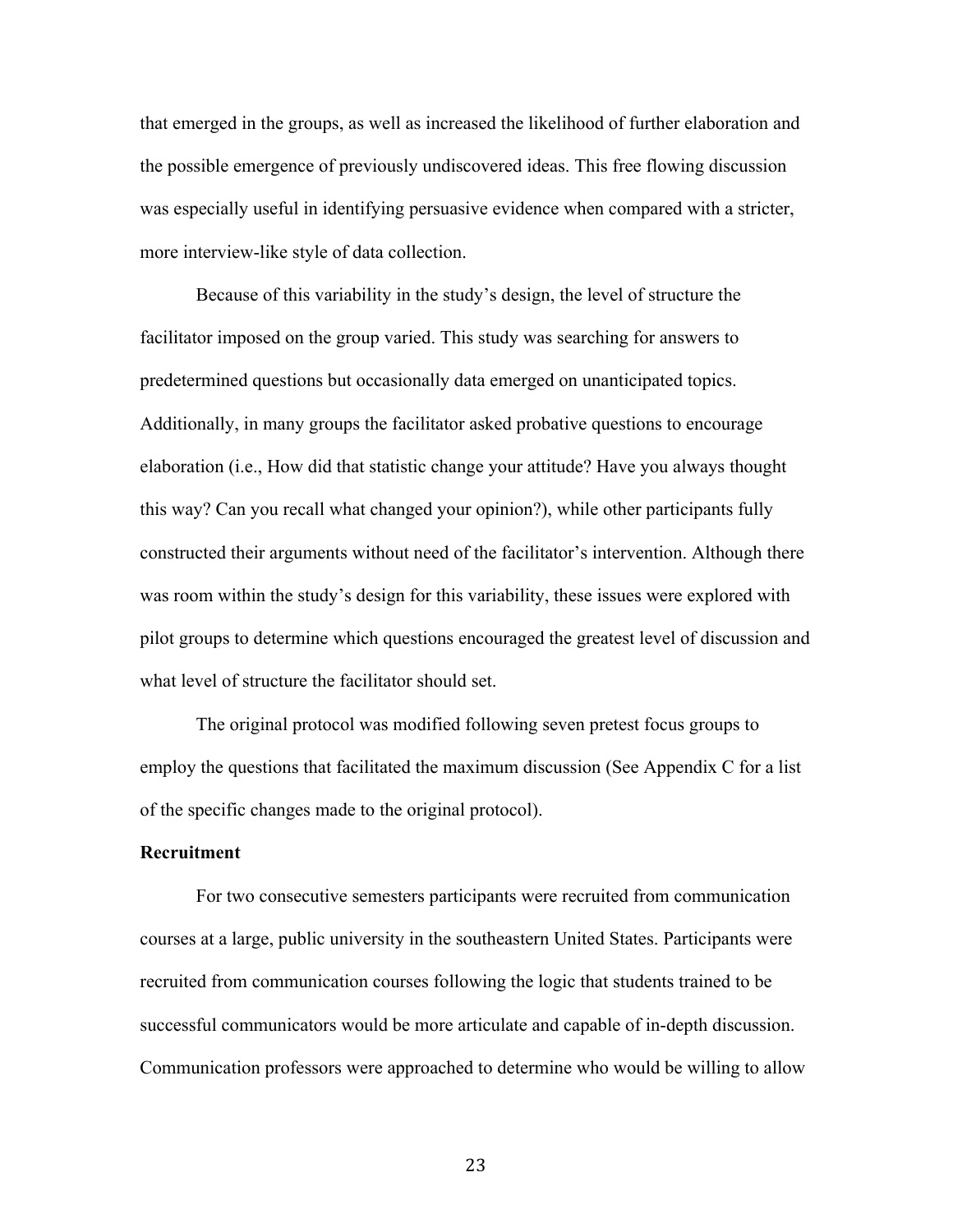recruitment from their courses as well as who would be willing to offer extra credit for student participation. Professors who did not offer extra credit often allowed and encouraged their students to participate in the study. Although men could not participate in the focus groups they could earn extra credit by recommending females aged 18 to 22 years of age who participated. Potential participants were given instructions on how to access online signup sheets for focus group time slots (signupgenius.com).

#### **Sample**

Participants completed a demographics questionnaire that provided information to describe the sample. The sample for this study consisted of 40 participants across seven focus groups. Focus groups ranged in size from 4-7 participants, with an average of 5.7 Participants ( $M = 5.71$ ,  $SD = 1.11$ ). Participants ranged in age from 18 to 22 years ( $M =$ 19.64 *SD =* 1.14) and reported the following classifications: 37.5% were Freshman (*n*=15), 32.5% were Sophomores (*n*=13), 12.5% were Juniors (*n*=5), 17.5% were Seniors (*n*=7). The majority of participants were heterosexual (97.5%); only one participant selfreported as bisexual. The sample was not very ethnically diverse: 87.5% of participants self-identified as Caucasian (*n*=35), 7.5% as mixed ethnicity (*n*=3), and 5% as Hispanic (*n*=2) and all but one of the participants reported being U.S citizens. In response to the question "Have you ever participated in a sexual assault prevention program?" 25% of participants responded yes (*n*=10), while 75% reported having never participated in a sexual assault prevention program (*n*=30). Half (50%) of the participants currently live in dormitories ( $n=20$ ), 25% live in an apartment ( $n=10$ ), 15% share a home ( $n=6$ ), 5% live in Greek housing  $(n=2)$ , with the remaining 5% living at home with family  $(n=2)$ . The majority of participants were single, never married (77.5%, *n*=31*)*; 17.5% were in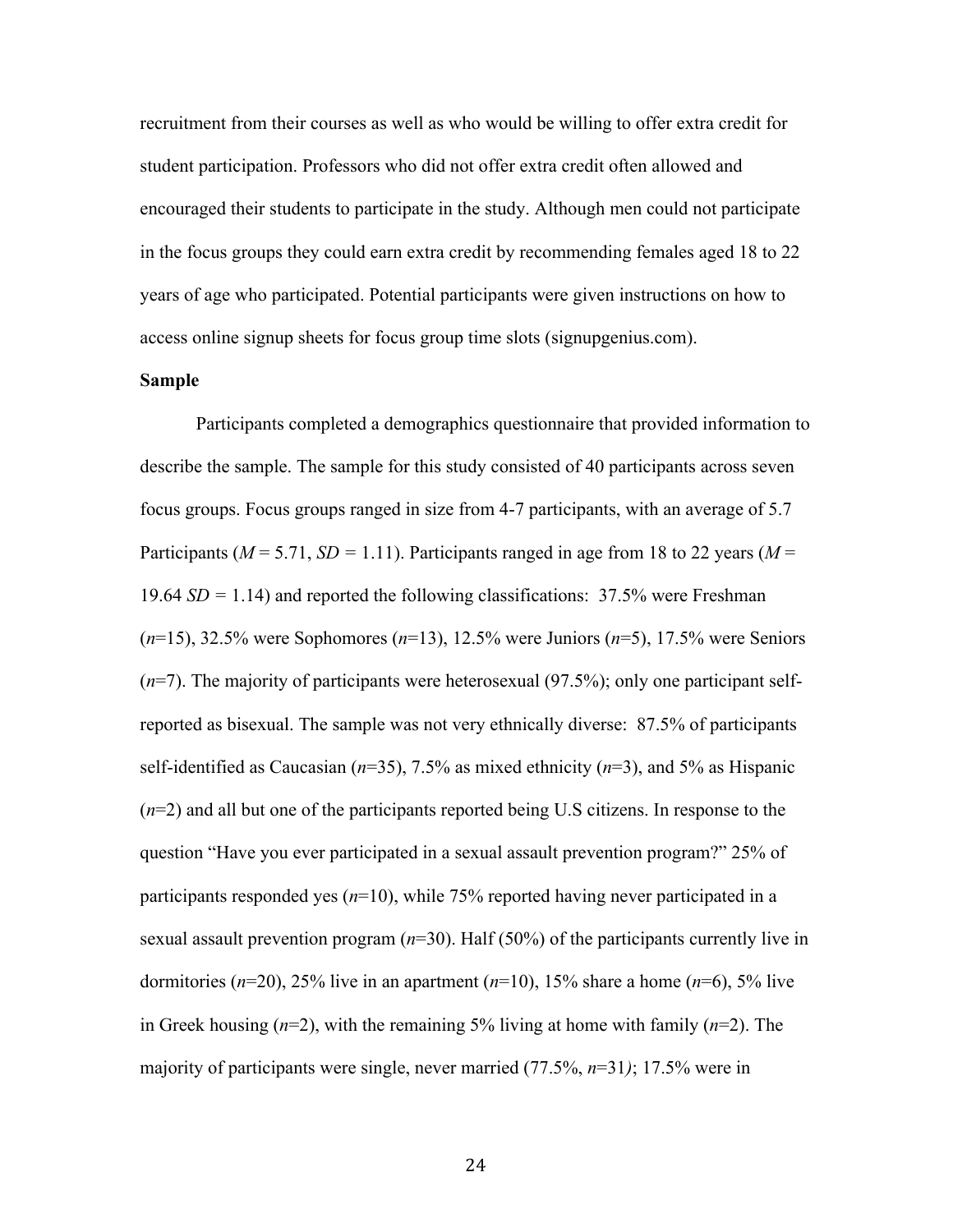committed relationships but didn't live with their partners (*n*=7); 2.5% were not married but did live with their partner  $(n=1)$ ; and 2.5% were married and living with their spouse  $(n=1)$ .

#### **Measures**

When the groups met, participants were provided a confidentiality/informed consent form. They were asked to read, sign, and return the sheet. The facilitator then read and signed the interviewer confidentiality form in front of the group. Next, the participants were given the extra credit form; it asked them to write their instructor's name and their university identification number to receive extra credit for participation. Women who attend the session on behalf of a male student were asked to provide the male student's username and instructor's name. These sheets were shredded after lists of participants were created for instructors. Finally, participants completed the demographic information forms and returned them to the facilitator. (see Appendix A for copies of these forms).

#### **Instrumentation**

The questions used to guide the focus groups were designed to elicit responses to answer the research questions about participants' attitudes, knowledge, and behaviors the outcomes most frequently examined in sexual assault intervention programs for women. The questions queried forms of evidence that changed participants' attitudes, knowledge, and behaviors in the past. When necessary, probing questions were used to query whether these outcomes were changed by statistics, analogies, anecdotes, or expert testimony (see Appendix B for a copy of the focus group protocol). Seven pilot test groups were conducted to determine the validity of the focus group protocol and slight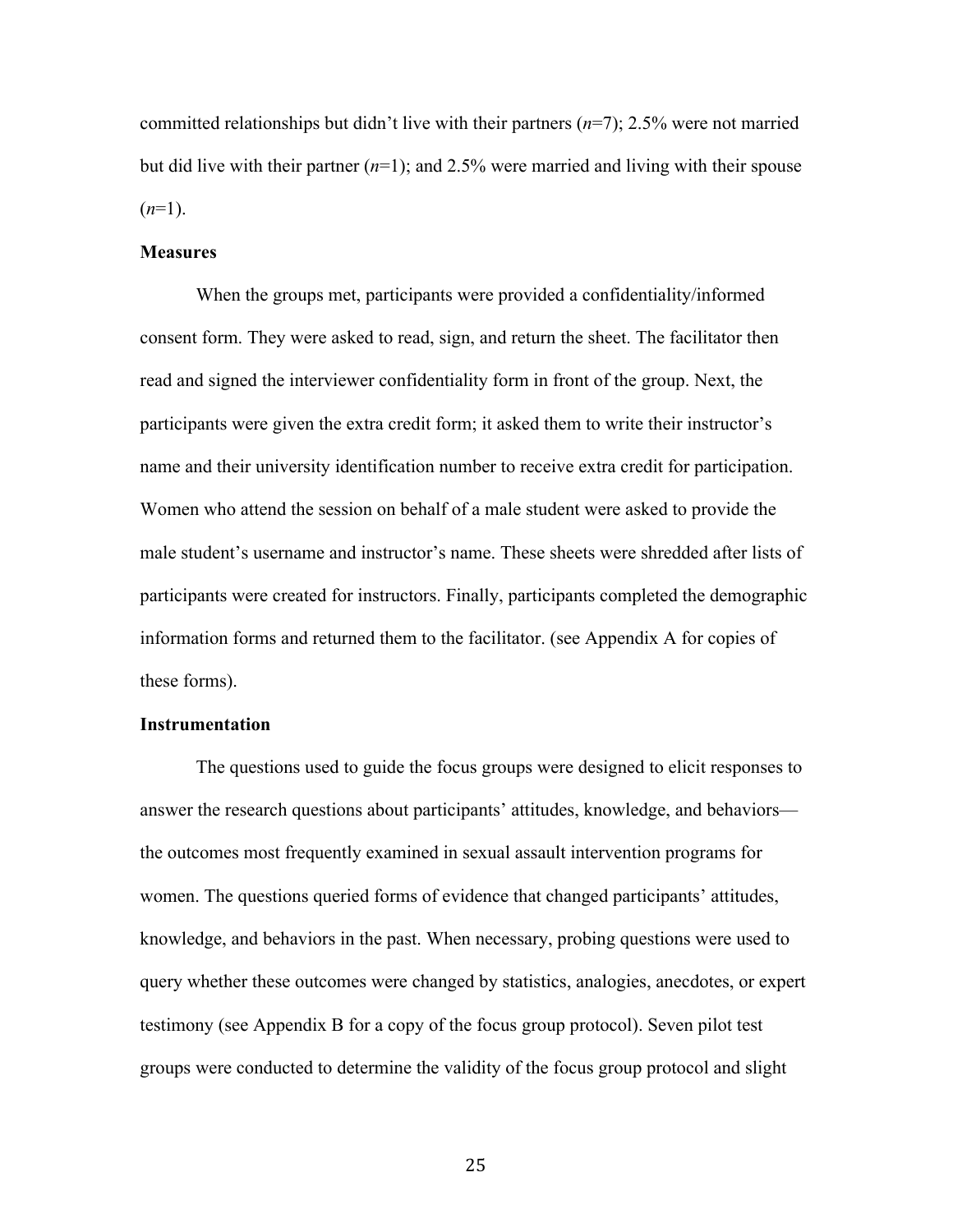changes were made to the protocol before testing began (see Appendix C for revisions and justifications).

# **Data Collection**

The principle investigator of this study, a 28 year old, Caucasian, heterosexual, female, Master's candidate served as facilitator for the focus group sessions. These focus groups were conducted in the Communication Department's media lab to enable video and audio recordings. For this research, transcriptions were made using a digital handheld voice recorder, which provided better quality playback than the room's built-in microphones. Transcripts of the sessions were created and analyzed using thematic coding.

Each focus group session began with the completion of the demographics questionnaire, confidentiality forms, and extra credit sheets. Then, each focus group was reminded of the planned discussion topic, why the study was being conducted, and they were assured of their confidentiality in an environment free of judgment. Each session began with a long-form discussion prompt. The protocol for this study contained two possible prompts. If the first prompt (a reference to Stranger Danger education) was not sufficient to elucidate conversation, then another prompt (a personal story concerning the researcher's mother) was provided (see Appendix B for the bank from which the prompts were drawn). Throughout the discussion, the facilitator encouraged group members to participate by asking broad questions from the interview protocol that promoted discussion. Each group session lasted approximately one hour. After one hour, participants were asked for any last thoughts on the topic or further contributions they would like to have noted. They were reminded of the facilitator's email addess as well as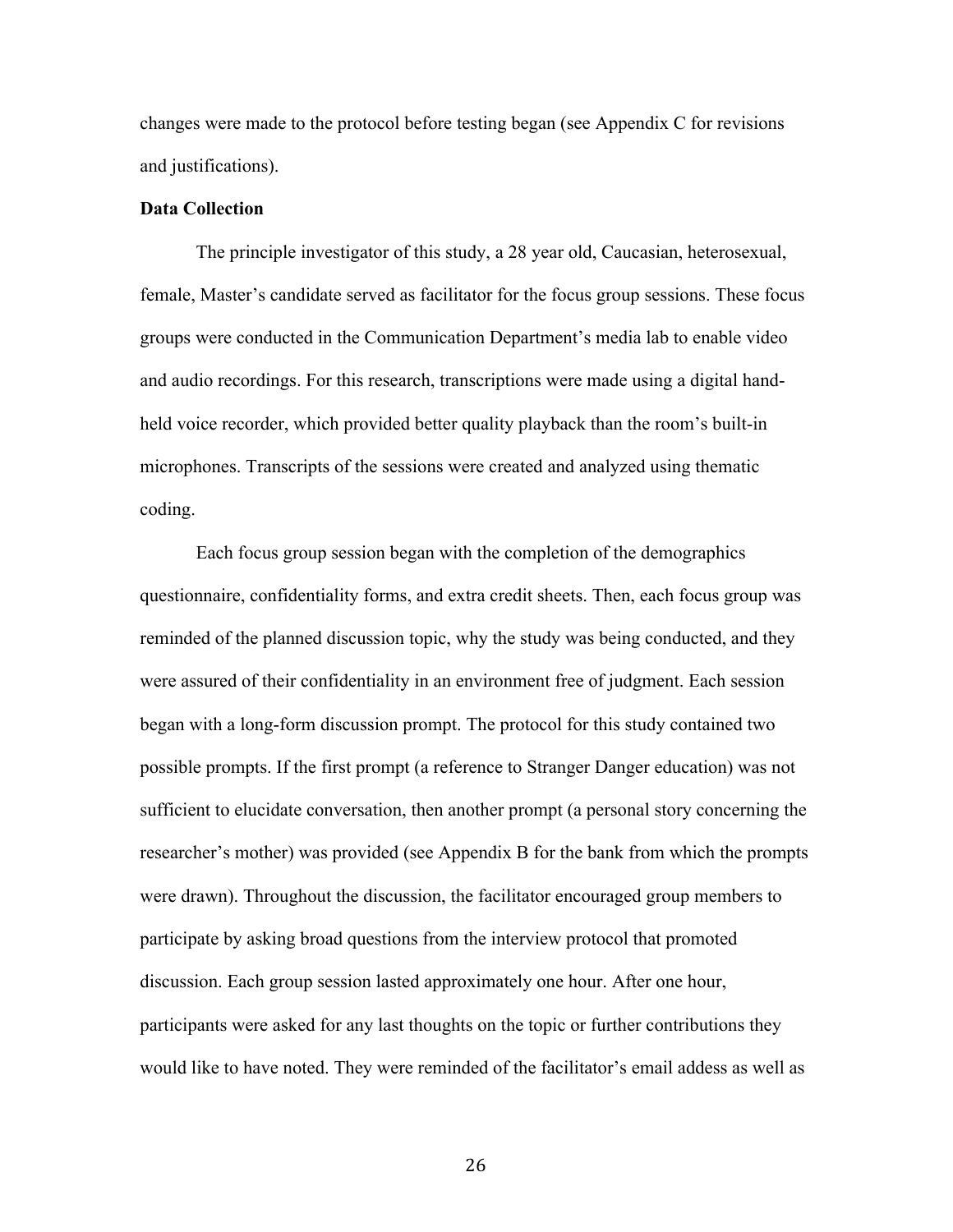the contact information for the psychological services on campus in case they wanted to talk further about the topics raised in the discussion groups. Participants were encouraged to email questions or comments to the facilitator and then were thanked again for their time and contributions.

# **Analysis**

Although time consuming, full transcripts of focus groups were completed including notations that designated group interactions (e.g., group laughter, deferment to opinions of others, censorship). Data were collected using focus groups in part to capture this group interaction (Kitzinger, 1995) so such interactions were noted throughout the transcription process. Complete transcriptions of the discussions allowed for in-depth review of the data produced (Sinickas, 2000). The transcribed data from the focus group dialogues totaled 135 double-spaced pages containing 3,032 lines of data. Transcripts were labeled according to date and participants were named according to their group (e.g., Group M; Melanie, Madeline, Megan). Full transcripts were numbered with line numbers for reference. Following transcription, the discussions were analyzed for themes.

"Thematic content analysis is the scoring of messages for content, style, or both for the purpose of assessing the characteristics or experiences of persons, groups, or historical periods" (Smith, 1992, p. 1). Following Boyatzis' (1998) advice, themes were identified as they emerged from the data rather than imposing pre-selected categories on the data. In employing thematic analysis, "recurring similar assertions" by participants were identified (Reinard, 1998, p. 182). Owen's (1984) criteria for identifying themes were used: repetition (relatively the same language to describe a phenomenon),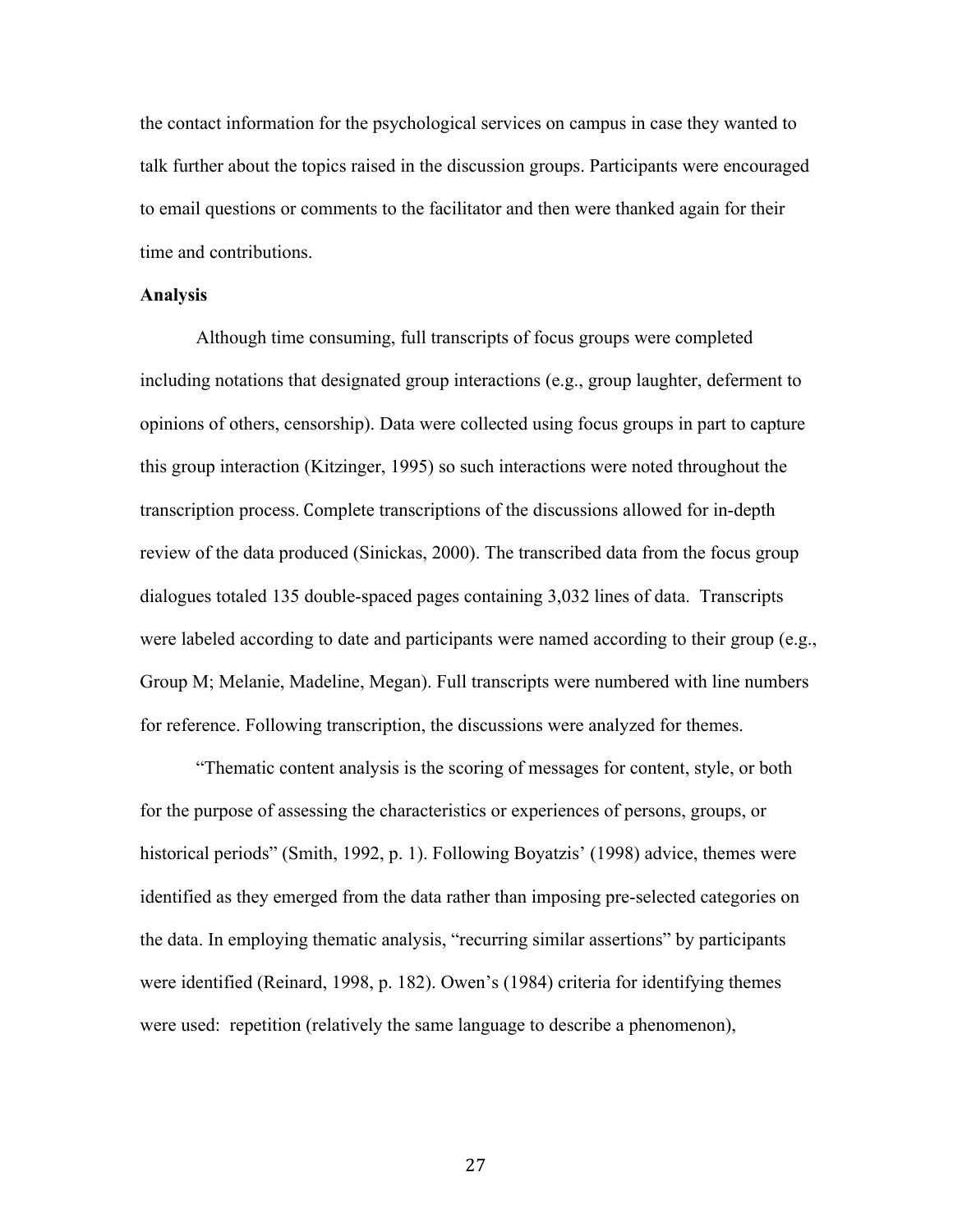recurrence (differing language but similar meanings for a phenomenon), and forcefulness (ideas strongly stressed verbally or nonverbally).

Following each focus group, its transcribed text was examined to isolate possible answers to research questions. The primary reading of the transcript identified potential emergent themes relevant to RQ1, the secondary reading identified findings relevant to RQ2, while the tertiary reading identified findings relevant to RQ3. The fourth reading of the transcript focused on RQ4 and the identification of theoretical frameworks participants employed to explain changes in their attitudes, knowledge, and behaviors. The next reading of the transcript was completed to identify references to any of the commonly used curriculum components of previous sexual assault prevention programs. Next, a reading was done to find any counter evidence to previously identified themes and pinpoint instances of group interactions that may have relevance to the main themes. A final reading of the transcript was done to ensure all relevant data had been identified.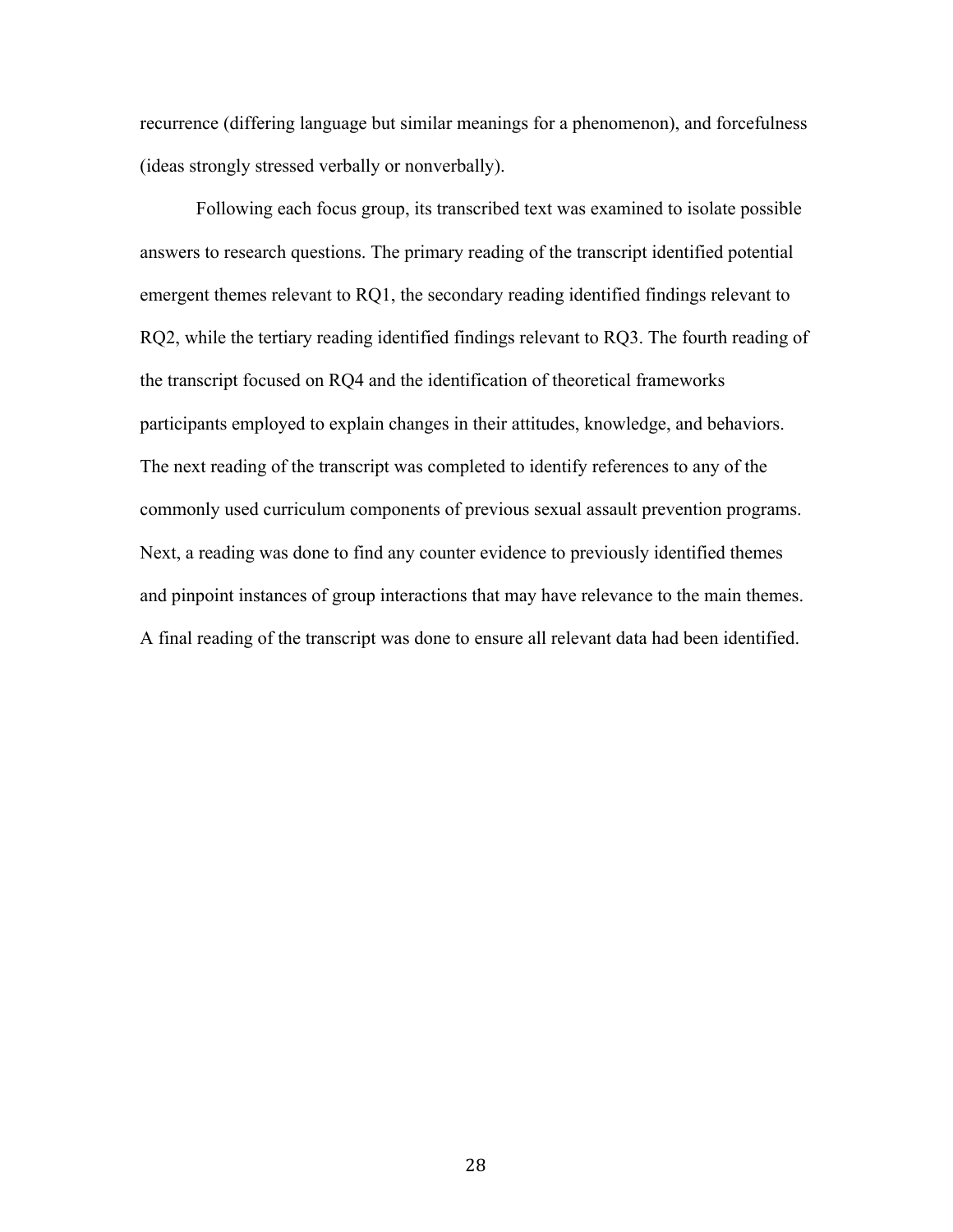#### **Chapter 4: Results**

This chapter reports findings drawn from transcripts of seven focus groups. Each of the 40 participants contributed to the discussion. Each group began with trepidation (i.e., unwillingness to talk, lack of eye contact) but became more confident sharing their ideas as the hour-long sessions progressed.

The focus group protocol was designed to facilitate participants' identification and discussion of the forms of evidence that affected their behavior, attitudes, and knowledge of rape. This chapter reports the emergent themes from the focus groups as they relate to each research question. Each theme is illustrated with examples drawn directly from the focus group transcripts. Finally, this chapter reviews the curriculum components to which participants reported being exposed.

Research Question 1 (RQ1), Research Question 2 (RQ2), and Research Question 3 (RQ3) are presented as well as quotations that illustrate participants' reports of their behavior, knowledge, and attitude relevant to RQ1, RQ2, and RQ3, specifically, from before they experienced a change in a relevant behavior, knowledge, or attitude, what caused that change, and finally, their current behavior, knowledge, or attitude following that change. RQ1, RQ2, and RQ3 each contains a three-question subset that are answered using examples from the transcripts. Pseudonyms are used within these examples.

#### **RQ1: What do participants report as altering their behaviors concerning rape?**

Discussion of RQ1 begins with an example of the phenomenon in question. Hana reported changes in her behavior concerning rape and articulated a range of her behaviors from before the change until the time the focus group was conducted, including an example of what altered her behaviors.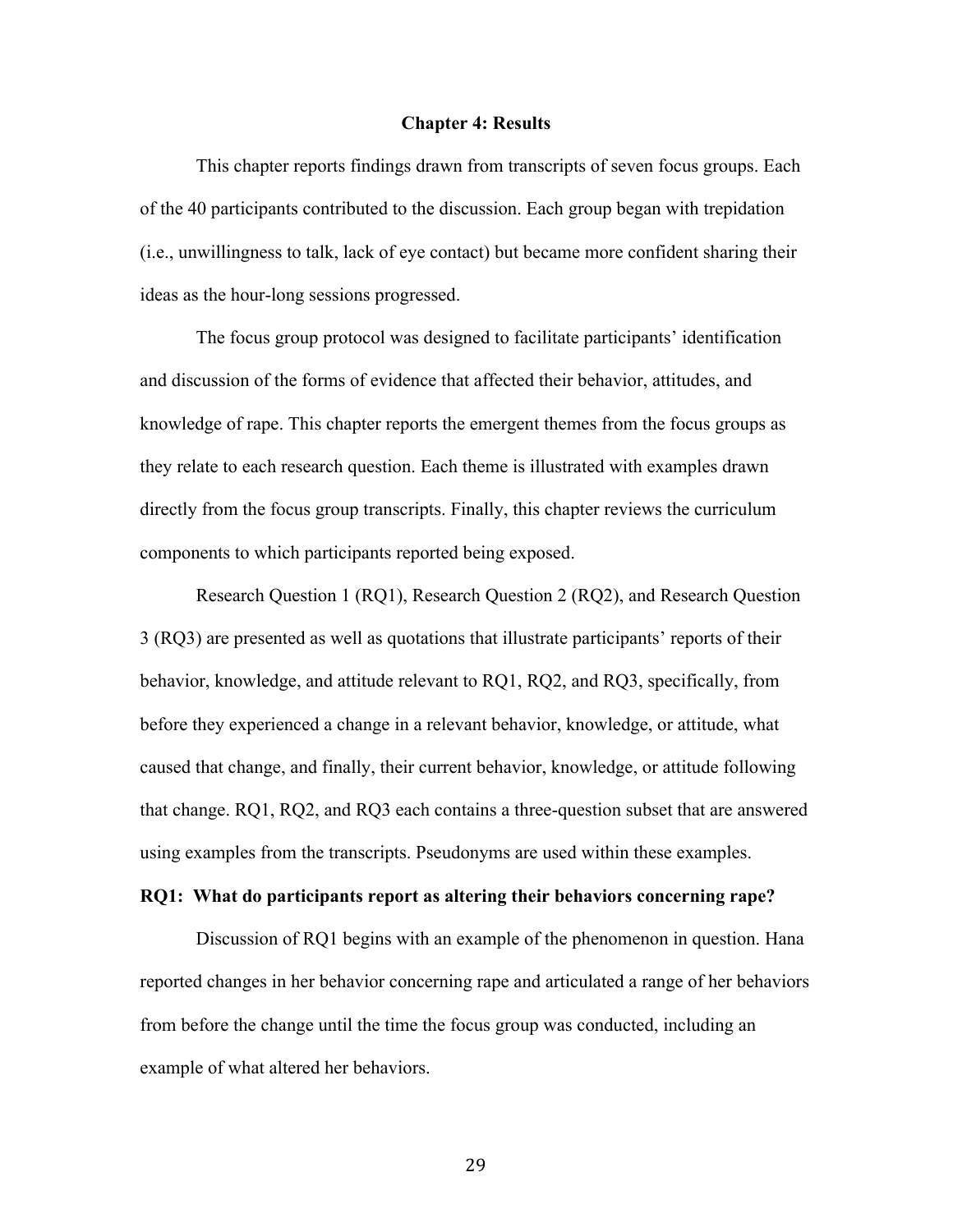Hana: My parents were really strict in high school. If I wasn't home by 12, it was bad news. So, I didn't have a lot of freedom to go out and get in trouble. So, I guess they figured I was safer. But, I guess now that I'm on my own; I guess it does kind of shift.

*RQ1a: What do participants report as their past behaviors concerning sexual assault before change?* Participants reported their behavior before their change as (a) a general lack of awareness of their surroundings and (b) being with a buddy. For example, Kat described her behaviors when she was young as,

Kat: When you're little you're not paying attention. When I was 10 or so, I'm walking around, and I didn't pay attention to anything. But now, when I'm walking around, I know where people are when they're around me; I know if someone's behind me.

Melanie: You just learn that you want to be with someone else. If your friend got snatched up, you would run and tell. (Group agreement) Someone needs to be able to tell what happened at least.

#### *RQ1b: What do participants report as changing their behaviors concerning*

*sexual assault?* Participants reported that advice and instruction from their parents were the predominant instigators of change in their behaviors. For example, Janet said,

Janet: My mom bought [Mace] for me when I moved into my dorm. She was like,

'You have to carry this on your keychain everywhere you go.'

#### *RQ1c: What do participants report as their current behaviors concerning*

*sexual assault?* Frequently reported behaviors included (a) running from their car to their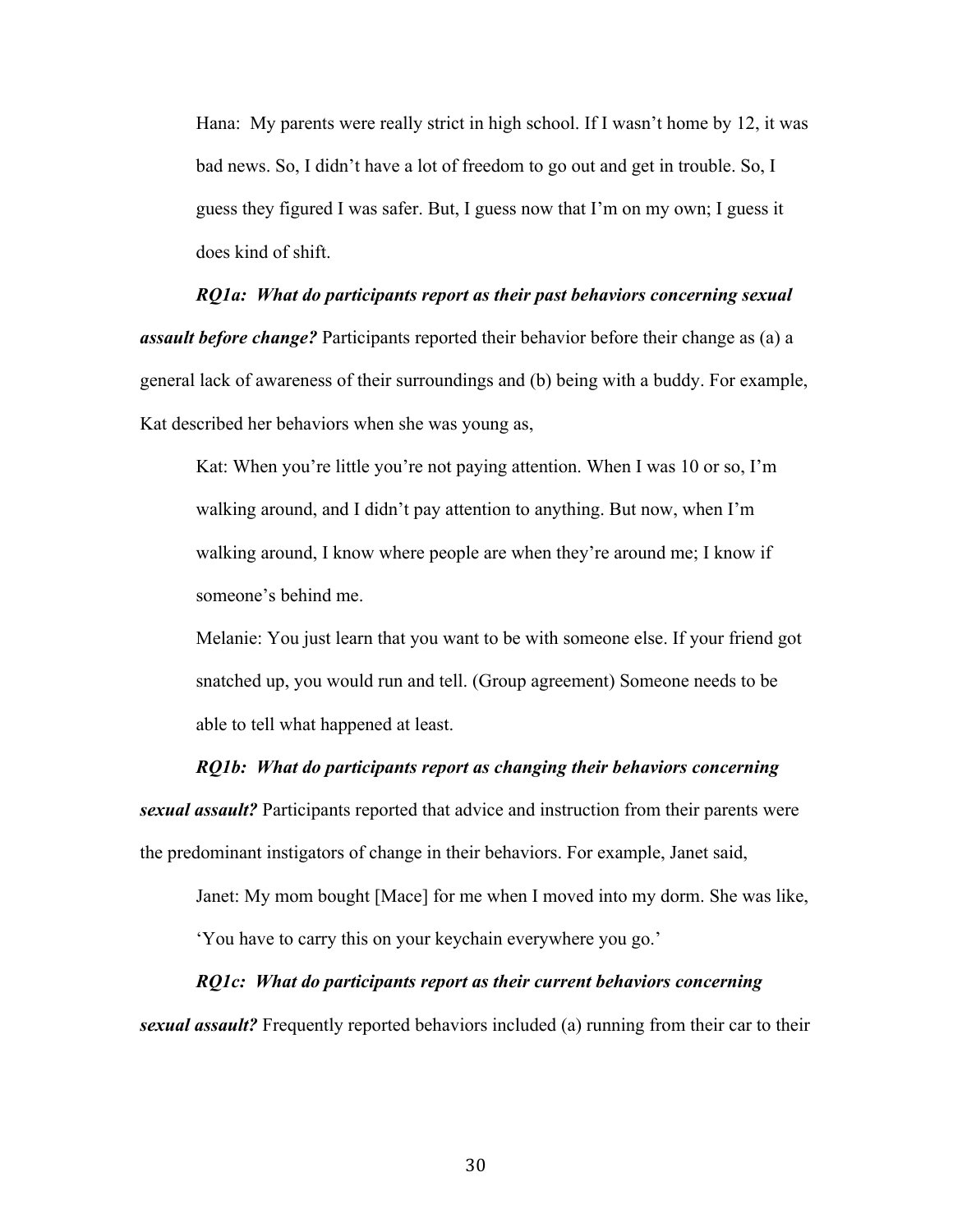apartment, (b) walking with confidence, (c) using keys as weapons, and (d) cell phones related behaviors. For example, Leah said,

Leah: I don't know where it came from, but if I ever get scared, I totally put my keys between my fingers.

Lilly's response was mentioned in six of the seven focus groups,

Lilly: When I'm walking by myself, I always pretend like I'm on the phone, or I just call somebody (Group agreement). When I walk back from the Hyper [a campus facility] and it's getting dark, I'll call my mom. Just cause it's boring, and I feel scared (Group agreement).

RQ1 queried participants' behaviors concerning sexual assault. Five themes emerged that related to behavior concerning sexual assault.

*(a) When close family members had a relevant personal experience, participants were taught safety measures from a young age:*

- Nancy: My mom was up here when I was young, and she was in a parking garage, and I was in a stroller, and she got chased down by a van when I was in the stroller; she had to push me and throw me in the car. It was really traumatic for her, and I guess that's what led me to the phone thing and to be really cautious when I go anywhere.
- Naomi: My mom was actually a teen pregnancy, so I was taught at a really young age.
- Jan: My mom is really a paranoid person too. She always raised me and my brother to always be careful, be really aware of my surroundings, and sometimes I freak myself out, because I really am being paranoid for no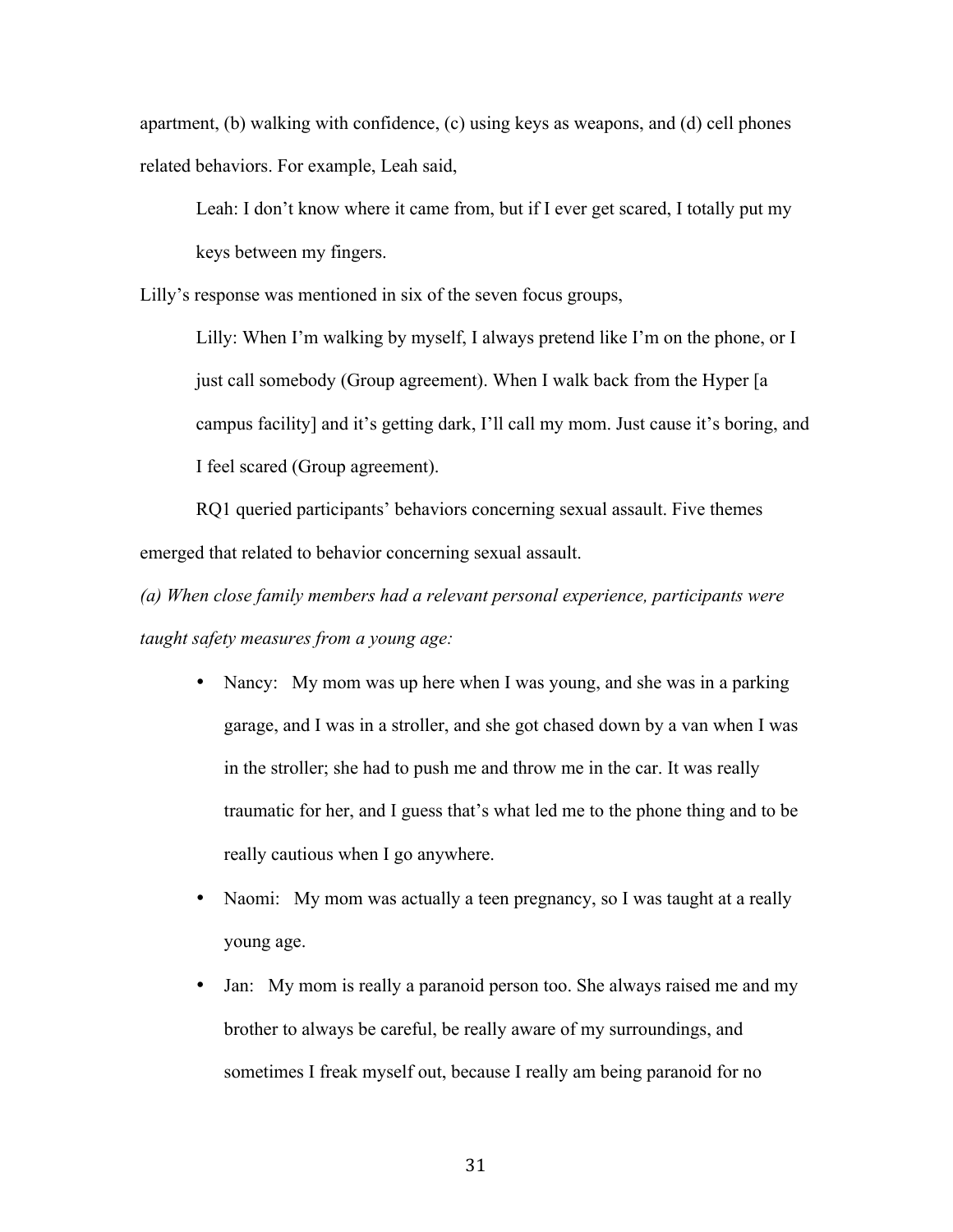reason. But I'm very cautious; I get very nervous if I'm alone in any situation, because I don't know if I could protect myself or defend myself if anything were to ever happen. My mom was held up at knifepoint when she was closing a restaurant alone one time, so I think that's why.

• Janelle: My dad always—my aunt was actually kidnapped—so my parents have always—my dad tells me all the time—if someone ever comes up and tells you to get in the car with them, fight for your life and never get in the car. He just said it again a week ago. Ever since we were old enough to realize what a car was, he's said that 'cause once you're in their car, you're in their possession—but to scream and fight. I think it does seem like that's because of my mom's sister getting kidnapped when she was younger.

*(b) Participants were taught to NEVER be alone. (All seven focus groups referenced this theme):*

- Lana: I feel like it's more common. You turn on the TV and see an Amber Alert, and so people are just afraid for their lives. So you use the buddy system, go in pairs. I would never go anywhere at night, even on campus. I would be afraid to walk somewhere by myself, so I always ask a friend to go with me.
- Odele: Last year after I took that one-hour class too. They said the best method of prevention is not ever being alone. Don't ever be alone.

# *(c) Myths of protection/prevention:*

• Melanie: My mom always said when I'm driving make sure you don't park next to any unmarked vans, especially if I'm driving by myself to park with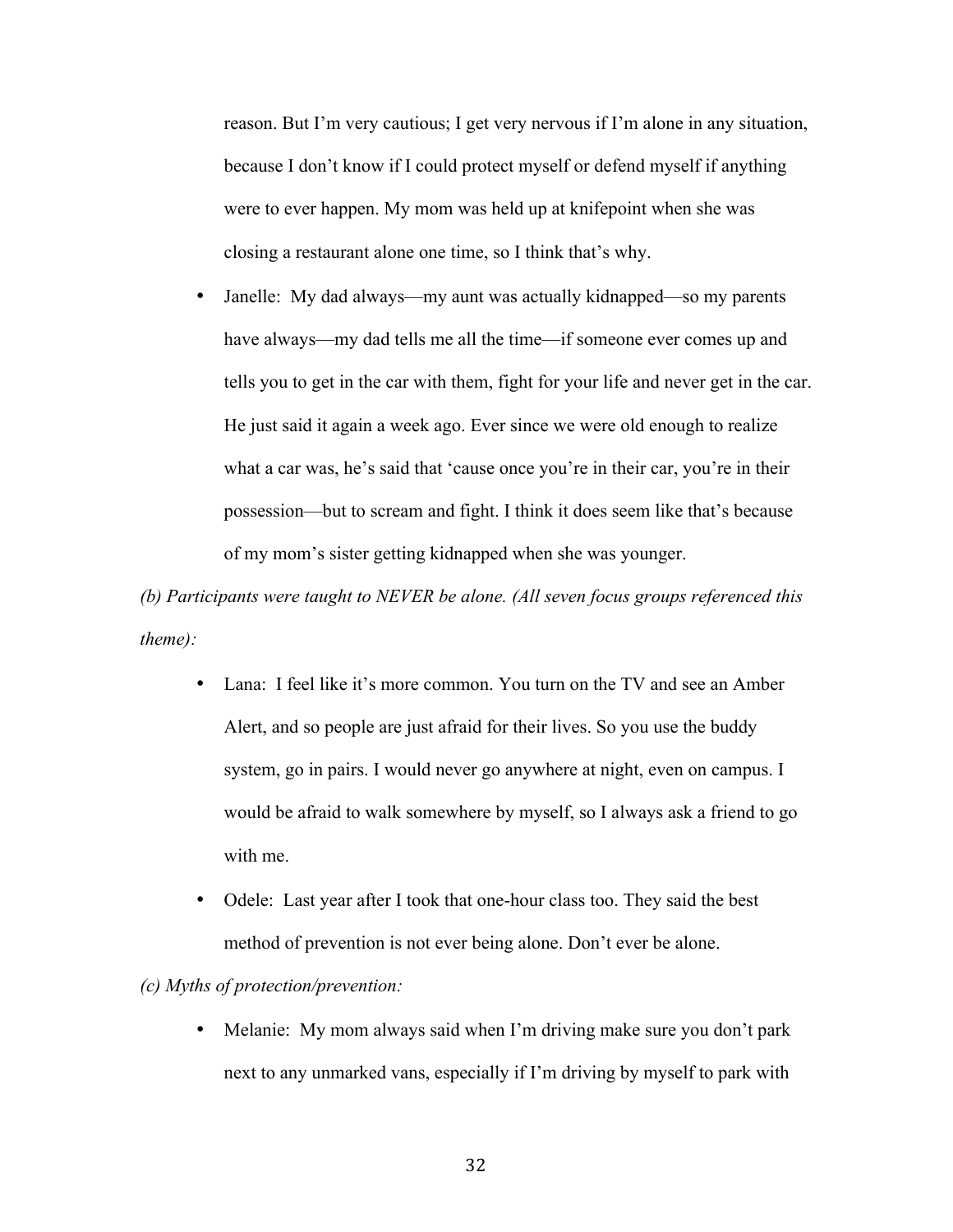the passenger's side door facing the van. I could get out of the car and get pulled right into the van

- Kat: She was like, 'If you're ever at a party (we were walking by the frat houses), if you set your drink down and you come back to it, you throw it away.' She was like, 'You don't do this. You don't go alone.' She had a whole list of rules in her mind that she was telling me, but the main one was don't pick up some random drink; you hold it in your hand, and you watch it. You don't take drinks from other people. She had this long spiel about it. I was just like, 'Yes ma'am.'
- Helga: Make sure you look under your car before you get into it. Look in the back seat. (Laughter).

Helen: My mom told me that all the time too.

- Helen: My mom said, 'Never walk between cars.'
- Hailey: My mom said, 'Never park by a van. (Laughter) Don't park by a truck, or somewhere where you might not be able to see someone. If you're trying to unlock your car door, 'cause they can slide the door open and just grab you. (Group laughter).

# *(d) The Inconvenience/danger of carrying Mace or Tasers outweigh the benefits:*

• Kara: My roommate has a Taser; she just keeps it in her car though. She doesn't carry it with her 'cause it went off in her backpack. She wasn't carrying it luckily. She was just putting her books in there, and it like went TZZ! I mean that would stink.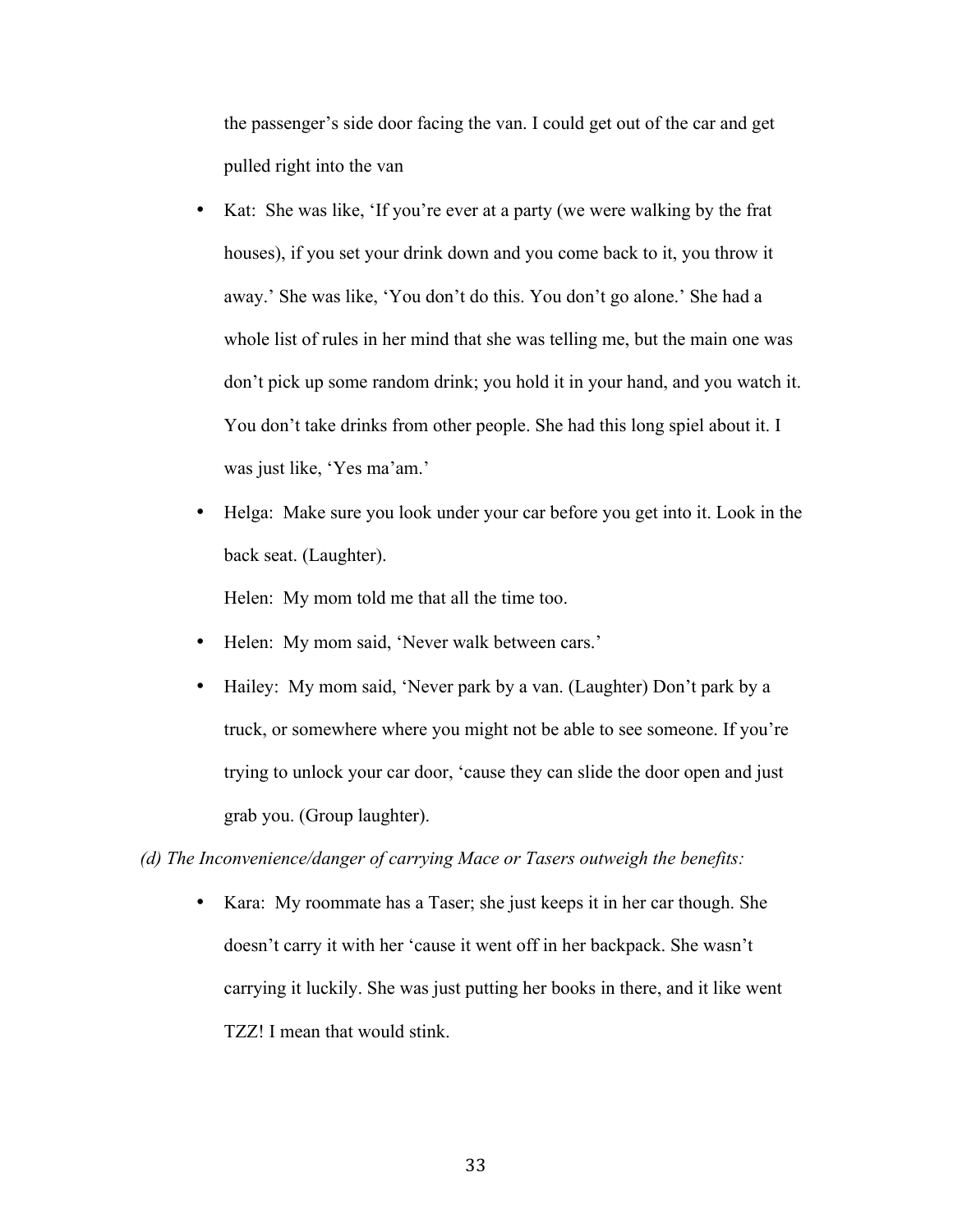Facilitator: To Taser yourself? Is that part of the reason you all don't carry mace?

Kenda: I'm not real strong. Somebody could just turn my hand, and use it on me.

Kat: That's true.

Kaley: I just think it's so clunky. Just…so clunky.

• Helga: I'd be like, 'I have to figure out how to use you while I'm being attacked?' (Laughter).

#### *(e) Participants have intervened on their friends' behalf:*

- Hailey: This guy is just sitting, leaning, staring at my friend, and I'm just staring at him like 'What are you staring at?' Giving him the eye. (Laughter) He doesn't say anything; he just walks over to her, grabs her by the waist, starts walking her to the door, never says a word, and she's like, 'Um… I don't know you! Let go of me!' I was like 'Excuse me!' and I grabbed his wrist and just looked at him; he just walked off into the night. (Group laughter) How crazy?
- Laura: And my friend will be like, 'No, this isn't my dorm,' and he'll just say, 'Just come back with me anyways.' And I've been like, 'No, she's staying in this car. You can leave.' I've had to say that before to guys, 'No. You don't know this girl. She's not going with you!'
- Nadia: She came in crying because (she wasn't raped), but he was doing stuff to her that she didn't want to happen, and so later that night when they were dropping us back off, I said something to him. I didn't realize it at the time,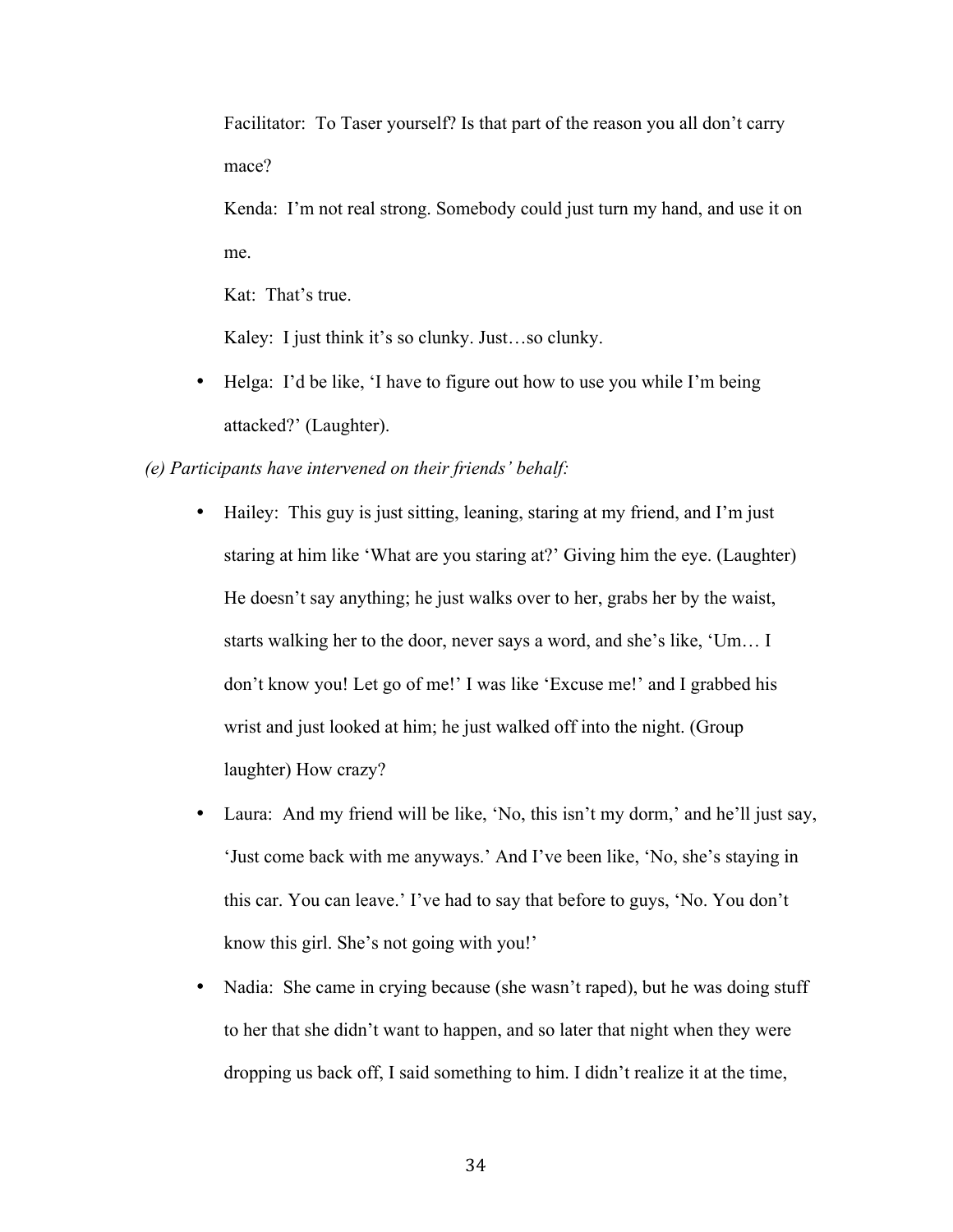but I did later. I was scared almost that he would come back and do something to me.

# **RQ2: What do participants report as altering their knowledge about rape?**

The following example is offered to illustrate the discussion relevant to RQ2. Kara articulated the full range of her knowledge including her knowledge about rape before she experienced a change, what changed her knowledge and finally, her current knowledge.

Kara: I think 'stranger danger' to 'it happens with people you know'. A couple of friends, and even family members, I've talked to in the past 3 or 4 years. Like you grew up with these people and never even imagined. But it happens more than you think. So you just have to be really careful, and it changes your opinions of people—not the people that got raped!

# *RQ2a: What do participants report as their past knowledge concerning sexual assault before change?* Participants characterized their knowledge before change as ignorance and/or a lack of education on the subject matter. For example, Kat said,

Kat: I think when I was younger, I thought the girl would have the crap beat out of her because she fought and everything.

#### *RQ2b: What do participants report as changing their knowledge concerning*

*sexual assault?* Most participants did not remember where they gained their knowledge about sexual assault claiming, "I've just always heard that," but they remembered incidents in which professors and close family members informed them specifically about sexual assault. A few participants reported formal education and family members as providing information on sexual assault. For example, Kat's sister educated her,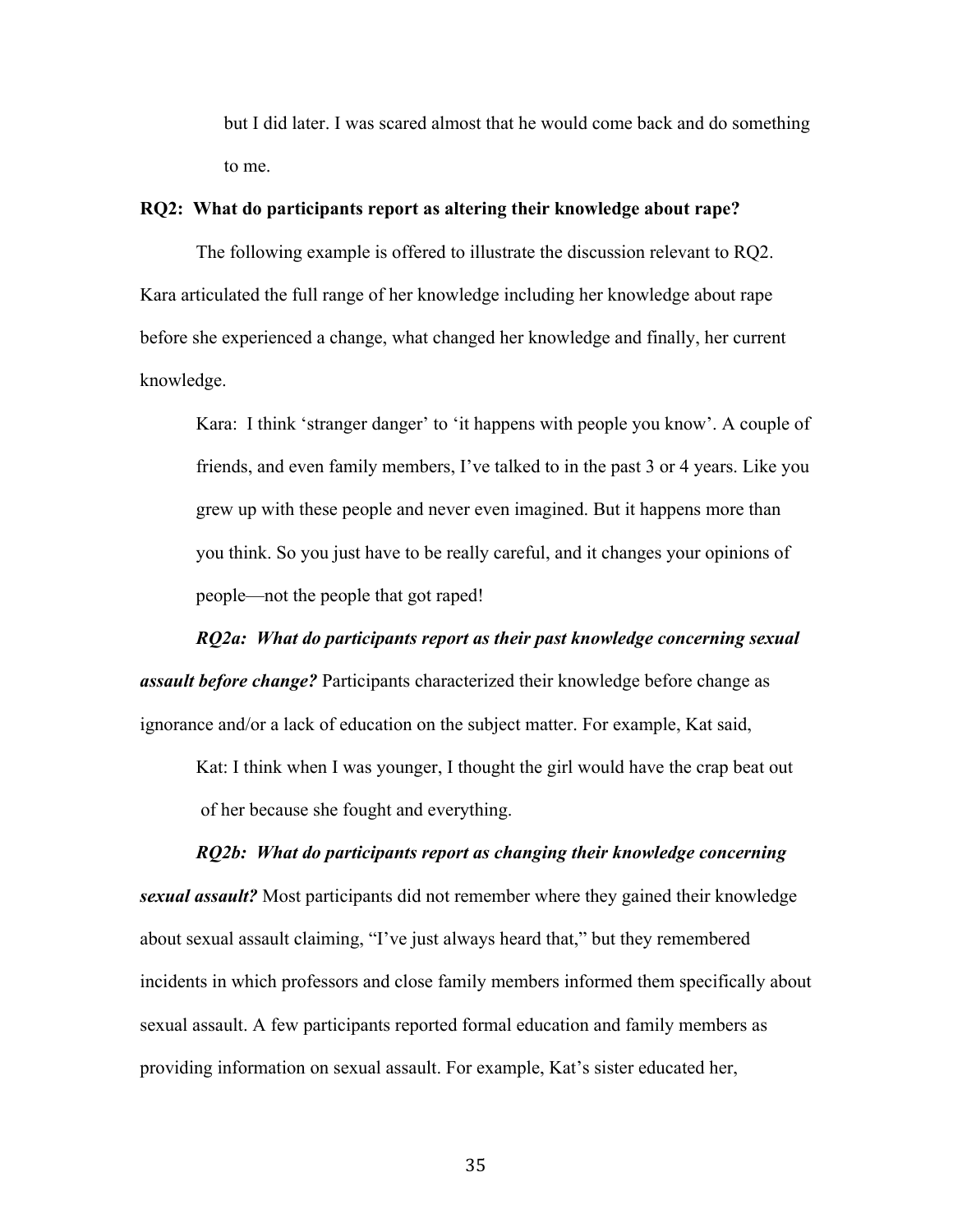Kat: She taught me. It was my rape info class for parties.

Ophelia received her education in a formal education setting,

Ophelia: I just heard that in my criminal justice class. They said most women don't report [rape] because they don't want to relive it or face their attacker or go through the emotional stress again. They believe that they can't find [the rapist], so what's the point of reporting?

*RQ2c: What do participants report as their current knowledge concerning sexual assault?* Kaley said her current understanding of rape was just how horrible it really was,

Kaley: Rape is just so detrimental. For somebody to just tell you that rape does this and this and this, it isn't as impactful as when someone who's been raped tells you about it. It's horrible.

Many participants did not clearly articulate their current level of knowledge concerning sexual assault and rape. However, participants spoke more openly about the past events that helped to form their knowledge, as detailed in the five emergent themes explained below:

*(a) A rape event in participants' hometowns led to early education on sexual assault:*

- Kara: We had a girl in our high school who was raped and actually died, and so her father started a huge program, and he would have people come to our high school a lot [to teach us about sexual assault prevention].
- Jasmine: There was also one for Ali Kemp. I don't remember what happened with her. I think she was in a neighborhood pool, daylight. So, we've always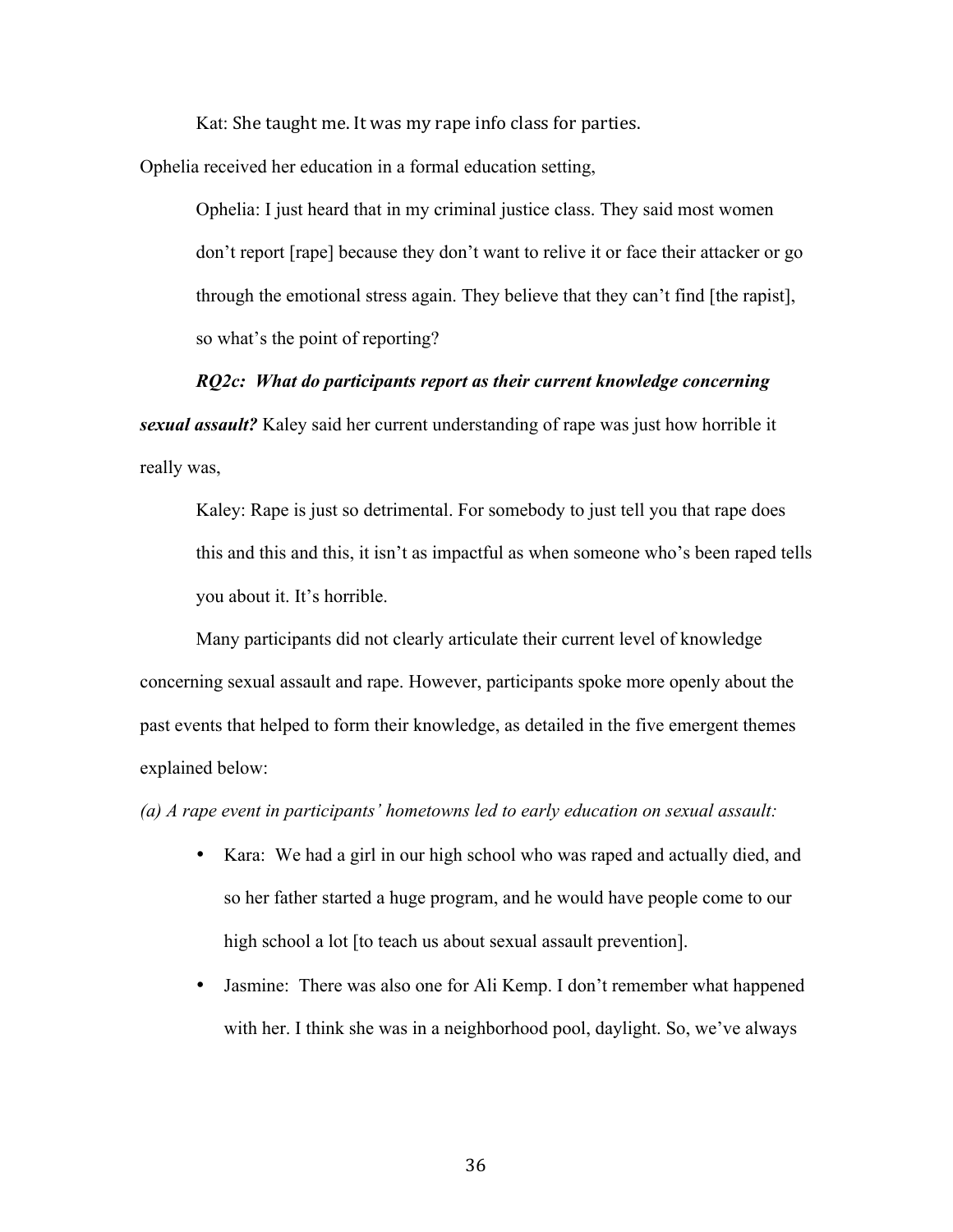had on the days, like Mondays, On President's Day—they have moms and daughters come and take self-defense classes for like the whole day.

• Jade: I think that's also more of, 'It takes something to get something'. You're not going to raise awareness unless you have a reason to. That's what our school was all about. Like, we'd have a drunk driver pass away, and then we'd have a lot of [drunk driving interventions]. Nothing would happen until they had a reason to bring someone. They wouldn't just randomly set up dates and take [regular] class time away.

*(b) Participants' knowledge about rape was acquired through knowing someone who had been raped or assaulted, by participants themselves being assaulted, and/or participants discovering they were a product of a rape:*

- Naomi: My sister was raped. That was her first time, and two of my good friends were raped growing up. I had no idea that's what this group was about! That strikes a chord within me. It actually does so much emotional damage that we can't even try to understand if you haven't been in that situation before. I watched my sister, and how it changed her, and how it changed my friends. One was at a party, and she left with some people she knew, that she thought she was close to, and a guy ended up putting a gun to her head and raping her in the front seat of the car. And her guy friends let that happen that she was with. And then my sister, she was with a guy that she knew, and he took advantage of her while they were alone at an apartment.
- Natalie: My grandfather, he raped my three aunts when they were growing up. My dad and uncle knew about it, and my grandma knew about it too, and she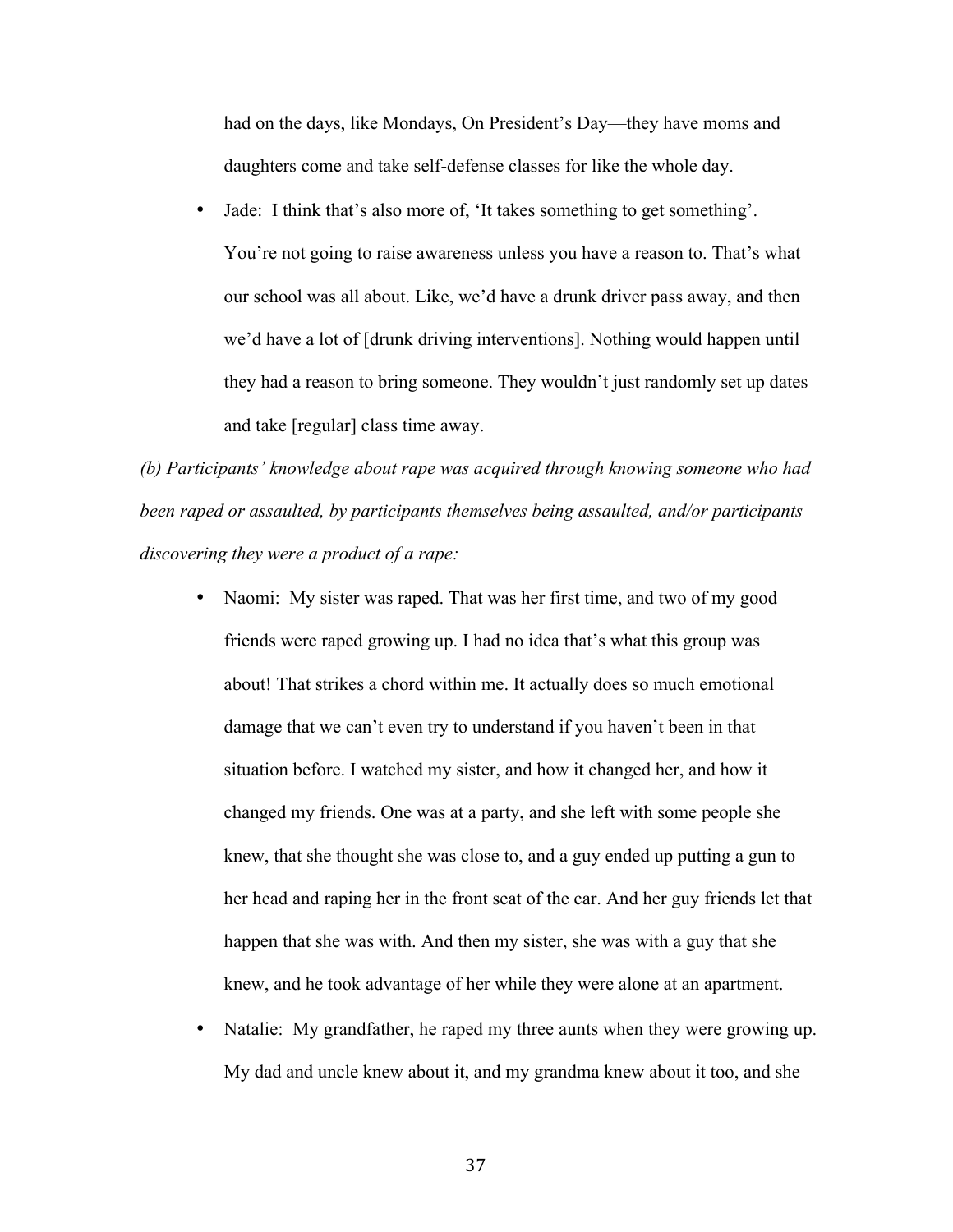didn't do anything. They owned a daycare. I met my grandpa like twice. My mom would never let us go over there…We made them move away from us. So I'm not that close to my dad's side of the family, because he was like, 'You're not going to get to see your grandkids after what you did to my sisters.' So it's broken up our family. That bond I guess that we had.

- Kenda: My roommate was raped, and it was by her ex-boyfriend. She tried to report it, and she didn't have any proof or anything because she waited a few days and now he goes to school here. And she will run into him sometimes. She ran into him at a football game, and he was trying to harass her there too. So she just feels like she can't get away.
- Kat: This may be too personal but, I was adopted, and when I was 18, I met my biological family and found out that my mom was raped, and that's how I came about. It really changed my view on things, because she never reported it. My dad doesn't know about me. He's in jail now for something different and I've sent him a letter in a pen pal way, so I've talked to him. He seems like this good person, and he talks about how he's changed, but he has no idea I'm his daughter. She got raped. She was on a date with him, and got raped, and then had this child. I don't know. It's changed how I see things.
- Nancy: I woke up, and there was a boy standing over me trying to go up my shirt and down my pants. I didn't know what to do, and I didn't know who he was 'cause I didn't know most people there, so I just kind of laid still because I didn't know what to do. Anyway, long story short, he got up and ran out of the house, and people ended up finding out who he was. He had done the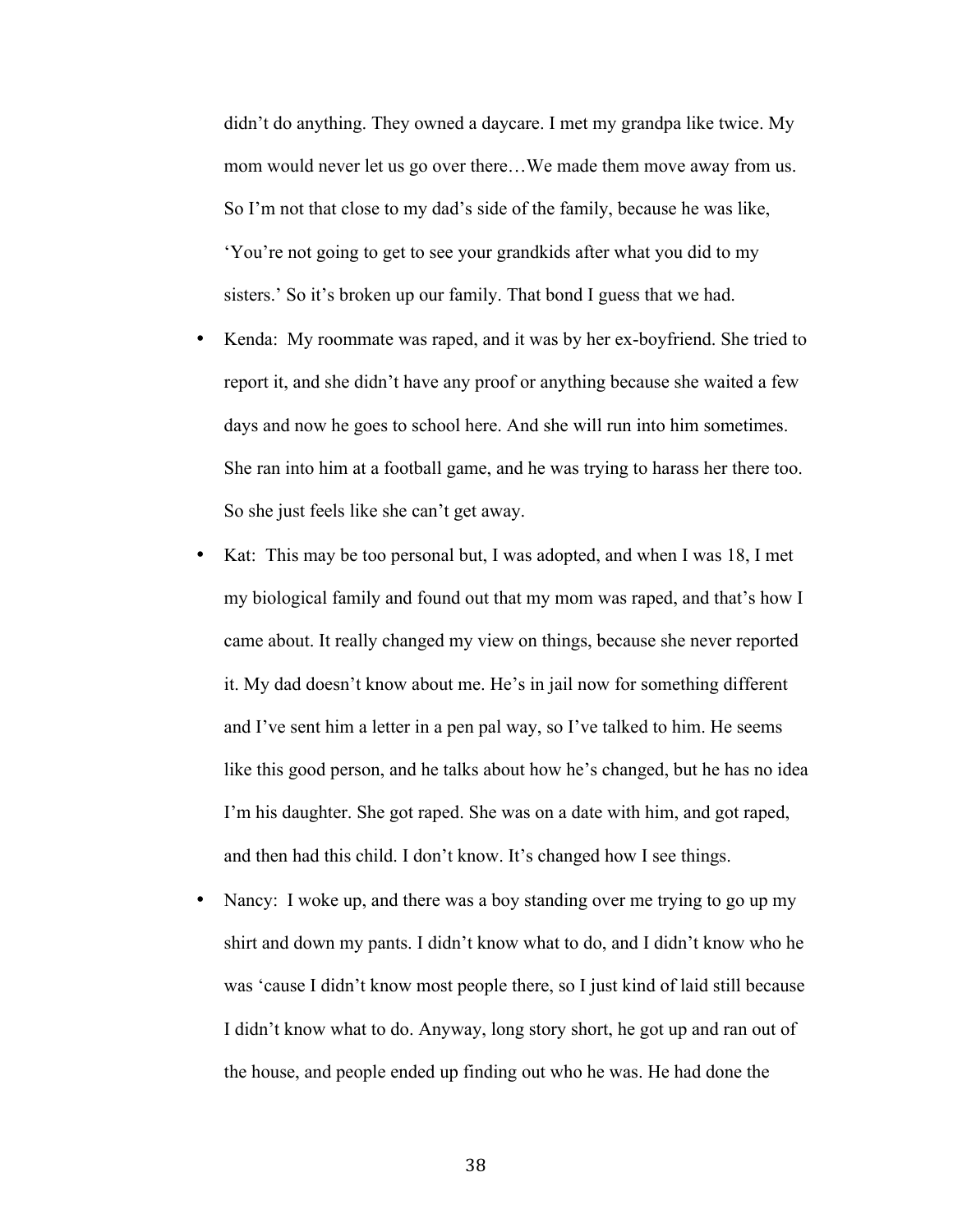same thing to my friend who was on the couch across from me, and when she woke up her head was actually on his 'part'.

*(c) Participants reported belief in the urban legend of a man hiding under cars and cutting women's Achilles tendons: 1*

- Helen: Where I was growing up, there was a big case going on 'cause there was this guy that would hide under cars, and when women would walk up to get in their cars, he would cut their Achilles tendon.
- Jan: My other roommate was telling me about how old men in the 80's used to hide under cars and cut your Achilles tendon. So you couldn't walk or run away. But they would hide in parking garages. My aunt used to send me emails, so I've read that more than once.
- Nadia: I heard a story about a guy, I guess, who was hiding under someone's car and would slit their Achilles tendons, because then they can't get away. So now I'm just really paranoid that I'm just going to be walking. How are you supposed to get away then?

*(d) Participants lacked formal sexual education:*

• Kelsey: We just did the drunk driving [interventions]. I don't remember. Which is weird because I went to an all-girls high school, and you would think…

Facilitator: That would be a topic of interest?

Kelsey: Yeah!

Kat: I went to a Christian high school and they were just like, 'Don't do it. Don't drink. Don't get raped. Don't have sex. Just don't. That's it.'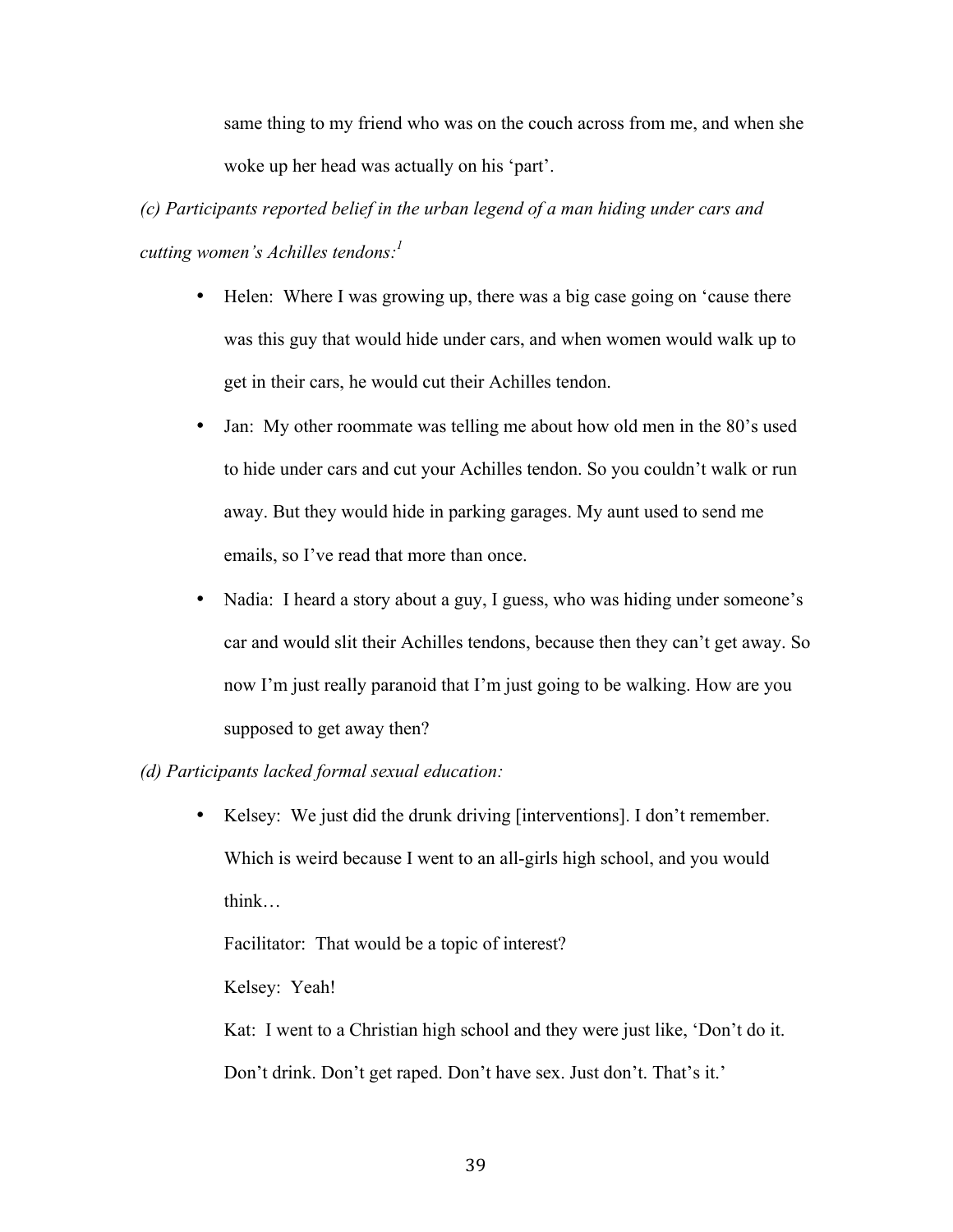Kaley: Same with me. I went to a Christian school too, and the word sex was never said. Ever. For any reason. We didn't have Sex-Ed class. We didn't have anything. I feel like that's just, I mean, I know that it's awkward to talk about, but it's necessary.

- Kelsey: We had health, but that topic was never brought up. Kat: We had health, but we just skipped that chapter [on sex]. It was like 1, 2, 3, … 5. We even skipped it in biology. We didn't even do the reproductive system in Biology. I was like, 'Really guys?'
- Nia: You just hear more about it [in college]. In high school, they didn't preach about rape, because in high school, they really can't talk. They give you the sex talk but they just say don't do it. In college, people know that's going to happen, and it's a lot more open to talk about, so I think it makes more people aware that it actually does happen a lot more often. In high school, it's just like, 'Be careful. This could happen to you.' But in college, you talk to your friends, and friends of friends and sororities. It's a lot more talked about. It's more realistic.

*(e) Participants wanted someone to talk to who could give them accurate answers about sex and sexual assault:*

- Melanie: 'They're just being a guy.' Madeline: Why is that ok? Macy: Yeah, why is that ok?
- Madeline: Who sets [how we behave]? Society? How we think other people perceive us?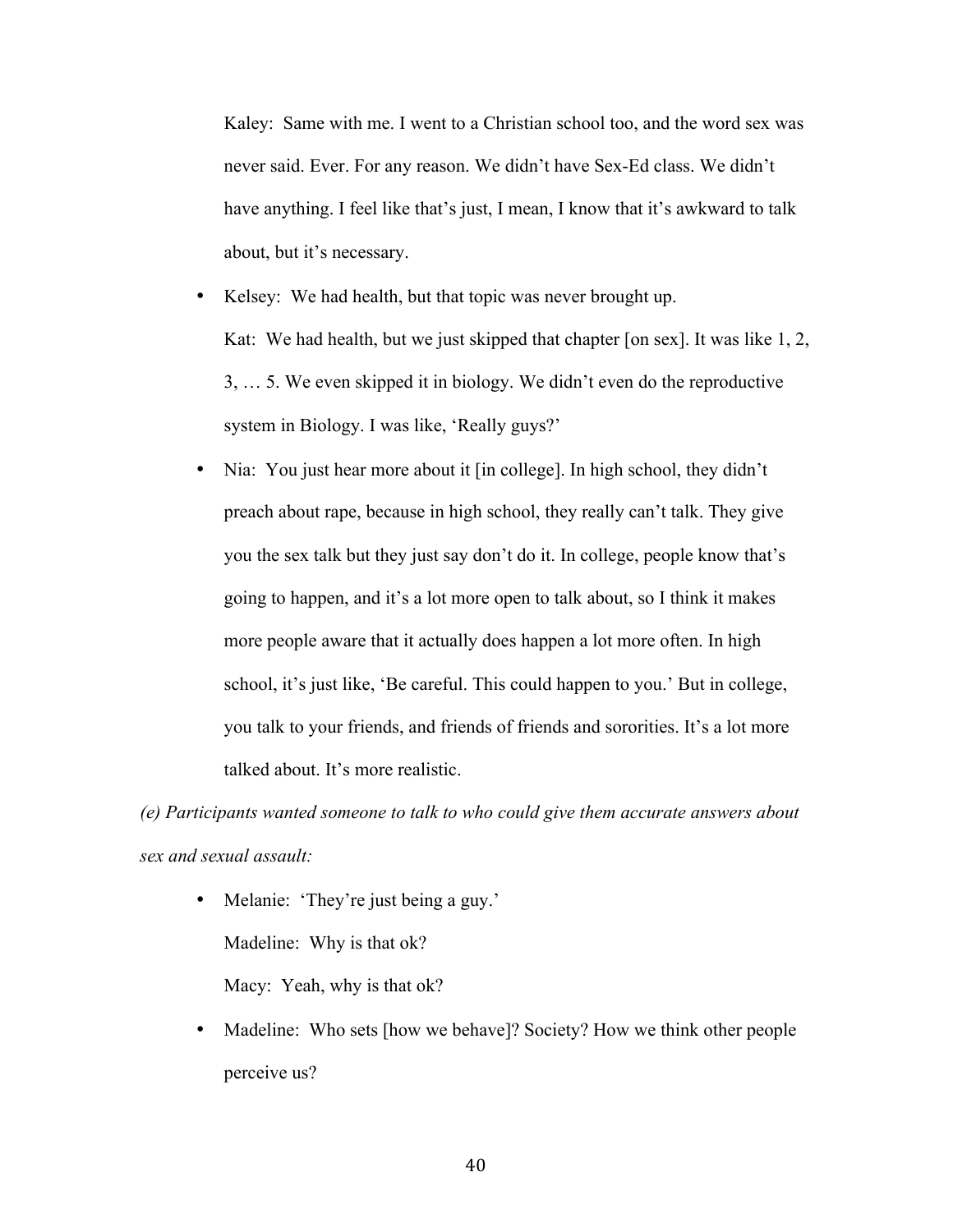- Nadia: Is it called rape if both people at first agree to it, and then the girl is like 'stop' and the guy keeps going? Even though they both started out with it being ok?
- Jade: I don't understand. Like, how wouldn't you know if you had been raped?
- Kaley: Why is the process of reporting rape so, like you were saying you have to have all the facts? I understand that you need the facts, that you can't just accuse somebody. I feel like there should be a better system. I mean, girls report it, and then there's nothing done about it.

# **RQ3: What do participants report as altering their attitudes toward rape?**

Participants identified forms of evidence which altered their attitudes concerning rape. For example, Megan discussed her attitude toward rape before she experienced an attitude change, what changed her attitude, and her current attitude.

Megan: I read a book called *Speak.* I read it when I was first going into high school, and it was about a girl the summer before her freshman year. It was about how she was raped, and she had been really popular, and then she came back from the summer, and she completely shut out the world. When I was reading it, I was really frustrated with her about how she had responded, because I felt like if I had been in that situation I would have told someone. But she didn't. She didn't tell her mom. But as the book went on, you began to understand how her mind was and how she felt shameful about it. It wasn't her fault, but that's how she felt. It was a different view. I had never experienced anyone who had endured it. You just heard stories and stuff, but it was just interesting to see how she felt so alone,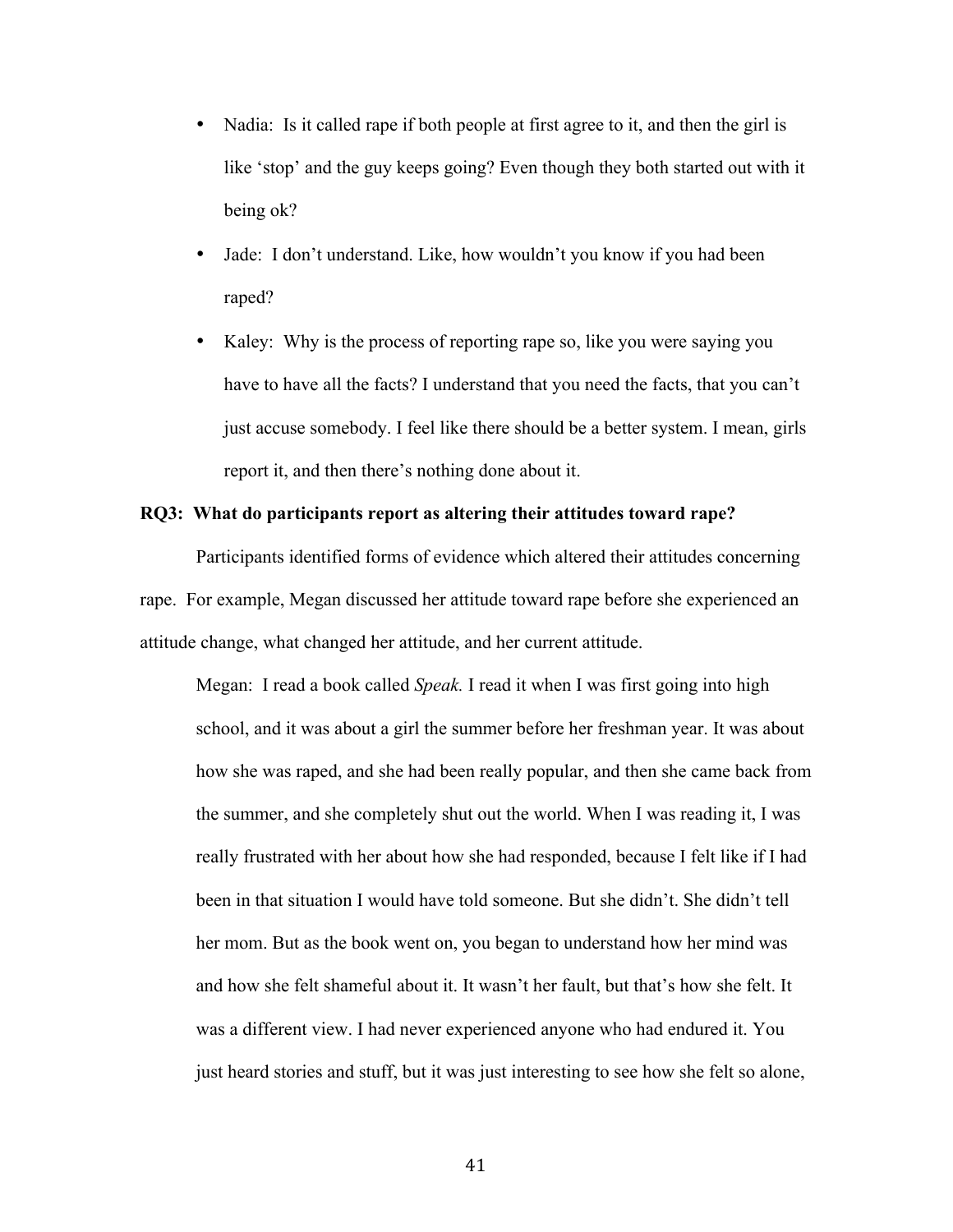and not protected, even though she could speak up about it. As we grow older and had other classes about, or when we ever learned about rape, more and more people said that the victims never spoke up, and it's just scary to hear that.

*RQ3a: What do participants report as their past attitudes concerning sexual assault before change?* Participants rarely stated their pre-change attitudes. They referred to earlier attitudes in indirect ways such as, 'It really changed my view on things'. However, the participants do not clearly define or articulate their pre-change attitudes toward sexual assault.

#### *RQ3b: What do participants report as changing their attitudes concerning*

*sexual assault?* The most frequently reported changes in attitude (a) followed interventions that increased participants' confidence or (b) occurred after watching other people deal with the after-effects of rape.

Odele: There is one thing I want to say about that. In my mind, after I went to the one-hour class with the U of A PD, that helped me tremendously, I feel. I don't have this spirit of fear or a spirit of scared-ness. I just want to kick some butt if anyone comes near me.

Naomi reported that her views changed because of what she saw around her.

Naomi: I was almost on the verge of man-hater for a long time growing up, because I saw so much abuse toward women in my family and in personal relationships. I don't know how but I had all these friends that had abuse happen to them. I just saw so much of that growing up and saw all the emotional damage and counseling, and not counseling.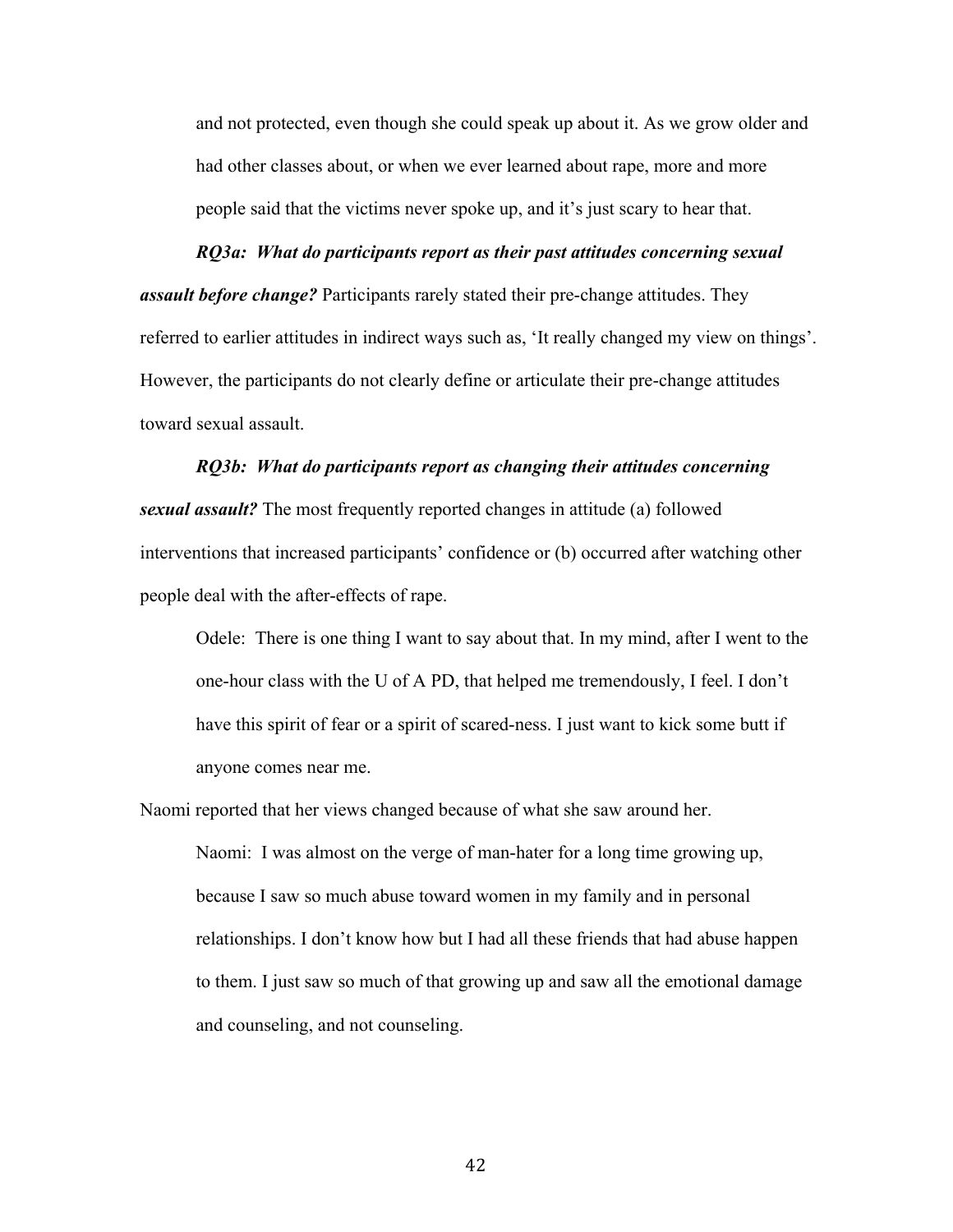### *RQ3c: What do participants report as their current attitudes concerning sexual*

*assault?* Participants' current attitudes concerning sexual assault tended toward the negative. For example, Jasmine's following statement in response to the question 'Did that make you feel safe?' was echoed throughout each group.

Jasmine: Not really. Just 'cause I know if somebody is determined, and I'm a

little girl, and they're going to overpower me no matter what."

This attitude continued in the theme of inevitability discussed below.

RQ3 queried participants' attitudes concerning sexual assault. Five themes related to attitudes emerged. Illustrative examples are listed below.

*(a) Participants have accepted that assaults are inevitable:*

- Helga: I don't feel like I have less risk of being attacked [if I'm talking on my cell phone]. I feel like if I were to go missing someone would have an easier way to find me.
- Kaley: I've heard mixed results though. I've heard that when, if they're going to attack you, if you're on the phone they think, 'She's distracted and not aware', so it's like prime. I don't know what's right. I don't know what to do, but I always talk on the phone. Because I'd at least want somebody to know.
- Nanette: Cause if anything happens, you can tell that person, and they can take the action for you. Even if it's not right then, they'll at least know that something went on.
- Facilitator: Do you think rape is a problem here at the University of Arkansas?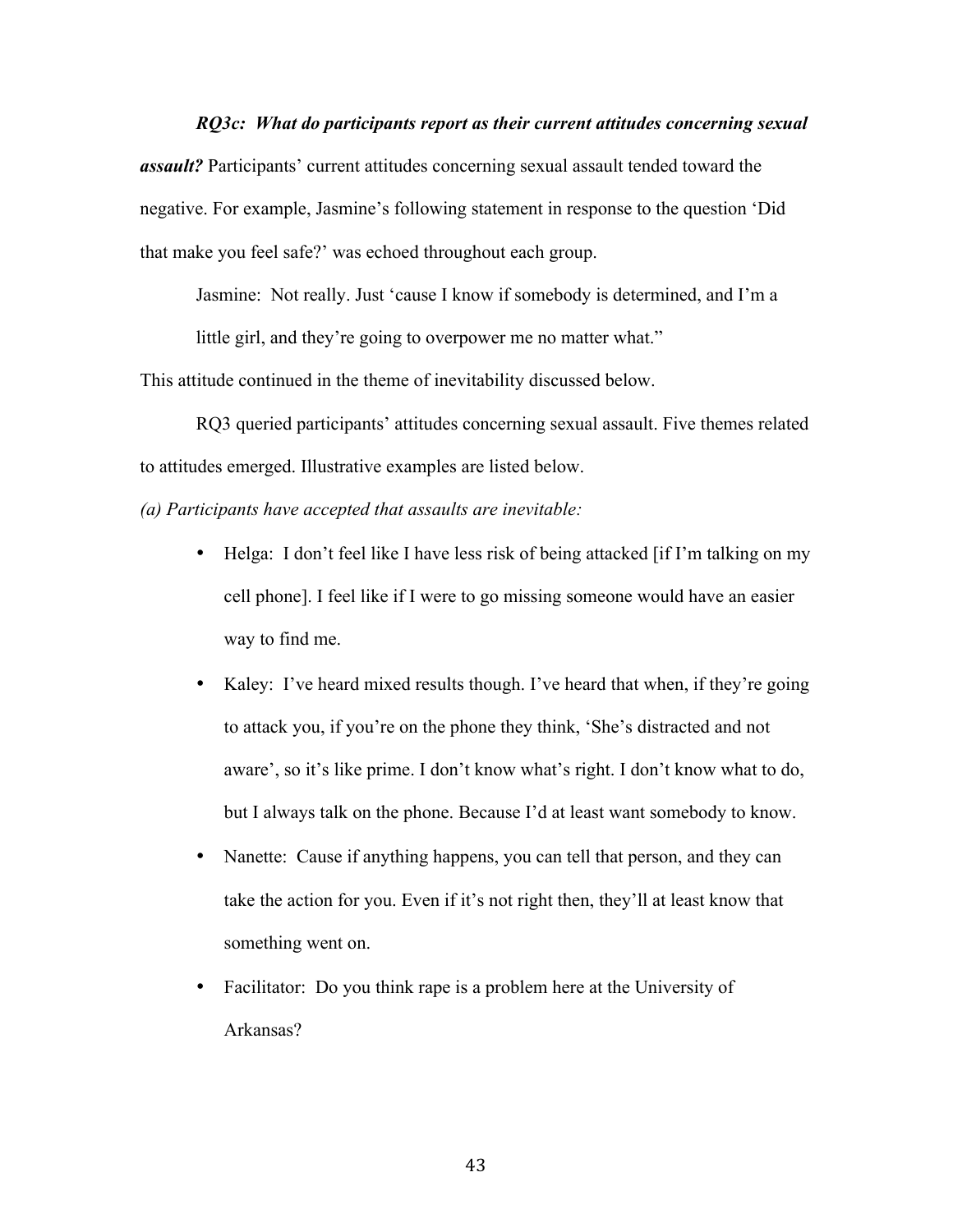Ohara: I'm pretty sure it's a problem everywhere you go. [Rapists are] always going to be a problem.

Facilitator: Always?

Ohara: I think there is always going to be a rape/sexual assault problem because there's always going to be that one guy that's just a creeper.

• Facilitator: Rape statistics lead us to believe that most college students are going to know someone who has been sexually assaulted because 1 in 4 to 1 in 5 women experience some form of sexual assault during their college years. Has learning statistics like this changed your behavior in any way? Does that shock you?

Janelle: I also think they always make it sound like sexual assault is sexual intercourse, but it doesn't have to be intercourse, it can just be someone violating [unwanted sexual contact] you. So in that aspect, I can possibly see that because I know some of my friends have been like, 'I was drunk or whatever and that happened', and 'I woke up to this and I had absolutely no idea.' I know it doesn't have to be having sex. I know it can just be them being violated, so I can see that, 'cause that's a lot more common, but if it was just sexual intercourse, I would be shocked.

*(b) The first incident participants hear about concerning rape or sexual assault defines all later experiences:*

• Madeline: I was in a situation in high school where one of our, I was on a cheerleading team, and this girl said our cheerleading coach had forced all these things basically. That was a really awkward moment because it was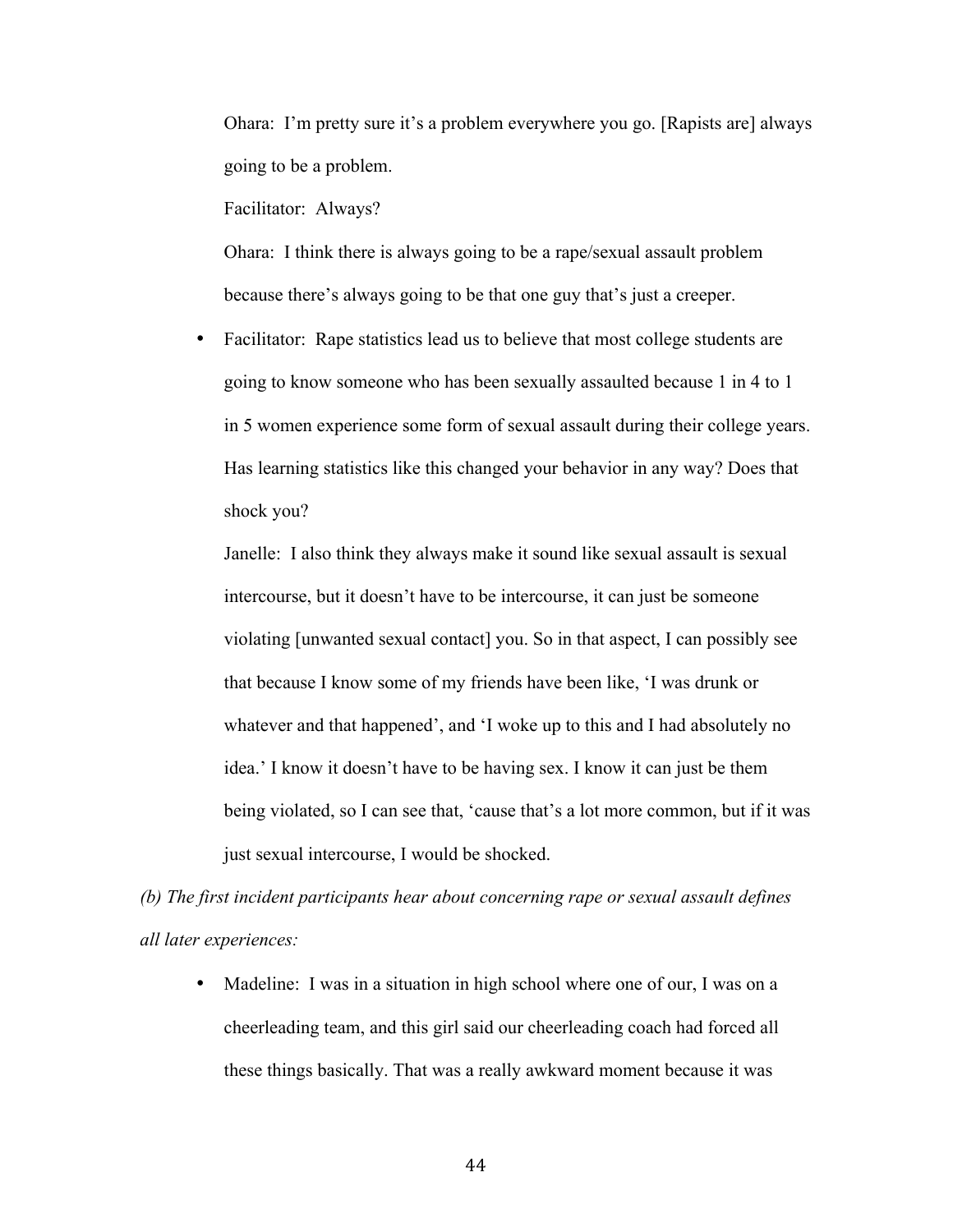someone we all really looked up to. It turns out, the whole thing, she made it all up. So, I think that maybe has been, this is so bad, but sometimes my first instinct, if I hear about it or somebody jokes about it, I'm like pssh. Are they being for real? Because that was my only experience with it, and it was such a big deal.

• Macy: I had a really good friend in high school who, our freshman year, a senior guy took an interest in her, and they were hanging out, and then they were sorta dating; she lost her virginity to him. It took her a long time for her to be able to tell me and tell our friends that, you know, 'I didn't want to, and I wasn't ready for that' but he kind of forced her, you know? So when that happens to someone you know, you just get really angry. You get really mad. Facilitator: Did she just talk to you about it, or did she sit down with all of you?

Macy: She talked to me about it.

Facilitator: Did it change your behaviors?

Macy: Not that I can think of. It just affects me more when I hear about it now. As opposed to, 'Oh yeah. Rape. That happens.' You know, kind of forget about it. Now there's something for me to tie it to.

Facilitator: Makes it more personal? Do you get upset when you hear people say stuff about the victim?

Macy: Yeah. You don't understand, a lot of time people say they put themselves in that situation, so it is what it is. But that's not true at all.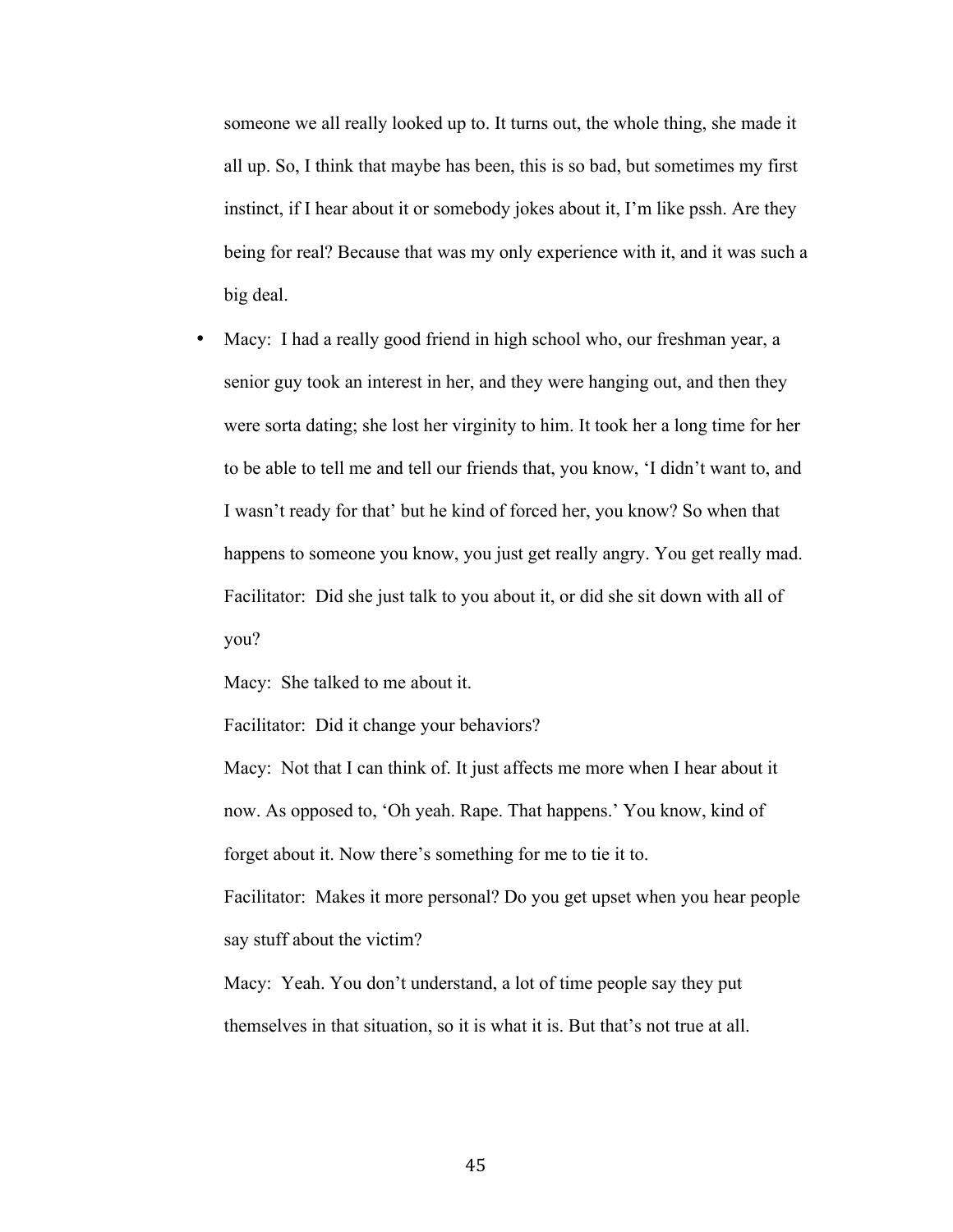*(c) Rape is embarrassing for women and more negative outcomes are caused by reporting rape than by dealing with it alone:*

• Kat: I feel like society makes us feel embarrassed if something like that happens.

Kenda: Like it's our fault.

Kat: Yeah. And it's something you should just keep private.

• Kenda: And some people may think it makes them look weak. Even though that isn't the case.

Kat: Sex is something personal. You talk to your friends about it and stuff, but you aren't going to announce it to the whole campus. It's more personal than anything else. It's not something you're going to want everyone to know, like in the newspaper.

- Lana: Because they're embarrassed. They don't want anything to happen to them. It's probably still happening.
- Nadia: When you get raped, you feel like everything has been taken away. Your pride. Your dignity. All that. But whenever you get robbed nothing physically happened to you, so you don't feel ashamed of yourself.
- Facilitator: Why do you think that is? Naomi: They're embarrassed.

Facilitator: Why?

Naomi: Because they think it's their fault for getting like that, for putting themselves in that situation, for trusting that person. They don't want to deal with all the drama. The guy that did it, all his friends would gang up on the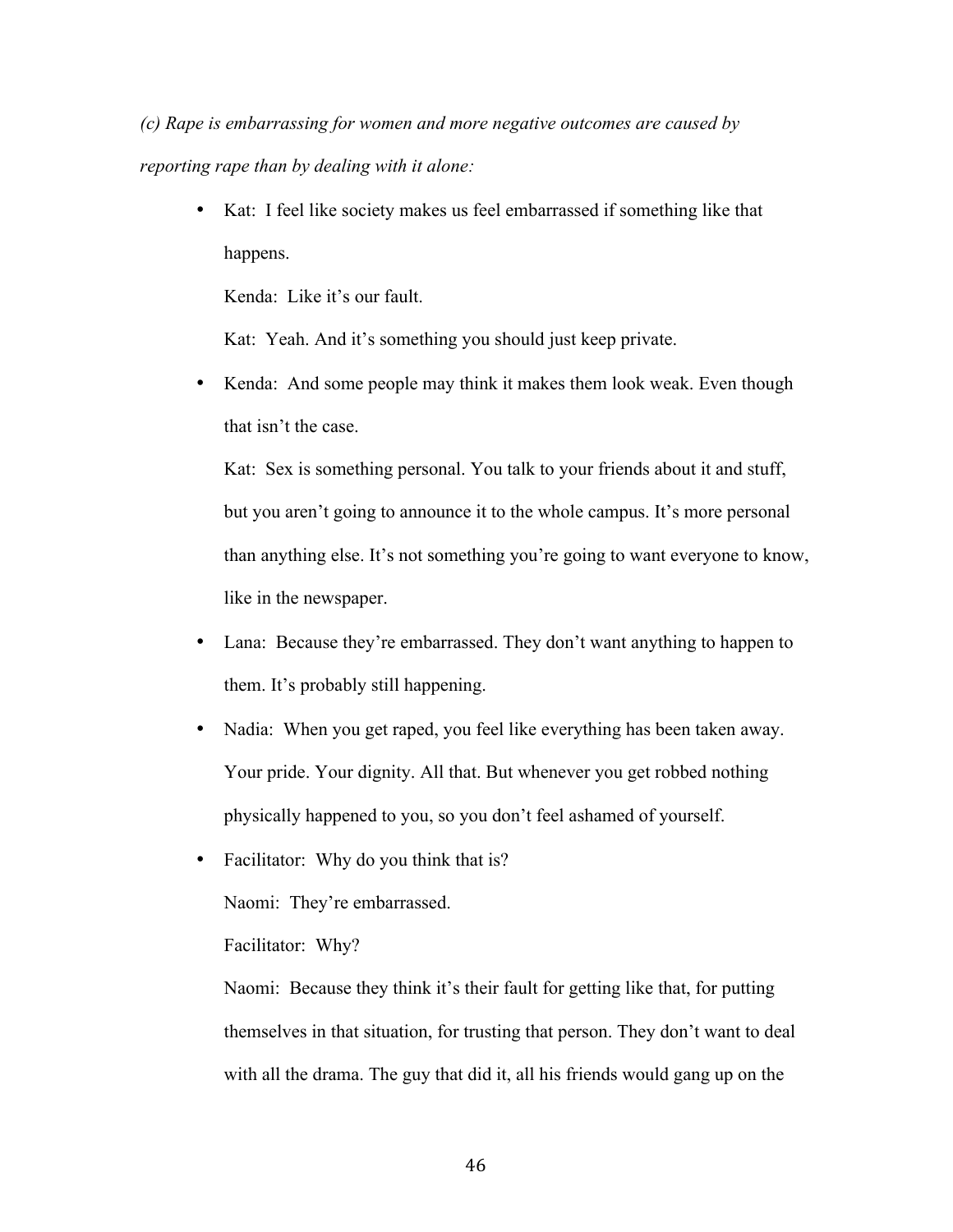girl or just do mean things or say mean things. She could be called slut or whore even though it wasn't her fault.

Nancy: They could think there are more consequences by telling than by not. If they keep it in they're just hurting themselves but, if they report it, other people are going to be affected.

Nadia: Like their families.

Nancy: Or the rapists' family. Or friends of both parties.

Nanette: It just brings a lot of attention to them and causes people to ask questions. I watch SVU and a lot of those criminal shows, and when someone's raped they ask, 'Can you tell us what happened?' and no one wants to relive that. So if you just keep it to yourself, you never have to think about it again, to an extent. But, if everyone knows, they're going to be like, 'I'm so sorry.' Making you relive it all the time.

*(d) Participants do not believe other women when they claim they were raped because they are "that kind of girl" or that women lie about experiencing rape:* 

- Leah: Let's be honest. There's all girls, like everyone knows someone who was like, 'Yeah, I think that someone raped me last night'. You'd be like… Laura: Just asking for attention.
- Jan: You can lie about it. I feel like a lot of girls say they're raped too, and they're really not. Jasmine: Definitely. Jaclyn: All the time. Jade: Attention seeking.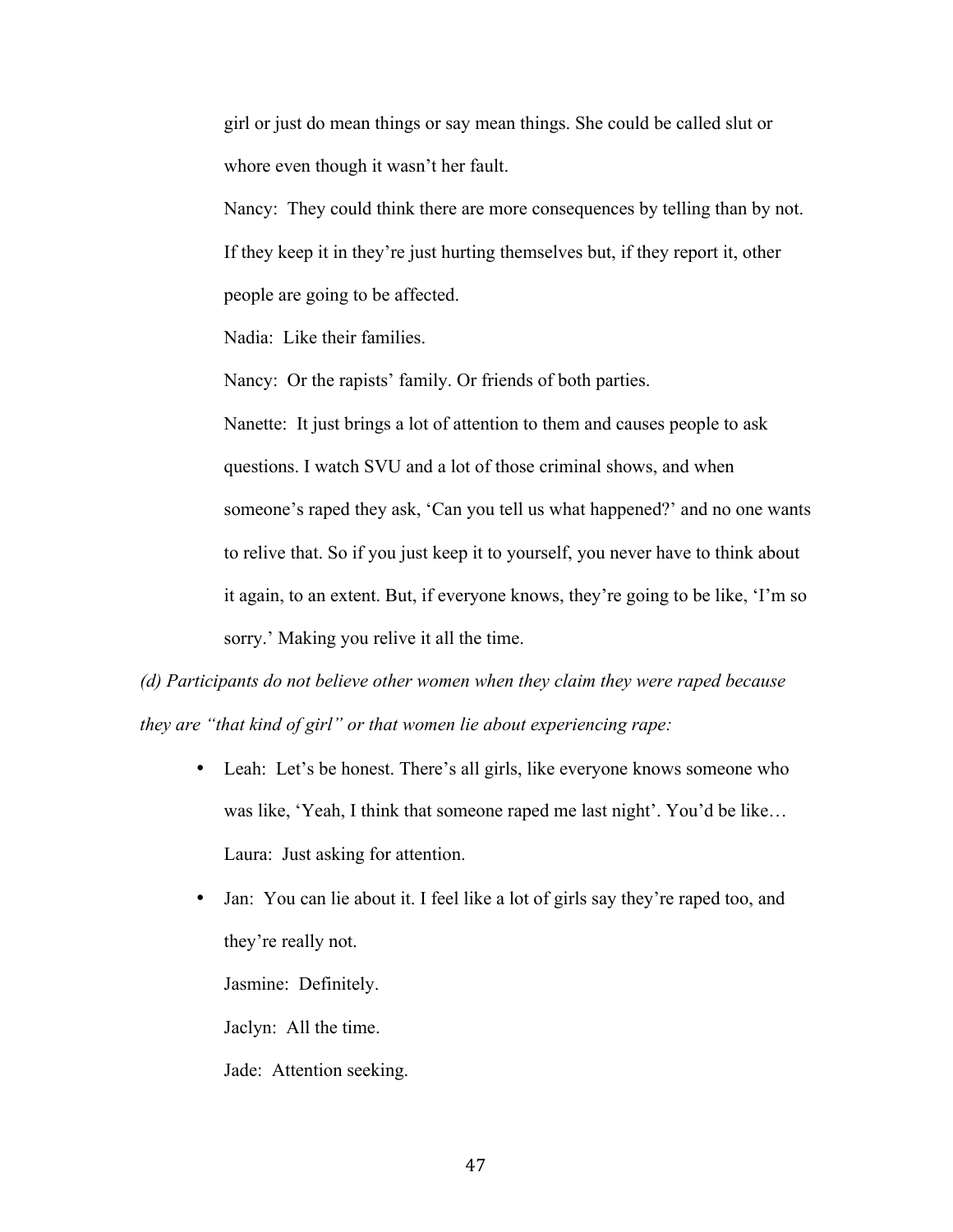Jan: Like famous people. They *claim* so many athletes have raped them. I'm not sure if that really has happened. I doubt that many women go into athlete's hotel rooms, and now they're raped all of a sudden. Why does an athlete need to rape someone? I'm not saying that it couldn't happen, but there is just so many cases of that. Why would a famous person do that knowing that it's wrong and they can get in a lot of trouble for that, and you're a famous groupie, and you're claiming you got raped because you didn't get what you want, like money? I know girls who have had sex and regretted it so they say he raped them. That didn't really happen. I don't know. I think that it's very serious, and people take it very lightly sometimes and just claim they were raped because they regretted doing something, or they did something that they didn't necessarily want to do at the time but they still did it and now that's an excuse.

- *(e) Women are in control of sex, while men are free to have sex:*
	- Melanie: I think normally the guy is the one to initiate sex. You don't see a girl all coming onto a guy all the time. You expect the guy to come on to the girl. It's her decision whether she wants to let him or not. As a guy, you're going to assume he's always going to want to. It's just, what does she want to do?
	- Macy: Plus, if you are expected to have sex, and you oblige, then you're a slut. But if you always say no, then you're a prude.
	- Naomi: My dad always says boys are the gas, and girls are the brakes.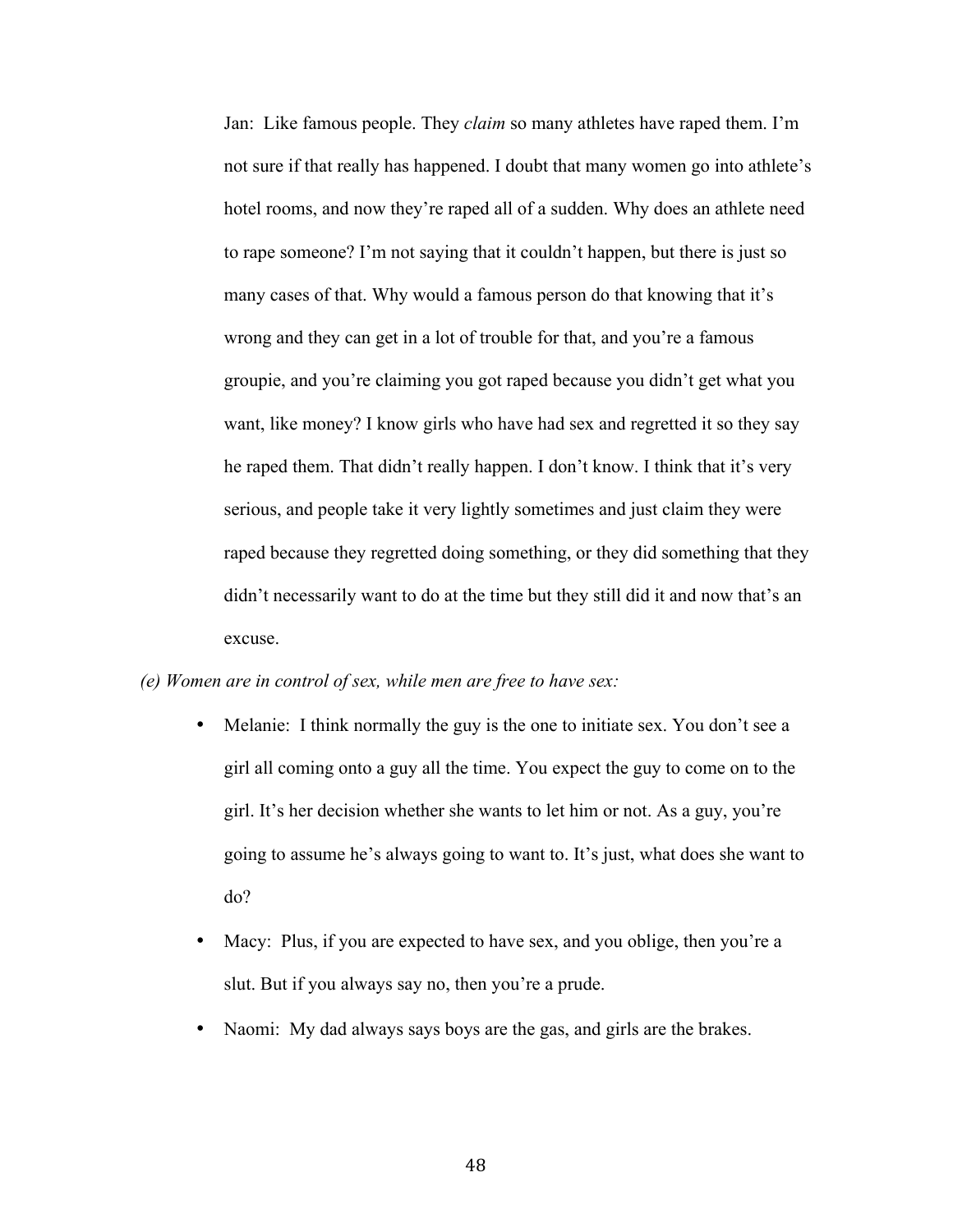• Olga: Also for guys, when their guy friends do find out they're virgins, they're shunned, and it's like, 'Are you serious?' Ophelia: But when the guy's friends find out a girl is a virgin, she's put on a pedestal and becomes a goal.

# **RQ4: Which proposed theoretical framework best explains women's reports of attitude, knowledge, and behavior change?**

Each of the four previously discussed theories was represented in the focus groups. Social Learning Theory and the Elaboration Likelihood Model (ELM) most often explained women's attitudes, knowledge and behaviors as reported in the focus groups, but the Theory of Reasoned Action and the Health Beliefs Model also were well represented in participants explanations of their attitude, knowledge, and behavioral changes.

**Social Learning Theory.** Ellis' social learning theory of rape asserts that a prevalence of cultural attitudes encourages men to sexually exploit women and that women accept that exploitation. Social learning theory posits that individuals acquire these cultural attitudes concerning sexual assault and sex roles through everyday conversations and by observing the behavior of others. The following excerpts exemplify participants' adherence to these cultural attitudes:

• Melanie: It's because we live in a male dominated society, and people expect men to want to have sex, it's fine for you to want to. But what did you not do to stop him? Or why did you make out with him and lead him on? You knew he was going to want to go further.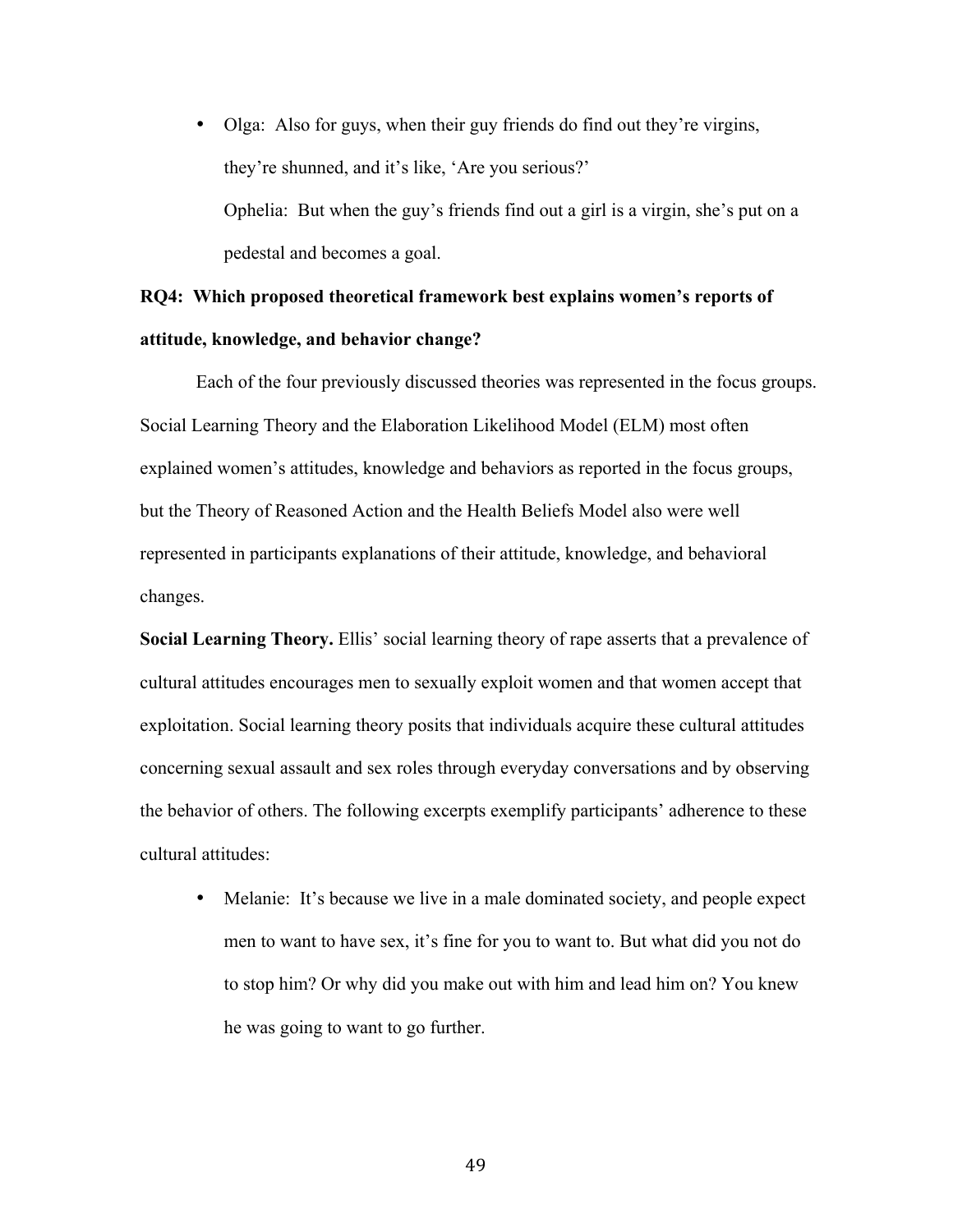- Megan: [Men] definitely struggle with sexual desire more than women do. Which we'll never be able to wrap our mind around so we'll never really know, but there are plenty of guys I know who are really respectful and aren't chasing tail.
- Macy: I think that as women, a lot of times, we'll have the same thoughts but it's a lot easier for us to leave them as thoughts and not act on it. But for guys it's like, if I think of something now, I have to go do it.

**Elaboration Likelihood Model.** Many examples of the use of the peripheral route for evaluating arguments emerged in the transcripts. This route relies on less thoughtful, situational cues exemplified here by urban legends, paranoid parents, and mass media:

- Helen: Where I was growing up, there was a big case going on 'cause there was this guy that would hide under cars, and when women would walk up to get in their cars he would cut their Achilles tendon. Facilitator: This really happened? Where are you from? Helen: Dallas. You know, you can't do anything, once that happens, and so my mom was always like, 'Don't walk in between cars.' Even though that was such an isolated incident.
- Janet: So my mom sent me the link to that article and the video and all the message in the email said was, 'You're not invincible. Think about this.'
- Janelle: Media portrays it. I'm a huge Law & Order: SVU fan. We've seen like every episode. You very rarely, if ever, I'm trying to think of an episode, where a man was raped by a female.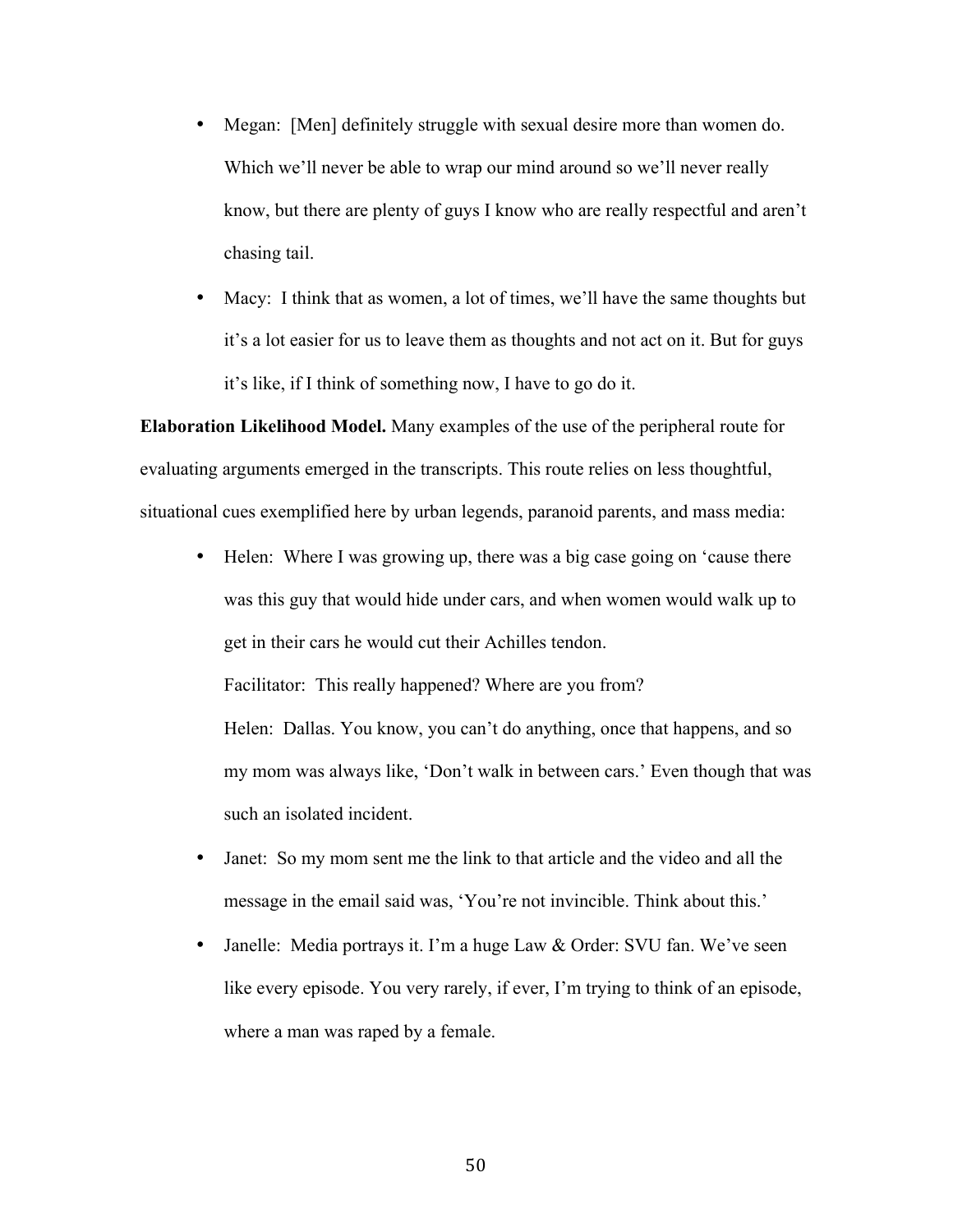Participants offered no evidence that they used the central processing route to think about rape. Although Group M began carefully scrutinizing their attitudes during their discussion of gender roles, no group or individual claimed to engaged in research or used logic to change their attitude, behaviors, or knowledge concerning rape.

**Theory of Reasoned Action***.* Examples of the Theory of Reasoned Action also emerged from the transcripts. Participants' intentions to act were influenced by subjective norms and their attitudes, as the Theory of Reasoned Action would predict.

• Macy: It's also what and who you surround yourself with. For me personally, that leads to how you view things and make decisions.

Facilitator: Can you go more into that?

Melanie: If you hang around with a group of girls and all of you go to church every Sunday and you're all virgins, you'll be more likely to do that, than if you're hanging around girls who are like, 'I don't care. I just do whatever with whoever.' That's gonna have a lot to do with your own rules.

**Health Beliefs Model.** Although the Health Beliefs Model was the least identified during coding of the transcript, participants had the strongest reactions to it.

• Odele: But now, I've noticed a huge difference in how now I feel confident. I didn't know what to do, sure my instincts will kick in. I'm sure some instincts would have kicked in, but I mean, you really do have to be prepared. You really do. You can't always prepare for every situation, but if you have physical moves you can do, or something proactive to help prevent, that helps so much. I think that that's a huge, huge thing, especially for women to understand, is that empowerment feeling. So that they aren't scared. Because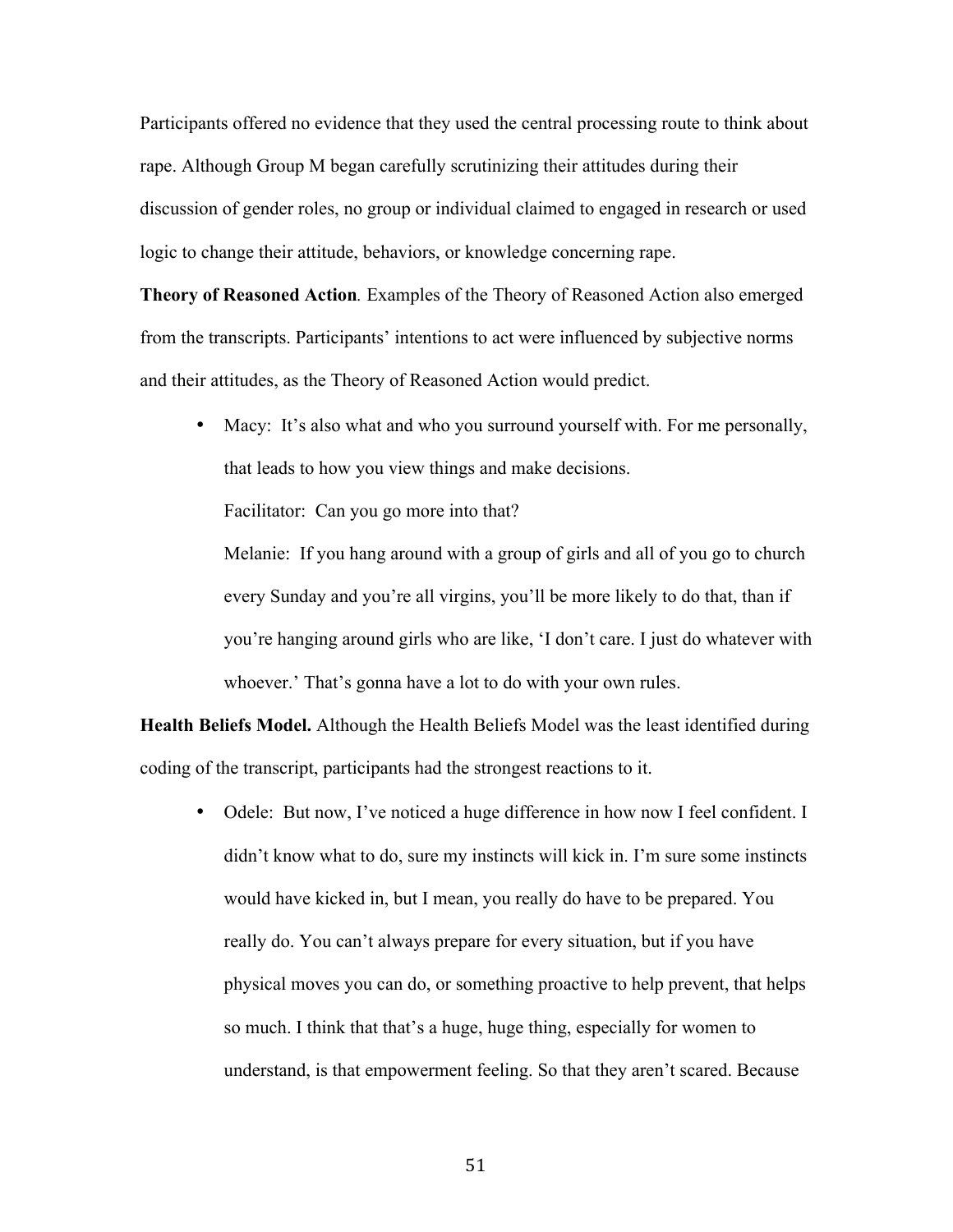if we walk around scared all the time, well, it's like a dog; they smell fear. They know that and men will catch on if we act like we're scared; they're going to catch on. Act empowered and that we have confidence and I think, over time, they'll back off.

• Facilitator: Did you all do the No Woman Left Behind class? Olga: I know a lot about it. I worked with one of the ladies who does that; now she's at the homeless shelter. She established [No Woman Left Behind], and I helped with a couple of the sessions. The program at Pomfret [campus dormitory] last year worked really closely with No Woman Left Behind, and some of the feedback was just, that some of the girls gave. My friend was one of the people who came up with the program, and a girl came up to her in the cafeteria and said that her session saved her life. Just because she became aware. She was at a party and something almost happened but it didn't. Facilitator: How did they really present the information? Olga: It's mainly about awareness and how to protect yourself in situations. It's a lot of bystander intervention, obviously, with the No Woman Left

Behind.

#### **Curriculum Components**

Finally, the transcripts were coded for discussion of the previously researched curriculum components identified in Chapter 2. Participants reported being educated on approximately half of the common curriculum components identified in Chapter 2 as being typically found in intervention programs. Specifically, participants reported being educated by interventions programs using the following curriculum components: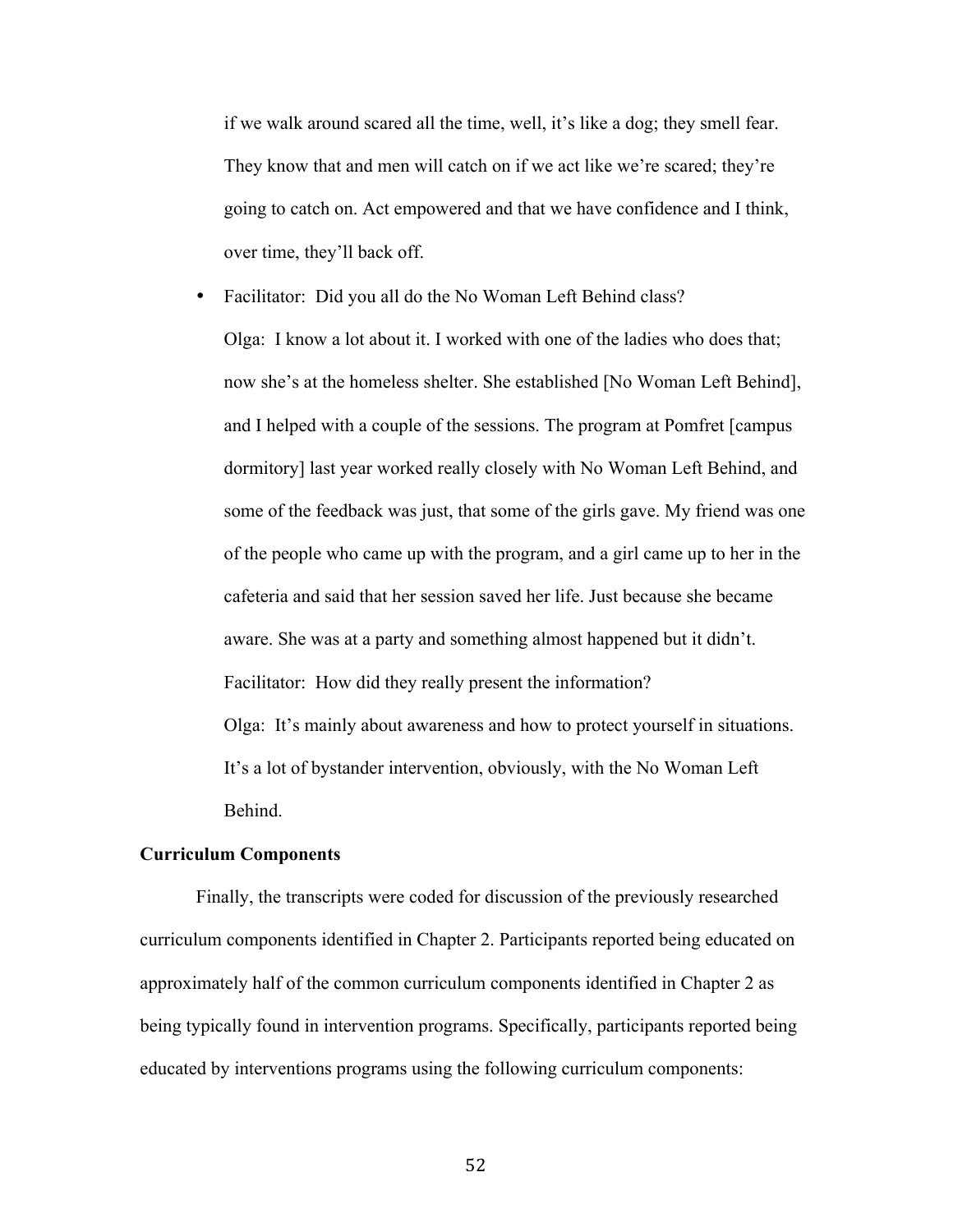- acquaintance and date rape information
- statistics
- rape information
- preventative skills/reducing risk/protective behaviors
- communication skills
- survivors' experiences
- information concerning how to assist survivors

Participants did not recall receiving education using the following curriculum

components:

- the definitions of rape and sexual assault
- rape myths
- the role of alcohol in sexual assault
- gender role socialization
- societal attitudes toward rape
- the characteristics of rapists
- resources for additional information

<sup>1</sup> Extensive research was done in an attempt to validate participants' stories concerning a man hiding under cars and cutting women's Achilles tendons. Search terms included: Achilles tendon, ankle slash, car, and parking lot. Snopes.com, LexisNexis, Google, multiple newspaper editorials, and *Tales, Rumors, and Gossip* (de Vos, 1996, p. 110) confirm it is an urban legend. Snopes.com defines urban legends as something that is widely circulated, told and retold with differing details, and is said to be true.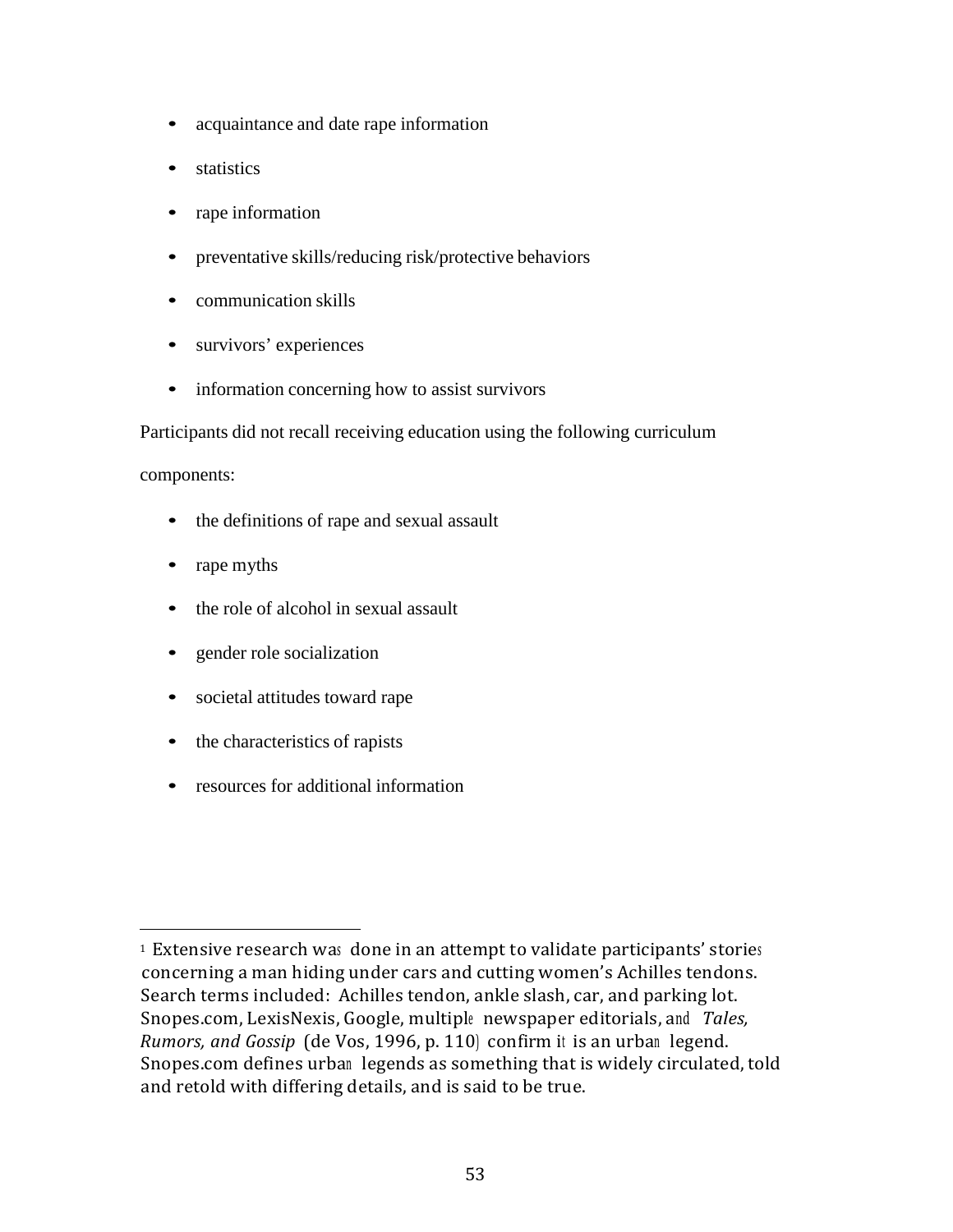### **Chapter 5: Discussion**

The purpose of the present study was to discover what types of evidence changed women's thinking regarding rape and sexual assault. This study was novel in that it asked women what evidence actually changed their thinking rather than which evidence they believed would change their minds if they were presented with it, as recommended by the Theory of Planned Behavior (Ajzen, 1991). Focusing on which forms of evidence actually changed women's behavior, knowledge, and attitude allowed for several unexpected themes to emerge. The analysis revealed multiple themes relevant to the research questions regarding women's behaviors, knowledge, and attitudes concerning sexual assault, while also identifying theoretical bases that explained the women's reports and responses.

# **Summary of Results**

Related to RQ1, focus groups identified several forms of evidence that altered their behavior including parents' advice, friends' behavior, and television shows. The most frequently mentioned source of convincing evidence was parental involvement. Several themes emerged related to parental influence and RQ1:

- When parents or close family members had a personal experience, participants were taught safety measures from a young age.
- Participants' parents taught them to never be alone.
- Participants' parents taught them myths of protection and prevention (e.g., not parking next to vans).
- Participants do not carry Mace or Tasers because the inconvenience and possible danger of the tools themselves outweigh the benefits.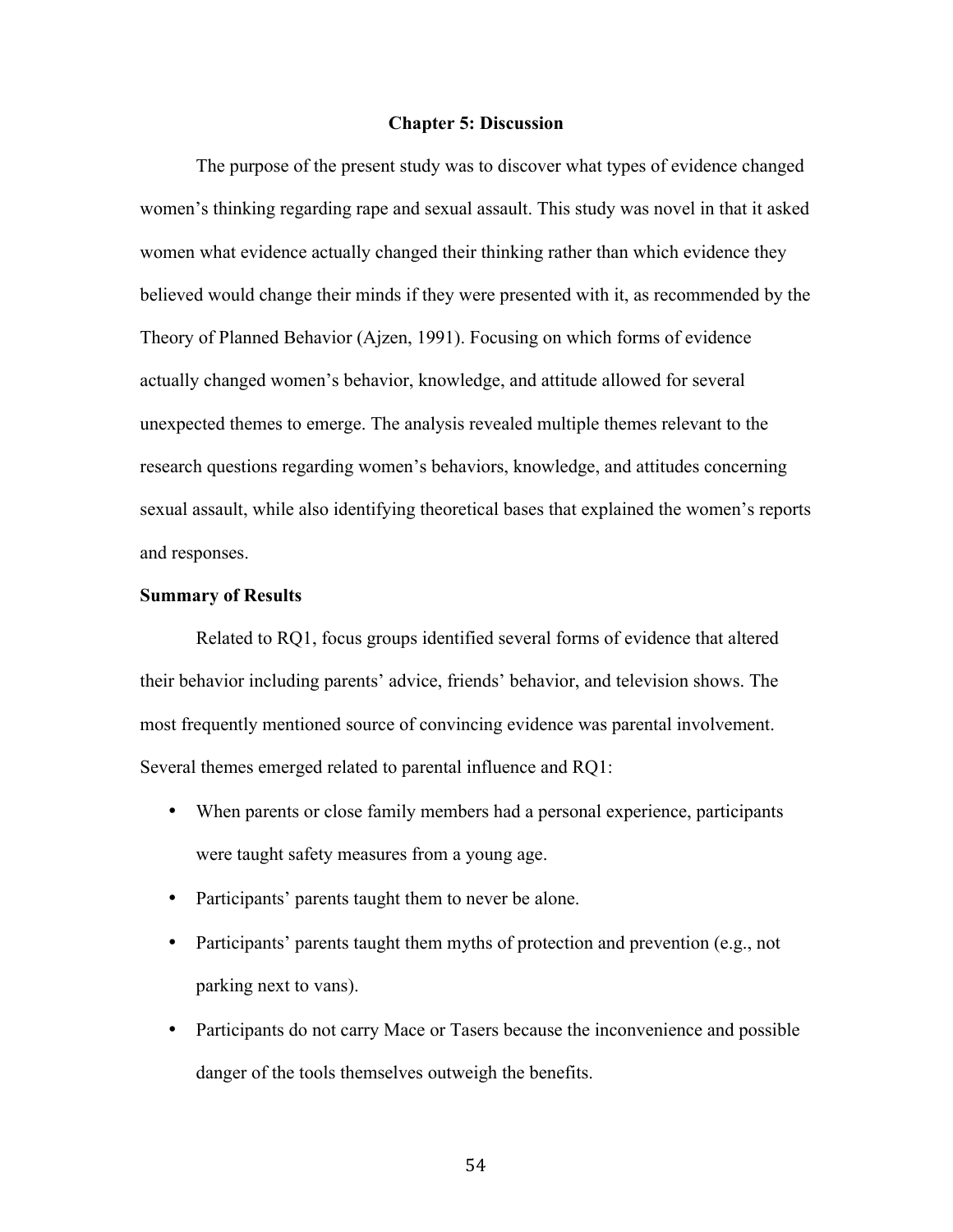• Participants have intervened on their friends' behalf.

Related to RQ2, participants discussed their knowledge of rape and sexual assault. They reported little or no recognition of a change in their understanding of rape from a young age to their knowledge today. They stated that they had "always known" about rape and sexual assault and could not recall being taught about it. Five themes related to RQ2 emerged:

- A publicized rape event in participants' hometowns led to early education about sexual assault.
- Participants' knowledge about rape was often acquired through their acquaintance with someone who had been raped or assaulted, by participants themselves being assaulted, and/or participants discovering they were a product of a rape.
- Participants believed the urban legend of a man hiding under cars and cutting women's Achilles tendons.
- Participants reported a lack of formal sexual education.
- Participants wanted someone to talk to who could give them accurate answers and information about sex and sexual assault.

Related to RQ3, participants acknowledged that their attitudes concerning rape and sexual assault had changed over time but were unable to articulate specific previous attitudes. Five themes concerning beliefs about sexual assault emerged:

- Participants believe that assaults are inevitable.
- The first incident of rape or sexual assault participants heard about influenced how they responded to later instances of rape.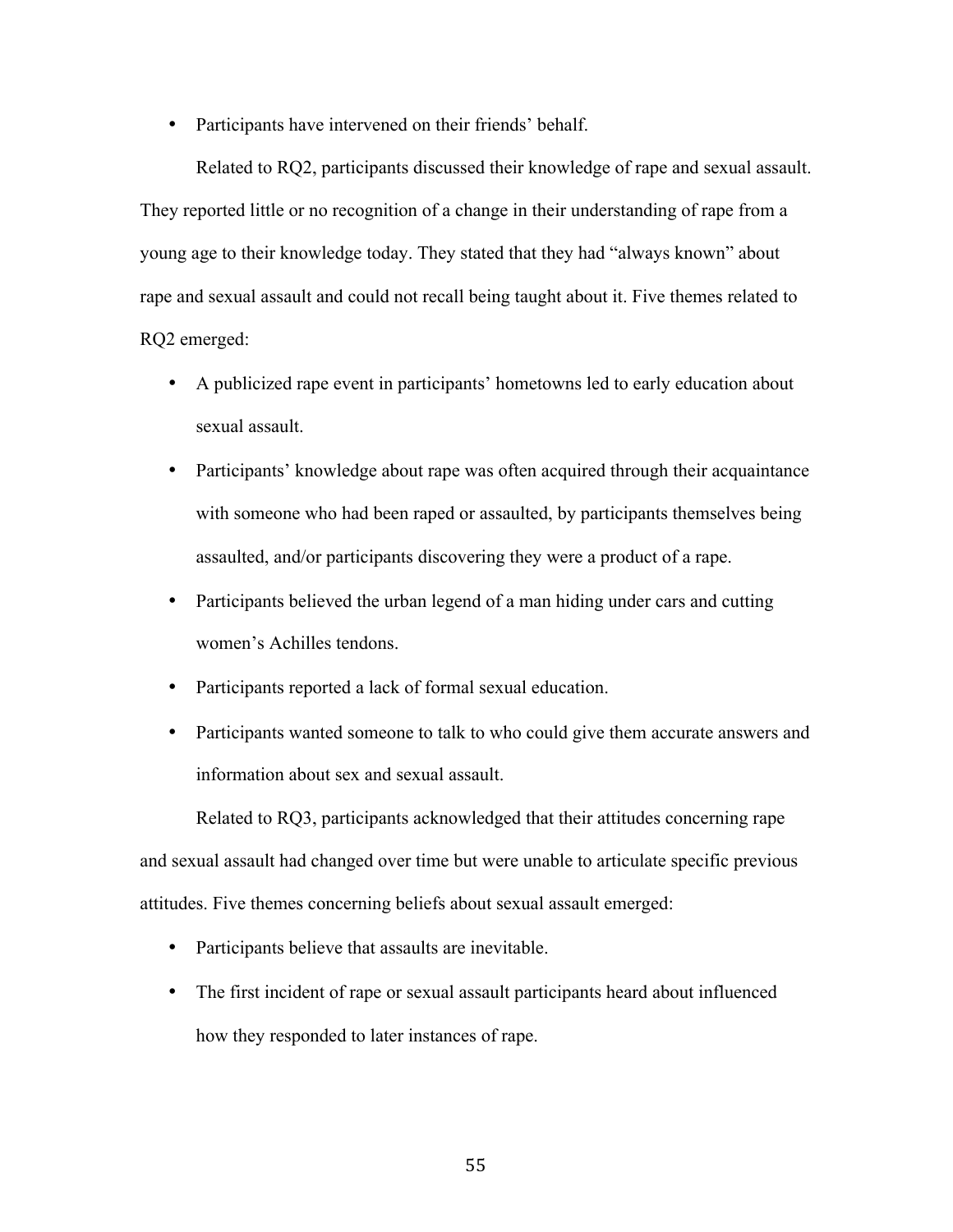- Participants do not believe other women who claim they were raped because they are "that kind of girl" or liars.
- Rape is embarrassing for women and thus it causes more negative outcomes to report the rape than to deal with it alone.
- Women must control and limit their sexual encounters, while men are free to have sex with whomever, whenever they want.

Each of the earlier reviewed theoretical perspectives was useful in explaining participants' reports. Participants clearly believed in cultural attitudes that allow for the exploitation of women and had not used any thoughtful evaluation techniques to examine why they believe as they do. Participants claimed to be strongly influenced by those around them. Participants also reported that intervention programs that taught them selfdefense strategies and boosted their self-confidence had the strongest effect on them.

Although only 9 of the 40 participants reported that they had participated in a sexual assault prevention program, participants described those interventions as using half of the common curriculum components. The curriculum components participants reported being educated on during the intervention programs they attended were acquaintance and date rape information, statistics, rape information, preventative skills/reducing risk/protective behaviors, communication skills, survivors' experiences, and information concerning how to assist survivors. Participants did not recall being informed on the definitions of rape and sexual assault, rape myths, the role of alcohol in sexual assault, gender role socialization, societal attitudes toward rape, the characteristics of rapists, or being introduced to resources for additional information.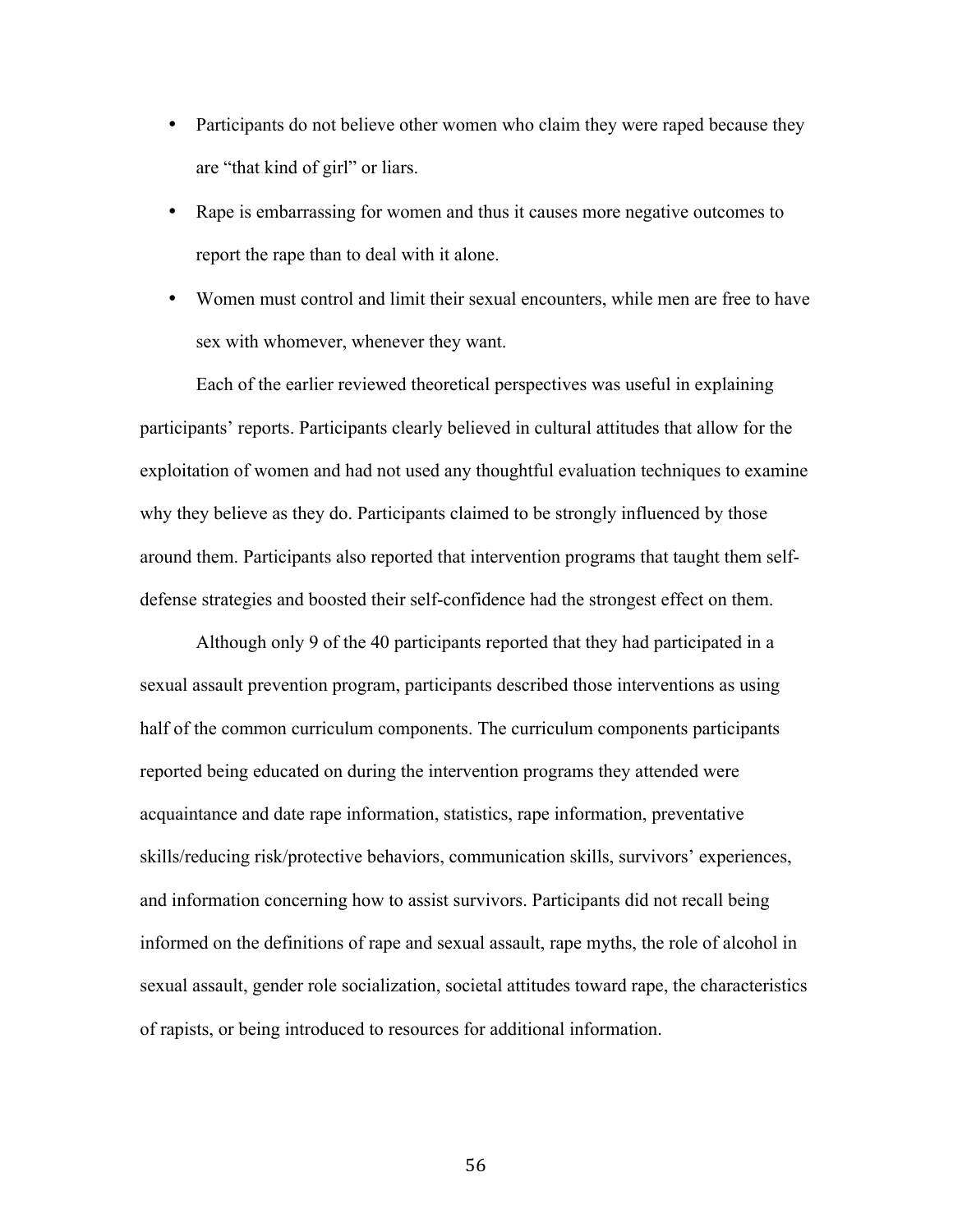#### **Interpretation of Findings**

This section examines the forms of evidence upon which participants relied and those that they reported as influential in forming their attitudes, shaping their behaviors, and increasing their knowledge. Implications of these findings for the creation of future interventions also are discussed.

#### **RQ1: What do participants report as altering their behaviors concerning**

**rape?** The goal of this study was to offer evidence-based recommendations to intervention program creators that could help to lower the victimization rates of women. This study did not directly question women about their sexual behaviors and levels of victimization, as is common when determining the effectiveness of an intervention program. Instead, this study asked about common strategies and tools women used as preventative measures as well as how and why such measures were adopted. This information was sought to determine which forms of evidence persuaded women to employ protective measures.

This study found that participants largely believed what their parents told them and followed parental advice concerning safety. The most commonly sited source of information in the transcripts was mothers, followed closely by fathers. Parental recommendations commonly concerned dark, frightening locations such as parking lots and alleys as well as solitary nighttime walks. Parental advice was taken even more seriously when parents related their discourse to the negative experiences of the parents or other close family members. These experiences typically involved situations where a family member was threatened with violence, kidnapped, or chased through a parking garage.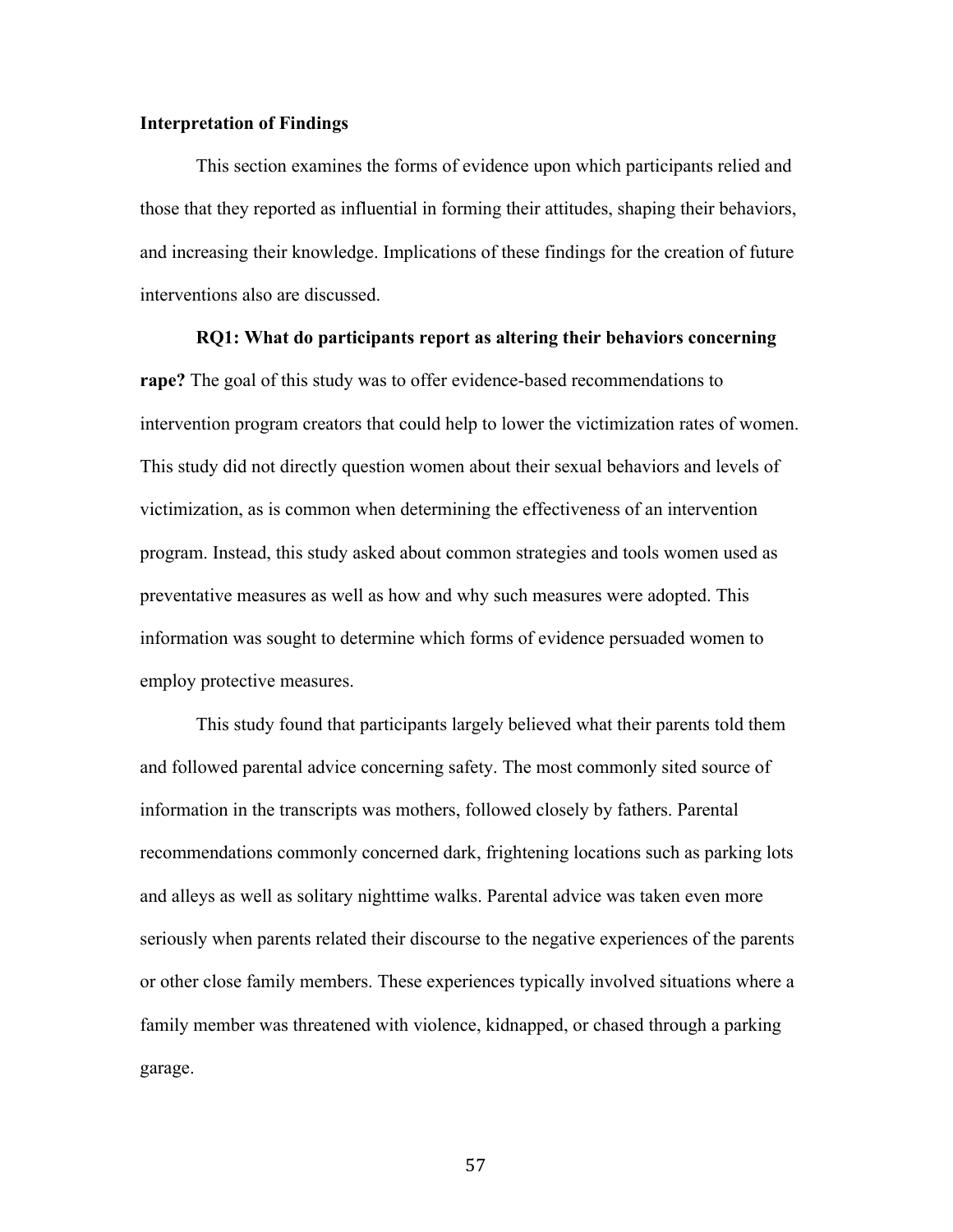Petty and Cacioppo's Elaboration Likelihood Model (1986) posited that communicators process arguments through two levels of cognition: the central and peripheral. Based on participants willingness to accept their parents' recommendations and the greater effect those recommendations had when based on fear and close family members' experiences, participants appeared to employ the less thoughtful peripheral route to evaluate their parents' recommendations. Although the recommendations given to these young women came from trusted sources, those sources were themselves not necessarily educated.

Based on these data, to lower levels of sexual assault against college women, it may be most important to begin by providing parents information about proper safety precautions and preventative strategies that their daughters could employ as a part of an intervention program for youths. Parents can feel ill equipped to speak with their children about sex and other risk-taking behaviors and may welcome guidance (Henry J. Kaiser Foundation, 2002). Given more information and possibly using a role-playing and confidence building style intervention, like that which young women report as increasing their knowledge, parents could be taught recommendations for their daughters that are based on fact versus fear.

**RQ2: What do participants report as altering their knowledge about rape?** A major goal of intervention programs is to raise women's awareness and educational level about sexual assault, a serious issue that affects them on a personal and societal level. However, the focus group transcripts revealed little difference between the knowledge of those participants who had completed an intervention program and those who had not.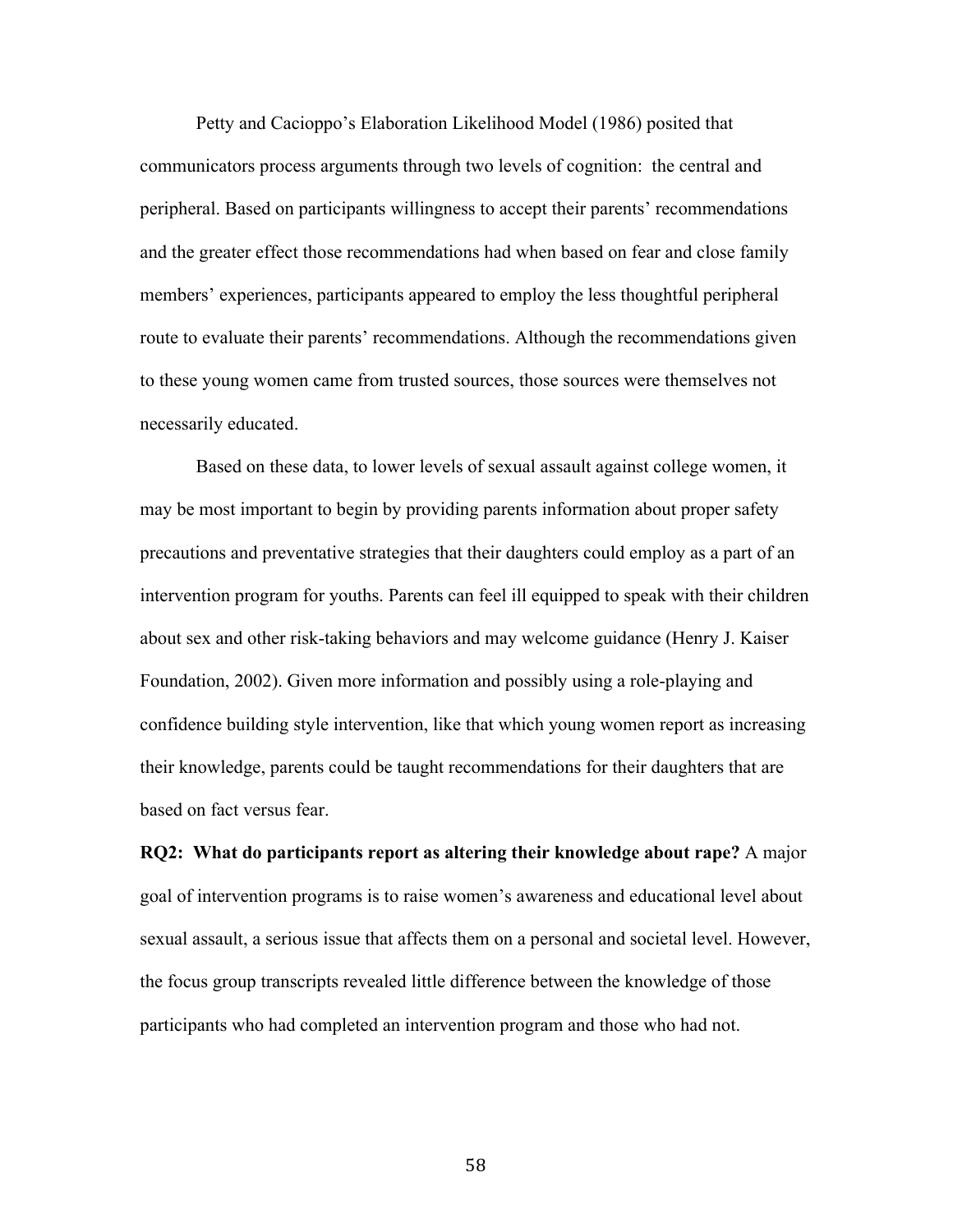The most striking element of knowledge that emerged in the focus groups was the relatively large number of participants who knew someone who had been raped or assaulted. Of the 40 women in the groups, 18 (45%) knew someone who had been raped or assaulted. Only three of those events occurred after the participants had entered college.

Participants did not know the topic of the focus group beforehand, so women with previous experience with rape did not self-select into the sessions. In previous research, 20 to 25 percent of college women report experiencing attempted or completed rape (Fisher, et al., 2000) and women in college are the most vulnerable population to attack (Tjaden & Thoennes, 2006). Although participants are members of the most at-risk population, only 9 of the 40 had participated in an intervention program. Considering that nearly half of the participants knew someone who had been assaulted and that the participants themselves are in the most at-risk population of women in the country, the idea that less than a quarter of participants had received education about sexual assault is concerning.

Participants reported an awareness of sexual assault from a very young age (in one case, a participant's babysitter was raped), yet very few have been given any sexual assault centered educational material. Participants lamented their lack of even a health education class that mentioned sex and began asking the group and the facilitator for answers to questions that had always troubled them. These women sought answers and wanted a socially appropriate venue in which to ask questions before attending college. Based on these findings, intervention programs could focus on raising participants' knowledge about sexual assault prevention strategies in pre-collegiate health education programs.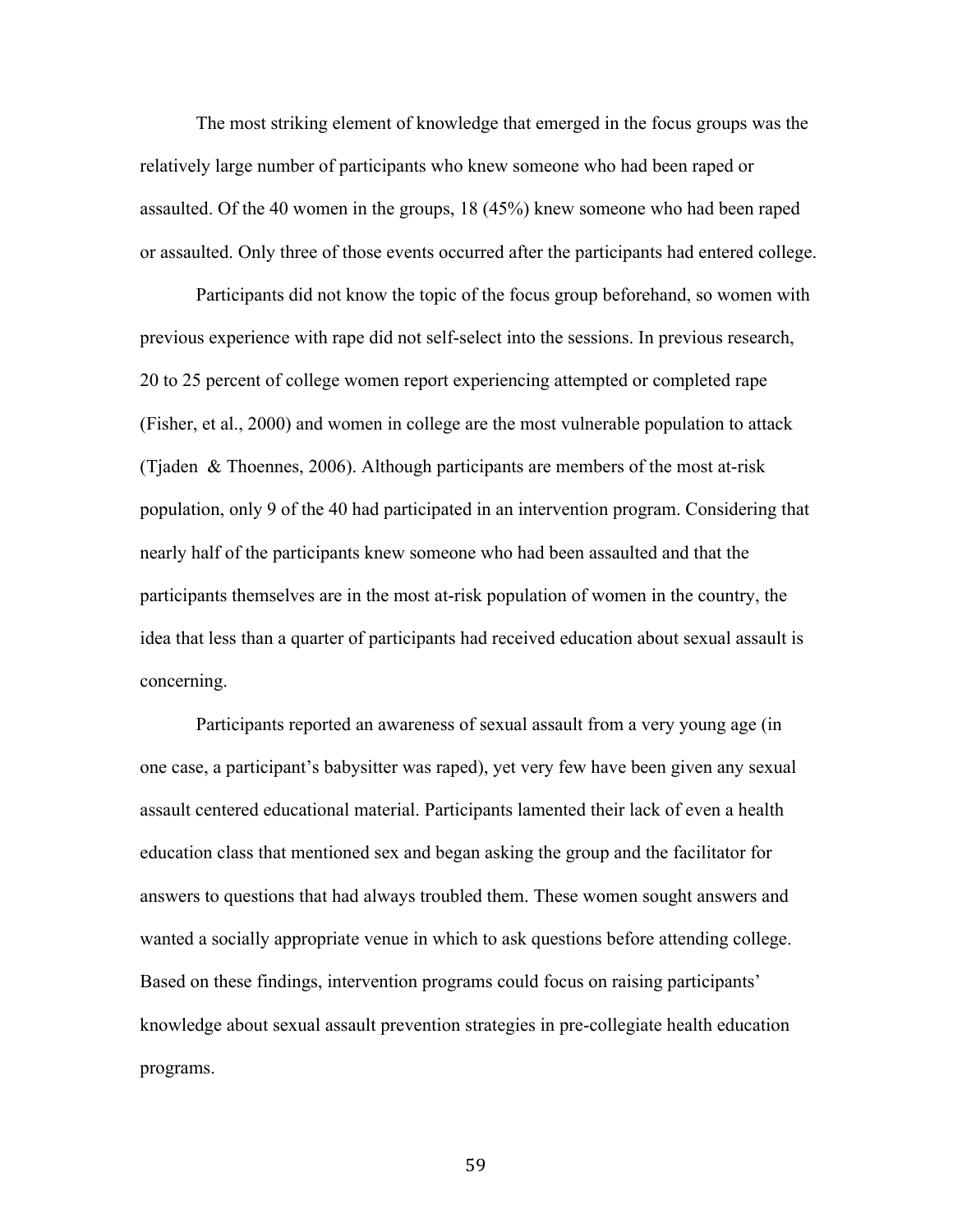**RQ3: What do participants report as altering their attitudes toward rape?** Because attitudes can be contributing factors to both behaviors and knowledge, it is important to understand participants' views on sexual assault and rape. This study asked participants to think about their beliefs about gender roles, sex roles, as well as rape and sexual assault. Participants were very comfortable discussing gender roles and were expansive on the topic. However, they did not draw connections between their attitudes toward gender roles and the way they viewed sex roles and rape.

Although participants believed that "we have come a long way" concerning women's rights, they held traditional attitudes about gender relations. Hostile and benevolent sexism can operate as an "interlocking set of beliefs that reflect a system of rewards (benevolent sexism) and punishment (hostile sexism) that give women strong incentive to accept, rather than to challenge, power differences between the sexes" (Glick & Fiske 2001, p.117). None of the participants had been in an intervention program that had focused on gender role socialization. Gender role inequality can be considered part of the rape supportive culture that facilitates the continuance of rape (Ellis, 1989; Lebowitz & Roth, 1994). The acceptance of this gender-based power difference may have contributed to four out of the five themes related to women's attitudes found in this study: participants acceptance that assaults are an inevitable part of a woman's life; that women lie about rape; that rape is an embarrassment for women; and that women are meant to be the protectors of sex. Each of these themes reflects the idea that men are expected to be sexually aggressive and that women should be the passive sexual partners. These themes appear indicative of the social learning theory of rape.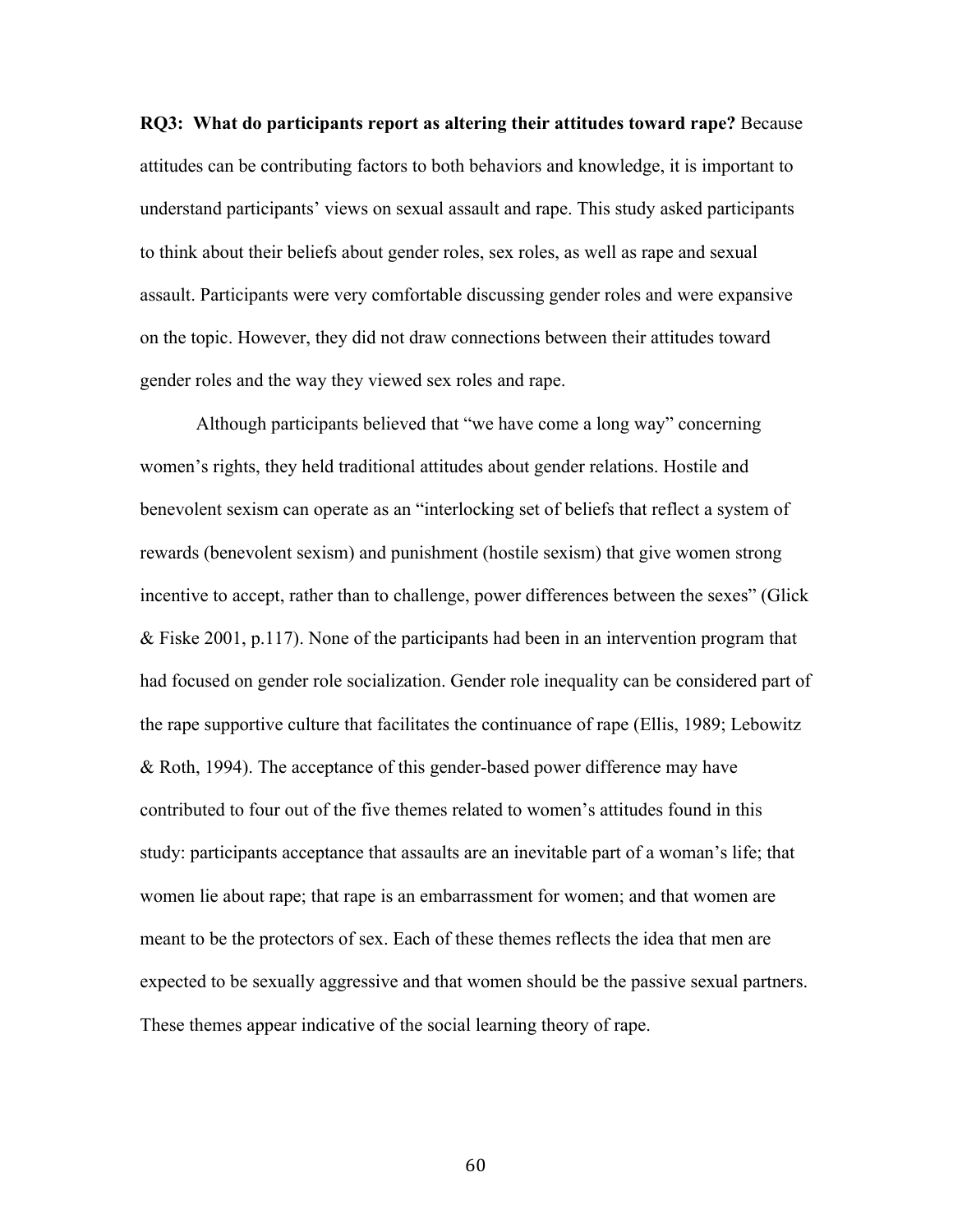The social learning theory of rape posits that (a) social and cultural learning are responsible for rape; (b) a prevalence of cultural attitudes that encourage men to sexually exploit women; and (c) women's acceptance of that exploitation contributes to a rape supportive culture (Ellis, 1989). Participants in this study reported that they expected men to be the dominant partner in initiating romantic relationships, setting up dates, and paying for dates. Many participants clearly stated that they believed that male dominance in dating had nothing to do with sex and rape supportive attitudes. In sum, the transcripts revealed no evidence that participants linked male dominance in the dating sphere to male dominance in the sexual sphere.

Rape is the most consistently underreported, underprosecuted crime; 98% of rape victims never see their attacker caught, tried, and imprisoned (Tjaden & Thoennes, 2006). It could be argued that not educating women about gender stereotypes contributes to the maintenance of a rape supportive culture. Future intervention programs might encourage women to think critically about the connections between the gender norms to which they subscribe which keep women in submissive roles and how those gendered identities affect the entirety of their lives.

**RQ4: Which proposed theoretical framework best explains women's reports of attitude, knowledge, and behavior change?** This study demonstrated that each of the theories previously used to evaluate the effectiveness of sexual assault intervention programs were applicable to the evaluation of women's self-reported reasons for change. These theories included social learning theory, the Elaboration Likelihood Model, the Theory of Reasoned Action, and the Health Belief Model. Perhaps these four theories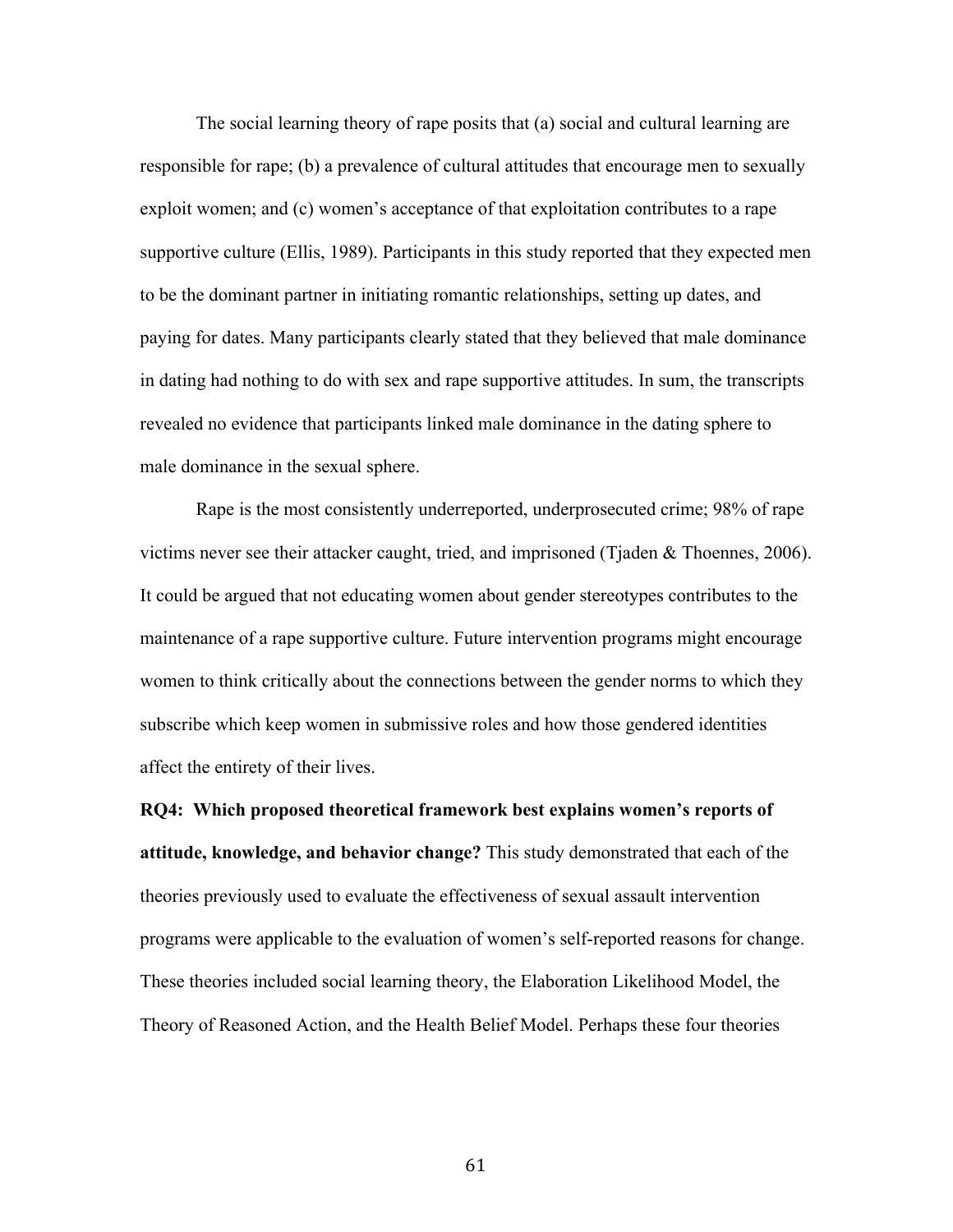operate together to impact behavior, attitudes, and knowledge surrounding rape and women's methods of protection and prevention.

*Social Learning Theory.* Social learning theory explained participants' articulated attitudes concerning the shame and fear of revictimization they would experience if they reported sexual assault. The negative effects associated with an action (i.e., shame, revictimization) taught participants to view sexual assault, and the effect of reporting sexual assault, in a particularly negative way (Bandura, 1977).

*Elaboration Likelihood Model.* As discussed above, participants did not apply critical thinking skills to their behavior, knowledge, and attitudes concerning sexual assault. Although their critical thinking about sexual assault may change with higher levels of general education and sexual assault information specifically (Petty & Cacioppo, 1986), participants at the time of the focus group had not considered why they acted and thought in the ways that they did.

*Theory of Reasoned Action.* The Theory of Reasoned Action (Fishbein & Ajzen, 1975, 1980) and its extension, the Theory of Planned Behavior (Ajzen, 1991), were formative theories for the purpose and planning of this study. These theories prompted questions about past changes in women's views of sexual assault and those questions led to a better understanding of what works to change women's behaviors, knowledge, and attitudes. Participants spoke willingly about which forms of evidence they could remember changing their mind in the past and were able to speak expansively in some cases about why those forms of evidence were effective. Specifically, participants responded strongly to evidence that was made personal to them (e.g., when parents could relate their experiences to their daughters).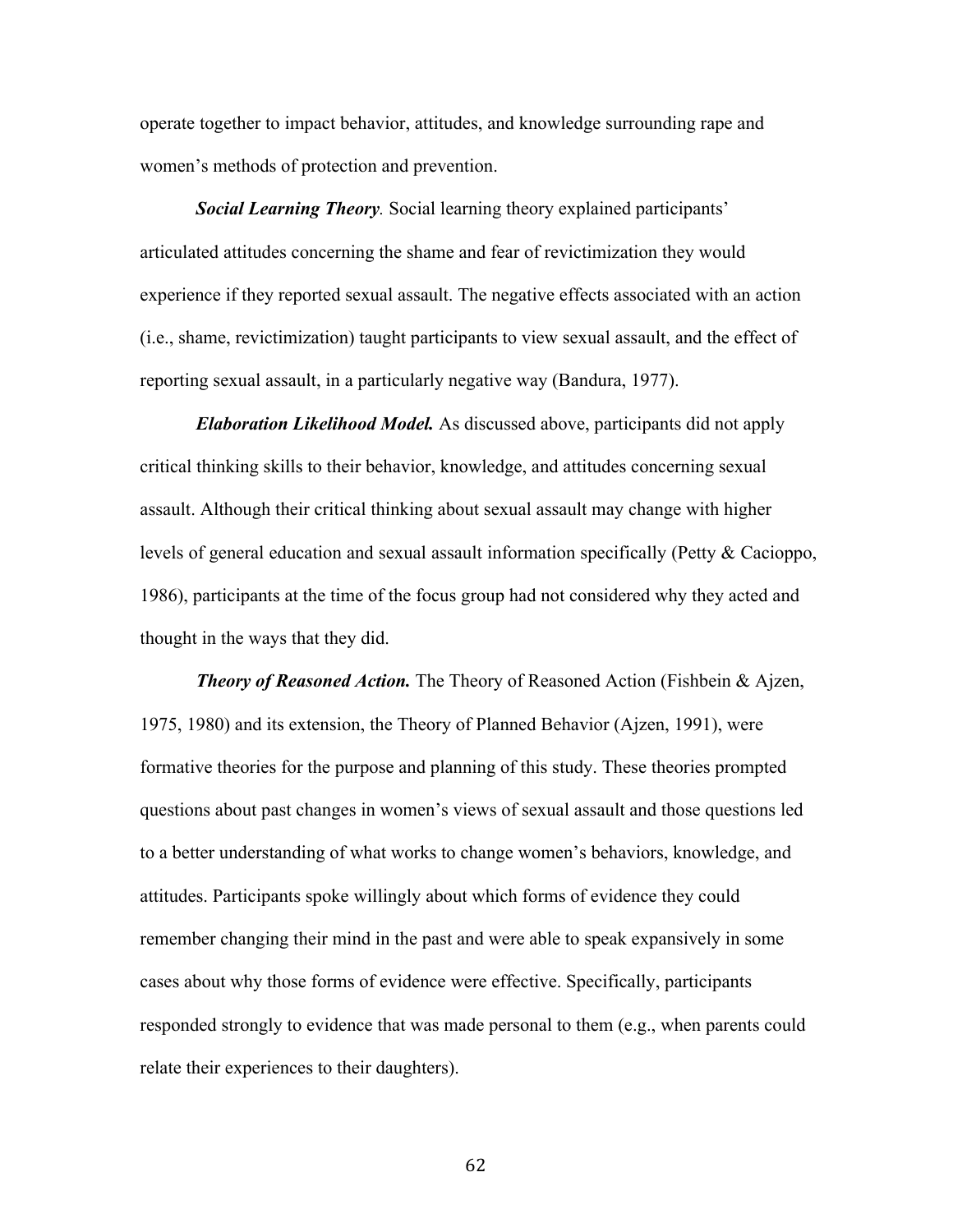*Health Belief Model.* This model suggests creating scripts for women to follow when they are in threatening situations, teaching them that they are strong and capable, and teaching them physical maneuvers to protect themselves (Gidycz, et al., 2001). The No Woman Left Behind program follows the recommendations of the Health Belief Model. Participants who had taken the program reported feeling much more capable, less afraid, and more educated than those who had not. The participants who had participated in the No Woman Left Behind program were converts of the Health Belief Model.

#### **Recommendations to Program Designers**

Based upon the results of the study and following this review of themes and theories, suggestions can be made to program designers for future program creation based. Before the participants came to college, they have heard rumors about sexual assault, known people who were attacked, and have been assaulted themselves. This finding suggests that it is important to educate women before they enter the college environment. Pre-collegiate programs could include scriptural elements for participants to practice that will teach them confidence and what to do in threatening situations. These programs also may find beneficial results by simply educating students on gender inequality if they are unable to talk about sex or sexual assault.

According to the participants, parents discussed methods of protection against sexual assault with their female children. The participants viewed their parents as trusted sources of information on this topic. Participants received education from their parents in single-sided, didactic style sessions. Parents focus on telling their daughters to walk in the light in pairs and to carry Tasers; such advice does did not facilitate in-depth conversation on the topic. Intervention programs could benefit from giving parents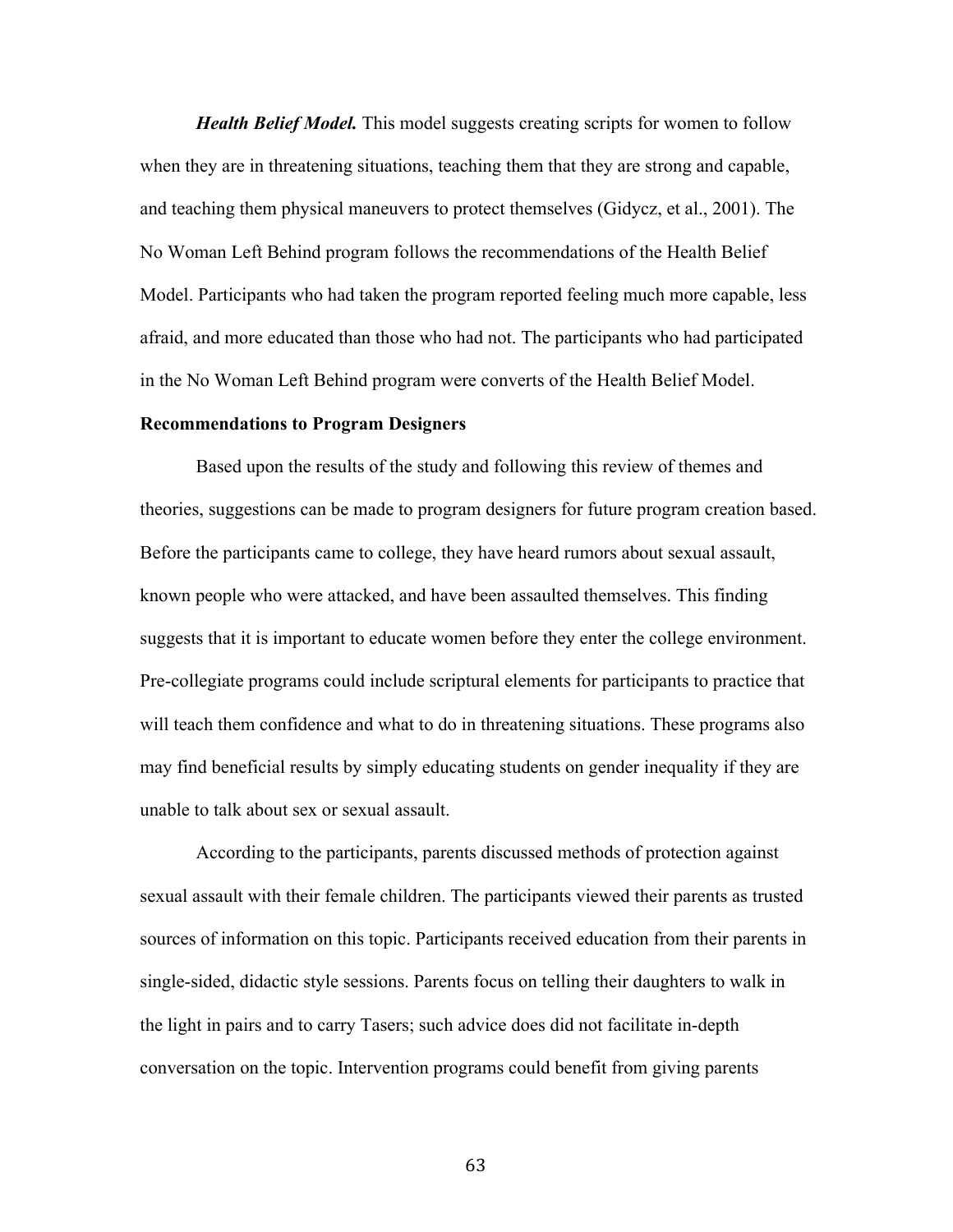education on rape and sexual assault that they could pass on to their daughters before they enter the higher risk, college environment (O'Donnell, Wilson-Simmons, Dash, Jeanbaptiste, Myint-U, Moss, & Stueve, 2007). It is possible that by including parents and parent-teacher organizations in the educational process, intervention programs may find it easier to gain access to classrooms and students to educate younger women.

Participants reported feeling safer following participation in programs designed to increase their self-confidence and that teach them physical scripts to follow in dangerous situations. These findings would suggest that future intervention programs for college women should include role-playing situations while increasing their education level and increasing their personal confidence in their ability to protect themselves.

During the focus group sessions conducted for this study, participants claimed that their knowledge and attitudes were being changed by the focus group conversations. Future intervention programs may consider offering information on an "as needed" basis to individual groups. Although each intervention program may have the same core elements, there could be variation by the element of the education each audience is discussing. Sessions in which participants seek knowledge from the facilitator may focus on dispelling myths about rape; while groups who are afraid to walk alone at night may focus on protection.

These alterations within interventions also could benefit by being built on theory. Sessions whose discussions seem to reveal cultural and societal attitudes that are supportive of rape (i.e., men are meant to sexually aggressive, women are meant to be sexually passive) could form their arguments using social learning theory. When groups clearly have never used logical thinking skills to evaluate their responses to fear of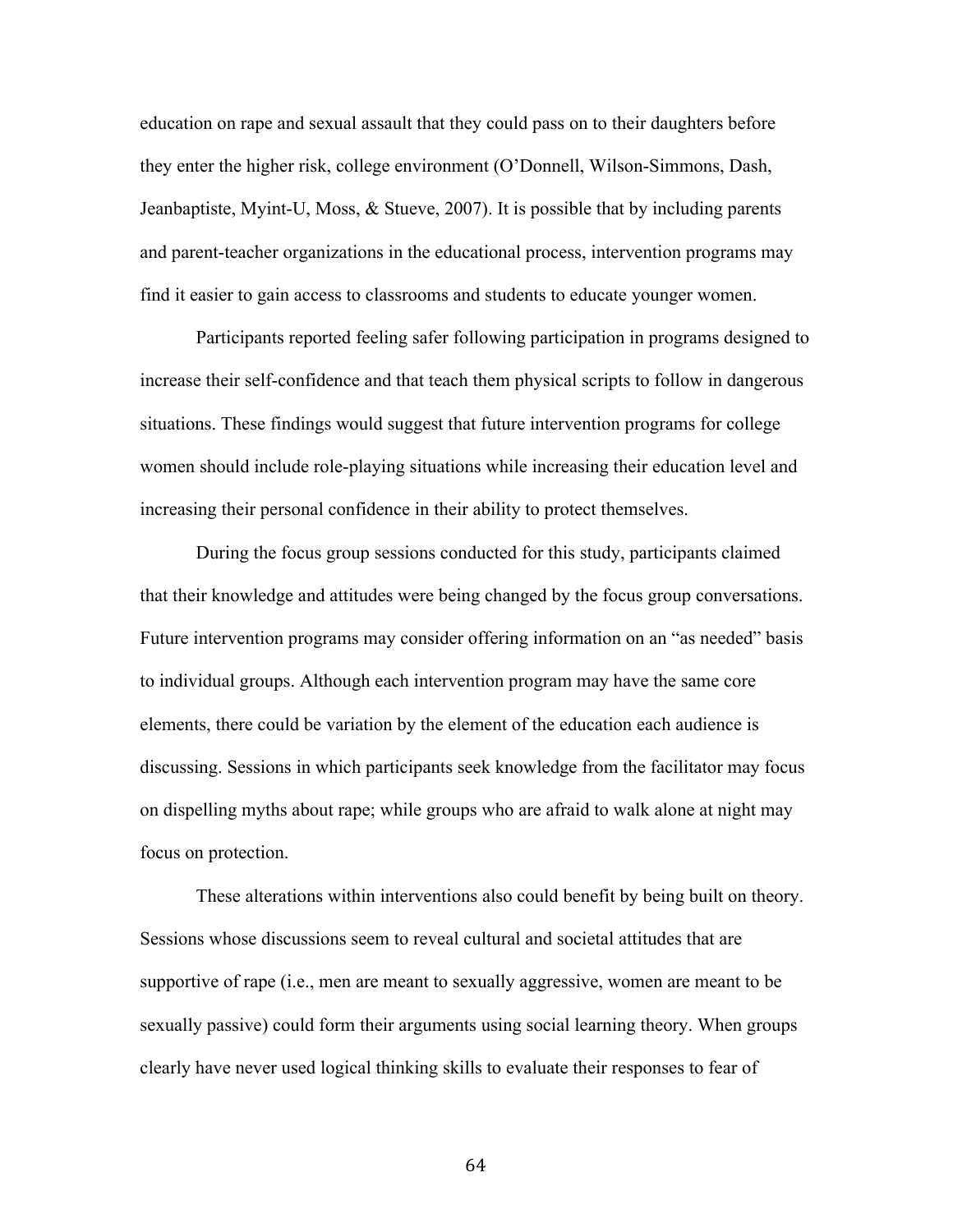victimization, it may be important to determine how they adopted their present attitudes. Previous studies conducted using the ELM have found that men and women form their attitudes using different routes (Heppner, et al., 1999) and it will be important for future interventions to determine which route is most effective with their particular audience before attempting to change the audiences' minds. Some participants in interventions may be more focused on the actual physical maneuvers they can perform to keep themselves safe. If this is the case, it will be imperative that facilitators who are well versed in the Health Belief Model help participants construct scripts for themselves that build their confidence and teach them to see sexual assault as a situation they can actively rebuff through maneuvers taught in the intervention.

#### **Limitations and Suggestions for Future Research**

This study is not without its limitations. The majority of participants were Caucasian. Limited ethnic diversity may have reduced the possible variety of participant responses. Future studies could replicate this research using more ethnically diverse focus groups to determine whether the emergent themes relate only to Caucasian women or if they extend across ethnic boundaries.

This study focused solely on 18 to 22 year old women. This line of research could benefit from longitudinal examinations of participants' behaviors, knowledge, and attitudes to determine the effects of higher levels of education and age on women's responses to rape and sexual assault. Future research could examine female students in high school and middle school, as many of the participants in this study were exposed to the effects of sexual assault from a very young age and began forming their beliefs at that time.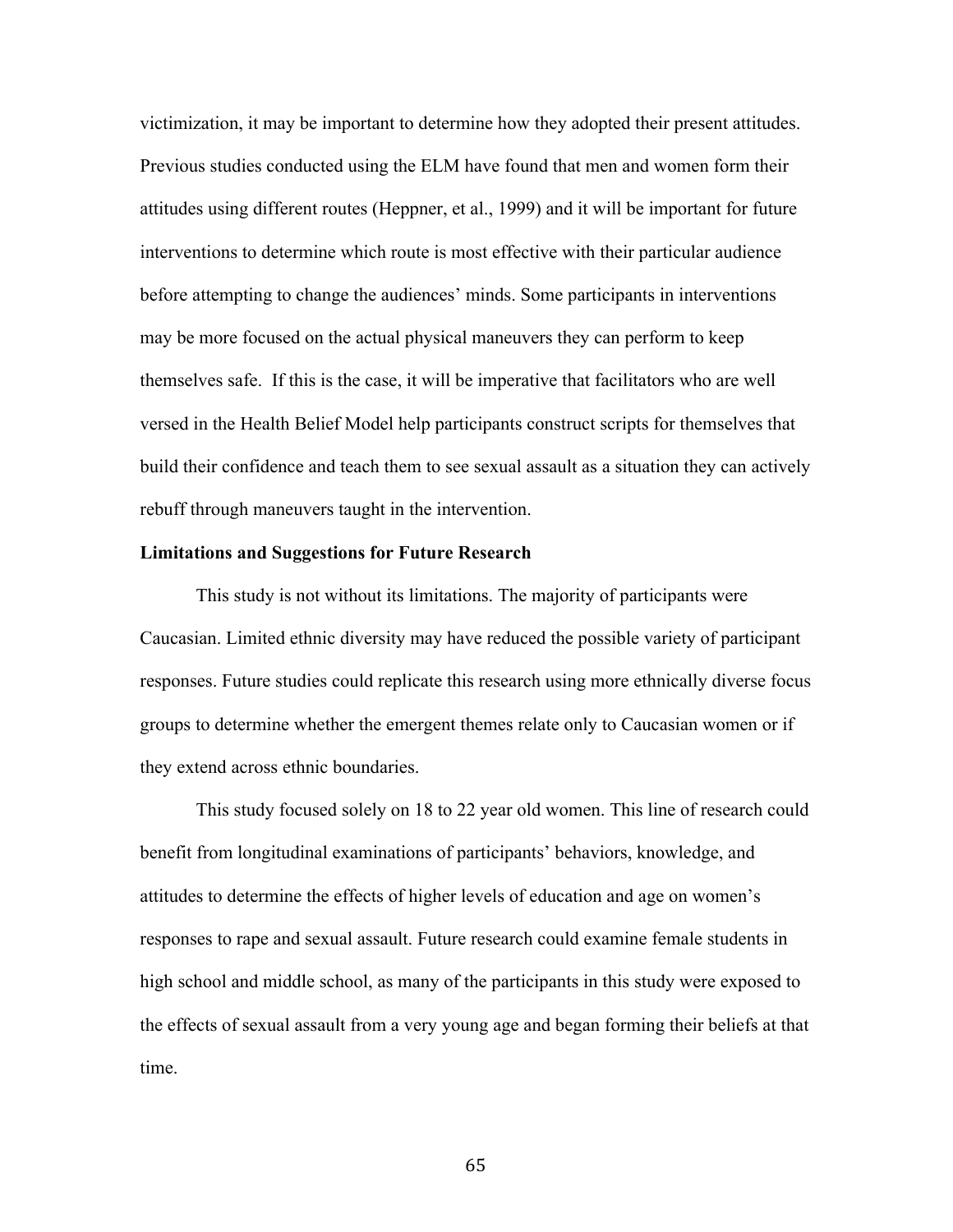Because of the sensitive nature of the subject, participants' self-reported data may have been skewed by a social desirability bias. Participants may have altered their responses to fit what they believed the researcher and the other focus group participants, the participants' peers, wanted them to say. Although this is a risk with any form of selfreport research, it may be mitigated in future research by using multiple forms of data acquisition (i.e., questionnaires, surveys).

#### **Conclusions**

*Macy:* This is going to sound so lame but, because we are so emotionally driven, *talking'about'it'[changes'us].'I'feel'like'this,'just'talking'about'it'for'an'hour,'* I'm going to come back to this conversation later on when I think of rape.

Despite the limitations listed above, this study contributes to our understanding of how women learn about rape and sexual assault. This was the first study to ask all-female focus groups to discuss which forms of evidence changed their behaviors, knowledge, and attitudes concerning sexual assault rather than focusing on which interventions were successful and why participants thought they may or may not have been successful. This is the first communicative study to ask women which forms of evidence actually contribute to their understanding of sexual assault. The findings from this study will contribute to intervention program creation in the field of Health Communication while also lending support to theories across the discipline.

This study revealed new and interesting findings. It exposed the need for a greater depth of sexual education for women, assault prevention interventions, and a desire from women to be involved in the educational process. The participants in this study had never been asked about an important issue that affects where they go and how they act on a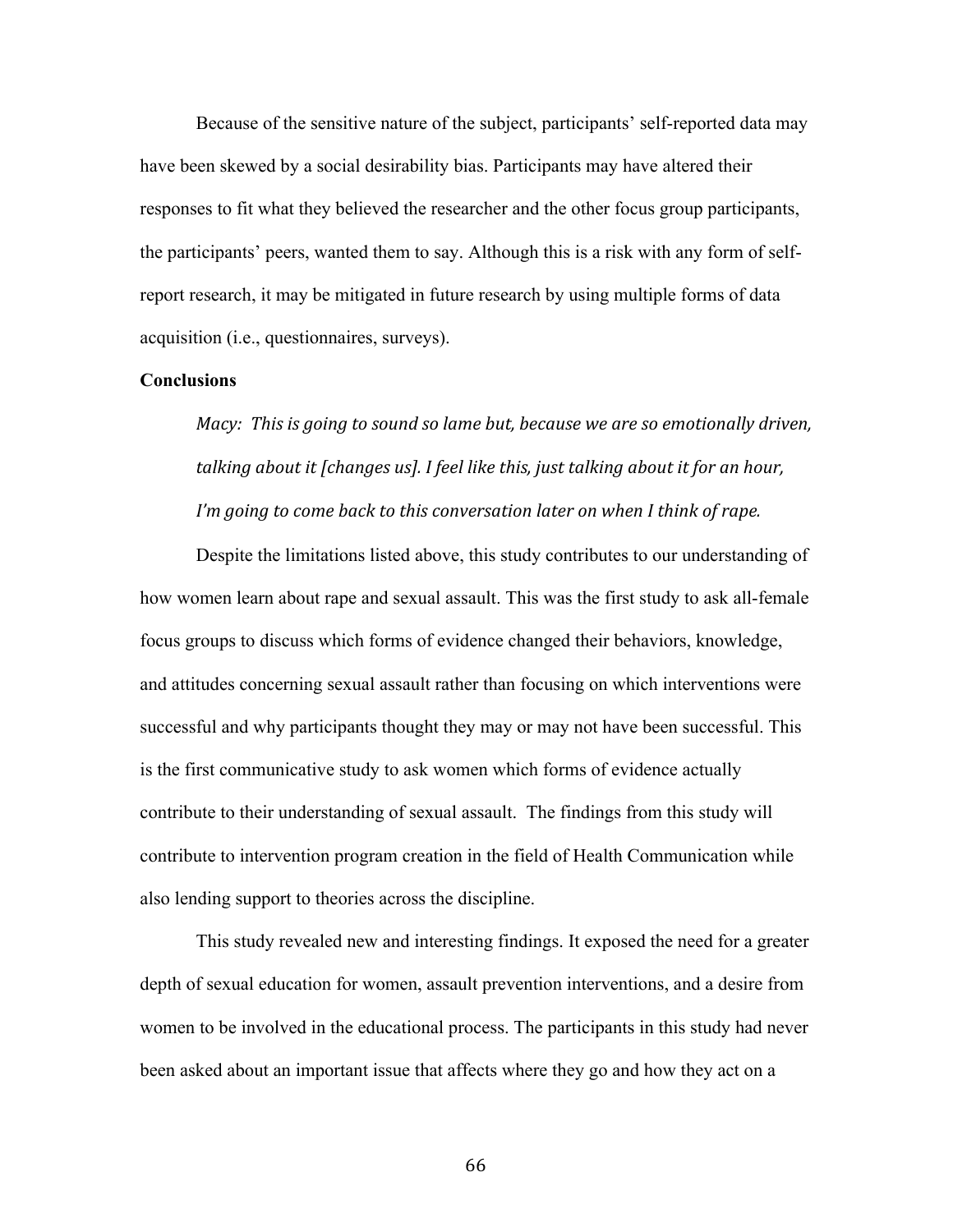daily basis. Participants never had been given the opportunity to discuss how that fear impacted them or to ask questions about sexual assault from people with information on the subject. The information participants had received was generally from sources without expert knowledge on sexual assault and only served to increase fear and limit women's mobility.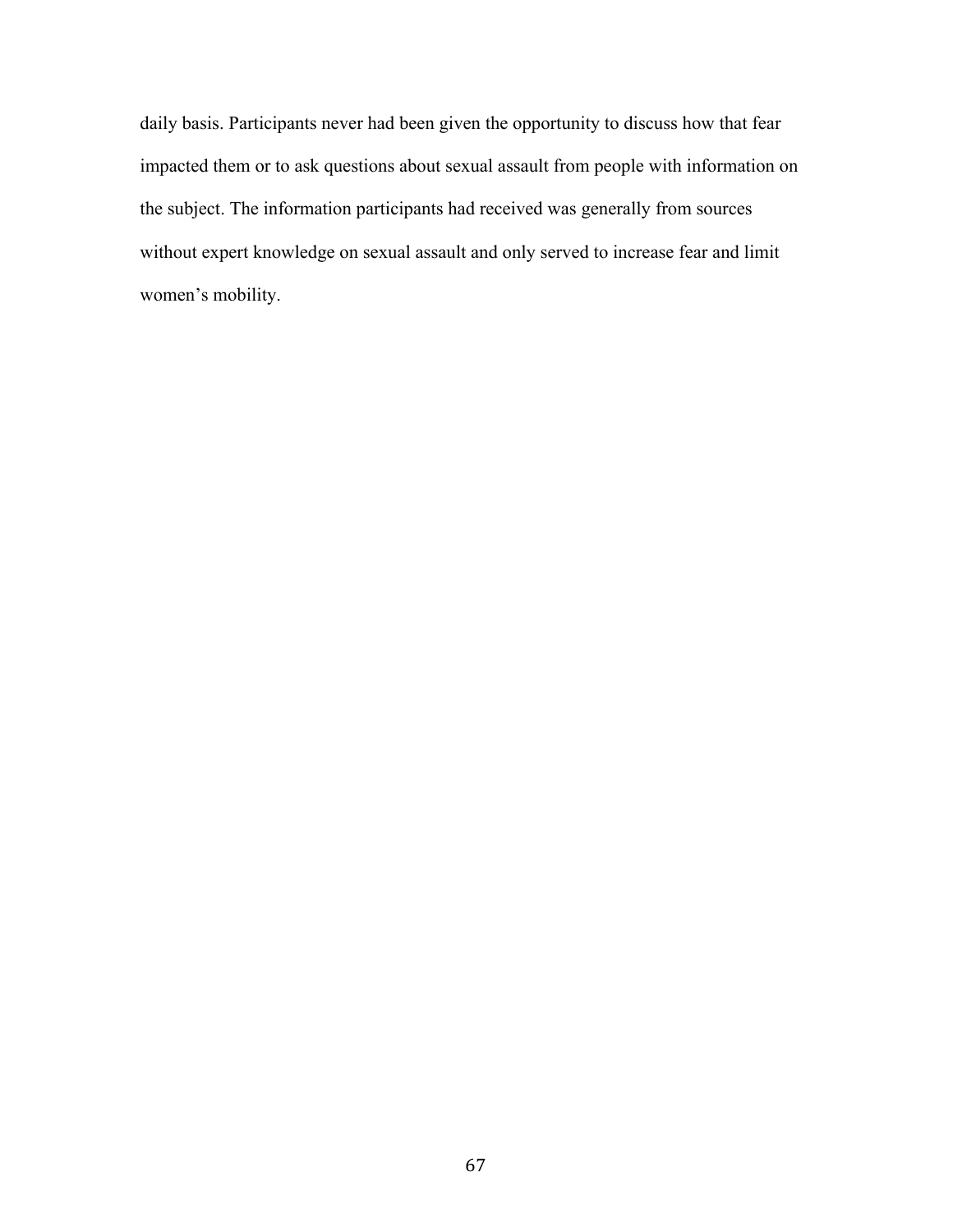#### **References**

- Ajzen, I. (1991). The theory of planned behavior. *Organizational Behavior and Human Decision Processes, 50,* 179-211.
- Allen, W. D. (2007). The reporting and underreporting of rape. *Southern Economic Journal*, *73,* 623-641.
- Bagozzi, R. P., & Lee, K. (2002). Multiple routes for social influence: The role of compliance, internalization, and social identity. *Social Psychology Quarterly, 65,*  226-247.
- Bandura, A. (1977). *Social learning theory*. New York: General Learning Press.
- Banyard, V. L., Plante, E. G., & Moynihan, M. M. (2004). Bystander education: Bringing a broader community perspective to sexual violence prevention. *Journal of Community Psychology, 32,* 61-79.
- Basile, K.C., Chen, J., Lynberg, M. C., & Saltzman, L. E. (2007). Prevalence and characteristics of sexual violence victimization. *Violence and victims 2007, 22,*  437-448.
- Berkowitz, A. D. (1994). *Men and rape: Theory, research, and prevention programs in higher education.* San Francisco: Jossey Bass.
- Biden, J. R. (1993). Rape should be a civil rights offense. In B. Leone & K. Koster (Eds.), *Rape on campus* (pp. 101-104). San Diego, CA: Greenhaven Press, Inc.
- Boyatzis, R. E. (1998). *Transforming qualitative information: Thematic analysis and code development.* Thousand Oaks, CA: Sage.
- Breitenbecher, K. H. (2000). Sexual assault on college campuses: Is an ounce of prevention enough? *Applied & Preventive Psychology, 9,* 23-52.
- Breitenbecher, K. H., & Gidycz, C. A. (1998). A empirical evaluation of a program designed to reduce the risk of multiple sexual victimization. *Journal of Interpersonal Violence, 13,* 472-488.
- Breitenbecher, K. H., & Scarce, M. (1999). A longitudinal evaluation of the effectiveness of a sexual assault education program. *Journal of Interpersonal Violence, 14,* 459-478.
- Choate, L. H. (2003). Sexual assault prevention programs for college men: An exploratory evaluation of the men against violence model. *Journal of College Counseling, 6,* 166-176.

DeKeseredy, W., & Kelly, K. (1993). The incidence and prevalence of woman abuse in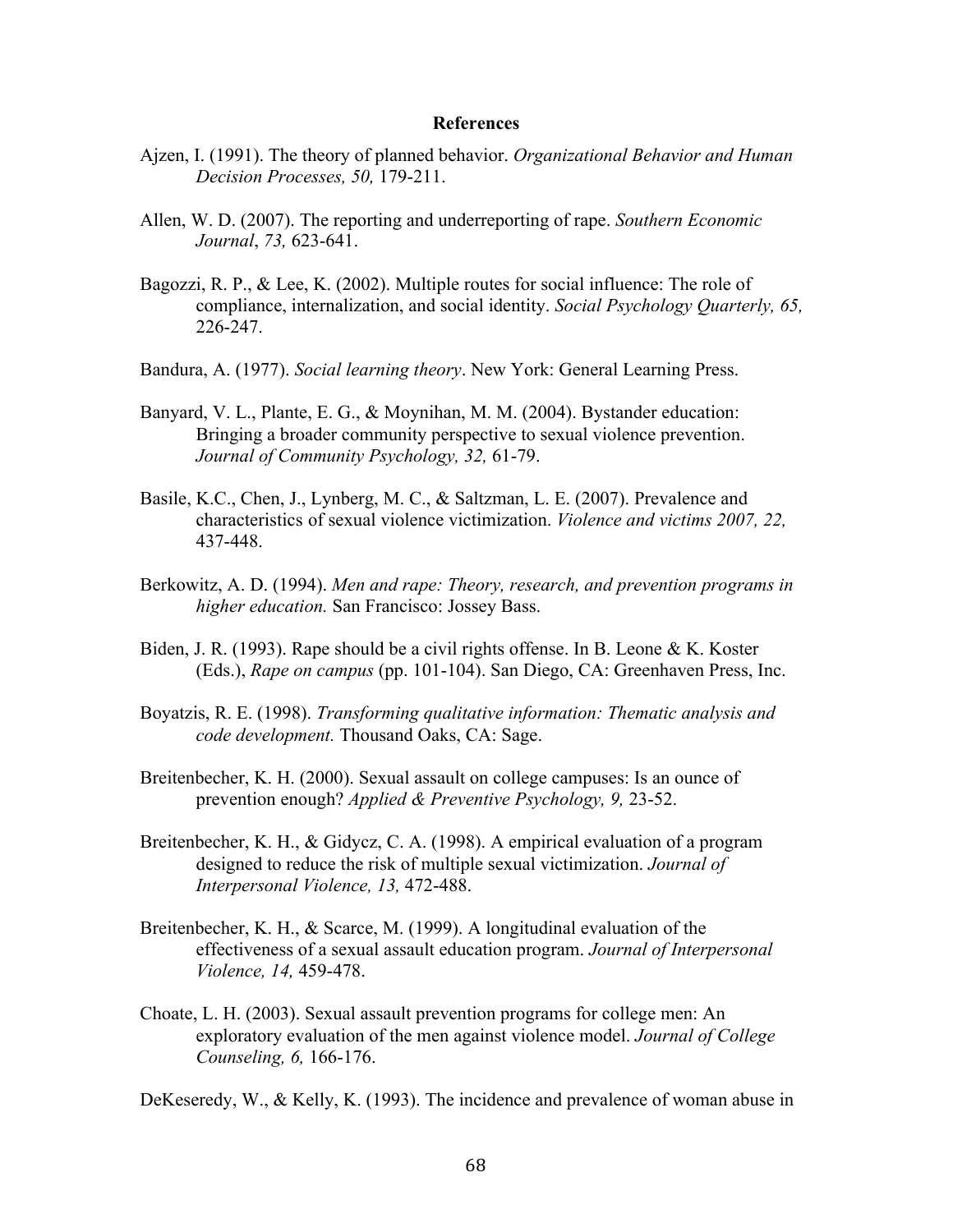Canadian university and college dating relationships. *Canadian Journal of Sociology, 18,* 137-159.

- de Vos, G. (1996). *Tales, rumors, and gossip: Exploring contemporary folk literature in grades 7-12.* Englewood, CO: Libraries Unlimited.
- Earle, J. P. (1996). Acquaintance rape workshops: Their effectiveness in changing the attitudes of first year college men. *NAPSA Journal, 34,* 2-17.
- Ellis, L. (1989). *Theories of rape: Inquiries into the causes of sexual aggression.* New York: Hemisphere.
- Fabiano, P. M., & Lederman, L. C. (2002). Top ten misperceptions of focus group research. *Working Paper #3: The Report on Social Norms.* Garfield, NJ: PaperClip Communications.
- Fishbein, M., & Ajzen, I. (1975). *Beliefs, attitude, intention, and behavior: An introduction to theory research.* Reading, MA: Addison-Wesley.
- Fishbein, M., & Ajzen, I. (1980). Predicting and understanding consumer behavior: Attitude-behavior correspondence. In I. Ajzen & M. Fishbein (Eds.), *Understanding attitudes and predicting social behavior* (pp. 148-172). Englewood Cliffs, NJ: Prentice Hall.
- Fisher, B. S., Cullen, F. T., & Turner, M. G. (2000). *The sexual victimization of college women* [NCJ 182369]*.* Washington DC: U.S. Department of Justice.
- Folch-Lyon, E., Macorra, L., & Schearer, S. B. (1981). Focus group and survey research on family planning in Mexico. *Studies in Family Planning, 12,* 409-432.
- Fonow, M. M., Richardson, L., & Wemmerus, V. A. (1992). Feminist rape education: Does it work? *Gender and Society, 6,* 108-121.
- Foubert, J. D. (2000). The longitudinal effects of a rape-prevention program on fraternity men's attitudes, behavioral intent, and behavior. *Journal of American College Health, 48,* 158-163.
- Foubert, J. D., & Marriott, K. A. (1996). Overcoming men's defensiveness toward sexual assault programs: Learning to help survivors. *Journal of College Student Development, 37,* 470-472.
- Foubert, J. D., & Marriott, K. A. (1997). Effects of a sexual assault peer education program on men's beliefs in rape myths. *Sex Roles, 36,* 259-268.
- Gidycz, C. A., Layman, M. J., Rich, C. L., Crothers, M., Gylys, J., Matorin, A., & Jacobs, C. D. (2001). An evaluation of an acquaintance rape prevention program: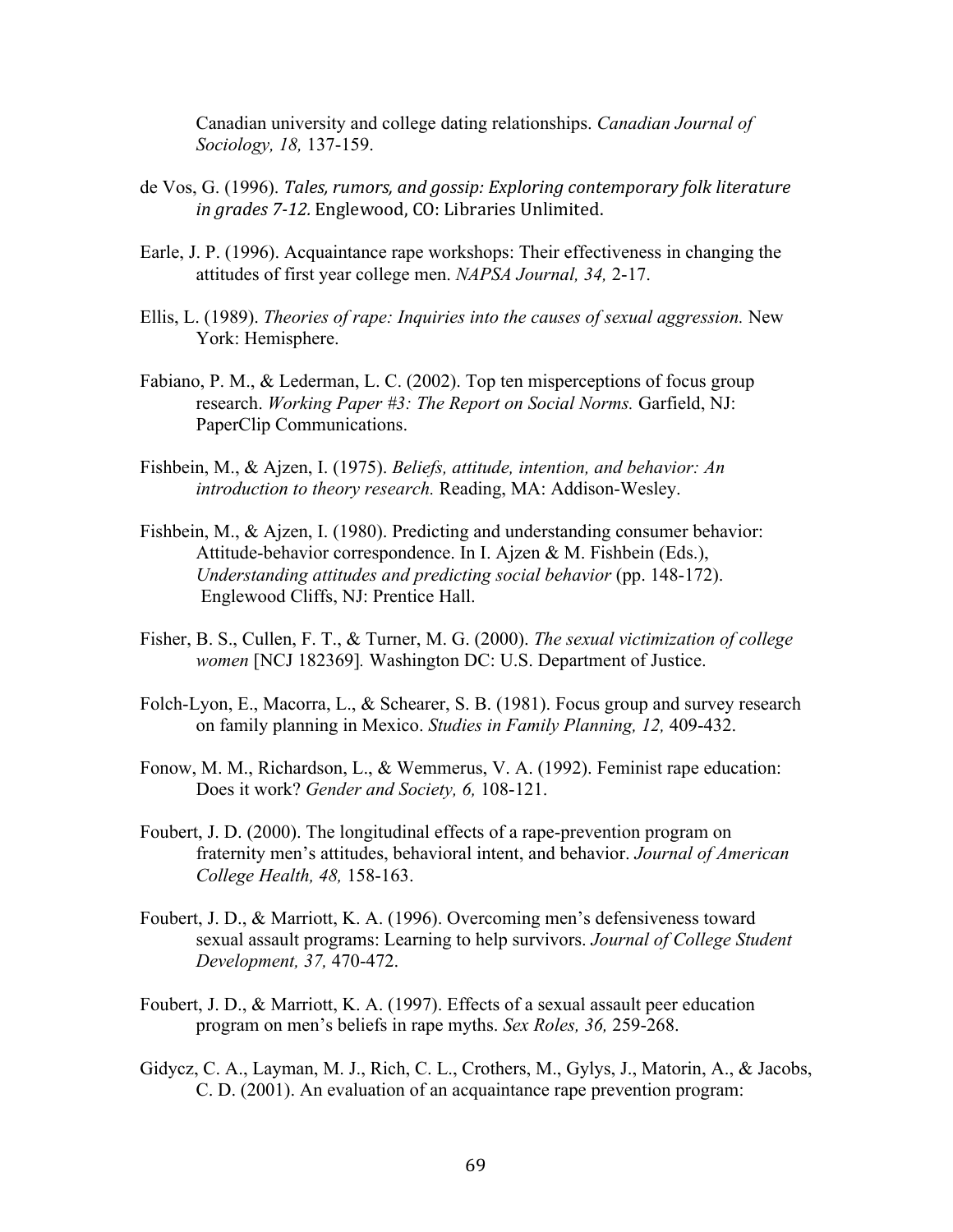Impact on attitudes, sexual aggression, and sexual victimization. *Journal of Interpersonal Violence, 16,* 1120-1138.

- Gilbert, B. J., Heesacker, M., & Gannon, L. J. (1991). Changing the sexual aggressionsupportive attitudes of men: A psychoeducational intervention. *Journal of Counseling Psychology, 38,* 197-203.
- Glazer, S. (1994). Sex on campus: Will new programs cut the sexual assault rate? *CQ Researcher, 41,* 1-31.
- Glick, P., & Fiske, S. T. (2001). An ambivalent alliance: Hostile and benevolent sexism and complementary justifications. *American Psychologist, 56,* 109-118.
- Gray, M., Lesser, D., Quinn, E., & Bounds, C. (1990). The effectiveness of personalizing acquaintance rape prevention programs on perception of vulnerability and on reducing risk-taking behavior. *Journal of College Student Development, 31*, 217- 220.
- Guthrie, S. R. (1995). Liberating the Amazon: Feminism and the martial arts. *Women and Therapy, 16,* 107-119.
- Hanson, K. A., & Gidycz, C. A. (1993). An evaluation of the effectiveness of sexual assault prevention program. *Journal of Consulting and Clinical Psychology, 61,*  1046-1052.
- Henry J. Kaiser Family Foundation. (2002). Family communication: A series of national surveys of teens about sex. Retrieved from http://teenpregnancy.org.
- Heppner, M. J., Good, G. E., Hillenbrand-Gunn, T. L., Hawkins, A. K., Hacquard, L. L., Nichols, R. K., DeBord, K. A., & Brock, K. J. (1995). Examining sex differences in altering attitudes about rape: A test of the elaboration likelihood model. *Journal of Counseling and Development, 73,* 640-647.
- Hochman, G. M. (1958). *Public participation in medical screening programs: A sociopsychological study.* (PHS Publication No. 572). Washington, DC: U.S. Government Printing Office.
- Hong, L. (2000). Toward a transformed approach to prevention: Breaking the link between hegemonic masculinity and violence. *Journal of American College Health, 48,* 269-282.
- Kitzinger, J. (1995). Introducing focus groups. *BMJ: British Medical Journal, 311,*  299-302.
- Klein, S. (2005, February 16). Kidney thieves and ankle slashers: Urban legends exacerbate a culture of fear. Retrieved from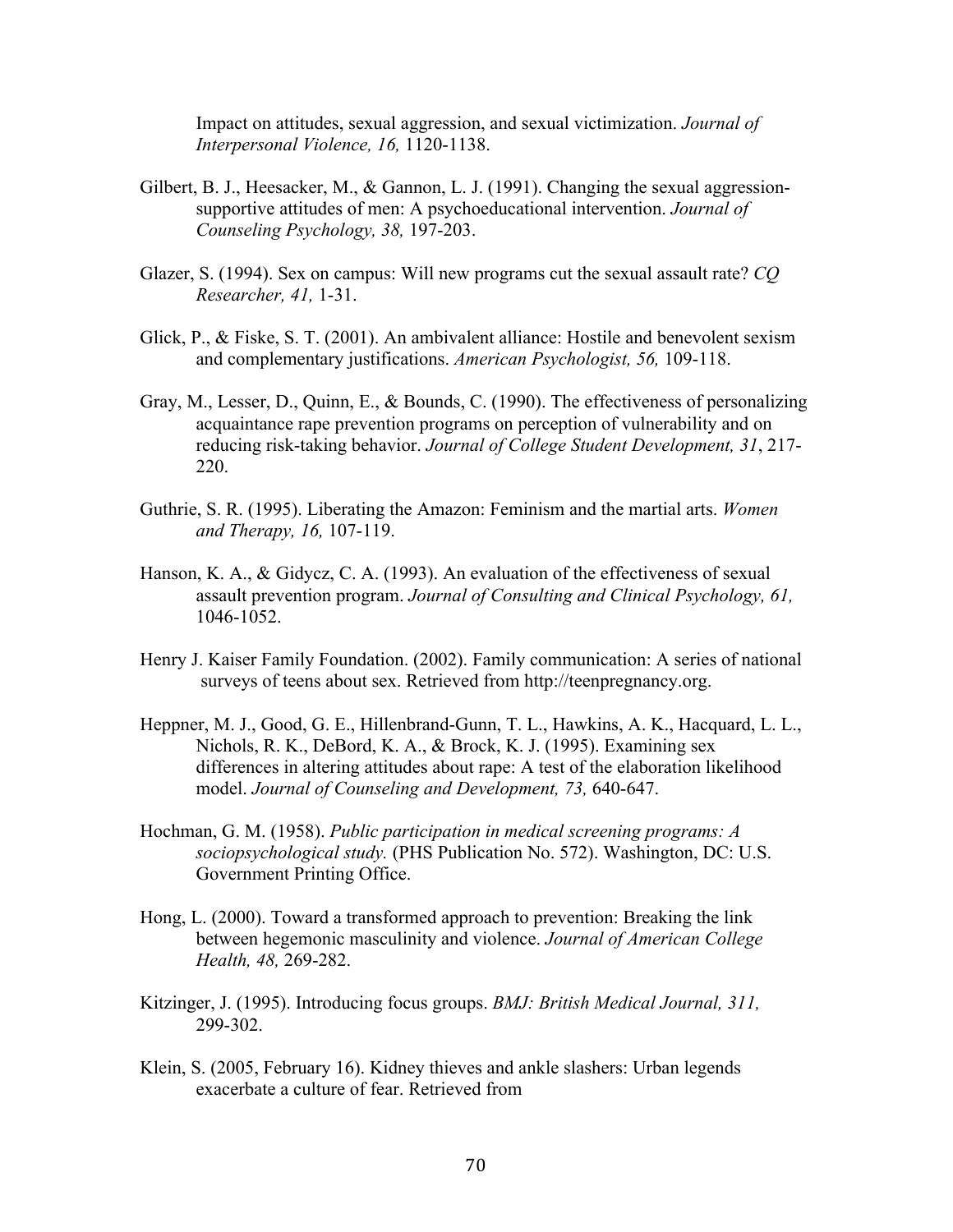http://www2.metrotimes.com/editorial/story.asp?id=7325.

- Koss, M. P., Gidycz, C. A., & Wisiewski, N. (1987). The scope of rape: Incidence and prevalence of sexual aggression and victimization in a national sample of higher education students. *Journal of Consulting and Clinical Psychology, 55,* 162-170.
- Lebowitz, L., & Roth, S. (1994). "I felt like a slut": The cultural context and women's response to being raped. *Journal of Traumatic Stress, 7,* 363-390.
- Lederman, L. C. (1990). Assessing educational effectiveness: The focus group interview as a technique for data collection. *Communication Education, 39,* 117-127.
- Lederman, L. C., & Stewart, L. P. (2003). Using focus groups to formulate effective language for health communication messages: A media campaign to raise awareness of domestic violence on a college campus. *Qualitative Research Reports in Communication, 4,* 16-22.
- McCaughey, M. (1998). The fighting spirit: Women's self-defense training and the discourse of sexed embodiment. *Gender & Society, 12,* 277-300.
- Mikkelson, B. (2011, March 29). The unkindest cut. Retrieved from http://www.snopes.com/horrors/robbery/slasher.asp#refs.
- Montano, D. E., Kasprzyk, D., & Taplin, S. H. (1997). The theory of reasoned action and the theory of planned behavior. In K. Glanz, F. Lewis, B. Riner (Eds.), *Health Behavior and Health Education: Theory, Research and Practice,* 2nd ed. (pp. 85-112). San Francisco: Jossey-Bass.
- Morgan, D. L. (1996). Focus groups. *Annual Review of Sociology, 22,* 129-152.
- Norris, J., Nurius, P. S., & Dimeff, L. A. (1996). Through her eyes: Factors affecting women's perception of and resistance to acquaintance sexual aggression threat. *Psychology of Women Quarterly, 20, 123-145.*
- O'Donnell, L., Wilson-Simmons, R., Dash, K., Jeanbaptiste, V., Myint-U, Moss, J., & Stueve, A. (2007). Saving sex for later: Developing parent-child communication intervention to delay sexual initiation among young adolescents. *Sex Education, 7, 107-125.*
- O'Keefe, D. J. (2002). *Persuasion: Theory and research.* Thousand Oaks, CA: Sage.
- Owen, W. F. (1984). Interpretive themes in relational communication. *Quarterly Journal of Speech, 70*, 274-287.
- Pat Walker Health Center. (2008). R.E.S.P.E.C.T. Retrieved from http://health.uark.edu/respect.php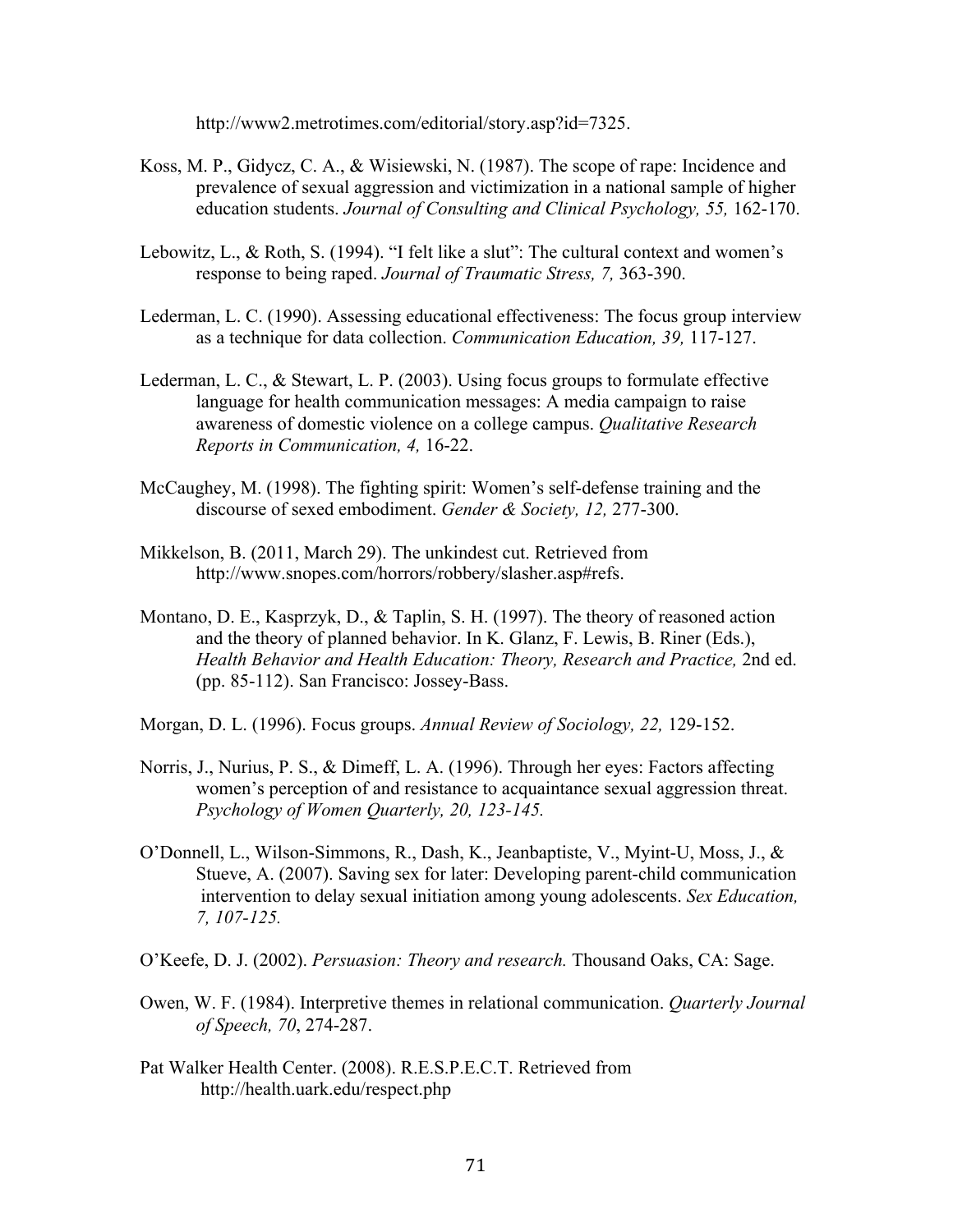- Petty, R. E., & Cacioppo, J. T. (1986) The elaboration likelihood model of persuasion. In L. Berkowitz (Ed.), *Advances in experimental social psychology* (pp. 123-205). New York: Academic Press.
- Planty, M., & Strom, K. J. (2007). Understanding the role of repeat victims in the production of annual US victimization rates. *Journal of Quantitative Criminology*, 23, 179-200.
- Reinard, J. (1998). *Introduction to communication research*. San Francisco, CA: McGraw-Hill.
- Rothman, E., & Silverman, J. (2007). The effect of a college assault prevention program on first-year students' victimization rates. *Journal of American College Health, 55,* 283-290.
- Rozee, P. D., & Koss, M. P. (2001). Rape: A century of resistance. *Psychology of Women Quarterly, 25,* 295-311.
- Salmon, C. T., & Murray-Johnson, L. (2000). Communication campaign effectiveness. In R. Rice & C. K. Atkin (Eds.), *Public communication campaigns,* 3rd ed. (pp. 168-180). Thousand Oaks, CA: Sage.
- Security on Campus, Inc. (2002). Jeanne Clery disclosure of Campus Security Policy and Campus Crime Statistics Act text. Retrieved December 17, 2008 from http://securityoncampus.org/schools/cleryact/text.html. 1-5.
- Simons-Morton, B. G., Donohew, L., & Crump, A. D. (1997). Health communication in the prevention of alcohol, tobacco, and drug use. *Health Education & Behavior, 24,* 544-554.
- Sinickas, A. (2000). Reporting focus group findings. *Total Communication Measurement, 2*, 11-12.
- Smith, C. P. (1992). *Motivation and personality: Handbook of thematic content analysis.*  Cambridge, MA: Cambridge University Press.
- Tjaden, P., & Thoennes, N. (2006). *Extent, nature, and consequences of rape victimization: Findings from the National Violence Against Women Survey.*  Washington, DC: U.S. Department of Justice, Office of Justice Programs.
- Ullman, S. E., Karabatsos, G., & Koss, M. P. (1999). Alcohol and sexual assault in a national sample of college women. *Journal of Interpersonal Violence, 14,* 603- 625.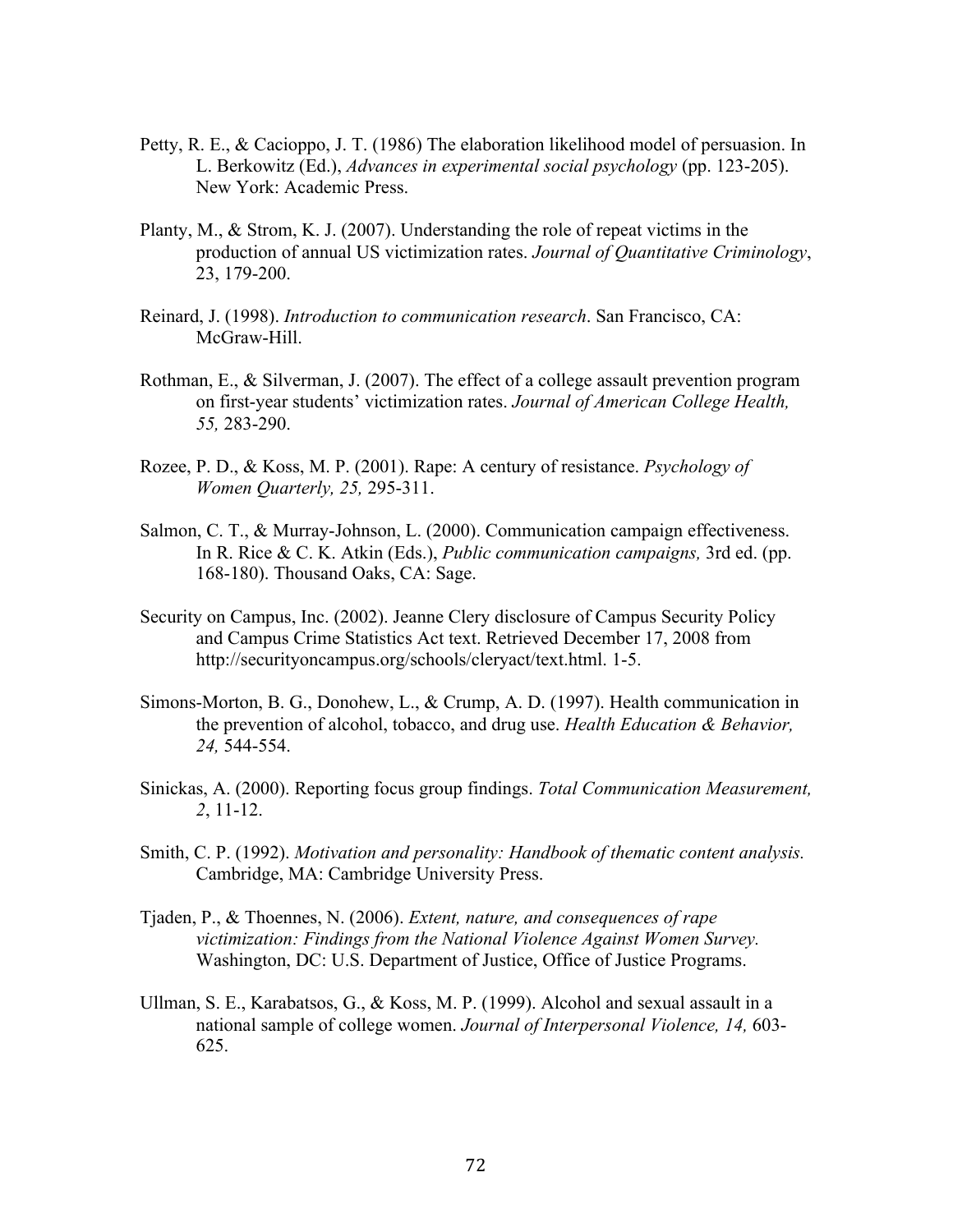Yeater, E. A., & O'Donohue, W. (1999). Sexual assault prevention programs: Current issues, future directions, and the potential efficacy of interventions with women. *Clinical Psychology Review, 19,* 739-771.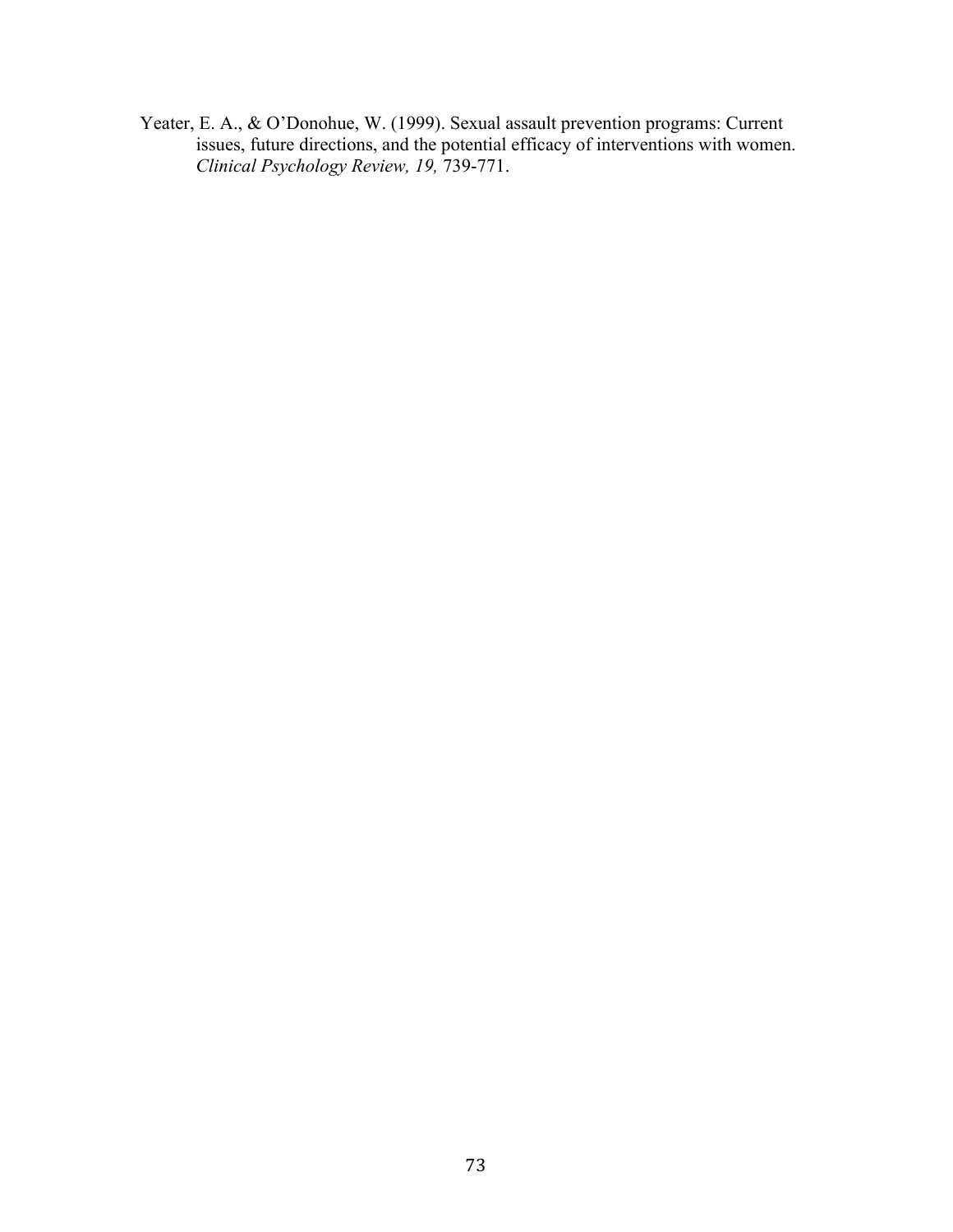Appendix A

(Demographics Questionnaire, Confidentiality Sheet, Extra Credit Form)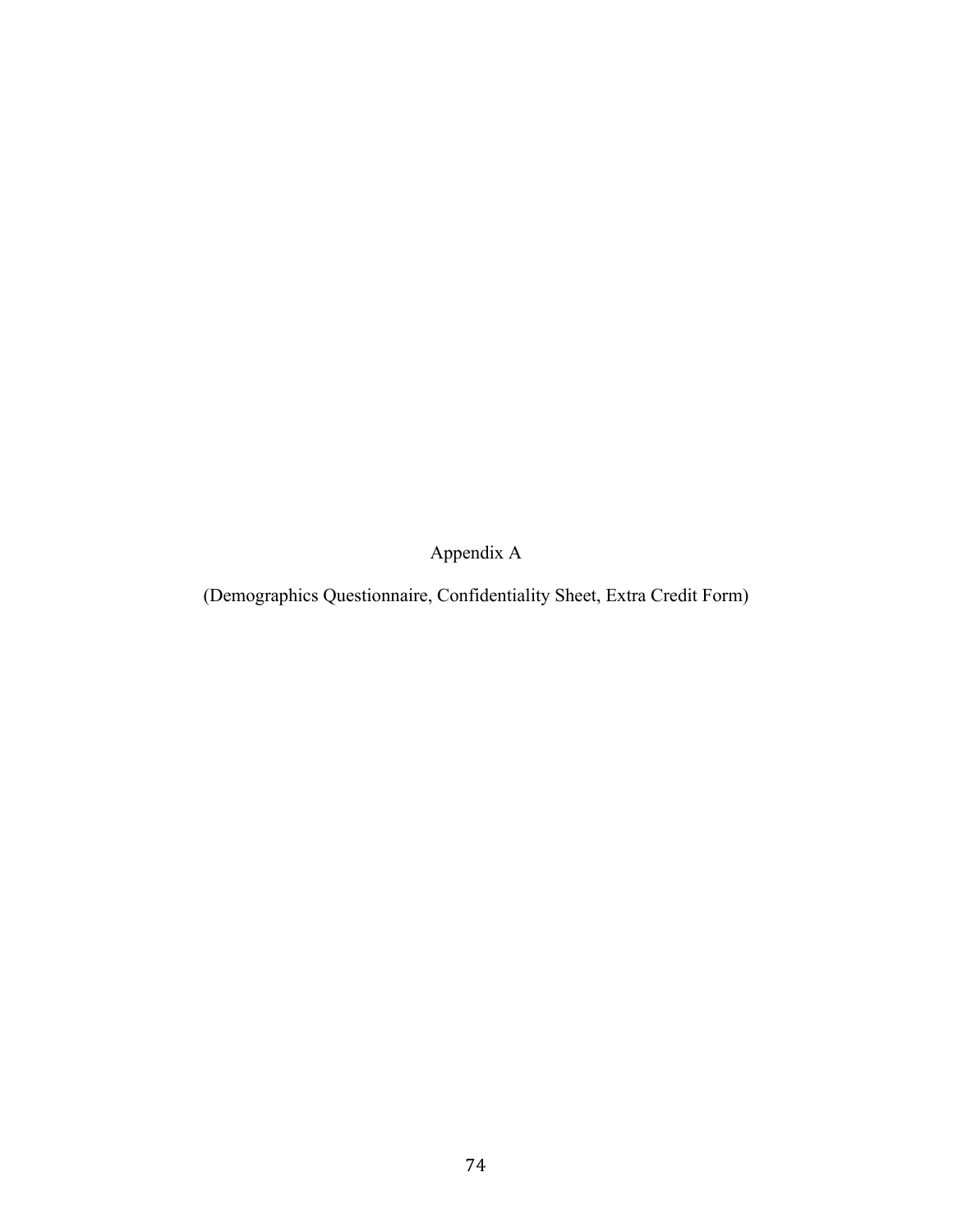# **Demographics questionnaire**

|                                                                      | 1. Date of Birth: $\frac{1}{\sqrt{2}}$                                           |  |  |  |
|----------------------------------------------------------------------|----------------------------------------------------------------------------------|--|--|--|
|                                                                      | $mm/dd/$ yyyy<br>2. Class Rank: Freshman Junior Graduate                         |  |  |  |
|                                                                      | ___ Sophomore ________ Senior ______ Other                                       |  |  |  |
|                                                                      | 3. Sexual Orientation: _______ Bisexual _______________ Lesbian                  |  |  |  |
|                                                                      | Heterosexual __ Transsexual                                                      |  |  |  |
|                                                                      | 4. Ethnicity: __ African American __ Caucasian __ Native American                |  |  |  |
|                                                                      | Asian American/Pacific Islander _______ Arab American                            |  |  |  |
|                                                                      | Hispanic Mixed http://www.file.com/                                              |  |  |  |
|                                                                      | 5. Are you a U.S. citizen? ________ Yes __________ No                            |  |  |  |
|                                                                      | 6. In what circumstances do you currently live?                                  |  |  |  |
|                                                                      | __ Apartment ______ Dormitory ______ Greek housing                               |  |  |  |
|                                                                      | __ Home (with family) __ House (shared) __ House (sole resident)                 |  |  |  |
|                                                                      | 7. Have you participated in a sexual assault prevention program? ___ Yes ____ No |  |  |  |
| If yes, can you describe in a few sentences how the intervention was |                                                                                  |  |  |  |
|                                                                      | implemented?                                                                     |  |  |  |
|                                                                      |                                                                                  |  |  |  |
|                                                                      |                                                                                  |  |  |  |
|                                                                      |                                                                                  |  |  |  |
|                                                                      |                                                                                  |  |  |  |
|                                                                      |                                                                                  |  |  |  |

9. Marital status:

\_\_\_\_\_ single, never married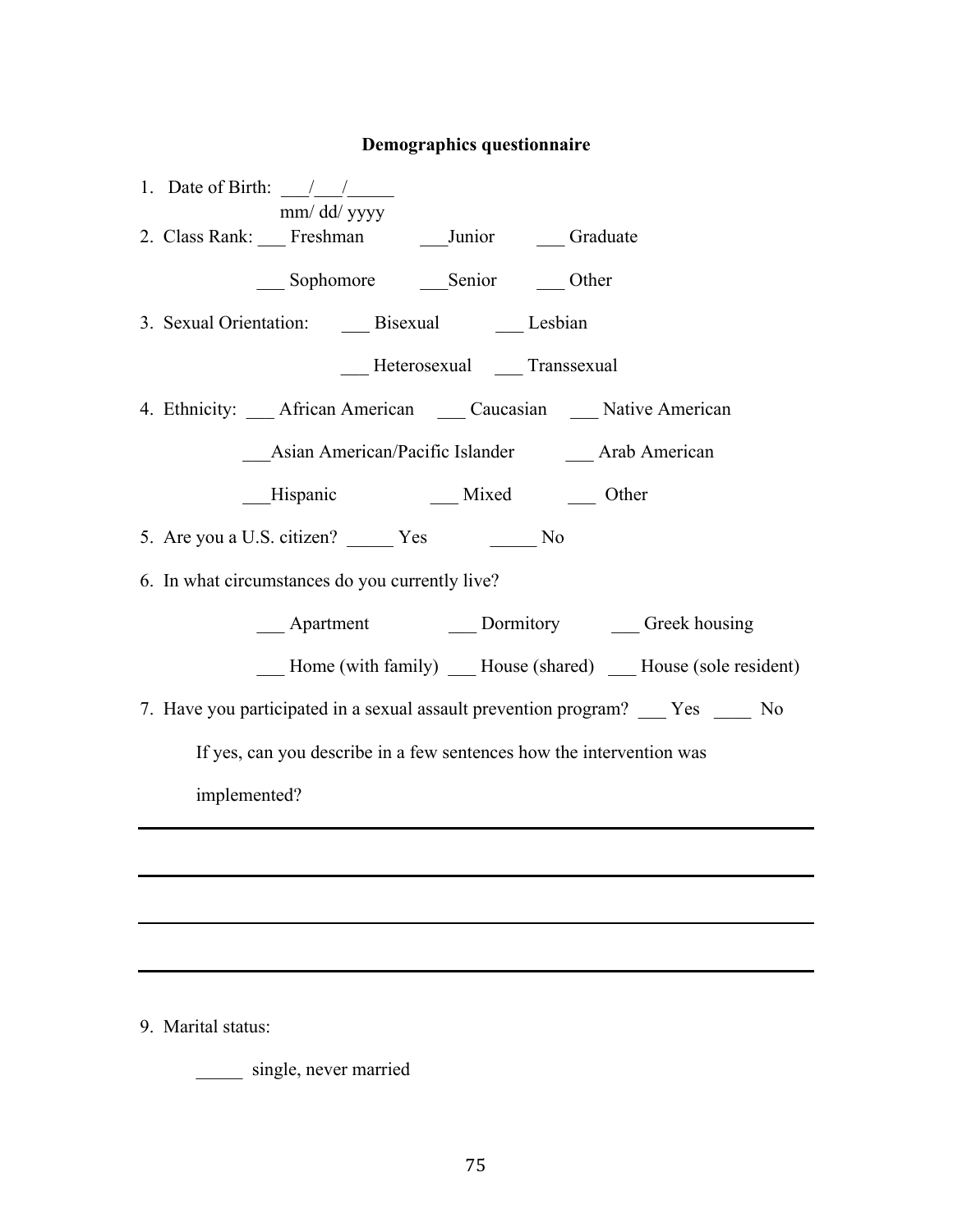- \_\_\_\_\_ in committed relationship, not living with partner
- \_\_\_\_\_ not married, but living with romantic partner
- \_\_\_\_\_ married, living with spouse
- \_\_\_\_\_\_ married, but living separately
- \_\_\_\_\_ divorced
- \_\_\_\_\_ widowed
- \_\_\_\_\_ other. Please describe: \_\_\_\_\_\_\_\_\_\_\_\_\_\_\_\_\_\_\_\_\_\_\_\_\_\_\_\_\_\_\_\_\_\_\_\_\_\_\_\_\_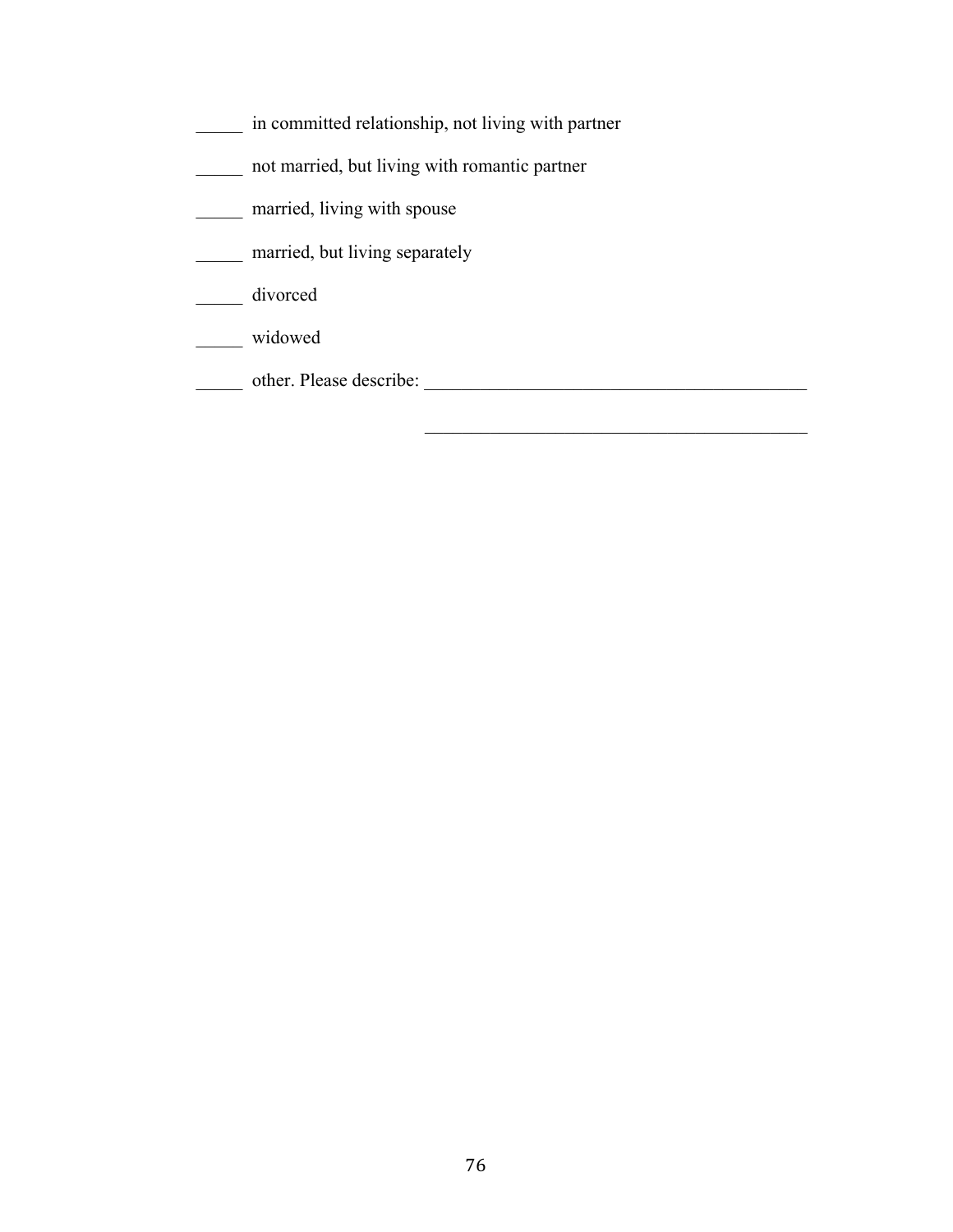## **Interviewer Confidentiality Agreement**

#### **To be signed in the presence of the participants:**

I will maintain confidentiality of participants' names, personal information, and/or answers to the extent allowed by law and University policy. Participants' identities in combination with their individual responses will never be offered when analyzing and describing the data for this study. A code in the form of a pseudonym will be assigned to all participants. Once all focus groups are complete, the codes matching actual names with pseudonyms will be destroyed.

Abigail L. Moser

 $\mathcal{L}_\text{max}$  , where  $\mathcal{L}_\text{max}$  , we have the set of the set of the set of the set of the set of the set of the set of the set of the set of the set of the set of the set of the set of the set of the set of the set of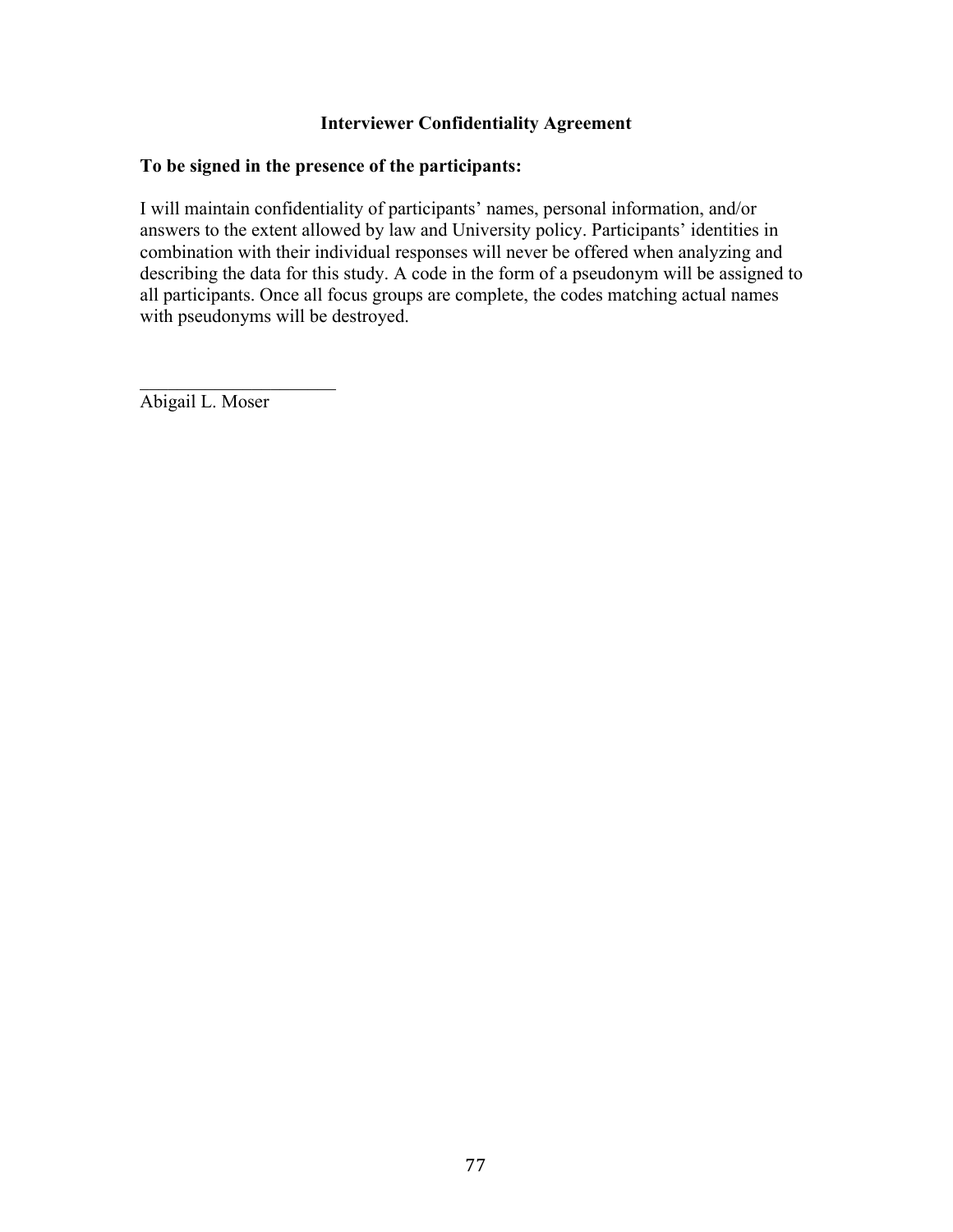#### **Participant Confidentiality Sheet**

**INVESTIGATOR**: Abigail Moser, Department of Communication, University of Arkansas, Fayetteville, AR, 72701, Phone: (479) 575-3046 Email: xxxxxxx@uark.edu

**TITLE:** Content of Sexual Assault Prevention Programs: What Evidence Could Change College Women's Minds?

**DESCRIPTION**: This study is designed to investigate which types of evidence form women's knowledge, attitudes, and behaviors concerning rape. This study also will be examining previous victimization and the methods women use to prevent victimization. You will be part of a focus group and will be encouraged to contribute to the conversation. If you agree to participate in this study you will be asked to provide demographic information about yourself. You will also be asked questions concerning your knowledge about and attitudes toward sexual assault. Conversations may include descriptions of sexual assault scenarios and other women's behaviors surrounding the issue of sexual assault.

**PROCEDURE AND CONFIDENTIALITY:** Participants will engage in focus group discussions facilitated by the principle investigator that will be videotaped. Each of the focus groups will take about one hour to complete. During the focus groups you will be asked about your attitudes, knowledge and behavior towards sexual assault and how each of these were developed. All information obtained from the focus groups, including demographic information, will be aggregated with the information gathered from all participants and held confidential to the fullest extent of the law and University policies. Information providing the actual identity of any participant will not be revealed. Participants' names, personal information, and/or answers will be kept confidential to the extent allowed by law and University policy, and will never be offered when analyzing and describing the data for this study. A code in the form of a pseudonym will be assigned to all participants. Once all focus groups are complete and the data transcribed, the videotapes and codes matching actual names with pseudonyms will be destroyed. If you have any questions, feel free to contact me, Abigail Moser, through email at  $xxxxxx@$ uark or by phone at 479-575-3046. You also may contact the University of Arkansas' Research Compliance Officer Ro Windwalker if you have any questions about your rights as a research participant at 479-575-3845.

**RISKS OF PARTICIPATION**: Individuals may find some of the questions or topics under discussion difficult to hear or talk about because of past experiences. If you feel distressed by a question please know that engagement with any conversational topic is optional. You also have the option to leave if the program becomes too distressing. If you have any questions or feel upset by the program or have questions during or after the completion of the program, please feel free to discuss the issue with Abigail Moser, (University of Arkansas, 575-3046,  $xxxxxx(a)$ uark.edu) or contact the Counseling and Psychological Services (CAPS) (Pat Walker Health Center, 575-5276).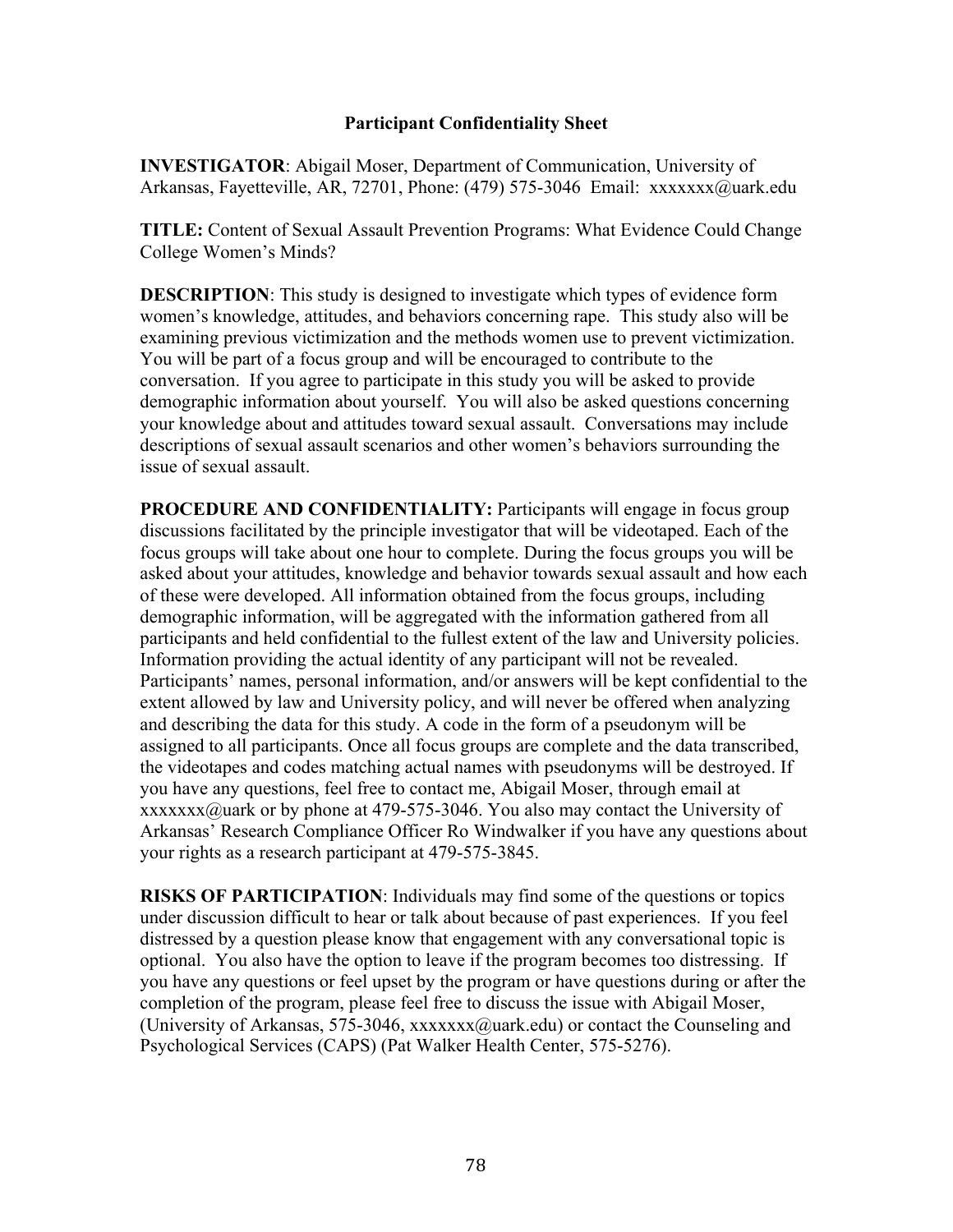**BENEFITS**: One benefit participants may receive from participation in this study is an increased awareness of issues surrounding sexual assault. Participants also may gain a sense of community from hearing others' stories. They may also learn new strategies for dealing with sexual assault from others in their groups.

**RIGHT TO WITHDRAW:** Because this is a voluntary study, participants are allowed to terminate their participation without penalty at any time before the end of the study when the identifying code is destroyed.

**INFORMED CONSENT:** I have read the description, including the nature and purposes of the focus groups, the procedures to be used, the potential risks and benefits, as well as the option to withdraw from the focus groups at any time. The facilitator has explained each of these items to me. The facilitator has answered all of my questions regarding the focus group discussions, and I believe I understand what is involved. My signature below indicates that I freely agree to participate in the focus groups.

 $\mathcal{L}_\text{max}$  , and the contribution of the contribution of the contribution of the contribution of the contribution of the contribution of the contribution of the contribution of the contribution of the contribution of t

Signature of Participant Date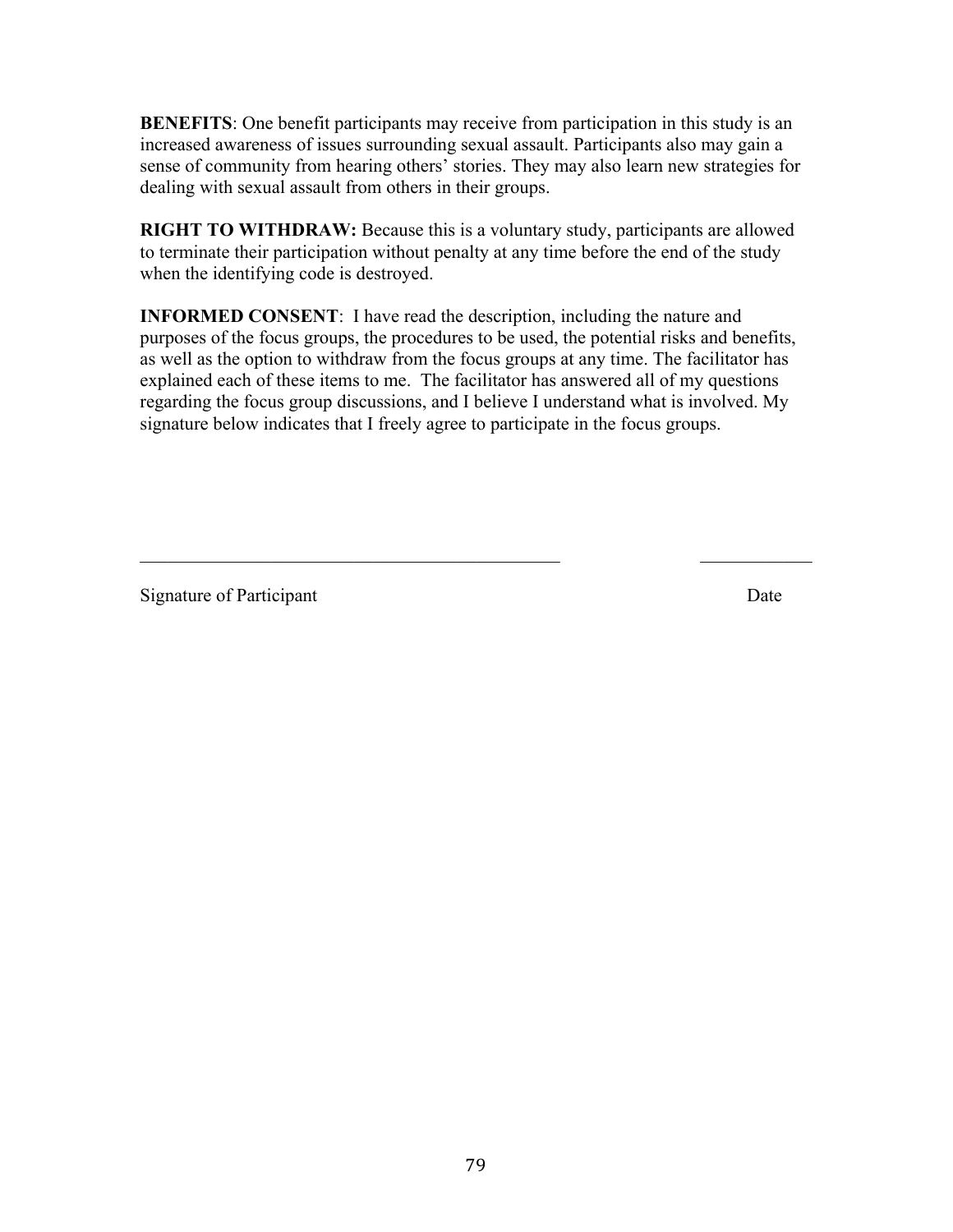# **Extra Credit Form**

Professor's Name

University ID#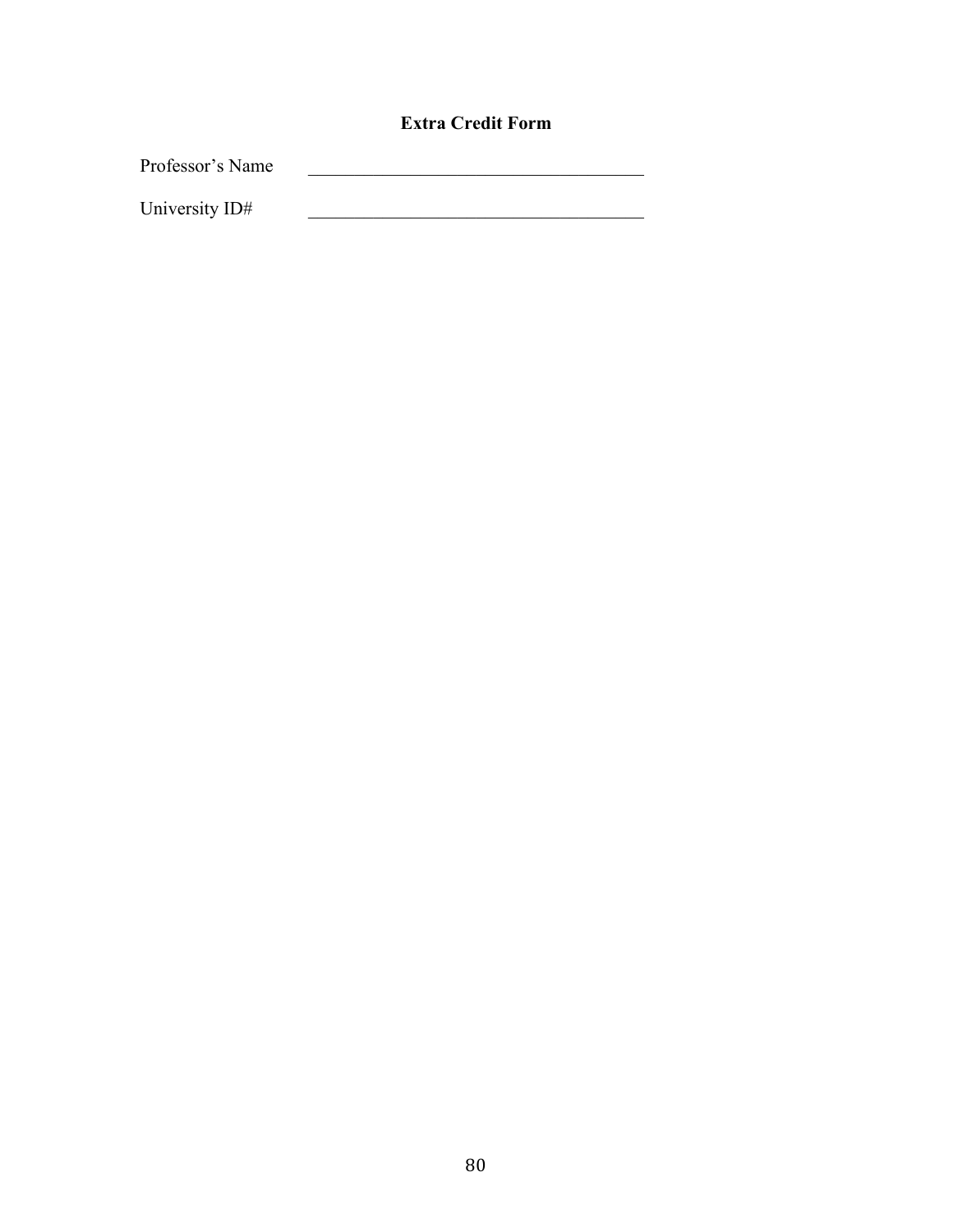Appendix B

(Original Focus Group Protocol and Questions)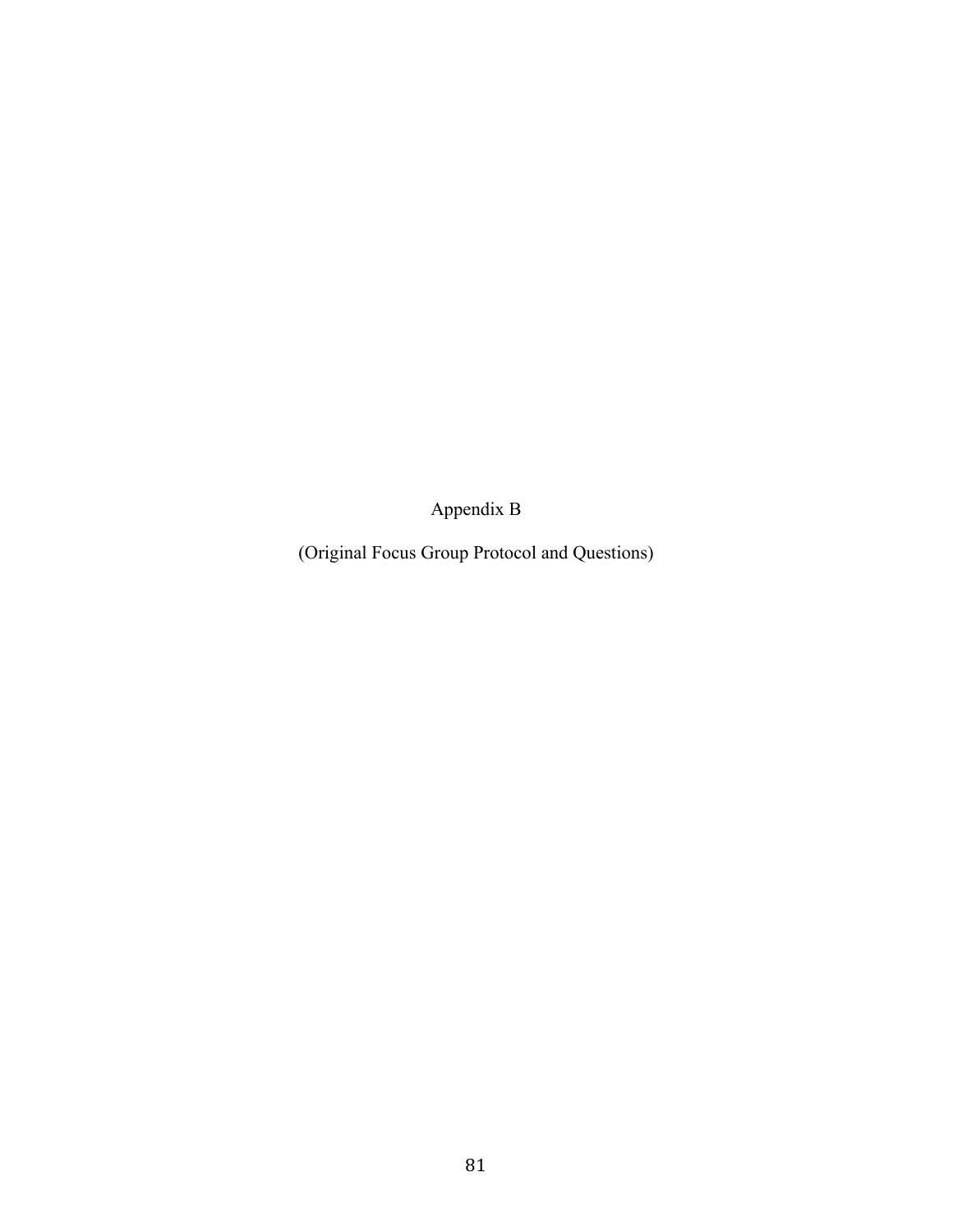## **Original Protocol for Female Focus Groups**

#### **Opening Statement:**

Hi – how is everyone doing? Are we ready to get started? My name is Abi Moser and I am an MA student in the Communication Department here at the University of Arkansas. I want to thank you in advance for coming to this group and for any contributions you are able to make. Today we are going to be talking about sexual assault—specifically, how women form their ideas about, and responses to, sexual assault. I want you to feel free to say anything you want without fear of being judged. Our conversation will be used in communication research to help create effective intervention programs for college women. This environment is safe for any answers, stories, observations, agreements, or disagreements that you may want to share. Your openness and honesty are valued and very much appreciated. Your remarks will remain confidential and your name will never be identified with anything you say here. Your responses will be grouped for analyzation and our conversation will be transcribed using pseudonyms.

#### **Prompt:**

To give you an idea of the type of conversation I'm hoping we will have today, I want to recount for you the first time I really began to analyze my understanding of rape and sexual assault.

When I was younger, I was warned about "Stranger Danger". My friends and I were always told to never accept rides or candy from people we didn't know and to yell for help if they tried to grab us. When I got older, and watched more crime shows on TV, I found out that it was statistically more likely for me to be grabbed up by someone my family knew than by a complete stranger. When I was 20 I had the same realization about rape and sexual assault. I had been told my whole life that rape was something to be feared in dark alleys and you should fear the stranger walking alone. When a Women's Studies professor told me that most rapes happened in the home and the assailants were people the victims knew my understanding of sexual assault completely changed. So - let's return to our original questions. Can you think of an instance where your understanding of rape changed? When you made a choice to think or behave differently because of something you had heard about sexual assault?

(Don't talk for about 15 seconds and let Ps think of an instance)

Who would like to begin the discussion?

If there is no response I will share a personal example of how difficult it can be to talk about this topic. "I know how hard this subject can be to talk about. My mother only recently told me about the first time someone really changed her beliefs about rape. I'd been studying this issue for four years before she felt comfortable enough and compelled enough to talk to me about her beliefs and understandings about rape and when they changed for her. She learned more in one conversation with the brother of a rape survivor than she had in the previous 20 years of her life. I know how hard it can be to talk about this but you will be helping future researchers and teachers better reach women.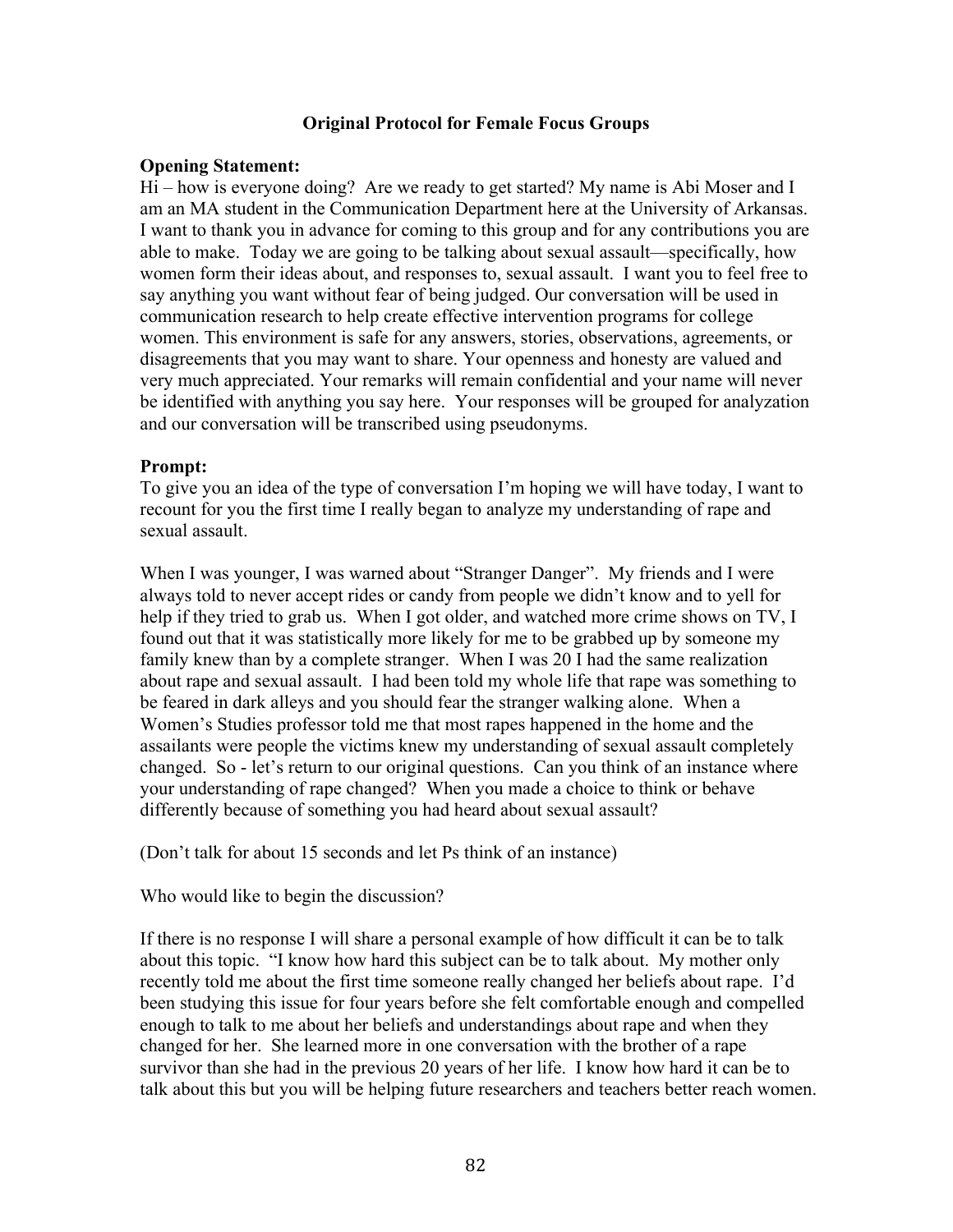Remember, even though I am recording our conversation everything you say is confidential." If no one speaks, I will wait an additional 15 seconds and then ask the prompt questions again.

If a participant begins with a personal story, when she is finished, if no other conversation continues, I will begin employing the questions below. These questions will be used when needed and are intended only to guide the interaction, not as a strict question/answer format.

# **Focus Group Questions**

*Behavior/Victimization Based Questions*

- 1. Do you try to walk in pairs or groups when you go out at night?
- 2. Do you act differently than you did in high school to keep yourself safe?
- 3. In what ways have you changed your behavior to protect yourself from assault?
	- a. Do you carry Mace/rape whistles?
	- b. What led to this change?
	- c. Do you feel safer?
- 4. Rape statistics lead us to believe that most college students are going to know someone who has been sexually assaulted because 1 in 4 to 1 in 5 women experience some form of sexual assault during their college years. Has learning statistics like this changed your behavior in any way?
- 5. What precautions do women you know take before leaving the bar/house/dorm to prevent assault? What precautions do you take?
- 6. Have you ever seen someone who was mentally incapacitated (drunk or high) being taken advantage of sexually? Can you tell me about that experience?

#### **Follow-Up Questions**

When the given response by participants to a particular prompt does not sufficiently elucidate the origin of behavioral changes, the following questions will be asked as appropriate:

- Has this behavior changed over time?
- In what ways has your behavior changed?
- How did that statistic change your behavior?
- Have you always behaved this way?
- Can you recall what changed your behavior?
- Did a partner or friend show you how to do this?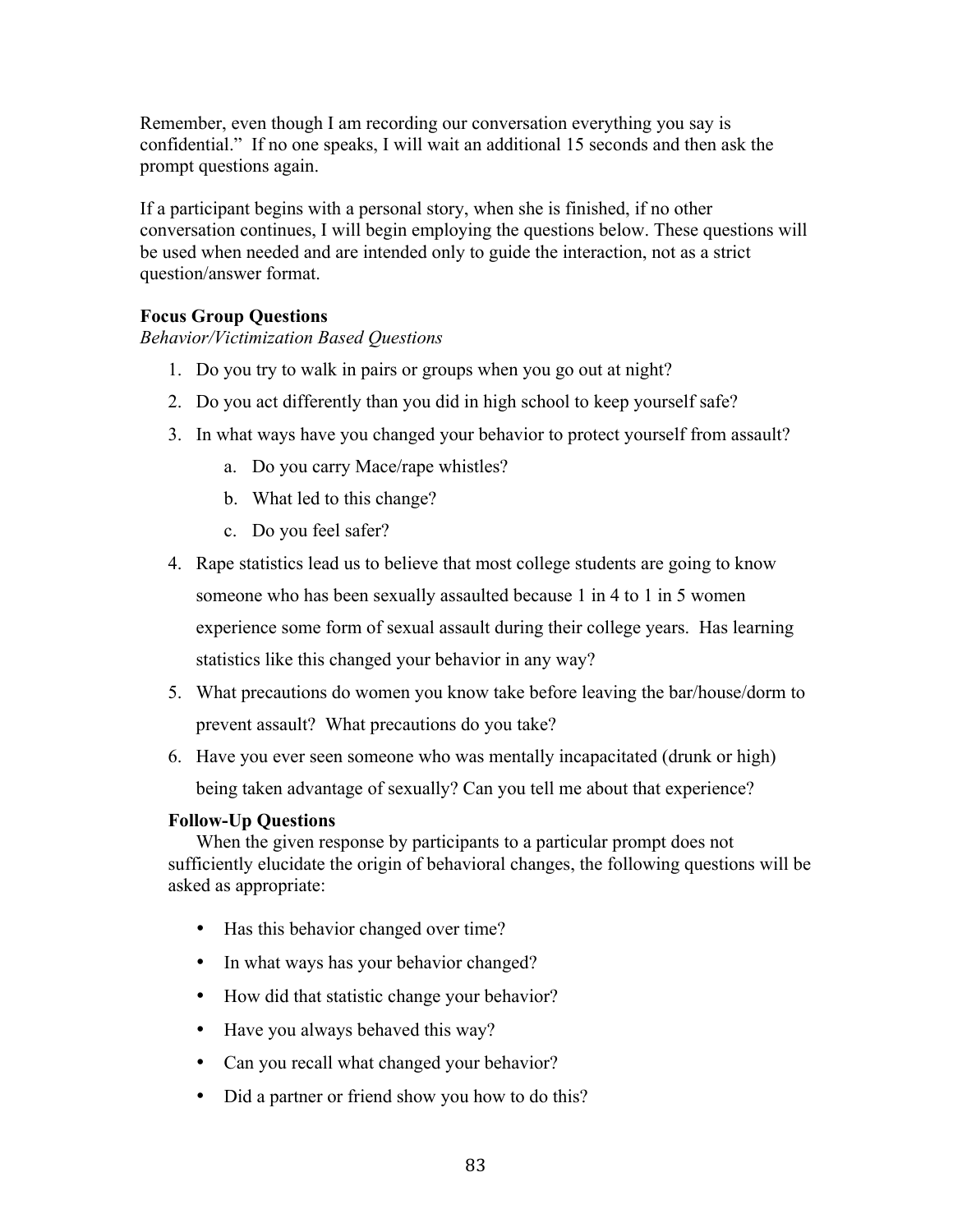# *Knowledge Based Questions*

- 1. Who here has taken part in a sexual assault prevention program?
	- a. Did the program teach you anything new?
	- b. What new knowledge did you gain from that program?
	- c. What kind of information did the program present to you?
	- d. Did the program present information that was applicable to you personally?
	- e. Based on your personal experience are the statistics and information presented in these programs accurate?
	- f. What about the program had the most influence on what you know?
- 2. Are rape and sexual assault problems that affect you?
- 3. What do you know about rape?
- 4. In your opinion, what is rape?
- 5. Is rape possible? Why or why not?
- 6. Who is raped?
- 7. To what extent do you think rape is a problem at the University of Arkansas?
- 8. In what ways are robberies and rapes different? How so?

# **Follow-Up Questions**

When the given response by participants to a particular prompt does not sufficiently elucidate the origin of changes in knowledge, the following questions will be asked as appropriate:

- Has this knowledge changed over time?
- How did you come by that fact?
- How did that statistic change your knowledge?
- Have you always known this?
- Can you recall what changed your knowledge?
- Did a partner or friend teach you this?
- Do you recall seeing an action or behavior that taught you this?

# *Attitude Based Questions*

- 1. Would you have any reservations about calling someone you're interested in to ask them out?
- 2. When you're dating someone do they generally take control of dates?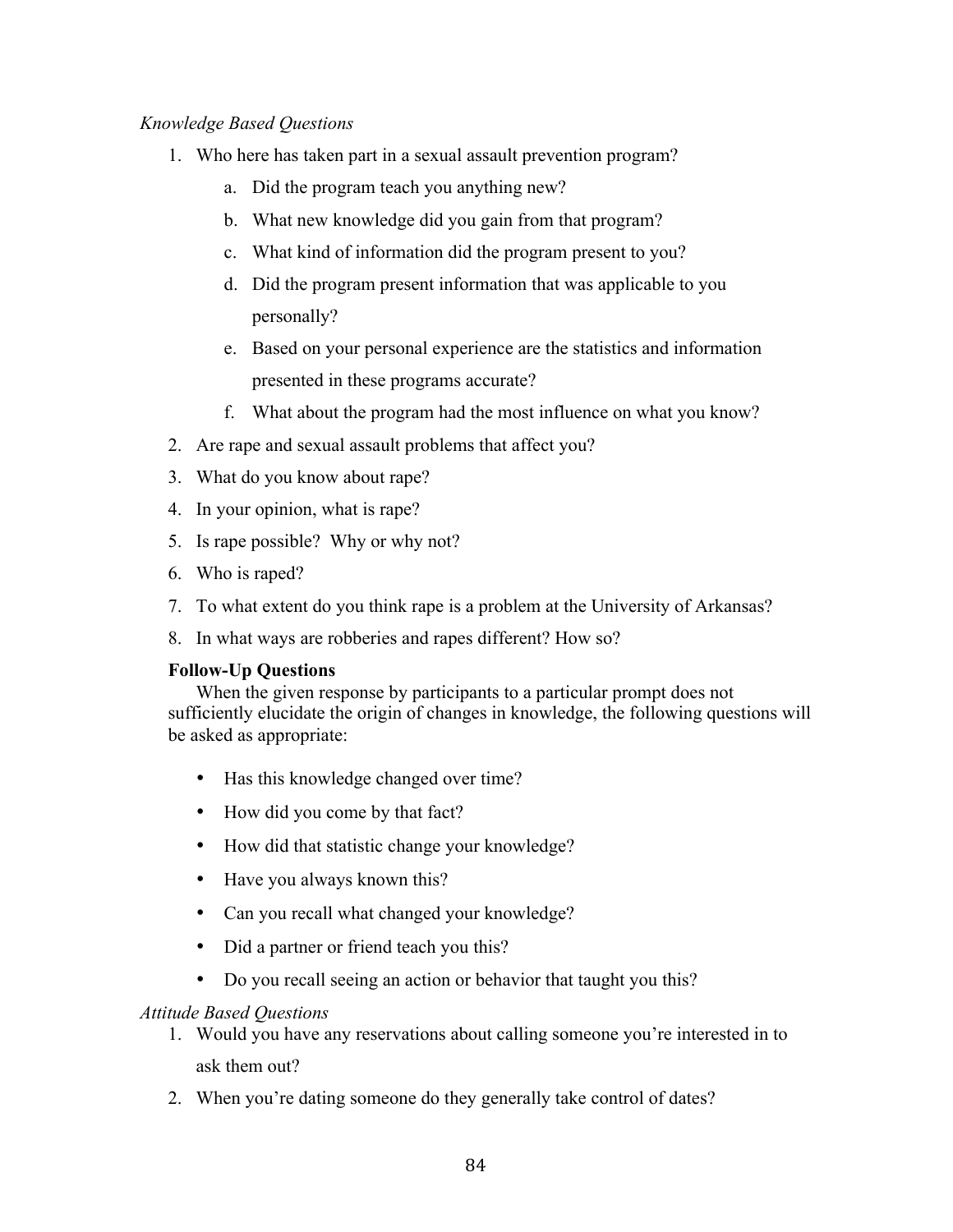- a. By driving the car?
- b. Insisting on paying for meals/entertainment?
- c. Choosing the activity/setting the date?
- 3. What do you think about using alcohol to let sex happen or to help make sex happen?
	- a. Do you feel it is generally acceptable to drink before sex?
	- b. Is it ok for you, specifically, to drink alcohol before sex?
- 4. Are sex roles strongly defined for you?
	- a. Who starts sex?
	- b. Who stops sex?
- 5. Do you believe that rape is possible? Why or why not?
- 6. In your opinion, when a woman is raped, who is responsible?
- 7. Who here has taken part in a sexual assault prevention program?
	- a. Did it change the way you feel about sexual assault?
	- b. What most influenced your attitude change?

#### **Follow-Up Questions**

When the given response by participants to a particular prompt does not sufficiently elucidate the origin of attitudinal changes, the following questions will be asked as appropriate:

- Has this belief changed over time?
- How did you come by that understanding?
- How did that statistic change your attitude?
- Have you always thought this way?
- Can you recall what changed your opinion?
- Did a partner or friend say something to you that made you feel this way?
- Do you recall seeing an action or behavior that made you feel this way?

#### *Summary Questions*

- 1. Has any aspect of your thinking about rape changed over time?
- 2. How has your thinking toward rape changed over time?
- 3. Have you noticed others change their beliefs over time?
- 4. How did their beliefs change?
- **5.** Can you explain what changed them?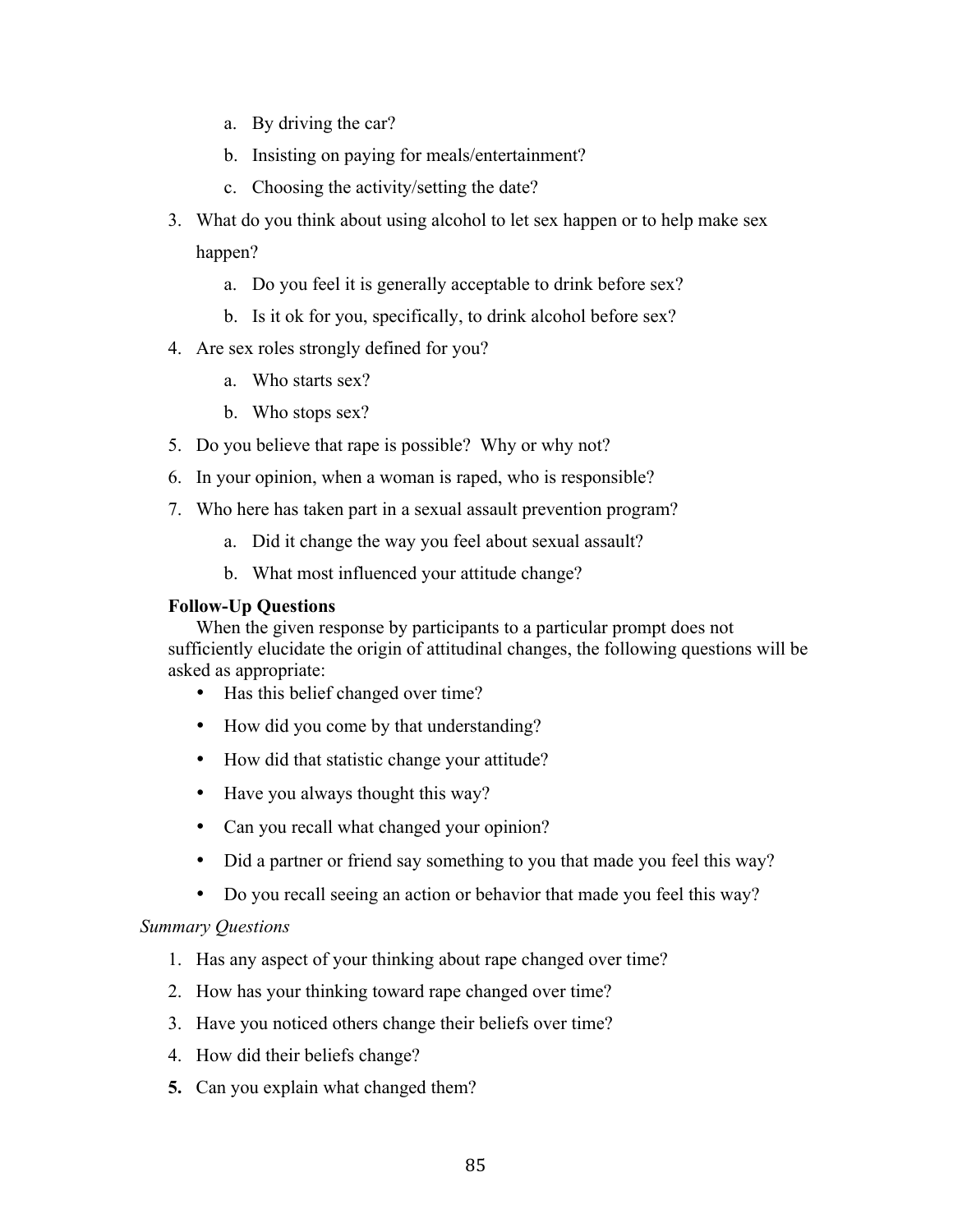#### **Closing Statement:**

Is there anything else that we may have missed that you feel really should be included in this research? Thank you all for coming today and contributing your time and stories. Remember, if you have any questions or feel upset by what we've talked about, please feel free to call or email me,  $(575-3046, \frac{30}{2}x)$  xxxxxxx $\alpha$  wark.edu) or contact the Counseling and Psychological Services (CAPS) (Pat Walker Health Center, 575-5276). Thank you all again for your help and have a great day.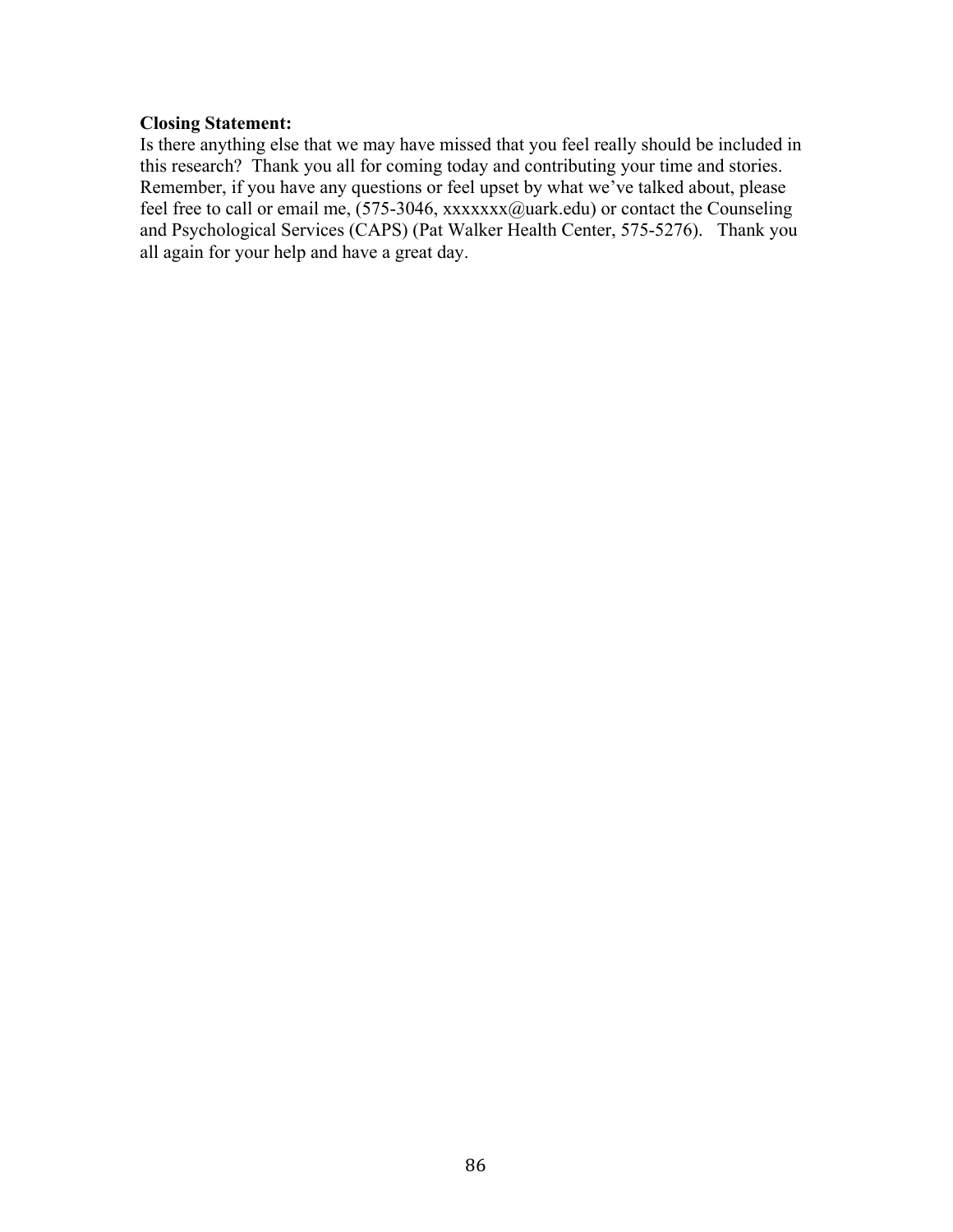Appendix C

(Institutional Review Board Approval, Protocol Revisions, and Modification Approval)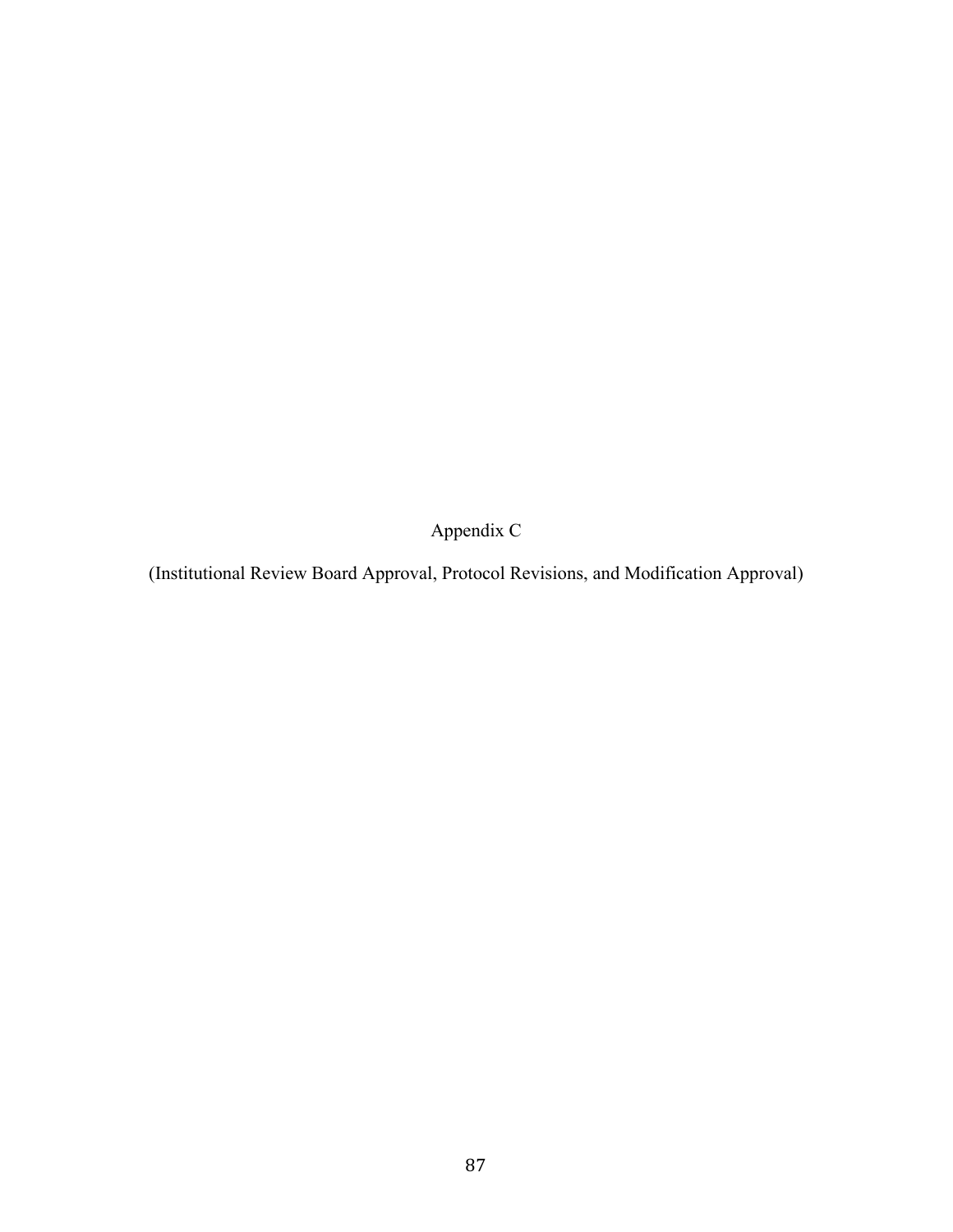### **Institutional Review Board Approval**

October 14, 2011

#### MEMORANDUM

| TO:                                                | Abigail Moser<br>Lynne Webb                                                                                   |                                              |  |
|----------------------------------------------------|---------------------------------------------------------------------------------------------------------------|----------------------------------------------|--|
| FROM:                                              | Ro Windwalker<br><b>IRB Coordinator</b>                                                                       |                                              |  |
| RE:                                                | New Protocol Approval                                                                                         |                                              |  |
| IRB Protocol #:                                    | 11-10-148                                                                                                     |                                              |  |
| Protocol Title:                                    | Content of Sexual Assault Prevention Programs:<br><b>What Evidence Could Change College Women's</b><br>Minds? |                                              |  |
| Review Type:                                       |                                                                                                               | EXEMPT $\boxtimes$ EXPEDITED $\Box$ FULL IRB |  |
| Approved Project Period: Start Date:<br>10/13/2012 |                                                                                                               | 10/14/2011 Expiration Date:                  |  |

Your protocol has been approved by the IRB. Protocols are approved for a maximum period of one year. If you wish to continue the project past the approved project period (see above), you must submit a request, using the form *Continuing Review for IRB Approved Projects*, prior to the expiration date. This form is available from the IRB Coordinator or on the Research Compliance website (http://vpred.uark.edu/210.php). As a courtesy, you will be sent a reminder two months in advance of that date. However, failure to receive a reminder does not negate your obligation to make the request in sufficient time for review and approval. Federal regulations prohibit retroactive approval of continuation. Failure to receive approval to continue the project prior to the expiration date will result in Termination of the protocol approval. The IRB Coordinator can give you guidance on submission times.

**This protocol has been approved for 50 participants.** If you wish to make *any* modifications in the approved protocol, including enrolling more than this number, you must seek approval *prior to* implementing those changes. All modifications should be requested in writing (email is acceptable) and must provide sufficient detail to assess the impact of the change.

If you have questions or need any assistance from the IRB, please contact me at 210 Administration Building, 5-2208, or irb@uark.edu.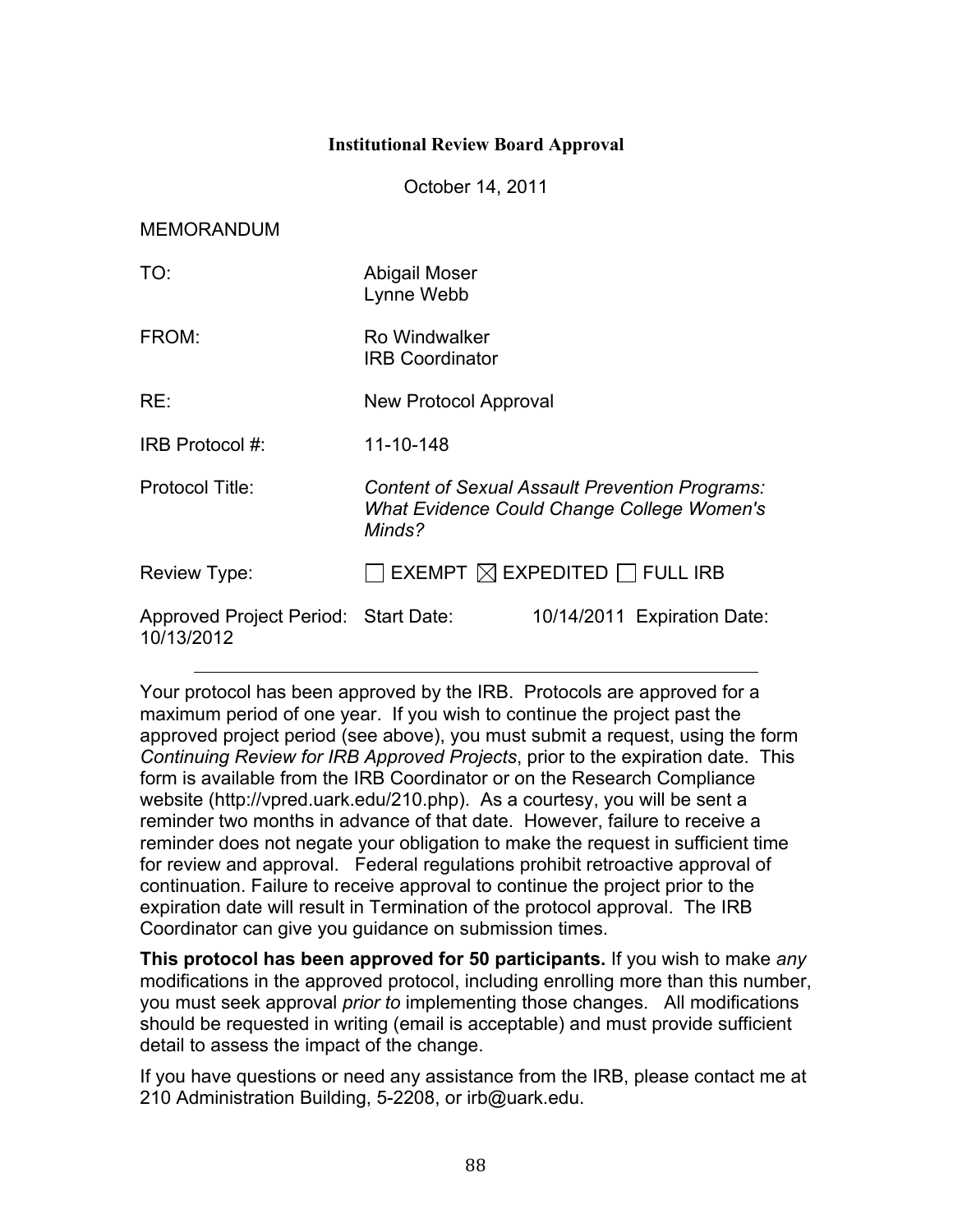#### **Protocol Revisions**

### December 7, 2011

#### MEMORANDUM

| TO:             | Ro Windwalker<br><b>IRB Coordinator</b>                                                                       |
|-----------------|---------------------------------------------------------------------------------------------------------------|
| FROM:           | Abigail Moser<br>Lynne Webb                                                                                   |
| RE:             | <b>Protocol Revisions</b>                                                                                     |
| IRB Protocol #: | 11-10-148                                                                                                     |
| Protocol Title: | Content of Sexual Assault Prevention Programs:<br><b>What Evidence Could Change College Women's</b><br>Minds? |

I now have completed pre-testing on my focus group protocol. I am writing to inform you of the minor wording changes that I have made to the above referenced protocol. I will collect no more data without approval from the IRB office regarding these changes.

I have included two attachments with this memo that detail the minor changes I made to the interview protocol. The first of these is a document that uses track changes to show specifically how the interview protocol has changed from the original protocol to the revised protocol (Attachment A). The second document is a numbered list detailing each change made to the interview protocol (Attachment B).

Please let me know if I can provide any additional information that may prove helpful in your evaluation. I look forward to receiving your feedback.

Regards,

Abigail Moser

MA Student in Communication

**Attachments**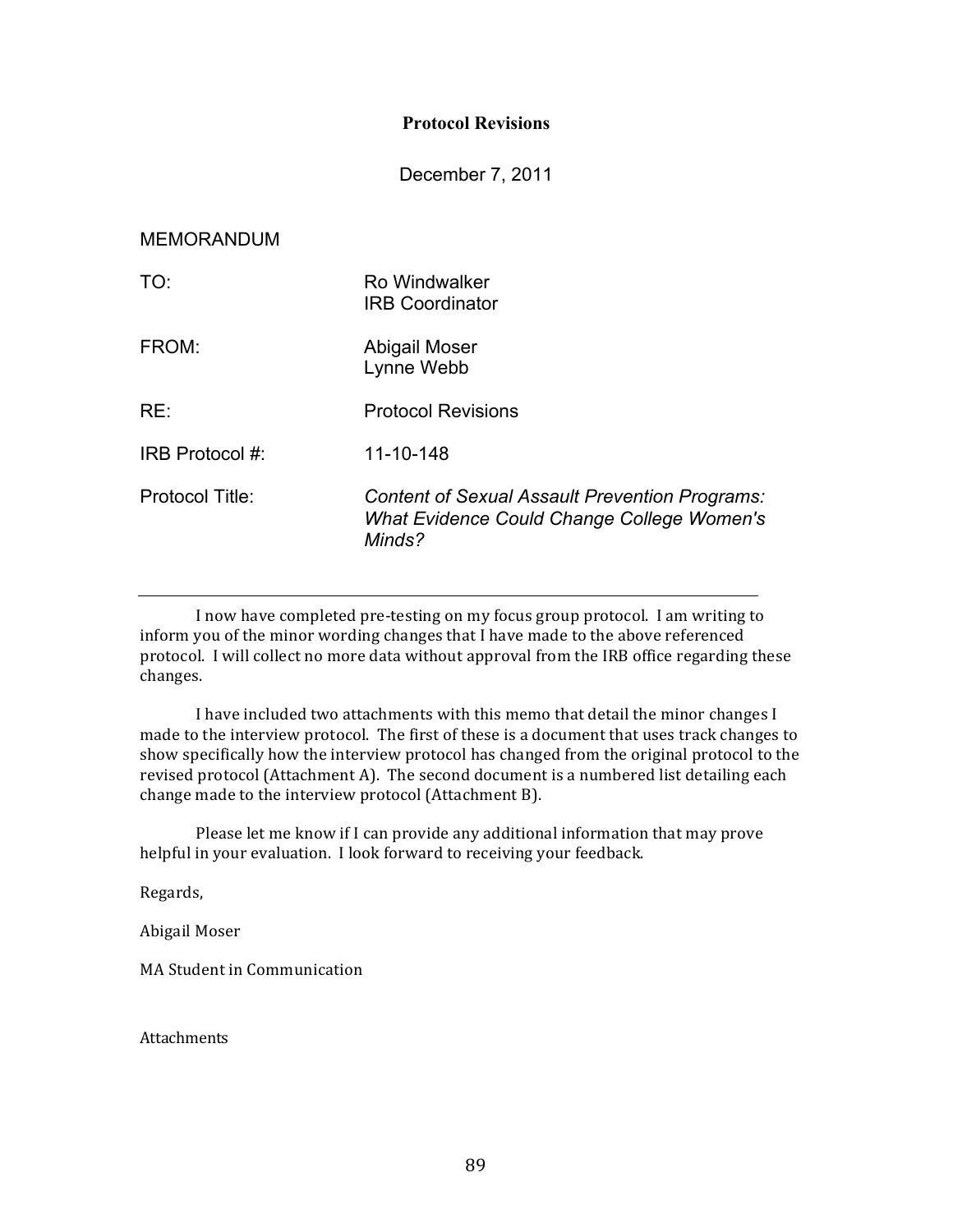# **Attachment A: Track Changes**

#### **Opening Statement:**

Hi – how is everyone doing? Are we ready to get started? My name is Abi Moser and I am an MA student in the Communication Department here at the University of Arkansas. I want to thank you in advance for coming to this group and for any contributions you are able to make. Today we are going to be talking about sexual assault—specifically, how women form their ideas about, and responses to, sexual assault. I want you to feel free to say anything you want without fear of being judged. Our conversation will be used in communication research to help create effective intervention programs for college women. This environment is safe for any answers, stories, observations, agreements, or disagreements that you may want to share. Your openness and honesty are valued and very much appreciated. Your remarks will remain confidential and your name will never be identified with anything you say here. Your responses will be grouped for analyzation and our conversation will be transcribed using pseudonyms.

#### **Prompt:**

To give you an idea of the type of conversation I'm hoping I'm hoping we will have today, I want to recount for you the first time I really began to analyze my understanding of rape and sexual assault.

When I was younger, I was warned about "Stranger Danger". My friends and I were always told to never accept rides or candy from people we didn't know and to yell for help if they tried to grab us. When I got older, and watched more crime shows on TV, I found out that it was statistically more likely for me to be grabbed up by someone my family knew than by a complete stranger. When I was 20 I had the same realization about rape and sexual assault. I had been told my whole life that rape was something to be feared in dark alleys and you should fear the stranger walking alone. When a Women's Studies professor told me that most rapes happened in the home and the assailants were people the victims knew my understanding of sexual assault completely changed. So - let's return to our original questions. Can you think of an instance where your understanding of rape changed? When you made a choice to think or behave differently because of something you had heard about sexual assault?

(Don't talk for about 15 seconds and let Ps think of an instance) Who would like to begin the discussion?

If there is no response I will share a personal example of how difficult it can be to talk about this topic. "I know how hard this subject can be to talk about. My mother only recently told me about the first time someone really changed her beliefs about rape. I'd been studying this issue for four years before she felt comfortable enough and compelled enough to talk to me about her beliefs and understandings about rape and when they changed for her. She learned more in one conversation with the brother of a rape survivor than she had in the previous 20 years of her life. I know how hard it can be to talk about this but you will be helping future researchers and teachers better reach women. Remember, even though I am recording our conversation everything you say is confidential." If no one speaks, I will wait an additional 15 seconds and then ask the prompt questions again.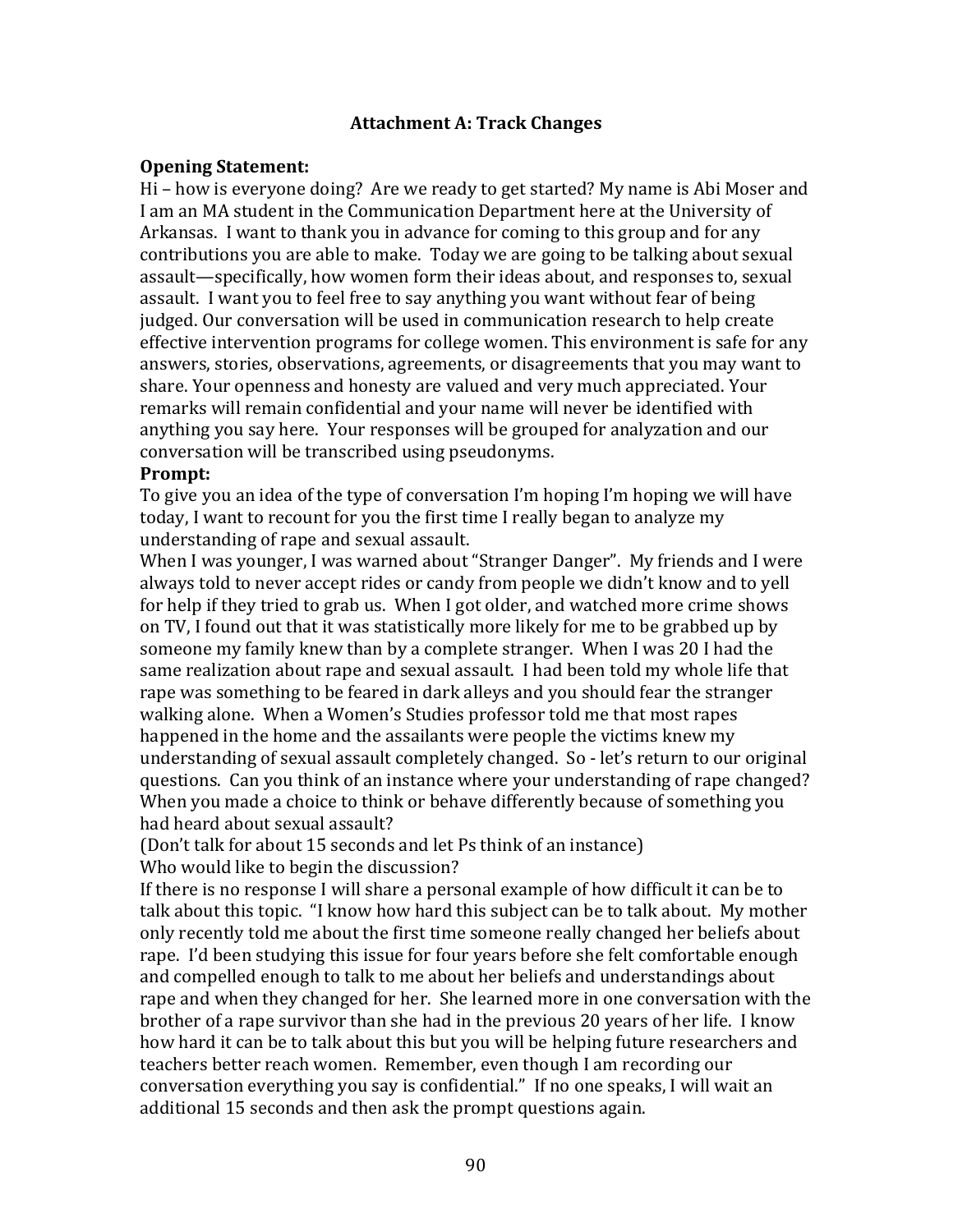If a participant begins with a personal story, when she is finished, if no other conversation continues, I will begin employing the questions below. These questions will be used when needed and are intended only to guide the interaction, not as a strict question/answer format.

# **Focus Group Ouestions**

*Behavior/Victimization'Based'Questions*

- 1. Do you try to walk in pairs or groups when you go out at night?
- 2. Do you act differently than you did in high school to keep yourself safe?
- 3. In what ways have you changed your behavior to protect yourself from assault?
	- a. Do you carry Mace/rape whistles/your keys between your fingers? (1)
	- b. Do you talk on the phone? (2)
	- c. What led to this change?
	- d. Did parents or friends teach you to do this? (3)
	- e. Do you feel safer?
	- f. Do you know where the emergency call boxes are on campus? (4)
- 4. Rape statistics lead us to believe that most college students are going to know someone who has been sexually assaulted because 1 in 4 to 1 in 5 women experience some form of sexual assault during their college years. Has learning statistics like this changed your behavior in any way?
- 5. What precautions do women you know take before leaving the bar/house/dorm to prevent assault? What precautions do you take?
- 6. Have you ever seen someone who was mentally incapacitated (drunk or high) being taken advantage of sexually? Can you tell me about that experience?

# **Follow=Up)Questions**

When the given response by participants to a particular prompt does not sufficiently elucidate the origin of behavioral changes, the following questions will be asked as appropriate:

- Has this behavior changed over time?
- In what ways has your behavior changed?
- How did that statistic change your behavior?
- Have you always behaved this way?
- Can you recall what changed your behavior?
- Did a partner or friend show you how to do this?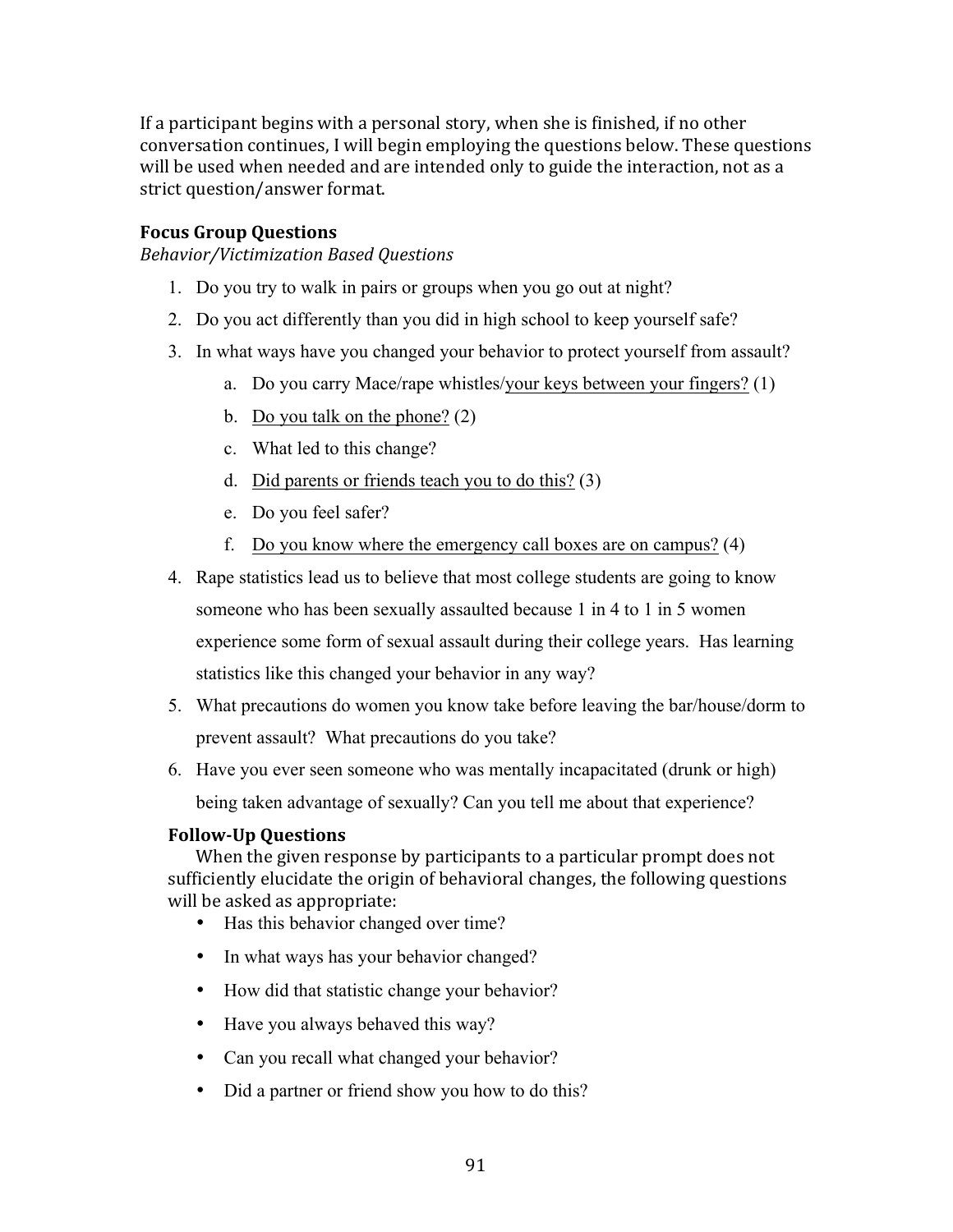# *Knowledge'Based'Questions*

- 9. Who here has taken part in a sexual assault prevention/health education/self defense/alcohol safety program? (5)
	- a. Did the program teach you anything new?
	- b. What new knowledge did you gain from that program?
	- c. What kind of information did the program present to you?
	- d. Did the program present information that was applicable to you personally?
	- e. Based on your personal experience are the statistics and information presented in these programs accurate?
	- f. What about the program had the most influence on what you know?
- 10. Are rape and sexual assault problems that affect you?
- 11. What do you know about rape?
- 12. In your opinion, what is rape?
- 13. Is rape possible? Why or why not?
- 14. Who is raped?
- 15. To what extent do you think rape is a problem at the University of Arkansas?
- 16. Do you think rapes are generally reported? (6)
- 17. In what ways are robberies and rapes different? How so?

# **Follow=Up)Questions**

When the given response by participants to a particular prompt does not sufficiently elucidate the origin of changes in knowledge, the following questions will be asked as appropriate:

- Has this knowledge changed over time?
- How did you come by that fact?
- How did that statistic change your knowledge?
- Have you always known this?
- Can you recall what changed your knowledge?
- Did a partner or friend teach you this?
- Do you recall seeing an action or behavior that taught you this?

# *Attitude'Based'Questions*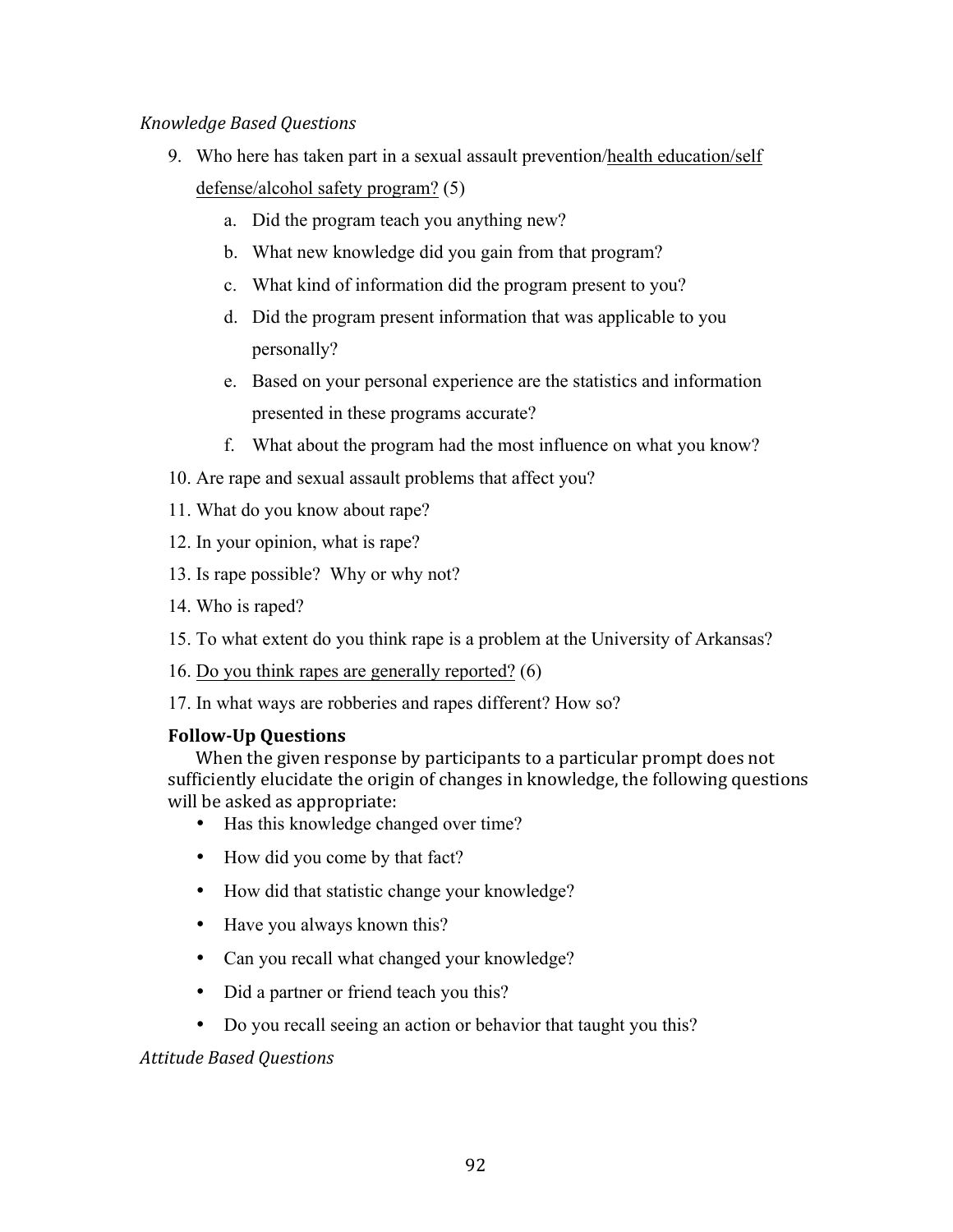- 8. Would you have any reservations about calling someone you're interested in to ask them out?
- 9. When you're dating someone do they generally take control of dates?
	- a. By driving the car?
	- b. Insisting on paying for meals/entertainment?
	- c. Choosing the activity/setting the date?
- 10. What do you think about using alcohol to let sex happen or to help make sex happen?
	- a. Do you feel it is generally acceptable to drink before sex?
	- b. Is it ok for you, specifically, to drink alcohol before sex?
- 11. Are sex roles strongly defined for you?
	- a. Who starts sex?
	- b. Who stops sex?
- 12. Do you feel that men and women have double standards they're expected to live up to?  $(7)$
- 13. Do you believe that rape is possible? Why or why not?
- 14. In your opinion, when a woman is raped, who is responsible?
- 15. Does rape show how sexually potent men are? (8)
- 16. Who here has taken part in a sexual assault prevention program?
	- a. Did it change the way you feel about sexual assault?
	- b. What most influenced your attitude change?

# **Follow=Up)Questions**

When the given response by participants to a particular prompt does not sufficiently elucidate the origin of attitudinal changes, the following questions will be asked as appropriate:

- Has this belief changed over time?
- How did you come by that understanding?
- How did that statistic change your attitude?
- Have you always thought this way?
- Can you recall what changed your opinion?
- Did a partner or friend say something to you that made you feel this way?
- Do you recall seeing an action or behavior that made you feel this way?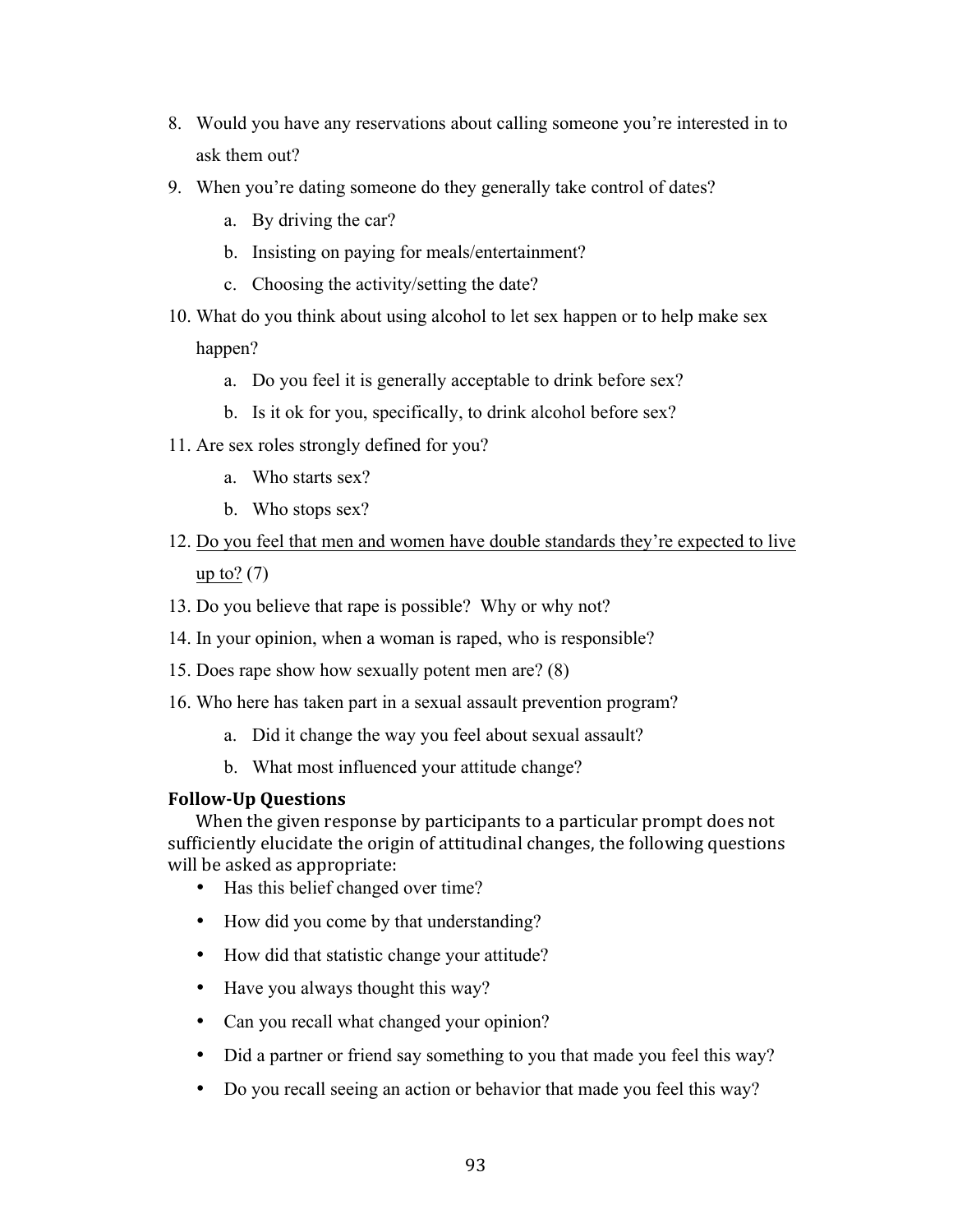### *Summary'Questions*

- 6. Has any aspect of your thinking about rape changed over time?
- 7. How has your thinking toward rape changed over time?
- 8. Have you noticed others change their beliefs over time?
- 9. How did their beliefs change?
- 10. Can you explain what changed them?
- 11. Do people talk about sexual assault and rape? How do you encourage those conversations? (9)

# **Closing Statement:**

Is there anything else that we may have missed that you feel really should be included in this research? Thank you all for coming today and contributing your time and stories. If you think of anything later or if there was anything you didn't feel comfortable sharing with a group you have my email address from the signup sheet – feel free to use it.  $(10)$  Remember, if you have any questions or feel upset by what we've talked about, please feel free to call or email me, (575-3046, xxxxxxx@uark.edu) or contact the Counseling and Psychological Services (CAPS) (Pat Walker Health Center, 575-5276). Thank you all again for your help and have a great day.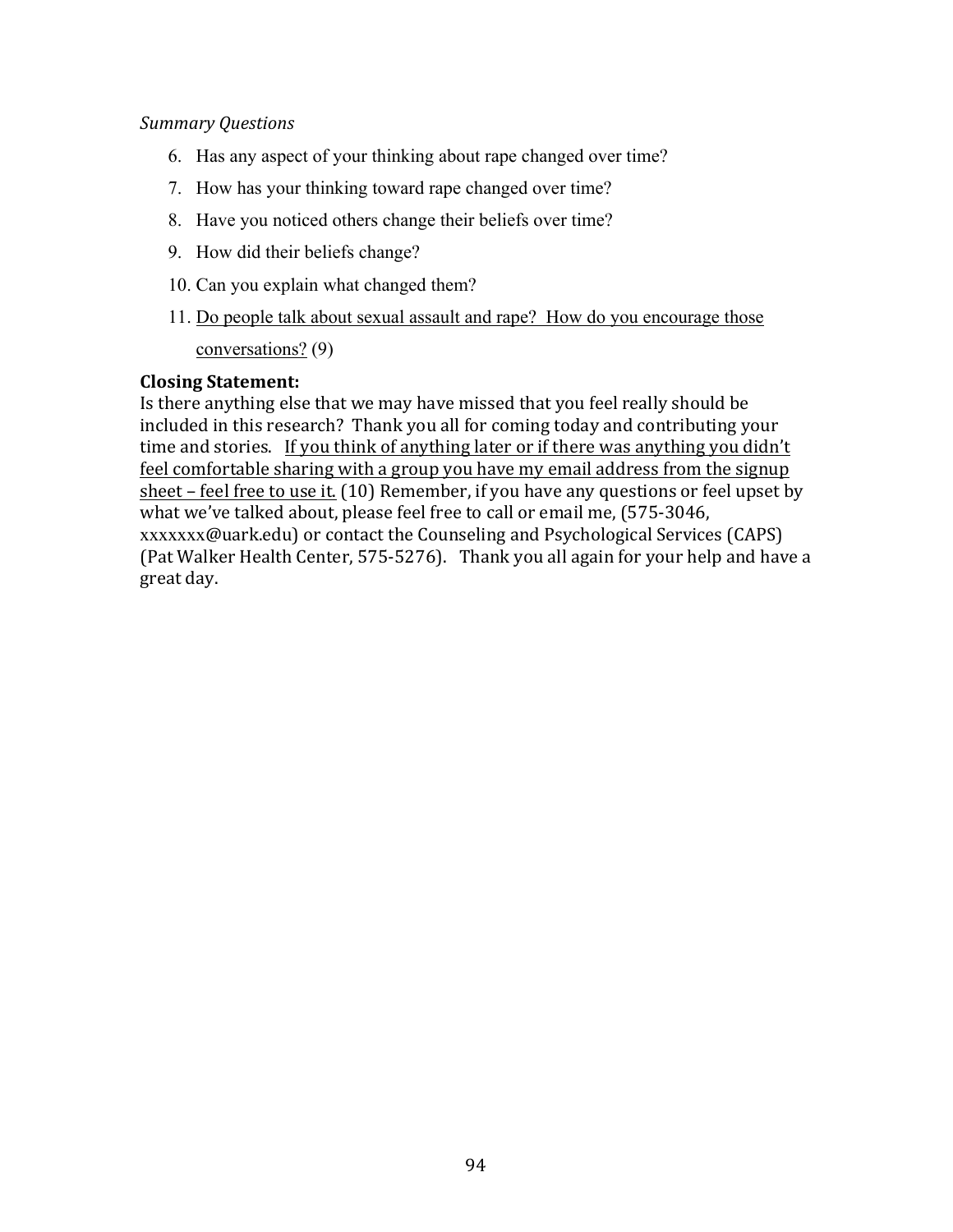#### **Attachment B: Change Justifications**

The following changes were made to the interview protocol following the pre-test focus groups:

#### **Behavior and Victimization Based Questions:**

(Revisions 1-4) Additional suggestions were added under question 3, i.e., "Do you talk on the phone? Did your parents teach you to do this?" These questions were added after the pretest showed their relevance to the groups and their likelihood to increase conversation.

### **Knowledge Based Questions:**

(Revision 5) The wording of question 1 was changed to include "health" education, self defense, and alcohol safety" programs. This change broadens the spectrum of possible sources of education for participants.

(Revision 6) This revision encourages the discussion of rape myths and the leads to conversations about knowledge and attitudes.

#### **Attitude Based Questions:**

(Revision 7) This additional question rounds off a series of questions concerning gender roles and sex roles.

(Revision 8) This question encourages the discussion of rape myths and refers back to previous questions to create a more complete thought process. (Revision 9) Addresses participants' need to talk about personal situations and their responses to friends' confessions while keeping them on topic and encouraging conversation about communication.

# **Closing Statement:**

(Revision 10) Because of the sensitive nature of the topic there may be participants who feel uncomfortable sharing in a group setting. By adding a more casual reminder that they can email or call the moderator after the group has ended to discuss rape and sexual assault or their emotional response to the topic they may feel more comfortable doing so.